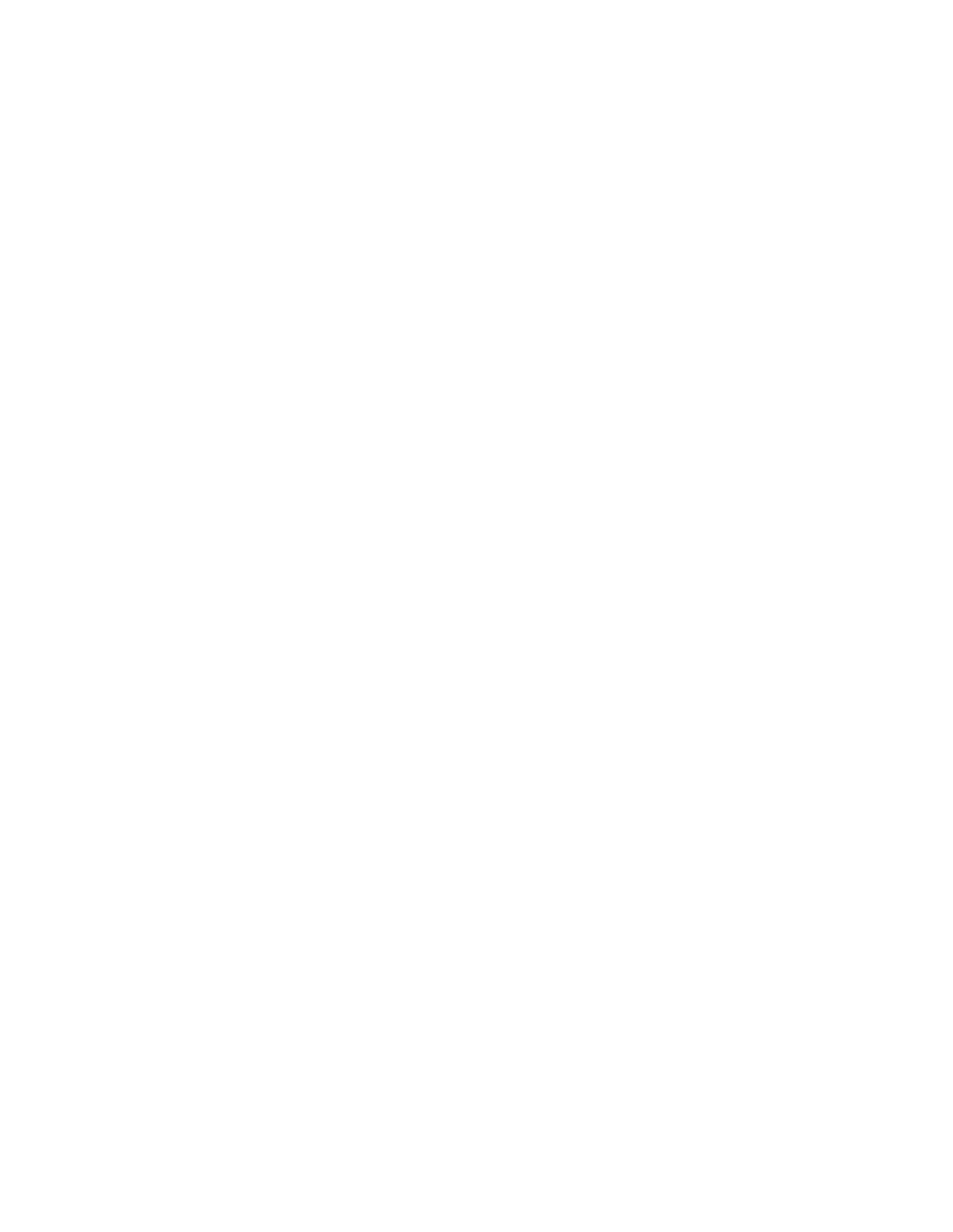### ABSTRACT

 Canada geese (Branta canadensis) have become common in many urban areas, often creating nuisance problems for human residents. The presence of urban geese has raised concerns about the spread of disease, increased erosion, excessive noise, eutrophication of waterways, and general nuisance problems. Goose populations have grown due to an increase in urbanization resulting in an abundance of high quality food (urban grass) and suitable nesting sites, as well as a decrease in some predators. I monitored nest predation in the Chicago suburbs during the 2004 and 2005 nesting seasons using 3 nest monitoring techniques to identify predators: video cameras, plasticine eggs, and sign from nest using a classification tree analysis. Of 58 nests monitored in 2004 and 286 in 2005, only raccoons (*Procyon lotor*) and coyotes (*Canis* latrans) were identified as nest predators. Raccoons were responsible for 22-25% of depredated nests, but were rarely capable of depredating nests that were actively defended by a goose. Coyotes were responsible for 75-78% of all Canada goose nest depredation and were documented killing one adult goose and feeding on several others.

 The coyote is a top-level predator that had increased in many metropolitan areas in recent years. To determine if coyotes were actively hunting geese or eggs during the nesting season, I analyzed coyote habitat selection between nesting and pre-nesting or post-nesting seasons. Coyote home ranges (95% Minimum Convex Polygon) were calculated for 19 coyotes to examine third order habitat selection related to goose nest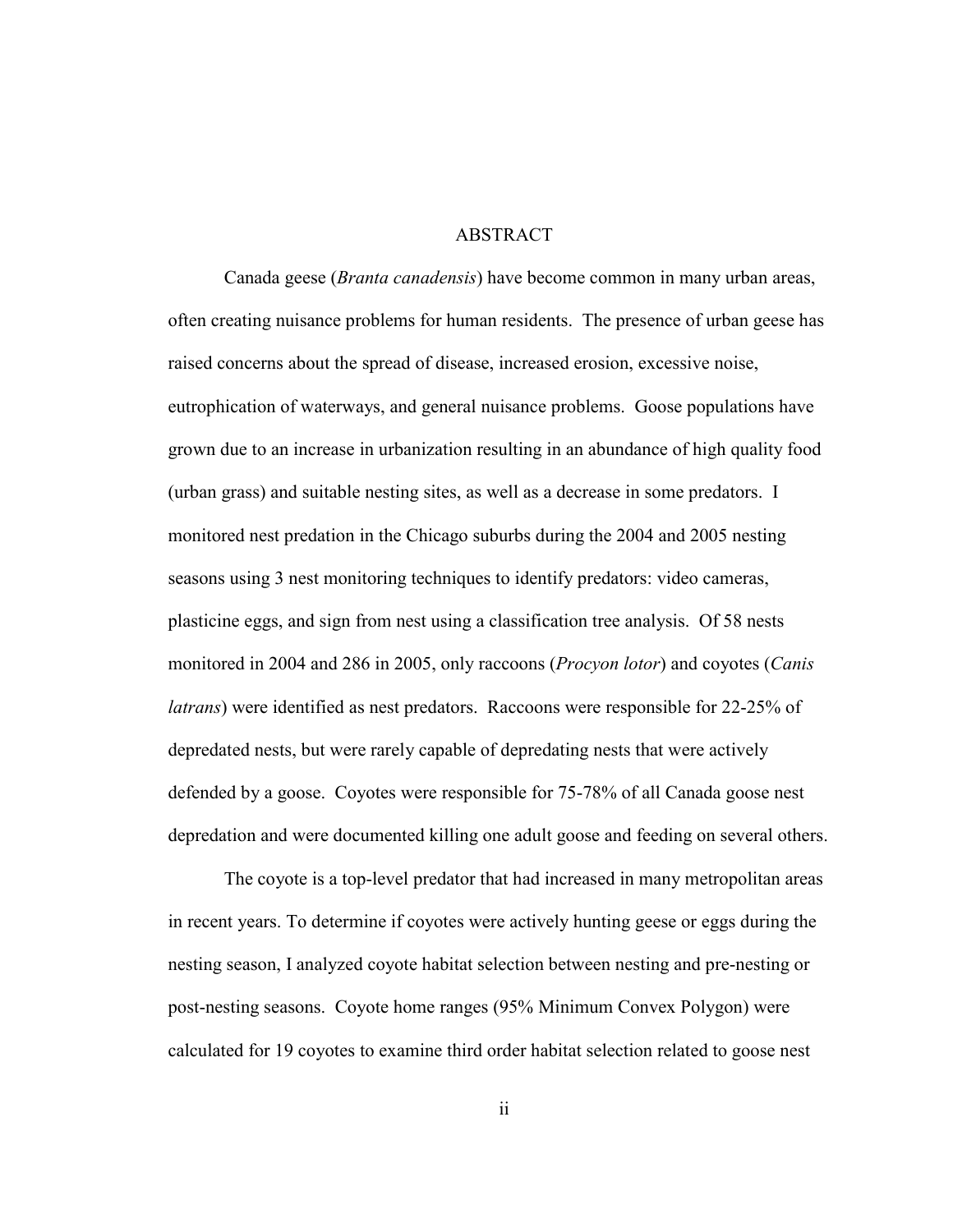abundance. A 100 m buffer (buffer habitat) was created and centered on each waterway edge and contained 90% of all nests. Coyotes showed selection for habitats during all seasons. Buffer habitat was the top ranked habitat in both pre-nesting and nesting seasons, but dropped to third ranked in post-nesting season. Habitat selection across seasons was compared using a repeated measures MANOVA. Habitat selection between pre-nesting and nesting seasons  $(P=0.72)$  were similar, while between post-nesting and nesting seasons there was a nearly significant difference  $(P=0.07)$ . The insignificant change in habitat use across seasons suggests that coyotes did not switch habitat use to take advantage of goose nests. Alternatively, the change in ranking of buffer habitat across seasons suggests that coyotes may have switched habitat use to take advantage of goose nests. The results are not clear as large individual variation between coyotes due to differences in habitat availability, and social status interfere with the results of the analysis.

 Even though I failed to find strong support for coyotes actively hunting goose nests, they nevertheless were the primary nest predator in the area and may influence Canada goose populations. To determine the potential influence of coyotes on the Canada goose population, I created a Canada goose matrix population model that included variables such as coyote predation on adults and nests as well as coyote influence on nest desertion. Using the base population model I calculated the Canada goose population to be increasing with  $\lambda = 1.055$ . The removal of all coyote influence on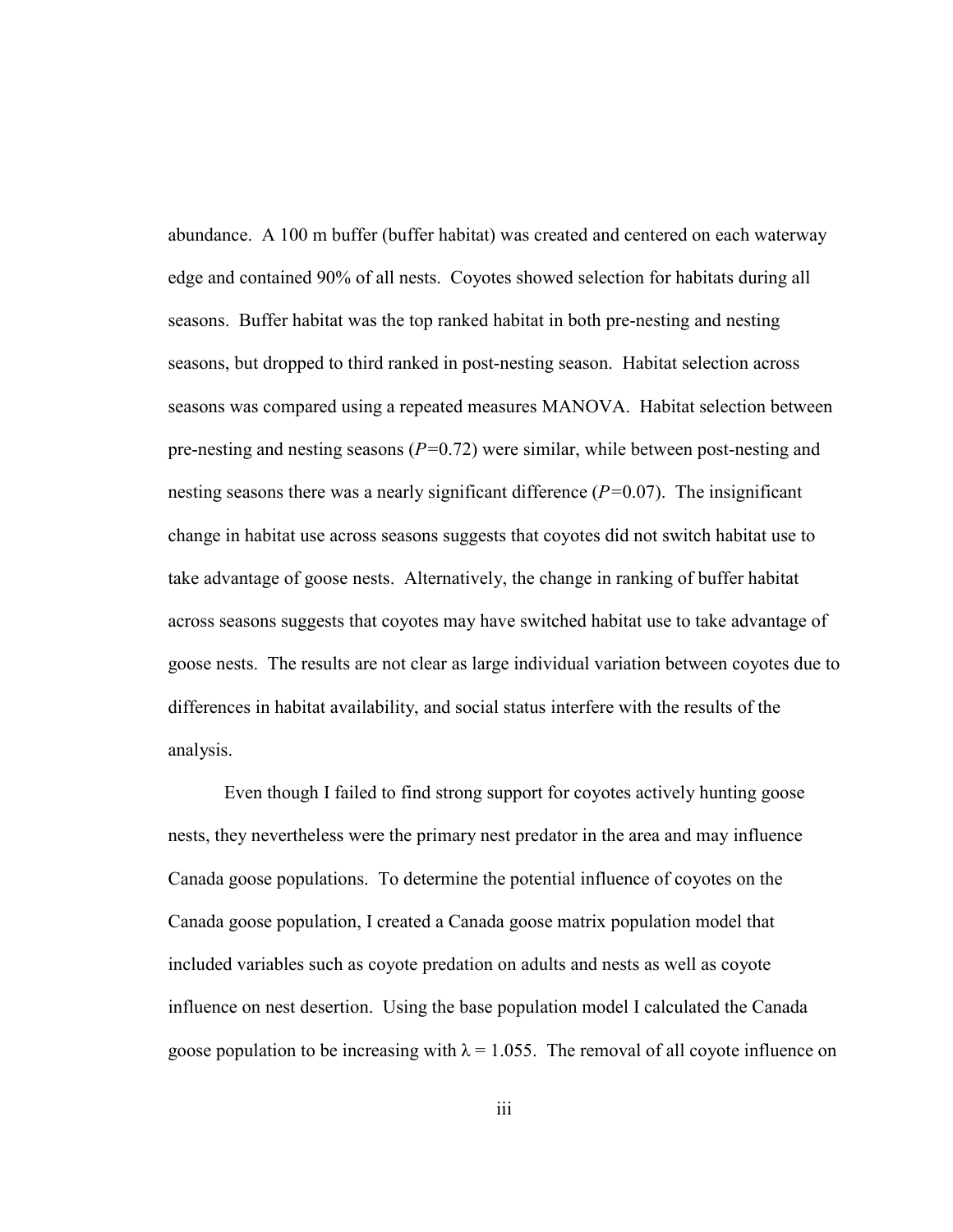the goose population would allow  $\lambda$  to increase to 1.214. Nest predation was the most important factor related to coyotes: the removal of coyote nest predation from the model resulted in a population growth rate  $\lambda = 1.157$ . Modeling results suggest coyotes are serving as a limiting factor for the Canada goose population within the Chicago metropolitan area.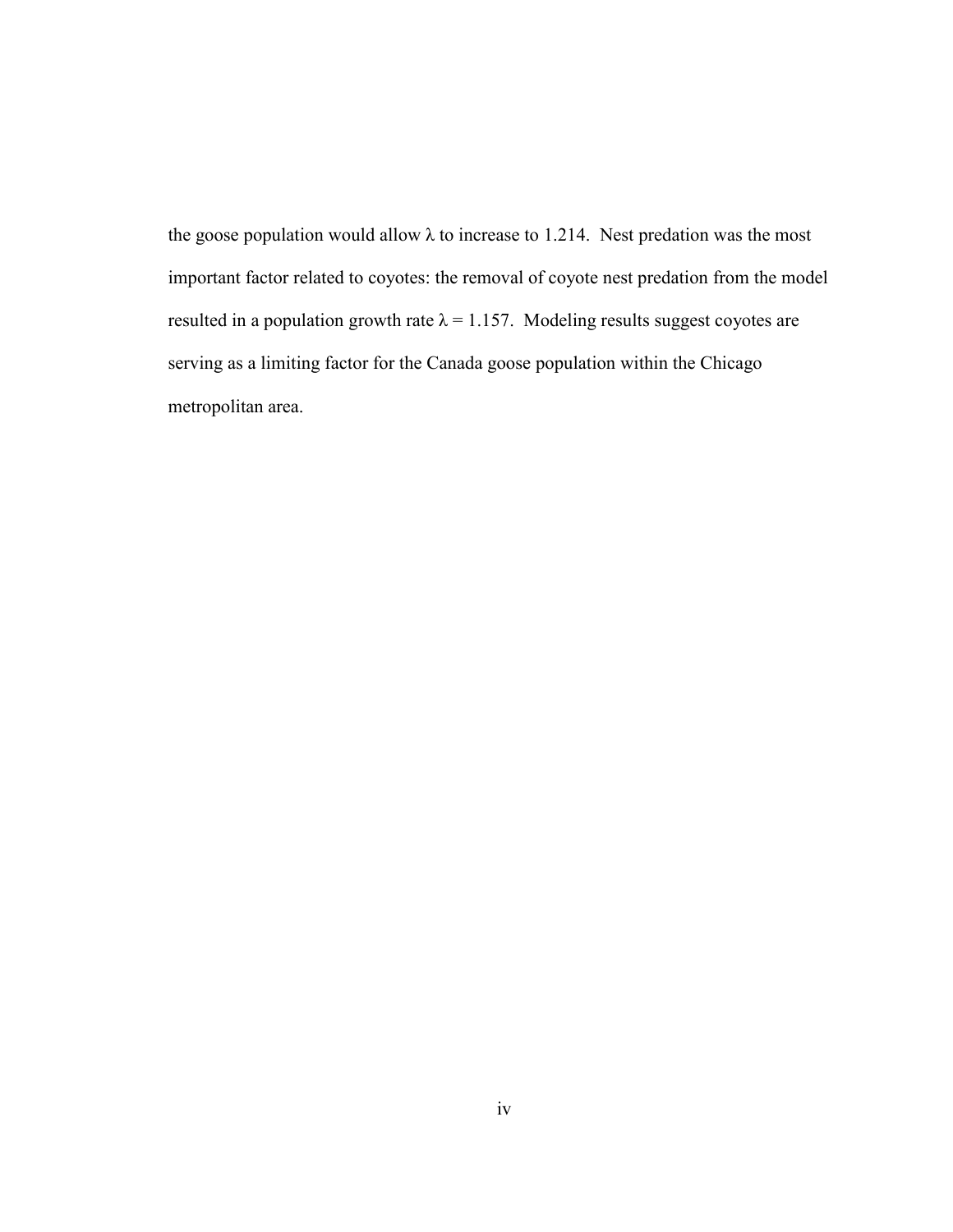#### ACKNOWLEDGMENTS

 I would like to thank my funding sources, the Cook County Animal and Rabies Control and the Max McGraw Wildlife Foundation, for their financial support. I appreciate the opportunity that my advisor Dr. Stan Gehrt gave me to work on such a fascinating project in the Chicago area, and the ideas and support that he provided during my graduate work. The work could not have been completed without the many public and private landholders that voluntarily allowed access to their property. I would like to acknowledge the Cook County Forest Preserve District, Lake County Forest Preserve District, Fermi National Accelerator Laboratory, and the numerous private organizations for providing access to their properties.

 I would like to thank the many people that I have worked and spent time with that have made my time as a graduate student very memorable. To my committee members, Dr. Robert Gates, Dr. Roger Williams, and Dr. David Swanson whom I thank for their guidance and statistical support. I am grateful to Dr. Bradley Blackwell for his the support he provided for my population model and to Charles Rizzo and Chris Anchor with the Forest Preserve District of Cook County who assisted with fieldwork and provided knowledge of my study area. To all the graduate students which I worked with while at OSU and spent time with at the Max McGraw Wildlife Foundation which were always willing to help out when needed and have a good time in what little free time we had. I would like to thank Debbie Scott for the time she spent proof reading my chapters.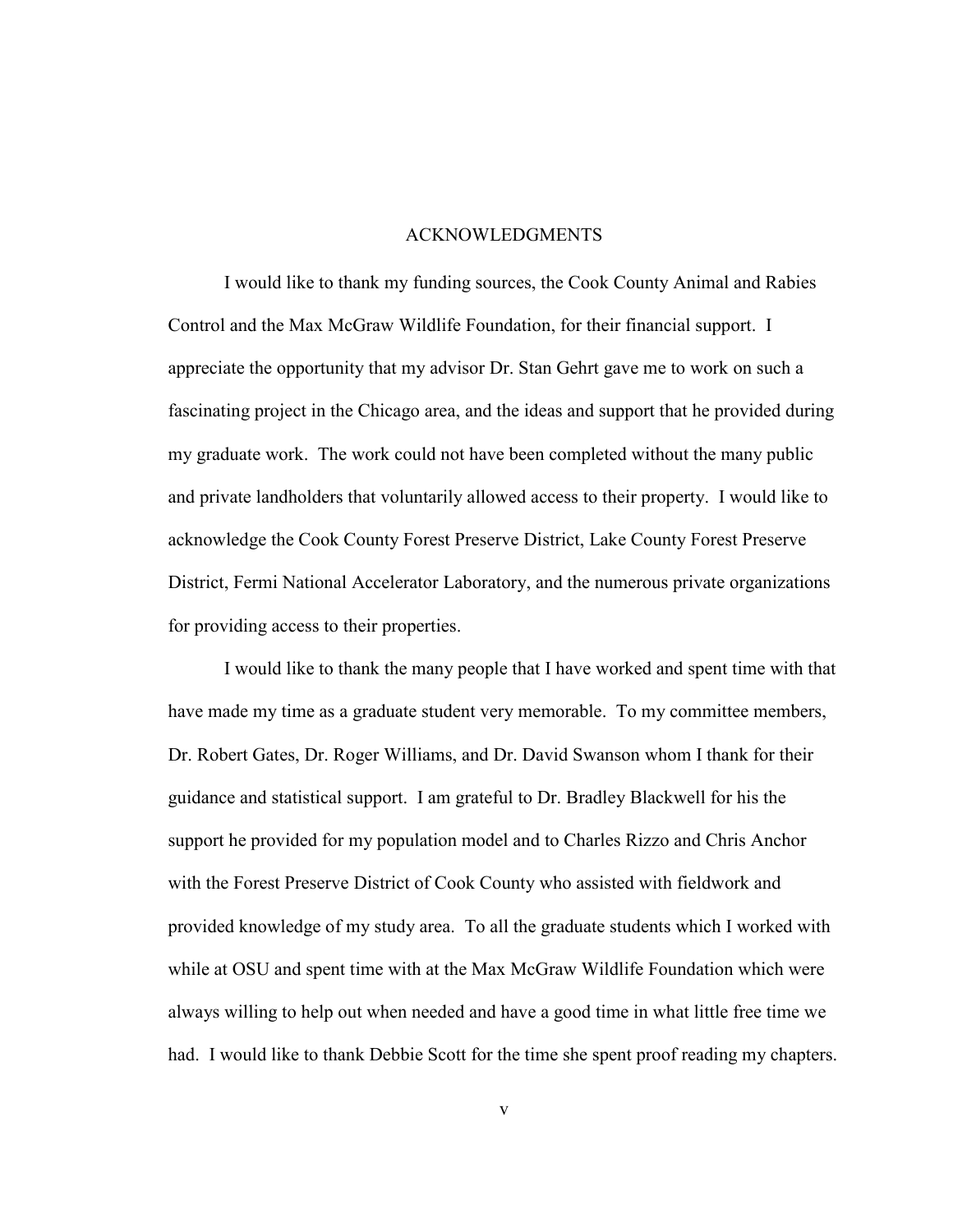My project could not have been completed without the previous work completed by Mikal Cline, Dr. Charles Paine, Dr. John Thompson, Robert Montgomery, Paul Morey and the numerous hard working technicians that have worked on the Canada goose project and the coyote ecology project at the Max McGraw Wildlife Foundation. I would also like to acknowledge my family and friends for their support throughout my life. Lastly, I would like to thank Alison Willingham for her support as my girlfriend, her hard work as my technician, and her presence as a fellow graduate student that was always willing to help out and listen to my ideas no matter how far out they might have been.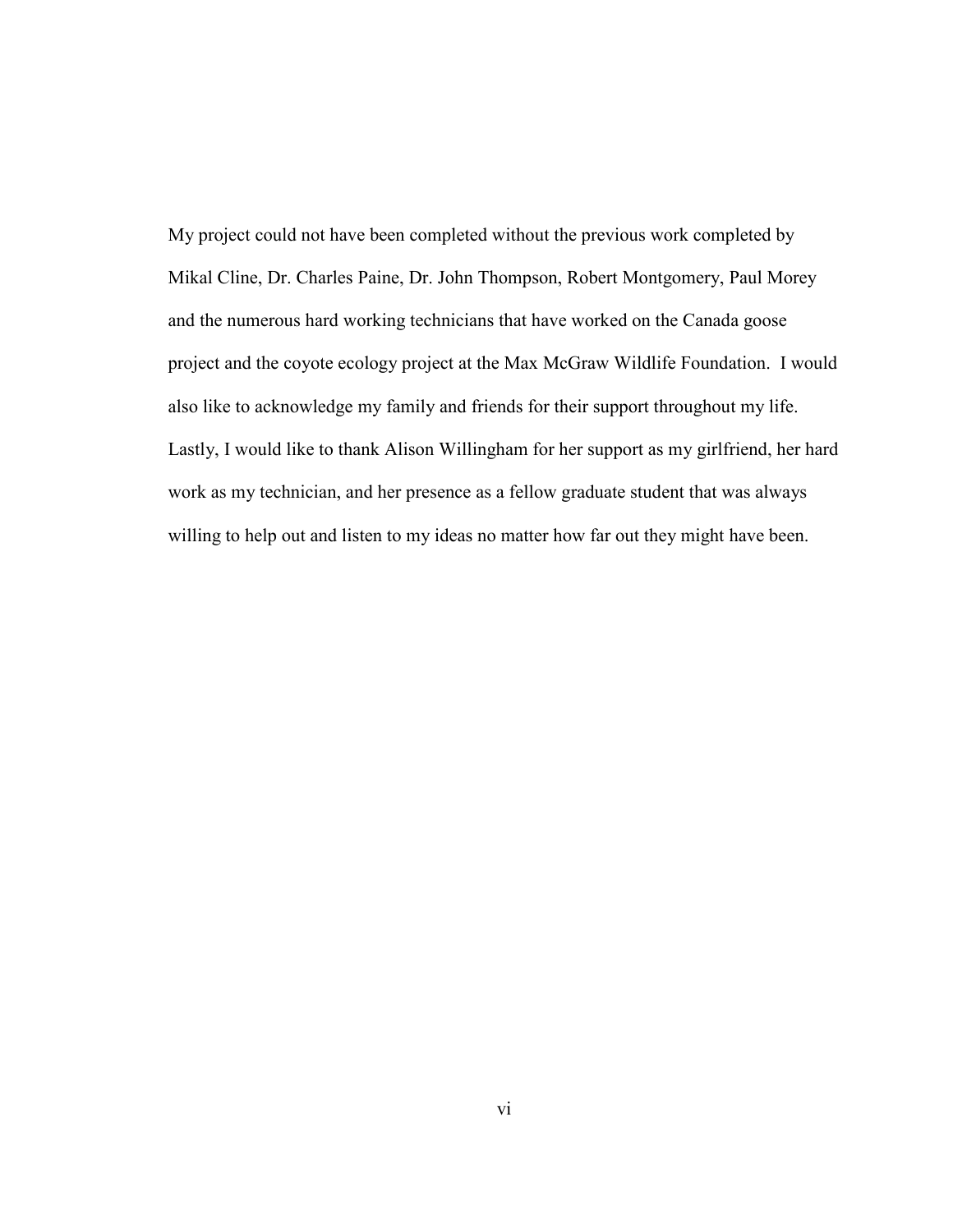# VITA

| August 2004 – September 2007  Graduate Research Assistant, | The Ohio State University, Columbus, Ohio                                                                                                 |
|------------------------------------------------------------|-------------------------------------------------------------------------------------------------------------------------------------------|
|                                                            | University, Columbus, Ohio                                                                                                                |
|                                                            | November 2003 – March 2004 Biological Consultant, Independent Contractor for<br>Pastoria Energy Facility, Tejon, California               |
|                                                            | January 2003 – March 2004  Field Biologist, Endangered Species Recovery<br>Program (ESRP), Turlock, California                            |
|                                                            | March 2003 – September 2003  Field Researcher, California State University<br>Bakersfield, Biology Department, Bakersfield,<br>California |
|                                                            | State University Bakersfield, Bakersfield, California                                                                                     |
|                                                            | June 2000 - January 2003  Biologist, Mallama Environmental, Bakersfield,<br>California                                                    |
|                                                            | June 2001 - September 2001  Scientific Aid, California Department of Fish and<br>Game, Kernville, California                              |

# FIELDS OF STUDY

Major Field: Natural Resources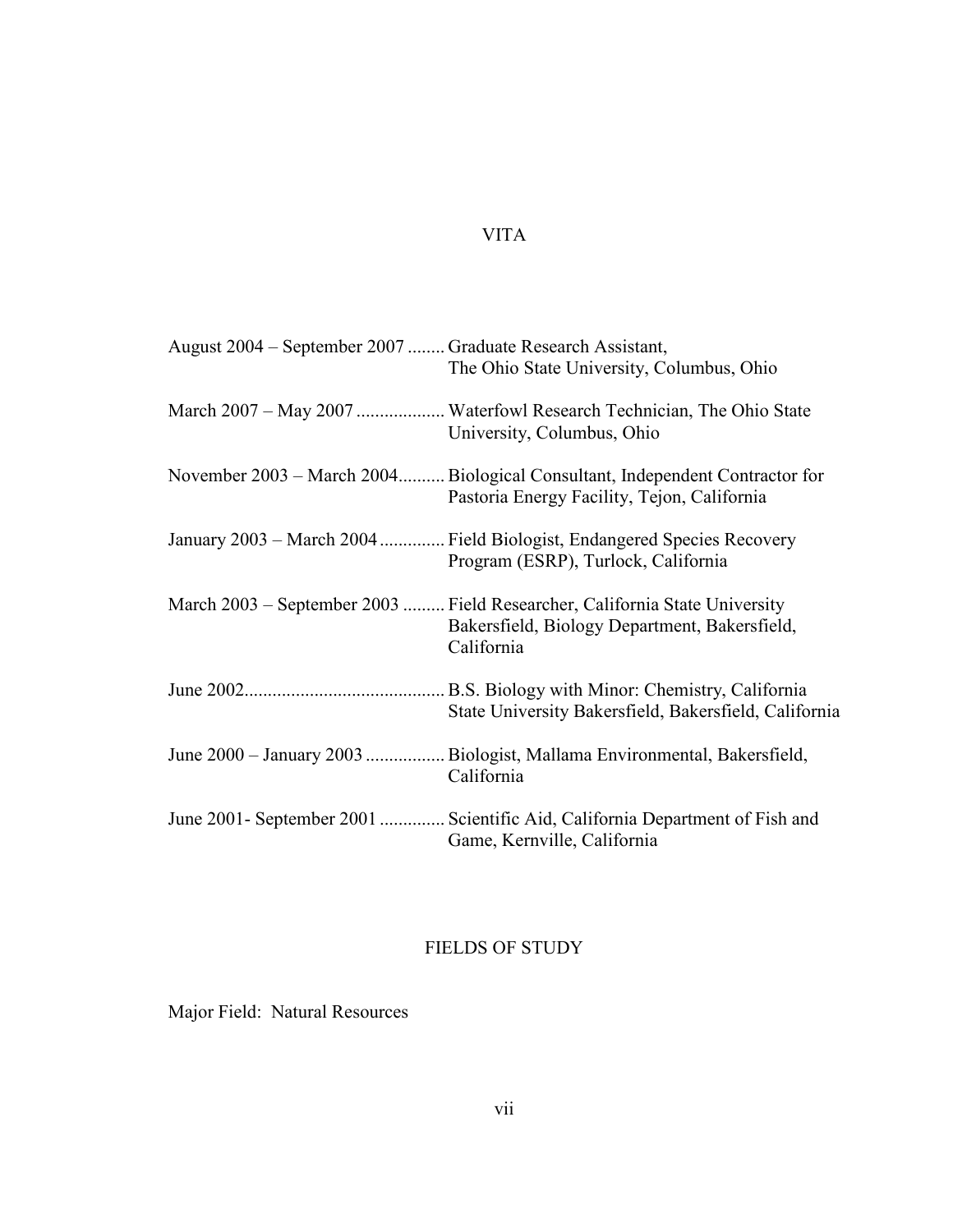# TABLE OF CONTENTS

# Chapter:

| 1              | <b>IDENTIFICATION OF NEST PREDATORS FOR AN URBAN POPULATION</b> |  |
|----------------|-----------------------------------------------------------------|--|
|                |                                                                 |  |
|                |                                                                 |  |
|                |                                                                 |  |
|                |                                                                 |  |
|                |                                                                 |  |
| $\overline{2}$ | COYOTE HABITAT SELECTION RELATIVE TO CANADA GOOSE NESTING       |  |
|                |                                                                 |  |
|                |                                                                 |  |
|                |                                                                 |  |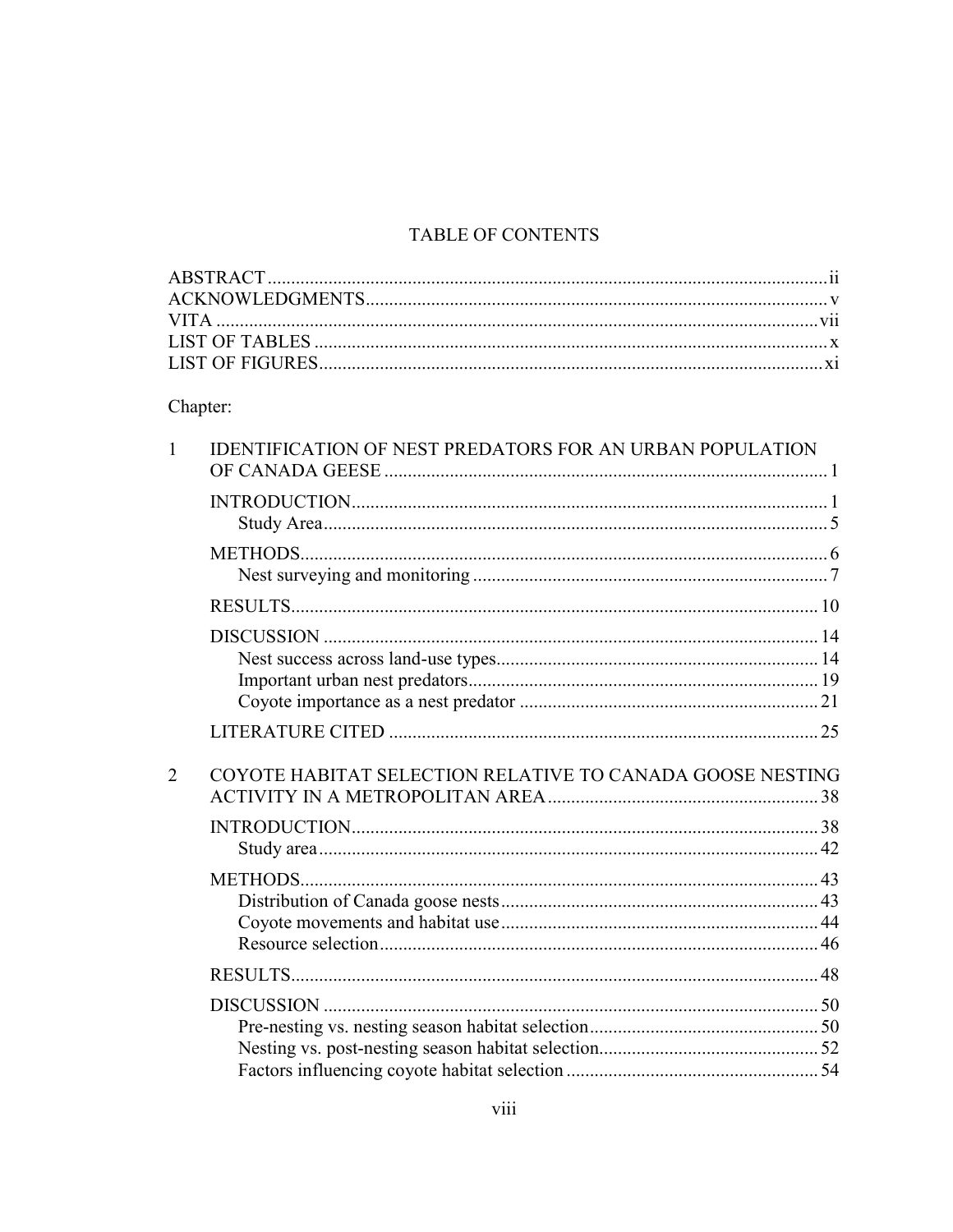| 3 | INFLUENCE OF URBAN COYOTES ON A RESIDENT CANADA GOOSE |  |
|---|-------------------------------------------------------|--|
|   |                                                       |  |
|   |                                                       |  |
|   |                                                       |  |
|   |                                                       |  |
|   |                                                       |  |
|   |                                                       |  |

|--|

# APPENDICES:

| A. QUALITATIVE SIGN COLLECTED FROM DEPREDATED CANADA      |
|-----------------------------------------------------------|
| B. QUANTITATIVE SIGN COLLECTED FROM DEPREDATED CANADA     |
| C. MAP RECLASSIFICATION FOR 164 HABITAT AND LANDUSE TYPES |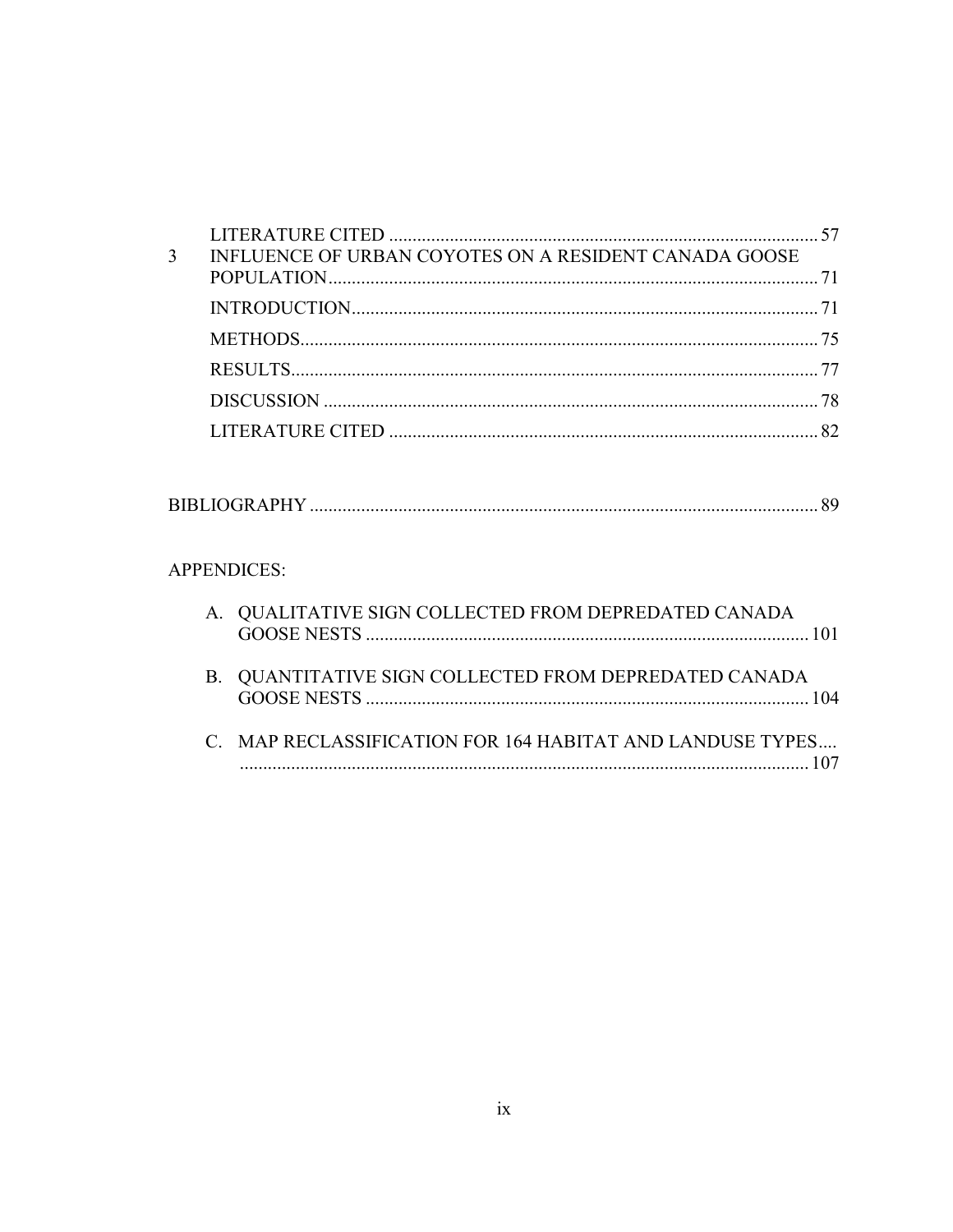# LIST OF TABLES

| Table:<br>1.1 | Nest predation information for each fate for Canada goose nests monitored in                                                                                                                                                                                                                                                                                                                                        |
|---------------|---------------------------------------------------------------------------------------------------------------------------------------------------------------------------------------------------------------------------------------------------------------------------------------------------------------------------------------------------------------------------------------------------------------------|
| 2.1           | Description of habitat types used to classify nesting habitat and analyze coyote<br>habitat selection in the Chicago metropolitan area. Habitat types were                                                                                                                                                                                                                                                          |
| 2.2           | Simplified ranking matrices for coyotes $(n=12)$ during goose pre-nesting and<br>nesting seasons comparing the number of radio locations for each animal in<br>each habitat type with the proportion of each habitat type within the animal's<br>95% MCP home range. Each element in the matrix was replaced by its sign; a<br>triple sign indicates significant deviation from random at $P \le 0.05$ ; a * sign   |
| 2.3           | Simplified ranking matrices for coyotes $(n=19)$ during goose nesting and post-<br>nesting seasons comparing the number of radio locations for each animal in<br>each habitat type with the proportion of each habitat type within the animal's<br>95% MCP home range. Each mean element in the matrix was replaced by its<br>sign; a triple sign indicates significant deviation from random at $P \le 0.05$ ; a * |
| 3.1           | Population parameters used to model the resident Canada goose population in                                                                                                                                                                                                                                                                                                                                         |
| 3.2           | Elasticity calculations for parameters from the Chicago metropolitan goose                                                                                                                                                                                                                                                                                                                                          |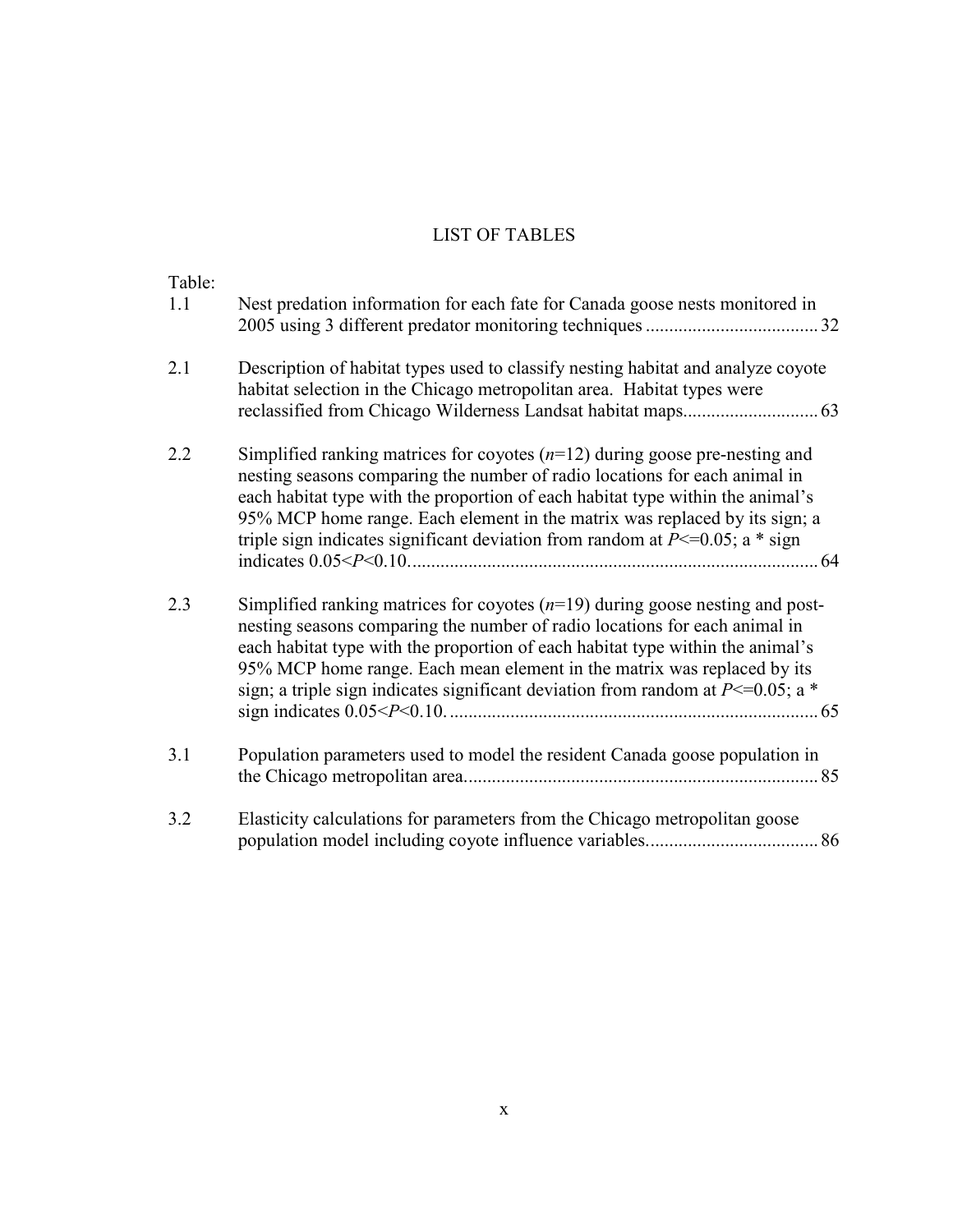# LIST OF FIGURES

| Figure:<br>1.1 | Current study area and study area of Cline (2004) and Paine et al. (2003) in the                                                                                                                                                                                                                                                                                                                                                                                                                      |
|----------------|-------------------------------------------------------------------------------------------------------------------------------------------------------------------------------------------------------------------------------------------------------------------------------------------------------------------------------------------------------------------------------------------------------------------------------------------------------------------------------------------------------|
| 1.2            | Nest success for nests within 3 land-use types during 2005 in the Chicago                                                                                                                                                                                                                                                                                                                                                                                                                             |
| 1.3            | Classification tree created from sign collected at nests in the Chicago<br>metropolitan area during 2005 and used to identify nest predator for depredated<br>nests from which the predator was unable to identified. The value beneath each<br>terminal node is the predicted class for that node and the number next to each<br>terminal node is the number of learning samples for each class in the node (e.g.<br>Coyote   Raccoon). The splitting rule for each intermediate node is next to the |
| 1.4            | Proportion of depredated nests depredated by coyotes and raccoons (nest<br>predator was identified using sign from nest) within each land use type in the                                                                                                                                                                                                                                                                                                                                             |
| 1.5            | Proportion of nests depredated by each nest predator in the Chicago<br>metropolitan area during 2005, identified using 3 different techniques.  37                                                                                                                                                                                                                                                                                                                                                    |
| 2.1            | Proportion of Canada goose nests located by Cline (2004) pooled over all years                                                                                                                                                                                                                                                                                                                                                                                                                        |
| 2.2            | Number of nests pooled over all years for each fate (depredated and deserted)<br>proportional to the number of active nests during the same time period within                                                                                                                                                                                                                                                                                                                                        |
| 2.3            | Coyote use $(n=12)$ and availability of each habitat type during pre-nesting and                                                                                                                                                                                                                                                                                                                                                                                                                      |
| 2.4            | Coyote use $(n=19)$ and the availability of each habitat type during post-nesting                                                                                                                                                                                                                                                                                                                                                                                                                     |
| 2.5            | Monthly coyote habitat use for 6 habitat types starting at the beginning of the<br>nesting season and continuing through the end of the post-nesting season in the                                                                                                                                                                                                                                                                                                                                    |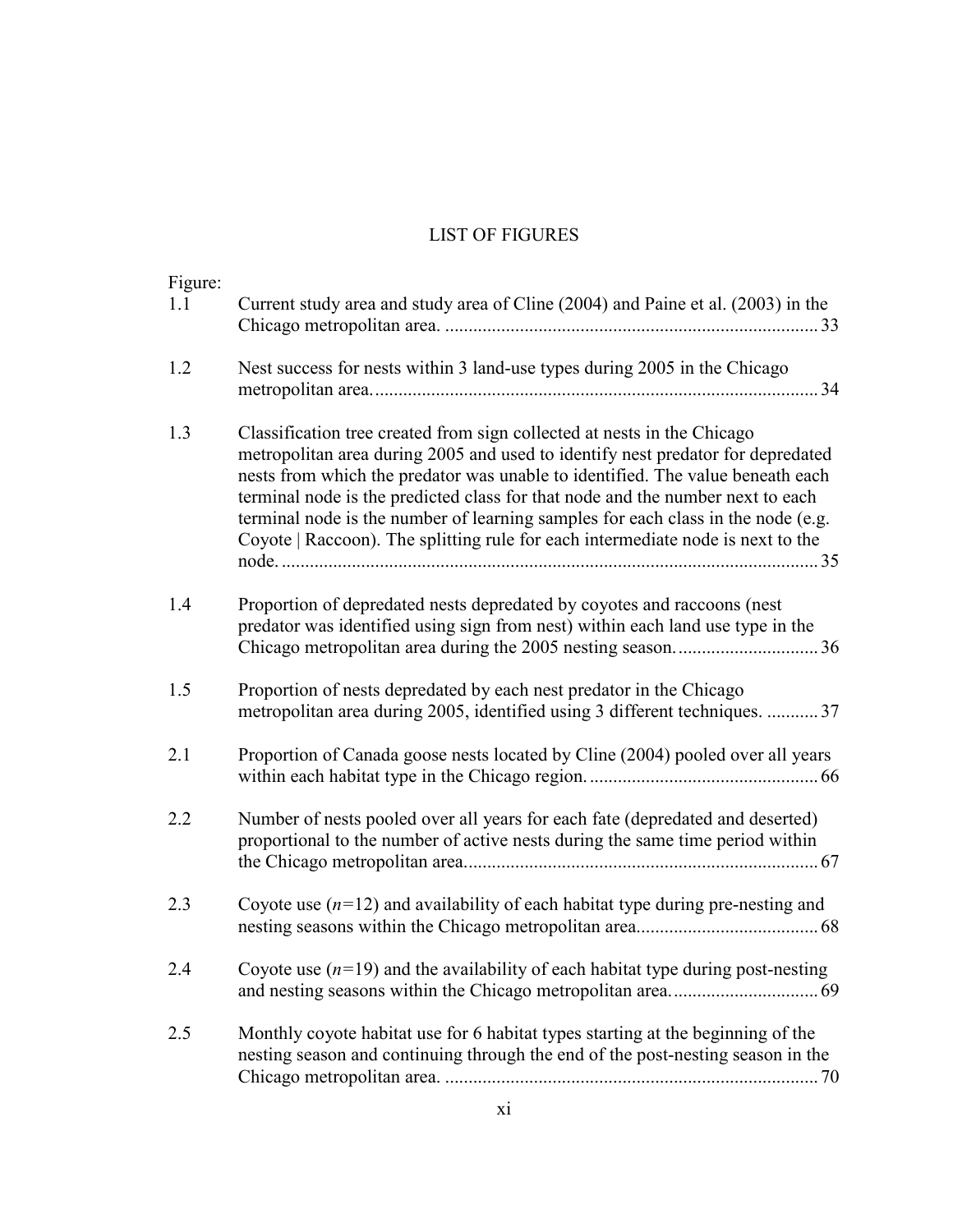| 3.1 | Population growth rate for the Chicago metropolitan Canada goose population<br>and the estimated population growth rate with coyotes removed from the |  |
|-----|-------------------------------------------------------------------------------------------------------------------------------------------------------|--|
|     |                                                                                                                                                       |  |
| 3.2 | Population growth rates for the Canada goose population in the Chicago<br>metropolitan area with coyote variables removed and model simulations       |  |
|     |                                                                                                                                                       |  |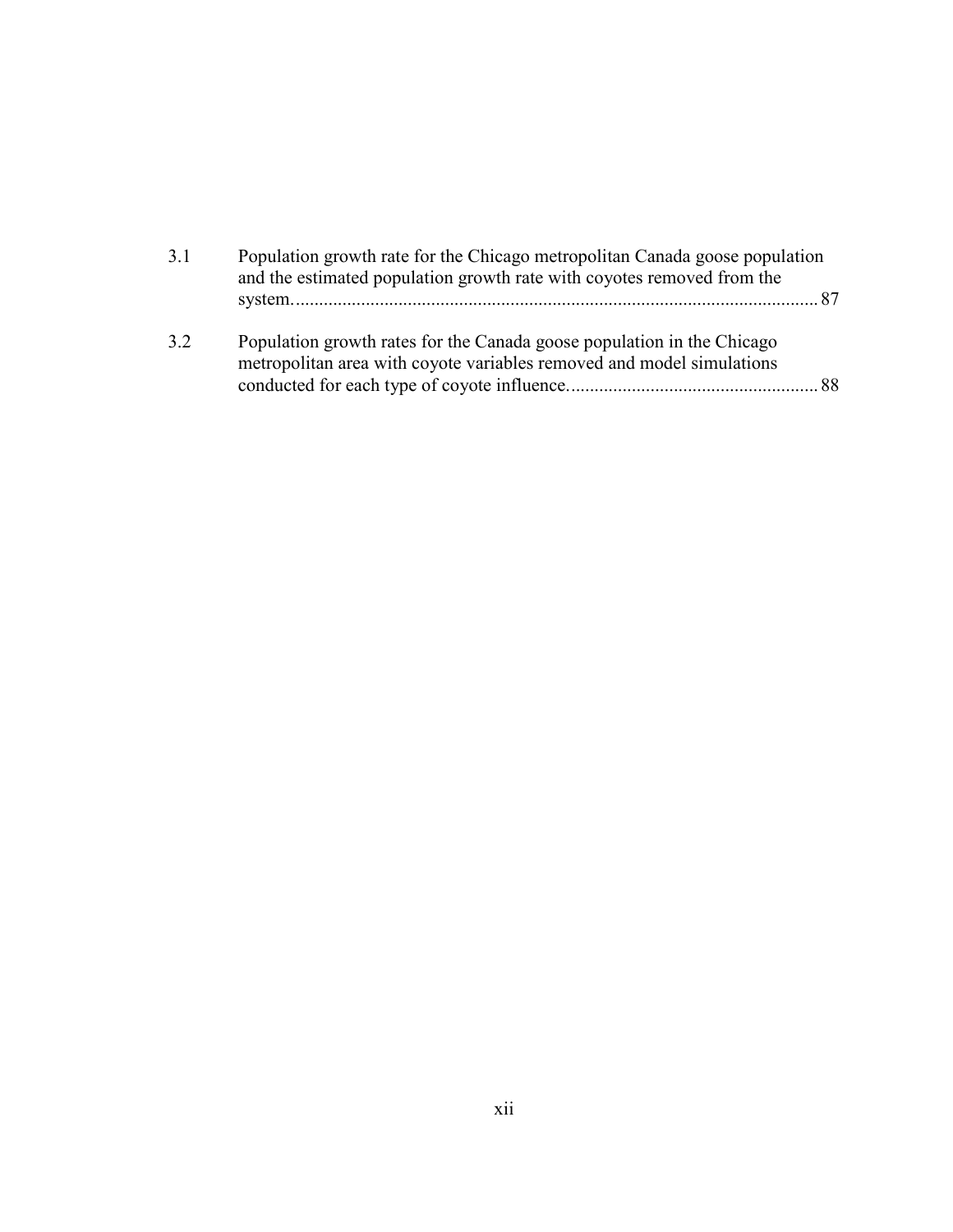## CHAPTER 1

## IDENTIFICATION OF NEST PREDATORS FOR AN URBAN POPULATION OF CANADA GEESE

### INTRODUCTION

 Canada geese (Branta canadensis) have become abundant in many urban environments. Urban geese exhibit higher survival and nest success than rural populations because of the lack of large predators and changes in landscape features which have led to increases in suitable nest sites and an abundance of a high quality food source (urban mowed grass) (Hilley 1976, Ankney 1996, Owen et al. 1998, Smith et al. 1999, Paine et al. 2003). The large population of Canada geese in urban areas has become a nuisance for many urban residents, making it important to examine the effects that urban predator species may have on goose populations.

 Conflicts between humans and Canada geese have become increasingly common in cities (Conover 1998, Smith et al. 1999). Homeowners in the Chicago metropolitan area considered Canada geese to cause the greatest problems of all wildlife species (Miller et al. 2001). Geese are attracted to areas with mowed lawns, ponds and few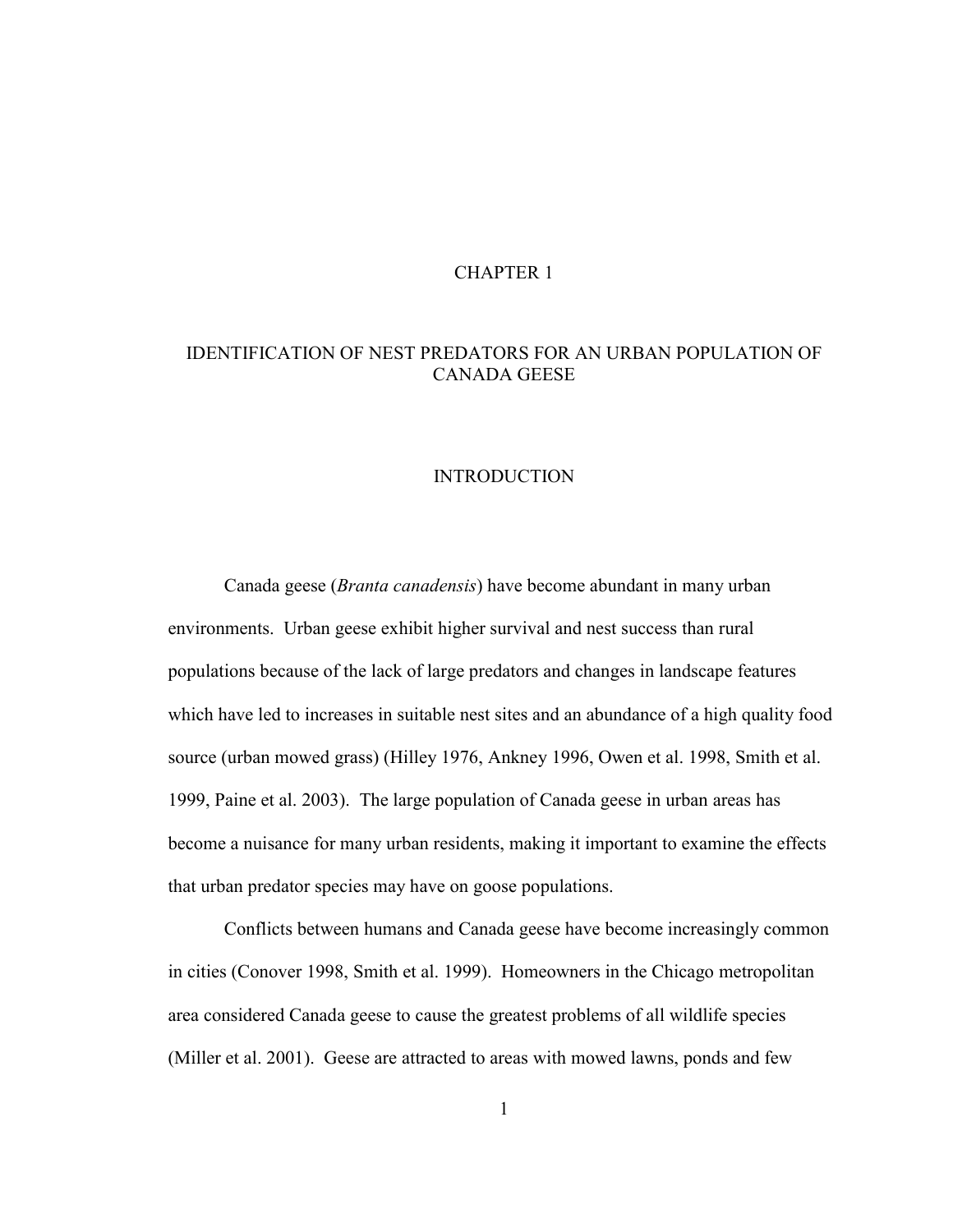visual obstructions, which leads them to concentrate in urban areas increasing goosehuman interactions (Conover and Kania 1991). Large numbers of resident and migrant geese create problems for city parks and golf courses due to heavy grazing and fecal deposition (Conover and Chasko 1985, Smith et al. 1999). Heavy grazing and trampling of plants by Canada geese cause considerable damage resulting in erosion and habitat loss for other species (Smith et al. 1999). Deposition of feces by geese can cause eutrophication of water ways and serve as a disease vector (Conover and Chasko 1985, Kullas et al. 2002). Canada goose eggs in northwestern Germany were found to have antibodies for the influenza A virus (haemagglutinin subtypes H5 and H7), egg drop syndrome, Newcastle disease virus, and duck plague viruses. Canada geese are susceptible to, and possible carriers of, many of these diseases that could infect humans or domesticated fowl (Bonner et al. 2004). Large goose populations increase the possibility of humans contacting potentially harmful bacteria and viruses, making effective control of Canada goose populations an important issue for many cities.

 Many methods of controlling the Canada goose population have been evaluated, researching the most efficient, ecologically sound, and publicly accepted way to mitigate the problem. Methods of control fall into 2 categories 1) behavior modification and 2) population control. Behavior modification techniques include chemical hazing (Belant et al. 1996, Belant et al. 1997, Blackwell et al. 1999), mechanical hazing (Heinrich and Craven 1990, Aguilera et al. 1991, Blackwell et al. 2002, Werner and Clark 2006), and habitat manipulation (Conover 1991). Population control methods include 1) reducing reproduction with chemicals (VerCauteren et al. 2003), male sterilization (Converse and Kennelly 1994), destruction of eggs by puncturing holes in eggs shells, addling, or

2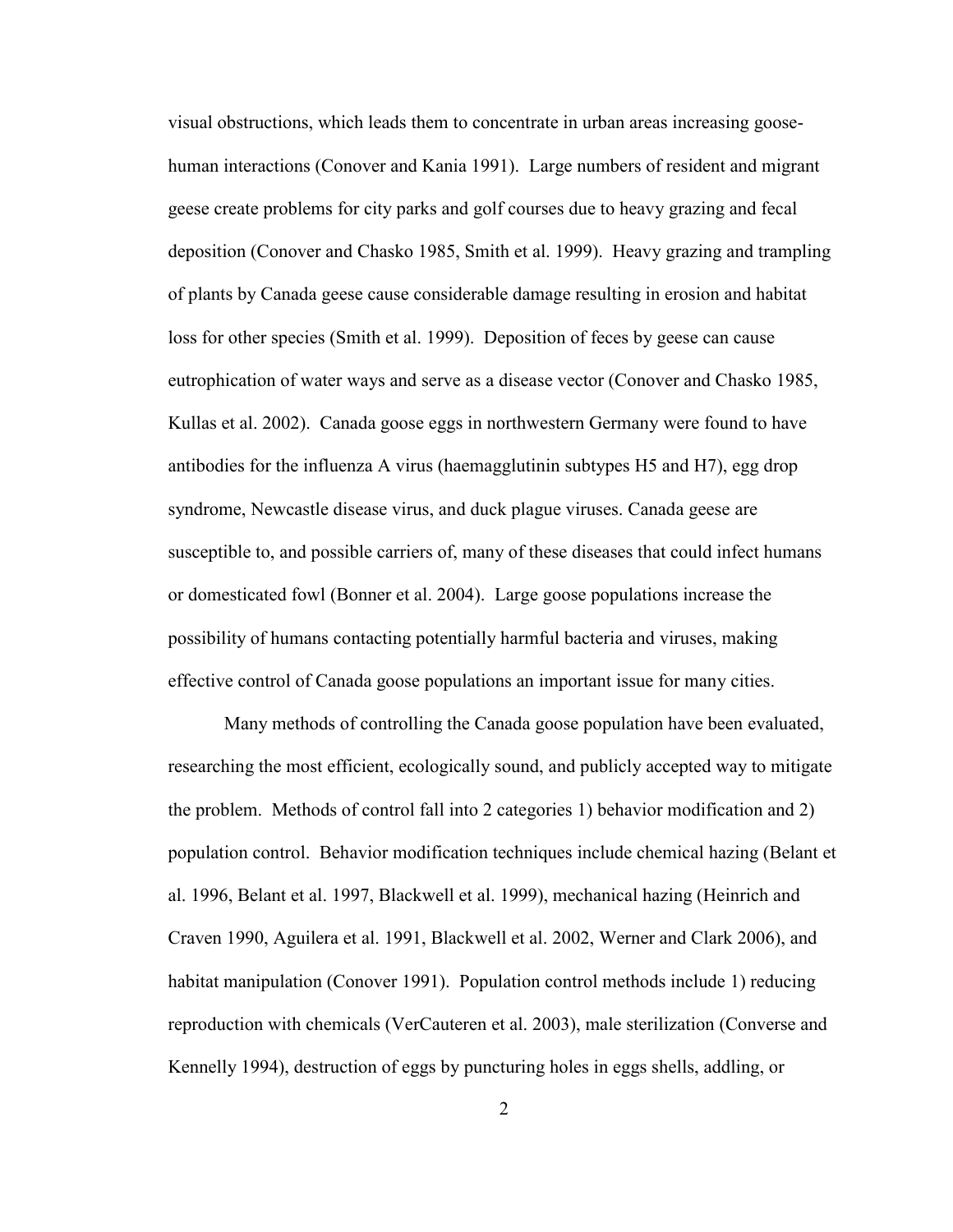causing asphyxiation by oiling (Christens et al. 1995, Smith et al. 1999), 2) culling through hunting (Heusmann 1999), welfare harvest with meat donated to food banks (Smith et al. 1999), or shooting adults at nests (Allan et al. 1995, Coluccy 2001), and 3) translocation of geese from nuisance areas. It is generally recommended that several techniques be used to control nuisance problems caused by Canada geese (Allan et al. 1995, Smith et al. 1999). Cooper and Keefe (1997) found that removal of adult geese, with processing, costs \$24 per goose while the cost of destroying eggs was \$36 per egg. Lethal techniques are generally not accepted by the public (Smith et al. 1999), but behavioral techniques only alleviate the nuisance problem for certain areas, pushing geese into adjacent areas. The reduction of hunting opportunities due to urbanization, along with the ineffectiveness of many behavioral techniques and public disagreement with harvest has made it difficult to manage goose populations (Smith et al. 1999, Coluccy et al. 2001).

 A natural control of nuisance wildlife species may be emerging in some urban areas as top-level predator numbers increase (Gompper 2002a). Prey populations are influenced through both direct predation and avoidance of useable areas to avoid predation (Brown et al. 1999). Urban predators may provide a broad-scale, natural control of Canada goose populations.

 Predators may reduce goose populations, and subsequently relieve goose-human conflicts that occur in many urban areas. Several mammalian predator species which occur in urban landscapes have been documented as nest predators within rural areas. Striped skunks (Mephitis mephitis) are an important waterfowl nest predator (Pasitschniakarts and Messier 1995). Raccoons (Procyon lotor) are an important nest

3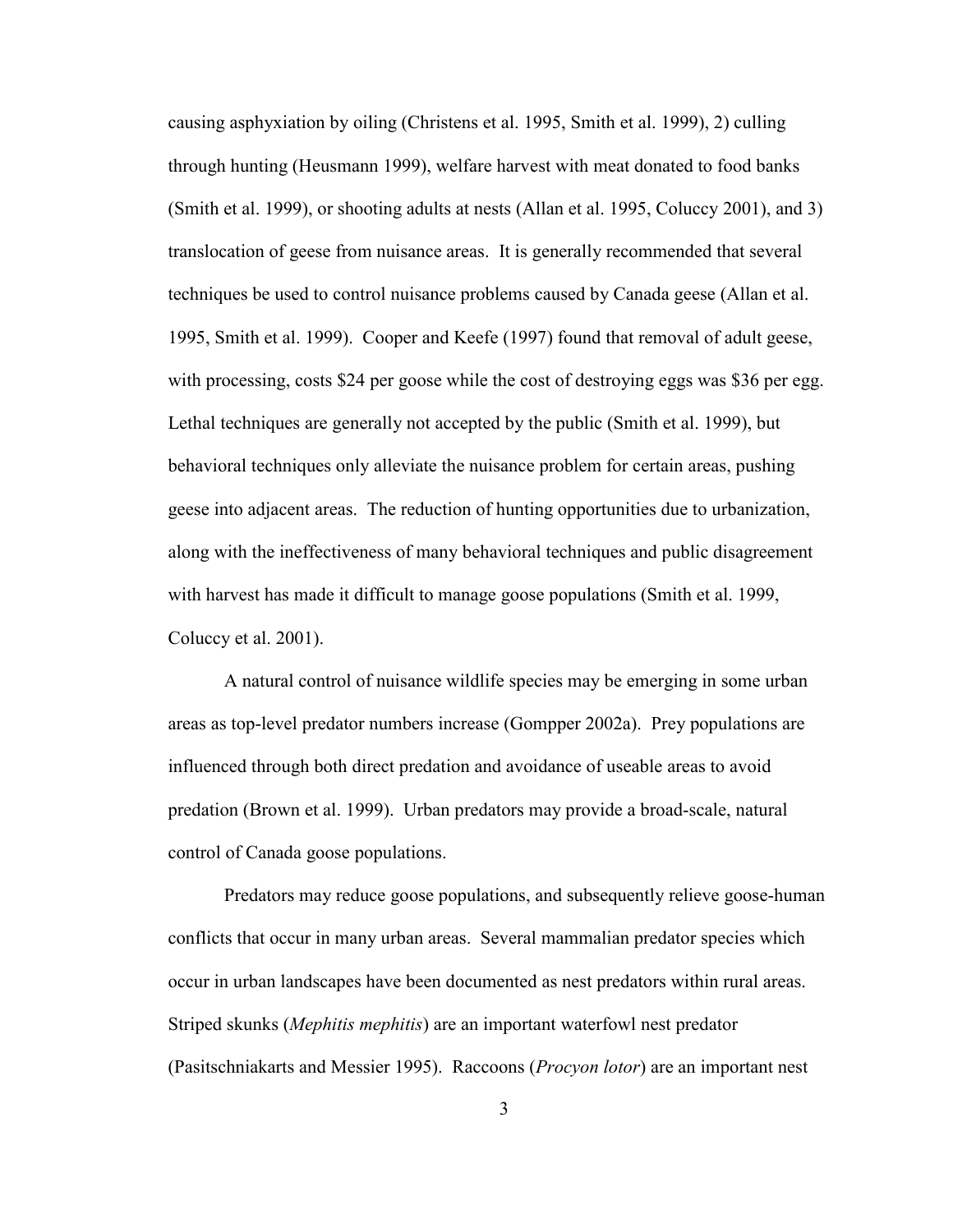predator for many species ranging from Canada geese (Zoellick et al. 2004) to oystercatchers (Sabine et al. 2006), and have been implicated in the decline of bird populations that nest in locations vulnerable to raccoon predation (Schmidt 2003). The opossum (Didelphis marsupialis) is a nest predator (Staller et al. 2005) that is able to survive in highly fragmented landscapes (Tigas et al. 2003), and is common in urban environments. Predation by red foxes (*Vulpes vulpes*) has been documented as a reason for low nest success among waterfowl in the prairie pothole region (Sargeant 1972, Johnson 1980, Johnson et al. 1989, Sovada et al. 1995). Furthermore, a red fox was documented as a goose nest predator after it was stranded on an island following ice break-up (Klopman 1958).

 Coyotes (Canis latrans) have recently become common in many urban-suburban settings (Gibeau 1993, Quinn 1995, Grinder and Krausman 2001, McClennen et al. 2001, Riley et al. 2003, Tigas et al. 2003, Gehrt 2004) and are a capable nest predator of ground nesting birds (Vermeer 1970, Rickard et al. 1982, Staller et al. 2005, Rader et al. 2007). However, the mesopredator release hypothesis predicts that top predators, such as the coyote, may benefit nesting birds by controlling mesopredator populations (Soule et al. 1988, Sovada et al. 1995, Rogers and Caro 1998, Crooks and Soule 1999, Mezquida et al. 2006). The ability of coyotes to thrive in fragmented landscapes makes them an important urban predator (Riley et al. 2003, Tigas et al. 2003). Following the resource dispersion hypothesis (Macdonald 1983), coyotes that utilize highly fragmented landscapes will travel through low quality urban habitat to reach available resources in highly disjunct habitat patches. The use of fragmented habitats will allow coyotes to find nests in highly developed areas during travel between habitat patches.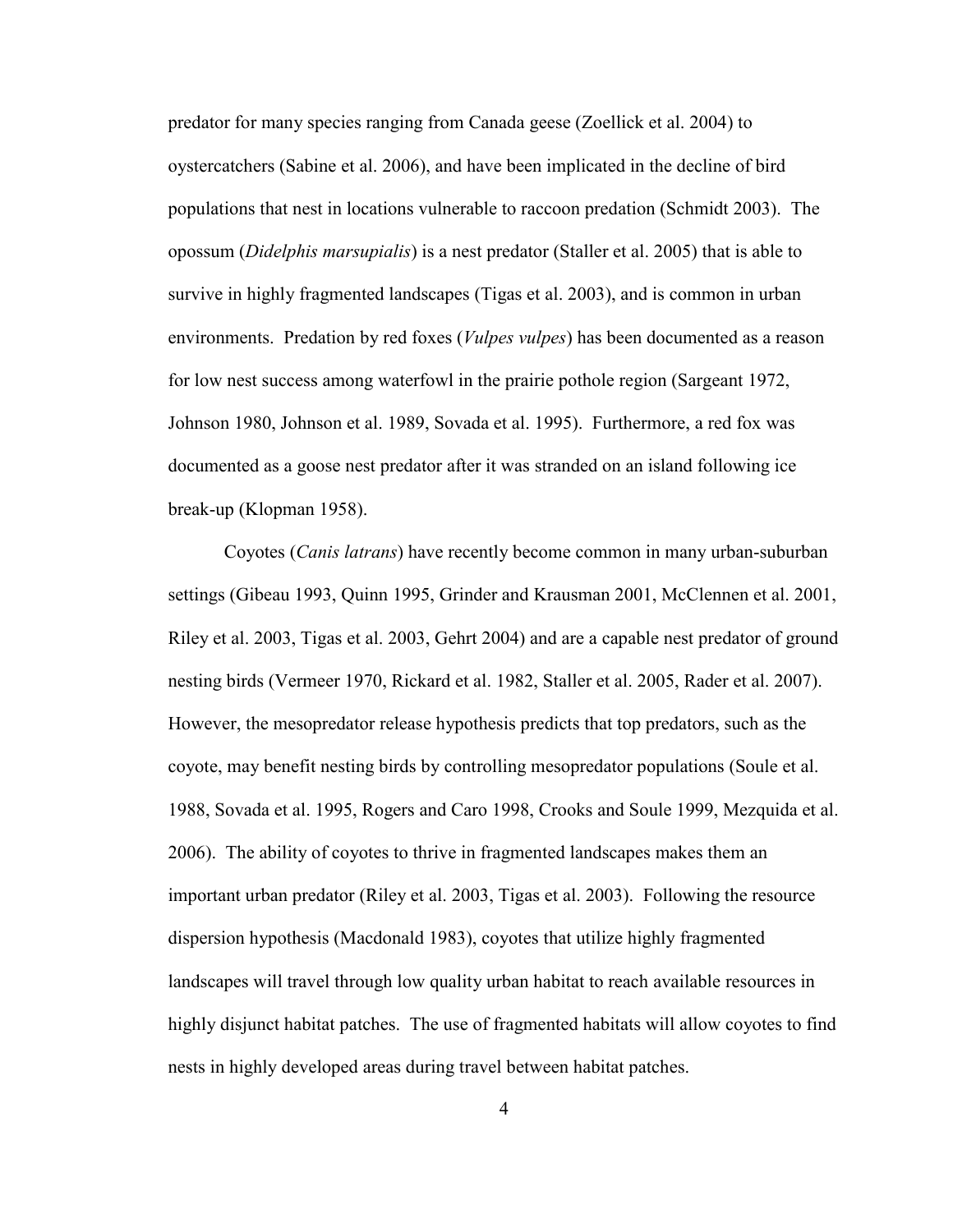Substantial predation of Canada goose nests observed in the Chicago area (Paine et al. 2003, Cline 2004) exemplifies an important development in wildlife community dynamics that may help control urban goose populations. Mitigating nuisance problems associated with Canada geese has been problematic for many areas, as urban goose populations are difficult to manage through behavioral or population control techniques. Managing for certain predators may offer a means of natural population control for Canada geese in urban areas.

 Findings from a previous study conducted in the Chicago area by Cline (2004) found that the Canada goose population was experiencing lower nest success and higher nest predation than other Canada goose populations (Fitzner and Rickard 1983, Zoellick et al. 2004). Paine (2003) calculated the annual Canada goose population growth rate and found that the population was increasing at a lower rate than expected. This prompted my study to identify the primary factor controlling the Canada goose population. Due to the low nest success found in the region and the high predation rate, I set my objectives to identify which urban predator was the primary cause for the low nest success of Canada geese in the Chicago metropolitan area.

#### Study Area

 Field work was focused in the west and northwest Chicago, Illinois, metropolitan area (Figure 1.1). The area includes all or parts of Kane, Cook, Dupage, and Lake Counties and is comprised of urban, suburban, rural, and natural areas, encompassing approximately 1059 km<sup>2</sup>. These 4 counties are in the top 5 most populated counties in Illinois with 3 of the 5 counties in the top 80 most populated counties in the United States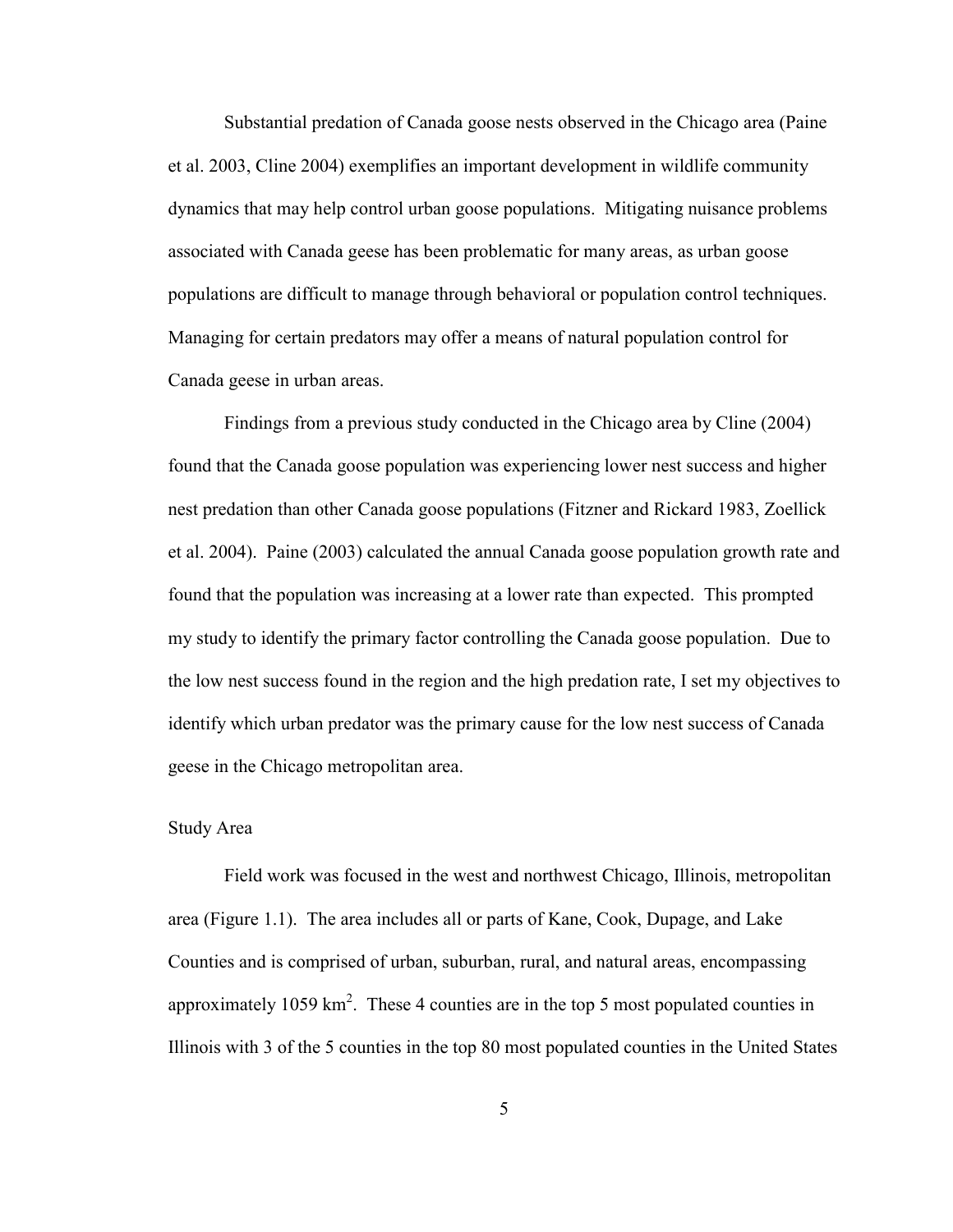(U.S. Census Bureau 2000). Cook County is the second most populated county in the United States with an estimated 5.4 million people. A  $1769 \text{ km}^2$  area centered on downtown Chicago has undergone a 62% increase in urban land from 1985-1997 and a loss of >20,000 ha of combined natural, undeveloped (but not natural) and agricultural land (Wang and Moskovits 2001).

Elevation of the Chicago region is approximately 200 m with very little change in topography. Climate in the Chicago metropolitan area is temperate continental (cold winters with warm, humid summers). Temperature and precipitation during winter averaged -3ºC and 3.8 cm/month respectively, whereas summer averaged 19ºC and 9.9 cm/month. Fauna in the area included white-tailed deer (*Odocoileus virginianus*), coyote, opossum, beaver (Castor canadensis), raccoon, red fox, voles (Microtus spp.), white-footed mice (Peromyscus spp.), gray fox (Urocyon cinereoargenteus), skunk, house cat (*Felis* catus), domestic dog (*Canis familiaris*).

## METHODS

 Study sites were primarily selected from sites with the highest nest predation rate in a previous study (Cline 2004). Additional sites were selected from different land-use types in areas near the high predation sites in order to increase sample size while also observing logistical constraints. Study sites consisted of 3 land use types: natural, commercial, and residential. The natural land use type included private hunting preserves and county forest preserves. Lawn dominated sites were classified as residential land use. Pavement dominated sites were classified as commercial land use. Study sites were delineated by property boundaries or edge of land use type. One residential site with high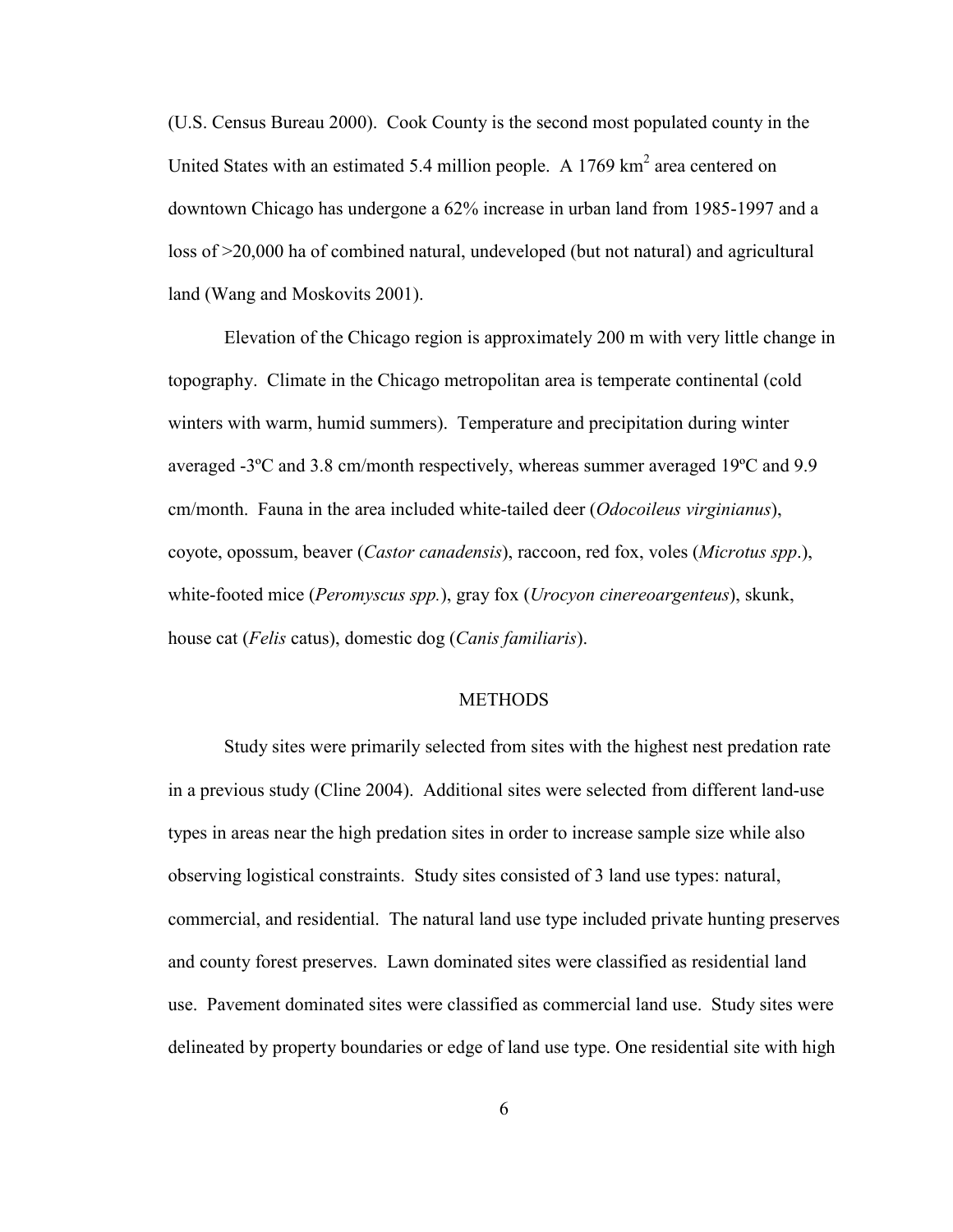nest success during the previous study (hereafter HNS) was monitored in 2005 to determine if there was any sign of predator activity at sites with low predation.

Nest surveying and monitoring

 Sites were surveyed weekly from mid-March to early-June. Nests were marked at nest edge with a small wooden stake placed 4 cm above ground and marked with a nest identification number. A piece of fluorescent flagging was placed in a tree or shrub  $\geq 5$ m from obscure nests. All eggs in each nest were marked with a nest number and egg number. Nest condition, number of eggs, stage of incubation, and number of geese present were recorded. Any nest that was inactive (pair absent from nest) for 2 nest visits and then restarted was counted as a new nest. Any nest restarted after inactive for one nest visit was considered the same nest.

 Nest success was calculated for all nests monitored during 2004 and 2005 with known fate. The nest survival model in MARK (White and Burnham 1999) was used to estimate nest success. All nests were pooled to estimate nest success, as 50 of the 58 nests monitored were in the natural land-use type in 2004, with the other 8 nests occurring in the commercial land-use type. Nest success in 2005 was calculated for each of the 3 land-use types. The reliability procedure was used to test for differences in nest success between the 3 nest site types. Any nests with unknown fate were dropped from the analysis.

 Nests at all sites were checked every 3 to 5 days to minimize the amount of sign degradation from depredated nests. The number of geese, number of eggs, predator sign, and nest fate were recorded for each nest during each visit. Eggs were checked to make

7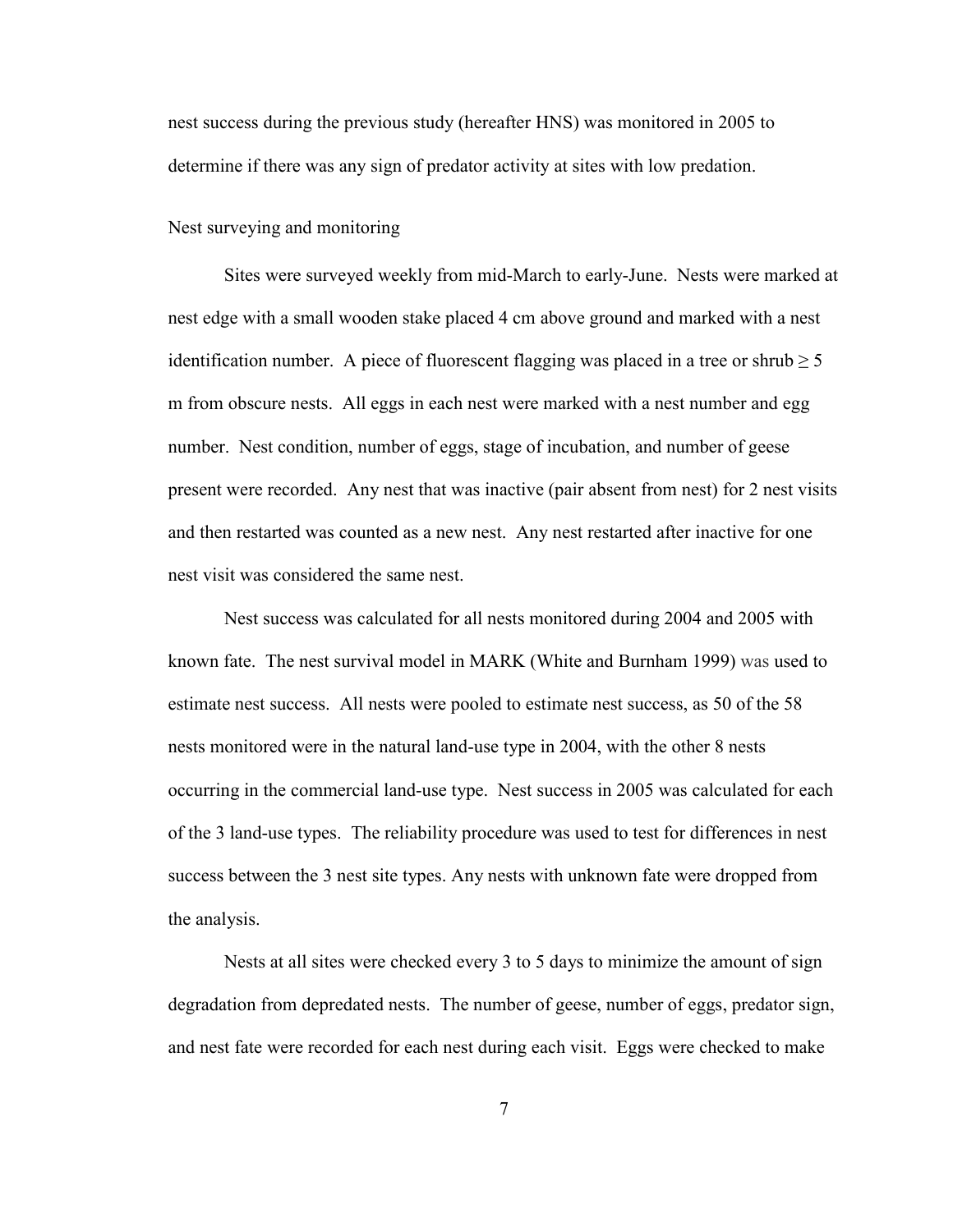sure identification numbers were still present every 9-12 days. If possible this was done without flushing parental geese off the nest. When geese were flushed from a nest the eggs were covered with surrounding down similar to what was seen at nests when geese were absent.

 I had 5 Trailmaster 1500 trail cameras (hereafter trail camera) that were used to monitor 8 active nests during the 2004 nesting season. Trail cameras were used at 17 artificial nests, which were located at or near an area that had goose nests in 2004, after the end of the nesting season. Trail cameras were used at artificial nests to see if they influenced what predator was responsible for nest predation events. The detection zone for the trail cameras was situated 1 m from all nests with the camera view covering the detection zone and edge of nests when possible. The cameras were set to take images in one-minute intervals if the infrared beam was broken.

 In addition to the trail cameras used in 2004, one time-lapse (40 hr) infrared (IR) video camera (hereafter video camera) was used to monitor 2 nests at secure sites (where the public was not allowed access). In 2005, 11 video cameras were used to monitor 35 nests at secure sites that had the highest risk of depredation. The video cameras were set to operate from 1800 to 0700 hrs during most of the nesting season, which allowed them to operate for 3 nights without maintenance. Each video camera consisted of a 126 LED IR video camera, Sanyo time-lapse VCR, Pelican waterproof case, deep cycle battery, 2 m power cord, and 33 m audio video cable. The video camera lens was placed  $\geq 1$  m from the nest with the VCR and battery hidden in vegetation 20-30 m away.

 Plasticine eggs were placed in nests at all sites to identify predators through tooth impressions. Plasticine eggs were used in all nests, except at high density sites where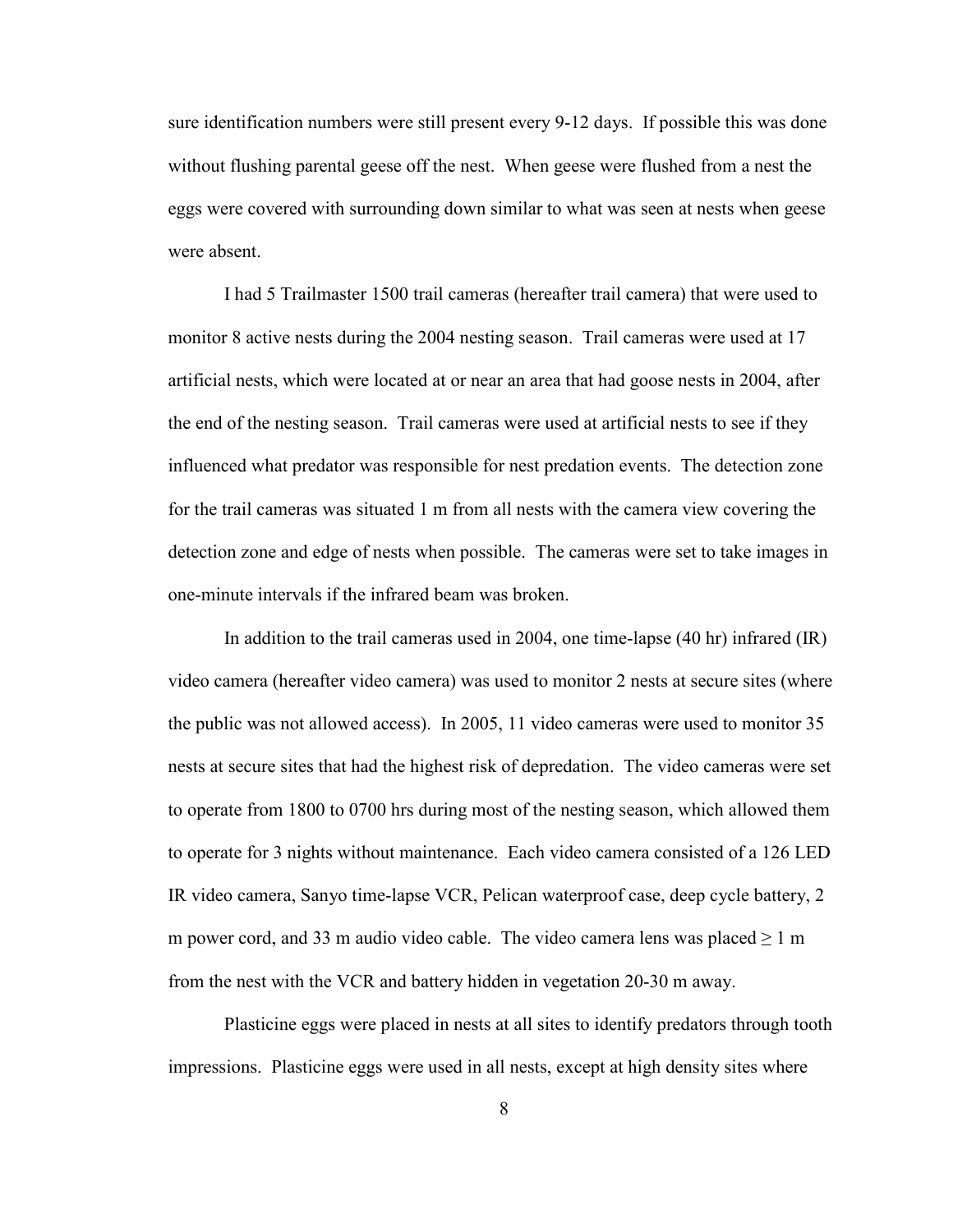they were put in half of all nests, until the stock of plasticine eggs was depleted at the beginning of May. Plasticine eggs were placed in nests and secured using 110-176 kg braided fishing line tied on one end to a paper clip molded into the plasticine egg, and on the other end to a 30 cm metal stake pushed into the middle of each nest. If the plasticine egg was removed from the nest during predation, the area surrounding the nest was searched for remains of the plasticine egg. Plasticine eggs were used to monitor 193 nests at 16 sites in all land-use types. Plasticine eggs were placed in 70% of nests monitored with video cameras to compare predator identification using either technique.

 When a nest was found fully or partially depredated, information pertaining to the condition of the nest site was recorded. This information included: number of eggs remaining in nest, distance of egg shells from the nest, presence or absence of cached eggs, amount of down displaced, and location, number, and size of openings in depredated eggs. Amount of down displaced was categorized into 4 levels < 1%, 1-10%, 11-30\% and  $>$  30\%.

 A classification tree analysis was used to determine what nest depredation sign was most reliable for the identification of nest predators. The classification tree analysis was conducted with the program QUEST (Shih 2003). The learning database for the classification tree was constructed using information from depredated nests where predators were identified using video cameras or plasticine eggs. There were not enough nests where the predator was identified to have both a learning database and a test sample for cross-validation, so a V-fold cross validation technique was conducted in QUEST using 10 folds. To select the most important variables, a statistically unbiased variable selection method was used at the 0.05 significance level. For split point selection,

9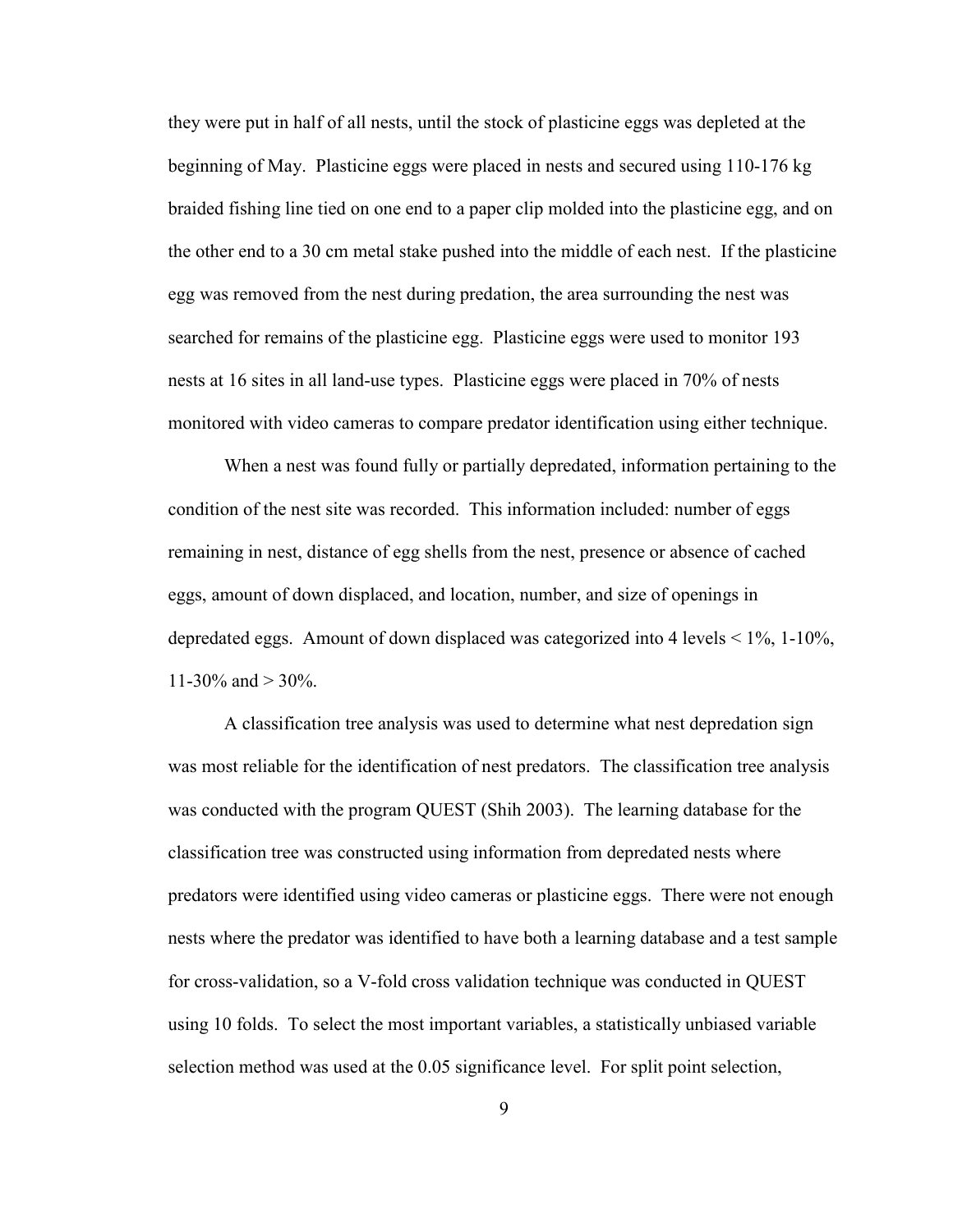discriminant analysis was used as there were only 2 class variables (raccoon and coyote) used in the classification tree (Shih 2003). The standard error was set to 0 to give the smallest cross validation estimate of misclassification error (Shih 2003).

 Nesting islands were monitored for predator activity using incandescent flash trail cameras and track stations placed along trails that were near nesting sites. Depredated or abandoned eggs were placed in front of cameras or in track stations to increase the chance to record predator sign. Furthermore, all island edges at nesting sites were searched for predator sign during each nest site visit.

 All predator activity and responses of parental geese to the predator were recorded on video. The responses of parental geese were classified as nest defense if they showed any aggressive response toward the predator. Nest defense was considered a new event after 10 minutes had elapsed from the last time the nest was defended from a predator. Predation of a nest was classified as a new predation event only after a diurnal period had passed or after a different predator species took an egg. If the predator could not be identified then it was classified as unknown.

### RESULTS

 I monitored 58 nests at 3 different sites in natural and commercial land-use types during 2004. The nest success estimate was  $0.161$  (95% CI=0.080-0.267) for nests in 2004. During 2005, 286 nests were monitored at 18 sites in 3 land-use categories. Natural land-use contained the largest number of nests with 168 occurring within 5 sites followed by commercial with 59 nests at 7 sites and residential with 59 nests at 6 sites. Estimated nest success was lower in natural than residential or commercial land-use types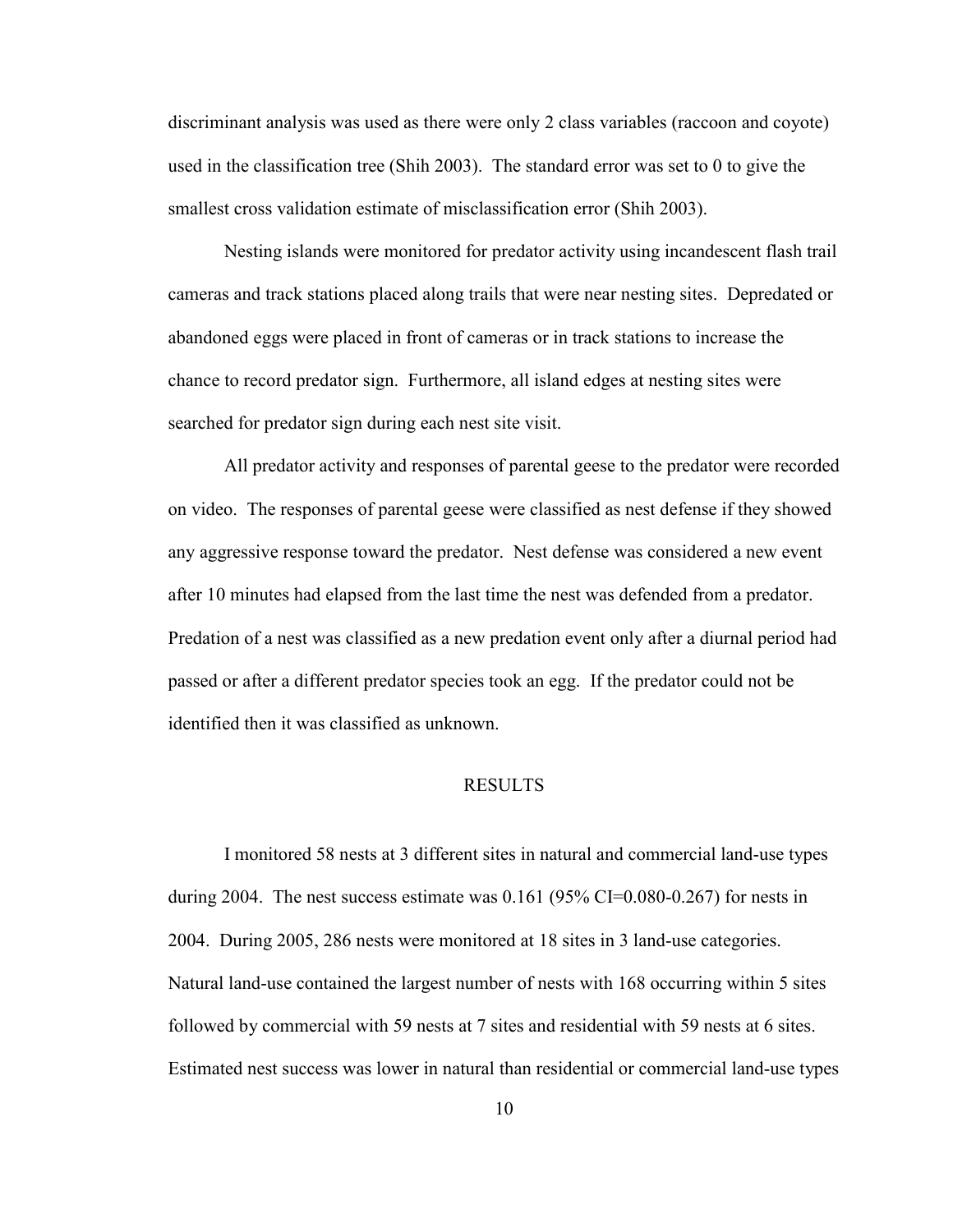$(X^2=44.697, P<0.05)$  (Figure 1.2). The residential nest success estimate decreased by 11% when the HNS site was removed but the difference remained between sites  $(X^2=18.864, P<0.05)$ . The HNS site had an apparent nest success of 94% and raccoon sign was the only predator sign found on the island.

 Of 17 artificial nests monitored with trail cameras, 10 were depredated. Coyote presence was identified at 4 artificial nests, but only 1 nest was depredated, images from the 3 non depredated nests showed coyotes running away as the camera took the photographs. Trail cameras did not appear to influence raccoons, as all 8 occasions where a raccoon was photographed at an artificial nest resulted in depredation. Raccoons and coyotes were the only predators documented at artificial nests.

 Of the 8 active nests monitored with trail cameras, 2 were depredated. A pair of coyotes had 3 images taken of them depredating 1 of the 2 nests. In the second nest depredation event a single raccoon depredated the nest. The camera recorded 2 images of geese defending the nest, 2 images of a raccoon taking eggs with the geese defending the nest, and 2 pictures of the raccoon at the nest without the geese.

 The classification tree analysis created a tree with 4 terminal nodes for 2 dependent class variables and a total of 7 nodes (Figure 1.3). The only 2 dependent class variables used were raccoon and coyote, as these were the only predators identified using plasticine eggs or video cameras. The classification tree was used to identify nest predators at 139 nests in all land-use types (Figure 1.4). Coyotes and raccoons were identified as the nest predator for 78% and 21% of depredated nests, respectively, and 1 nest predator was unidentifiable. The classification tree identification accuracy was 96% based on the learning sample and 90% based on the 10 fold cross-validation.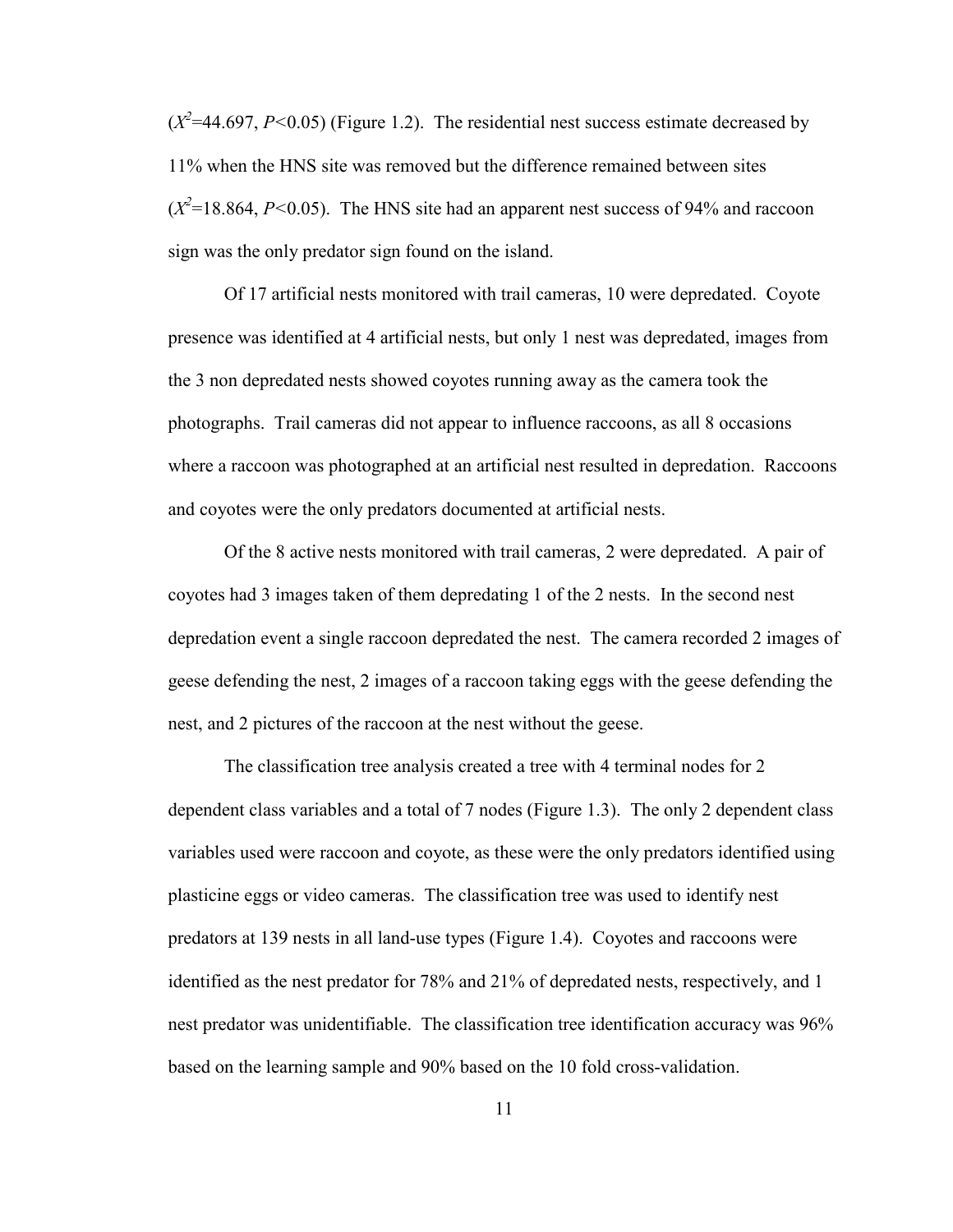Coyotes were the only identified nest predator found to kill nesting geese. No comparison was calculated for egg remains that were whole or with >25% of content for nests putatively identified as coyote or raccoon predation as this was an important variable in the classification tree. No cached eggs were found from any nests putatively or positively identified as raccoon predation while 16.5%-24% of eggs from nests depredated by coyotes were found cached (Appendices A and B).

 Video cameras were used to monitor a total of 2 nests during 2004 at one site and 35 nests at 6 sites in 2005 (Table 1.1). Nests that were not monitored with cameras were nearly twice as likely to hatch  $(0.149, 95\% \text{ } CI = 0.101 - 0.206, n = 155)$  as nests with video cameras (0.087, 95%  $CI = 0.030 - 0.182$ ,  $n=37$ ). Predation rates were similar between nests with and without video cameras ( $X^2 = 0.830$ ,  $p = 0.362$ ).

 Of the 32 nests that were fully or partially depredated predators were identified in 36 predation events. Coyotes, raccoons, and a combination of coyotes and raccoons were responsible for 75.0%, 19.4%, and 5.6% of predation events, respectively. Geese at nests monitored with video cameras successfully defended 101 times at 13 different nests from coyotes  $(1\%)$ , mink  $(2\%)$ , raccoons,  $(31\%)$  and unknown species  $(66\%)$ .

 Raccoons depredated 2 nests only after a coyote had been seen on the island during the same night as the predation event. Of all nests depredated by raccoons, 53%- 64% were depredated after coyote sign was found on the island. Coyotes and raccoons were recorded together on 5 different occasions. In 3 of these events the raccoons ran away while in the other 2 events they remained within 7 m of each other. Coyotes were seen killing a goose at one nest and eating geese in the background at 2 other nests.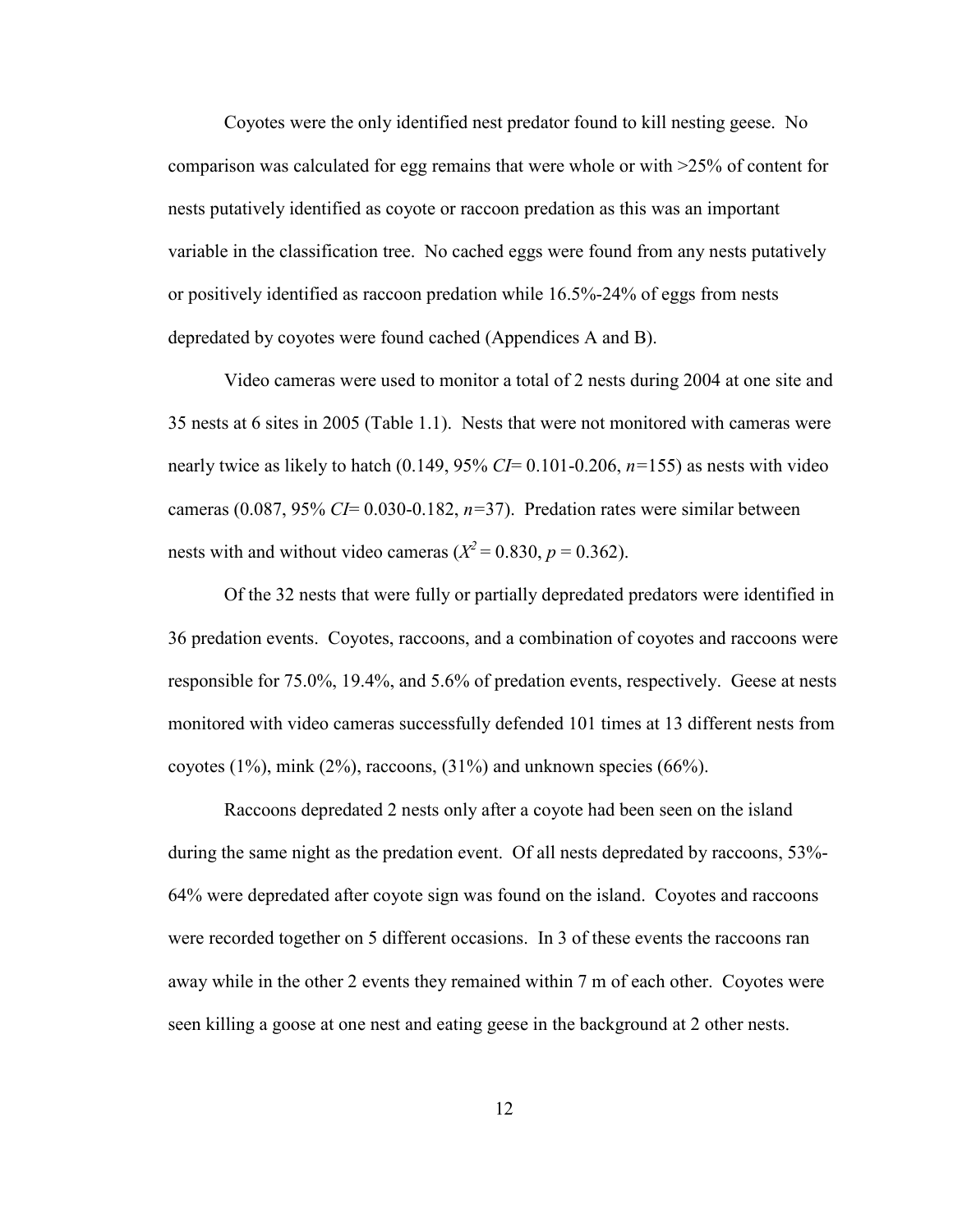Nests with plasticine eggs had higher nest survival  $(0.248, 95\% \text{ CI} = 0.190 - 0.311)$ ,  $n=191$ ) than nests without plasticine eggs (0.136, 95% CI=0.074-0.218, n=94). The depredation rate was similar between nests with plasticine eggs (0.482) and without plasticine eggs (0.495). Desertion was higher in nests with plasticine eggs (0.167) than without plasticine eggs  $(0.054)$ .

Depredation was the final fate for 92 of the nests monitored with plasticine eggs. Of the 92 nests depredated, I was only able to identify the predator for 26 nests. Coyotes (77%) were identified using dental impressions as the primary nest predator followed by raccoons (23%). Fates of plasticine eggs that were not chewed on were either missing  $(n=24)$  or left in nest untouched  $(n=42)$ . In addition, 8 out of 28 plasticine eggs that were left in the nest after nest termination were chewed on by raccoons and 1 was chewed on by an opossum.

No comparison on the accuracy of predator identification using plasticine eggs versus video cameras was calculated as only a single depredation event occurred in which the predator was documented on video leaving dentition on a plasticine egg. Predation rates of coyotes and raccoons were similar using plasticine eggs, video cameras and sign from nests  $(X^2=0.226, P=0.893)$  (Figure 1.5). Video cameras were more successful at identifying predation events than plasticine eggs  $(X^2=14.2, P<0.001)$ .

 Nest desertion occurred at 42 nests with 37 of them occurring in 2005. During 2004 predator sign was only searched for if a nest had been depredated. During 2005 all nesting sites were searched for predator sign during each nest site visit. Coyote sign was found within the last 2 nest visits for 73% of all nests deserted in 2005.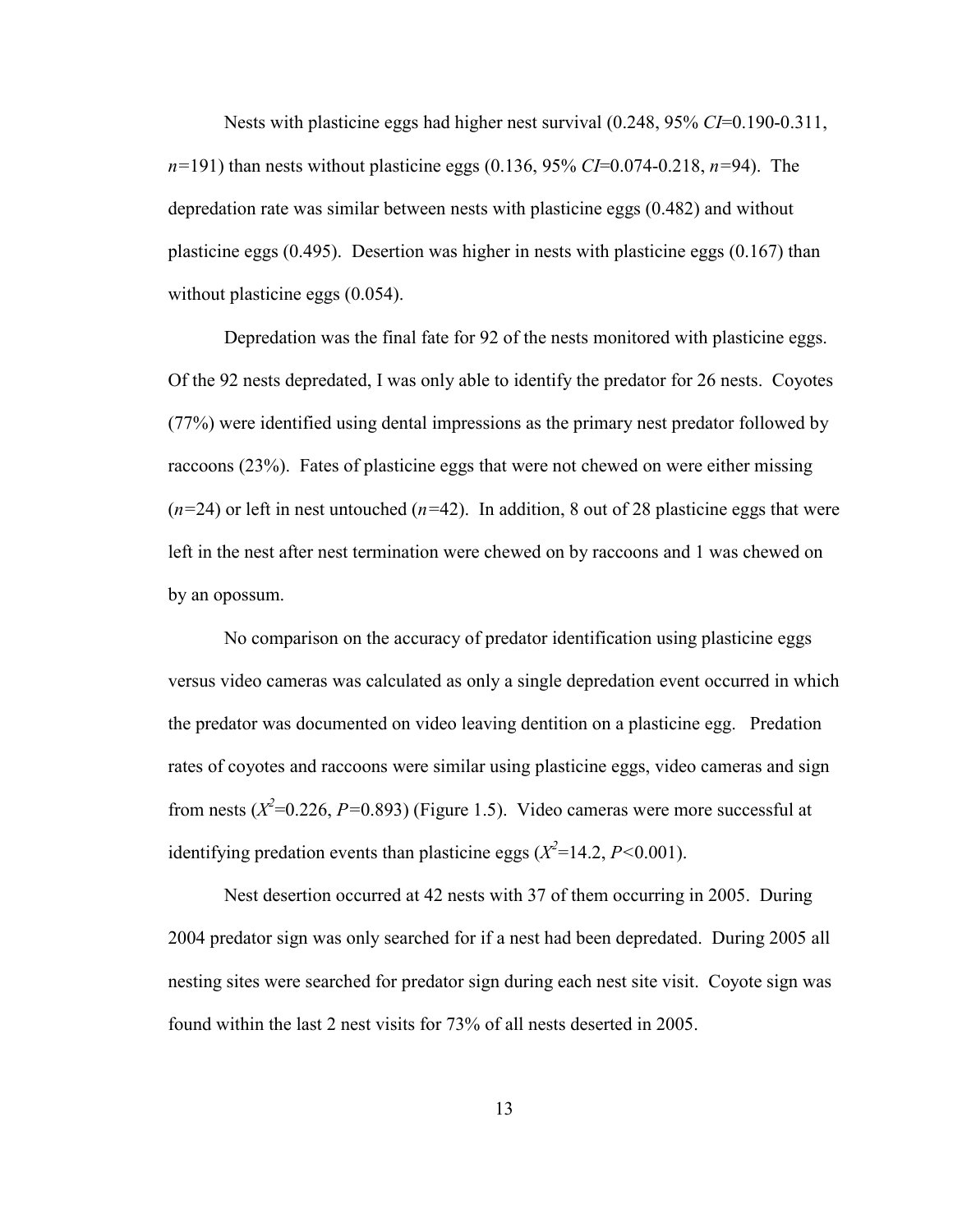#### **DISCUSSION**

Nest success across land-use types

 Differences in nest success between land-use types can be important for managing Canada goose populations. Nests in natural land-use areas had the lowest nest success, which was expected because coyotes use natural habitats more than developed habitats (Quinn 1997a, Morey 2004, Atwood 2006). Decreased predator presence and decreased fighting among nesting geese at residential and commercial sites, because of the reduced nesting densities in these land-use types, has likely led to lower probabilities of depredation and desertion, resulting in higher nest success. Lower predator presence at commercial sites leading to higher nest success is supported by other studies that found the reduction in natural or undeveloped habitats in highly fragmented urban areas reduced coyote use (Grinder and Krausman 2001, Crooks 2002, Riley et al. 2003, Morey 2004). Residential sites were highly fragmented and composed primarily of apartment and condominium complexes that were lawn-dominated with ponds. These sites also appeared to have high amounts of human activity during nocturnal periods, which may further reduce the use of these sites by coyotes (Grinder and Krausman 2001, Way et al. 2004). The observed decrease in desertion at most sites in these 2 land-use types is most likely explained by an increase in the distance between nests resulting in a reduction of interspecific strife and lower presence of coyotes in these highly developed areas, making nest desertion less of a factor for nests in these highly urban habitats.

 Due to the philopatric nature of geese (Hanson 1965), successful goose nesting sites can become overpopulated, particularly in areas of high nest success. Conflicts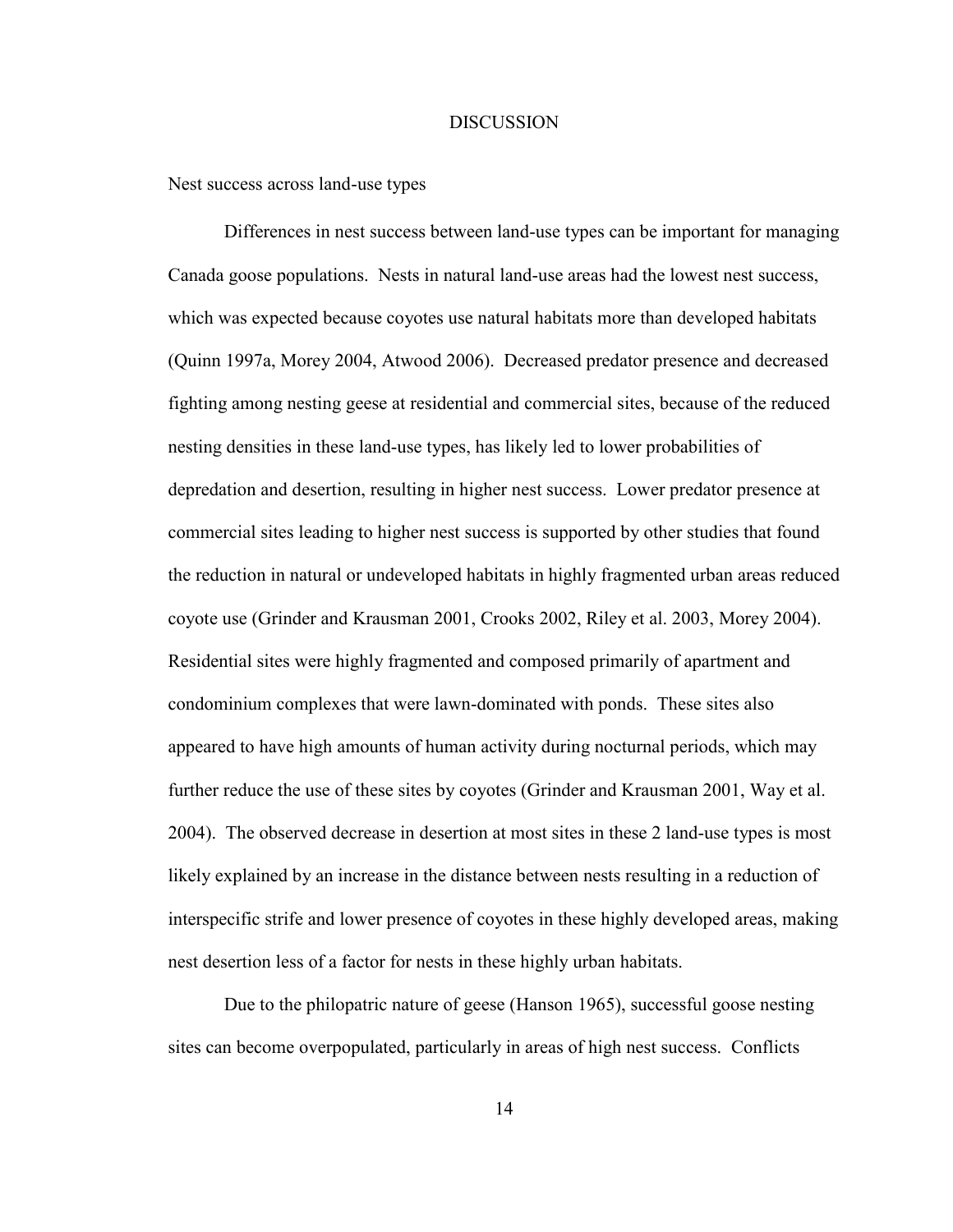between geese and humans will increase as the goose population grows in areas of high nest success. However, goose human conflicts may be alleviated as coyotes find ways to survive in highly developed areas (Gibeau 1993, Grinder and Krausman 2001, Riley et al. 2003, Gehrt 2004). The high abundance of geese in some high nest success sites may cause them to become an important food source for coyotes as they find ways to exist in many areas where they previously did not occur.

## Nest predator identification techniques

 One of the most studied aspects of avian ecology has been nest success and the identification of nest predators. Several techniques have been used to identify nest predators such as using sign from depredated nests (Sargeant et al. 1998, Anthony et al. 2004, Zoellick et al. 2004, Staller et al. 2005), hair snares (Pasitschniakarts and Messier 1995), plasticine eggs (Pasitschniakarts and Messier 1995, Anthony et al. 2006), still cameras (DeVault et al. 2005, Anthony et al. 2006), and video cameras (Pietz and Granfors 2000, Thompson and Burhans 2004). Video cameras have been the mostly widely accepted technique to identify nest predators (Thompson et al. 1999, Pietz and Granfors 2000, Staller et al. 2005). Many techniques typically need to be applied in order to increase sample sizes and accurately estimate nest predator importance. I used 4 techniques to identify nest predators including still cameras, analyzing sign from nests, plasticine eggs, and video cameras, each of which had advantages and disadvantages for monitoring goose nests.

 The trail cameras used in 2004 were not used during 2005 due to an apparent bias in predator response to the cameras. Raccoons were attracted to the cameras whereas coyotes avoided cameras and nests associated with them. Coyotes appeared to be scared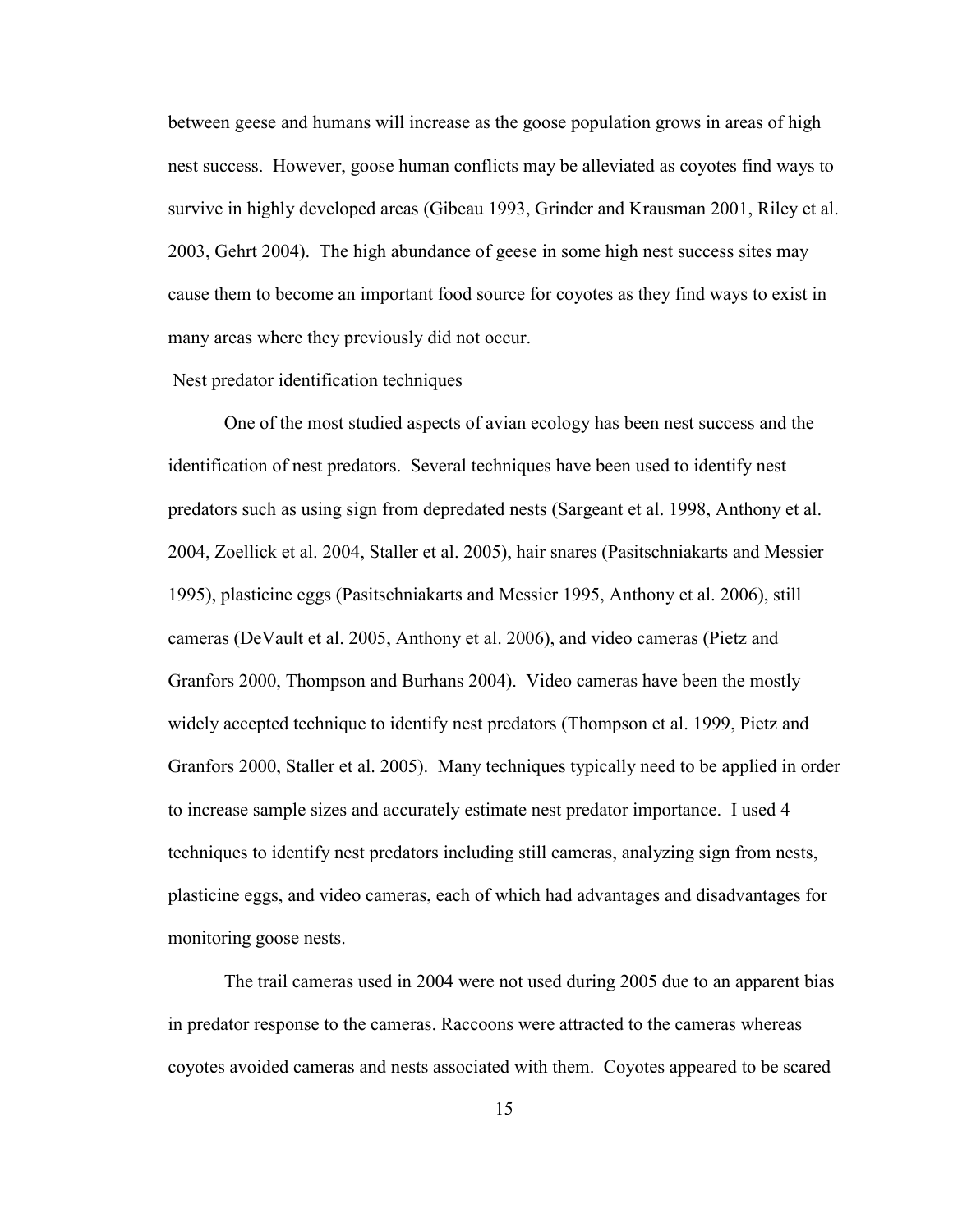from the camera when the flash went off as they walked towards the nest. In addition to running from the nest once the camera flash went off, the cameras presence may have kept certain coyotes away, many coyotes were likely scarred from the area when other species would set the camera off (Sequin et al. 2003). Contrary to coyotes, raccoons appeared to be attracted to the trail cameras and were often photographed sitting in the detection area while consecutive pictures were taken. Trail cameras did not negatively affect raccoons as all of the artificial nests at which they were photographed were depredated.

 The use of video cameras allowed the actual or attempted predation events to be viewed, which permitted the accurate identification of nest predators. The disadvantages of using video cameras included the initial expense, large requirement of man hours to keep video cameras operating, and the viewing of video tapes. Furthermore, video cameras are unnatural items that can influence predators and affect which predators will approach the nest. Some species may be attracted, whereas other wary species may be dissuaded from depredating the nest. Sequin et al (2003) found that coyotes were rarely caught on film and avoided areas with cameras, which they explained as coyotes avoiding areas that are associated with people. I do not believe that this is an important factor in my study, which took place in an urban setting, making it infeasible for coyotes to constantly avoid items associated with human presence. During the study raccoons did not appear to be wary of the video cameras, but instead seemed to be attracted as they frequently approached and touched the cameras. Urban and suburban raccoons have been shown to feed on anthropogenic resources (Prange et al. 2004) and thus may associate new objects as potential food sources. The cameras did not appear to have a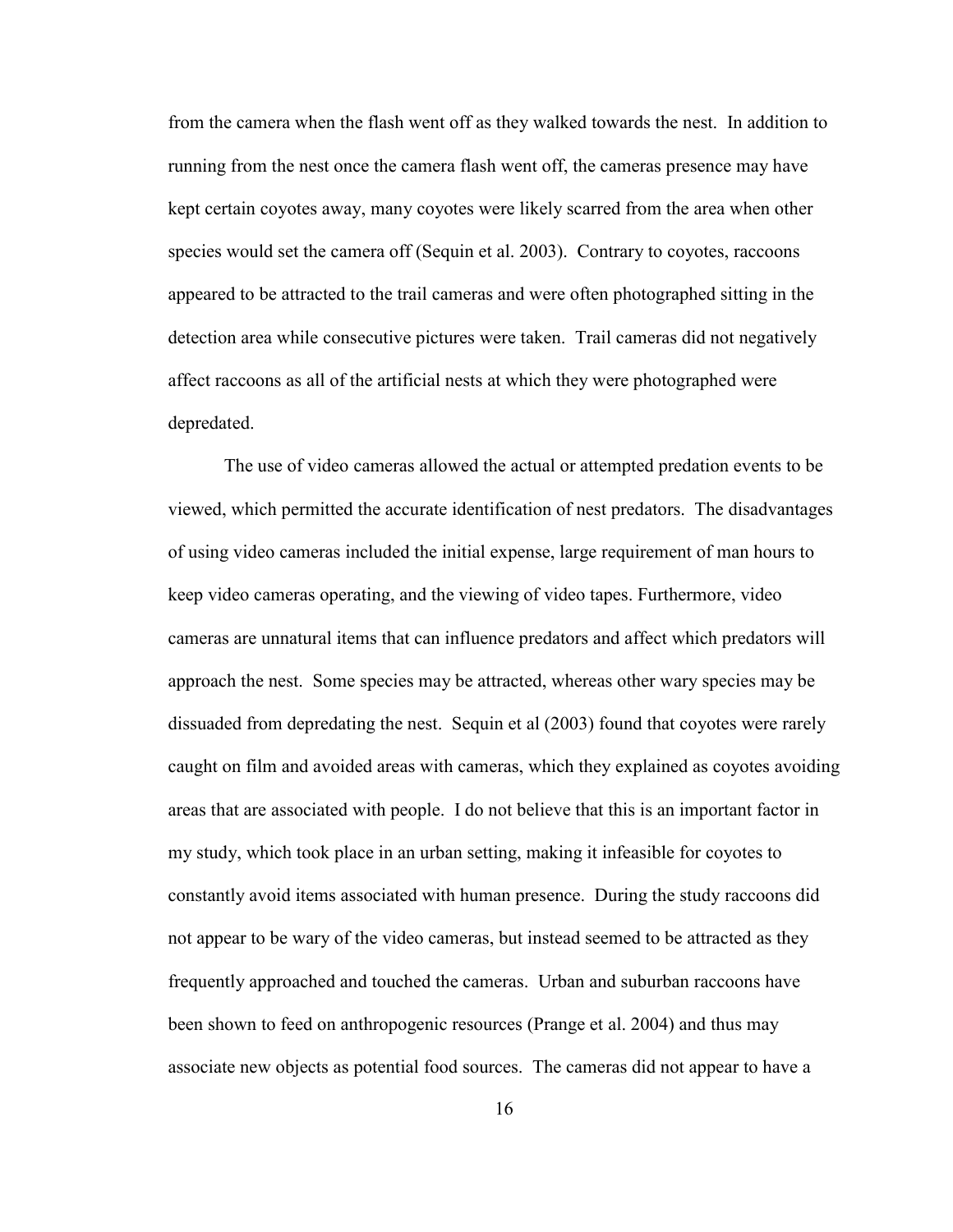large affect on predation as each identification technique showed similar predation rates for each respective predator. If the cameras would have had an effect on nest predation I would have expected one of 2 outcomes, 1) nests with cameras would have higher nest success than nests without cameras or 2) raccoons would have been the primary nest predator. The lower success of nests with cameras was expected because cameras were placed at nests in sites with the highest predation rates during the previous study, or at nests sites that were experiencing high predation during that season.

 Plasticine eggs have rarely been used in active nests because they are often destroyed as temperature increases during incubation. I avoided the destruction of the egg during incubation by filling a blown domestic egg with plasticine, thereby allowing predators to be identified at active nests (Anthony et al. 2006). Advantages of using plasticine eggs were the low expense and the ability to use them in unsecured locations. During the study, video cameras could not be used at commercial areas or many residential sites due to the risk of theft or damage as well as the lack of suitable hiding places. A disadvantage of using plasticine eggs is that the correct predator may not always be identified. This typically occurs when the nest is depredated by one species, but the plasticine egg has dentition from a different predator (Thompson and Burhans 2004). This occurred in the current study in a few circumstances, as the plasticine egg was left in 28 different nests after the nest was terminated, and of these 28 nests 8 had dentition from a predator by the second visit after termination of the nest. This was not likely a large problem as nests were checked every 3 to 7 days reducing the likelihood of another predator leaving dentition in the plasticine egg. Furthermore, the predation rate

17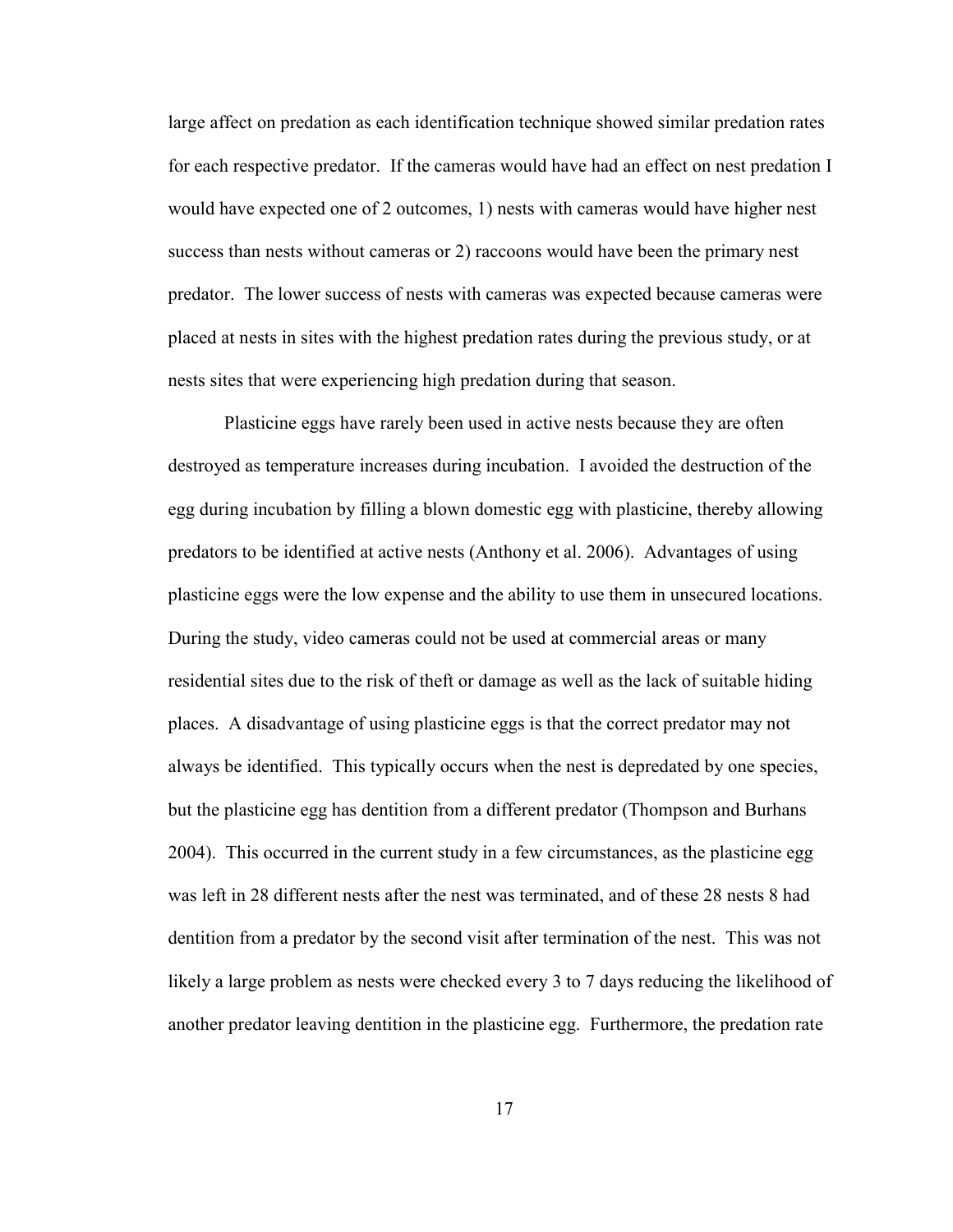for each respective predator was similar for all 3 nest monitoring techniques, suggesting this was not an important problem during this study.

 Using sign from nests to create a classification tree was an efficient way to identify predators over a large area with little equipment expense (Staller et al. 2005). Other predator identification techniques were used with the classification tree analysis, as sign from nests in which the predator was positively identified was used as learning data to build the classification tree (Breiman et al. 1984). One difficulty associated with this technique is that one item of sign can confound the analysis, leading to an inaccurate prediction of the predator. In this study, misidentification likely occurred at one of the residential sites where coyote sign was never documented yet 6 nests were identified as having been depredated by a coyote. This identification was likely confounded by the low number of egg shells recovered at this site, which was covered in thick vegetation and refuse, making it difficult to find egg remains. This may have also been a problem at commercial and residential sites where maintenance crews may have removed egg remains. At one commercial site no sign of egg remains were found around the nest, but depredated eggs were discovered approximately 300 m away.

 In order for a predator to be used in the classification tree analysis, sign must be collected at several nests where that predator was positively identified as the nest predator (Breiman et al. 1984). This condition is not likely to eliminate predator species that are responsible for depredating large numbers of nests, but may exclude some species that are difficult to positively identify. For instance, it is likely that predators other than raccoons or coyotes depredated a few nests, as fox tracks were observed on 1 island, but foxes were never recorded as a predator using plasticine eggs or video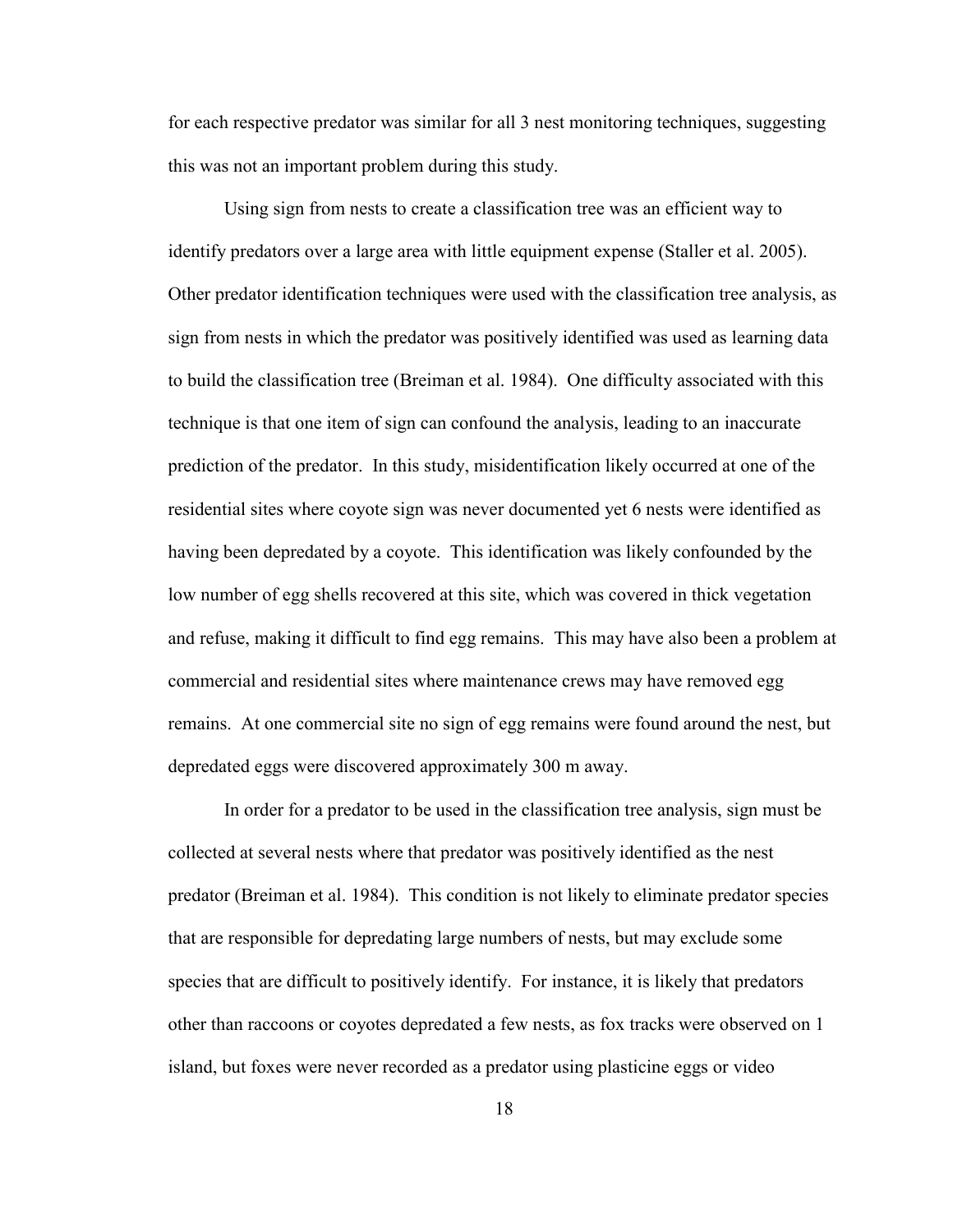cameras. Other predators such as mink may have depredated a few nests, which were captured on video getting fended away as they attempted to get to a goose nest. Most urban species such as foxes or smaller predators are not likely to be important factors in goose nest depredation as geese are able to defend their nests from these predators (Bety and Gauthier 2001). The number of nests where the predator was positively identified needs to be higher for studies where more predator species were identified. For example, the minimum number of nests depredated by raccoons with sign collected that could be used in the classification tree analysis was 10 nests, but this is largely dependent on overlap in sign characteristics from each nest predator.

#### Important urban nest predators

 Mammals were the only predator group that was found to depredate goose nests. On a single occasion a gull was observed feeding on a marked abandoned egg, but this was the only event of avian egg scavenging seen during this study. Raccoons were the most abundant predator species in the Chicago area (Prange and Gehrt 2004, Gehrt and Prange 2007). Because of the high densities raccoon populations can occur in as well as serving as a primary predator of goose nests in previous studies (Zoellick et al. 2004) raccoons were assumed to be an important nest predator of Canada geese. Many birds that are not large enough to defend their nests and nest in locations vulnerable to raccoons are susceptible to raccoon nest predation (Schmidt 2003). Goose nests are typically in ideal locations for raccoons to be the primary predator as they are ground nesters with preferred nesting sites on islands or areas near bodies of water (Hanson 1965, Cline 2004, Zoellick et al. 2004). However, the large size and aggressive nature of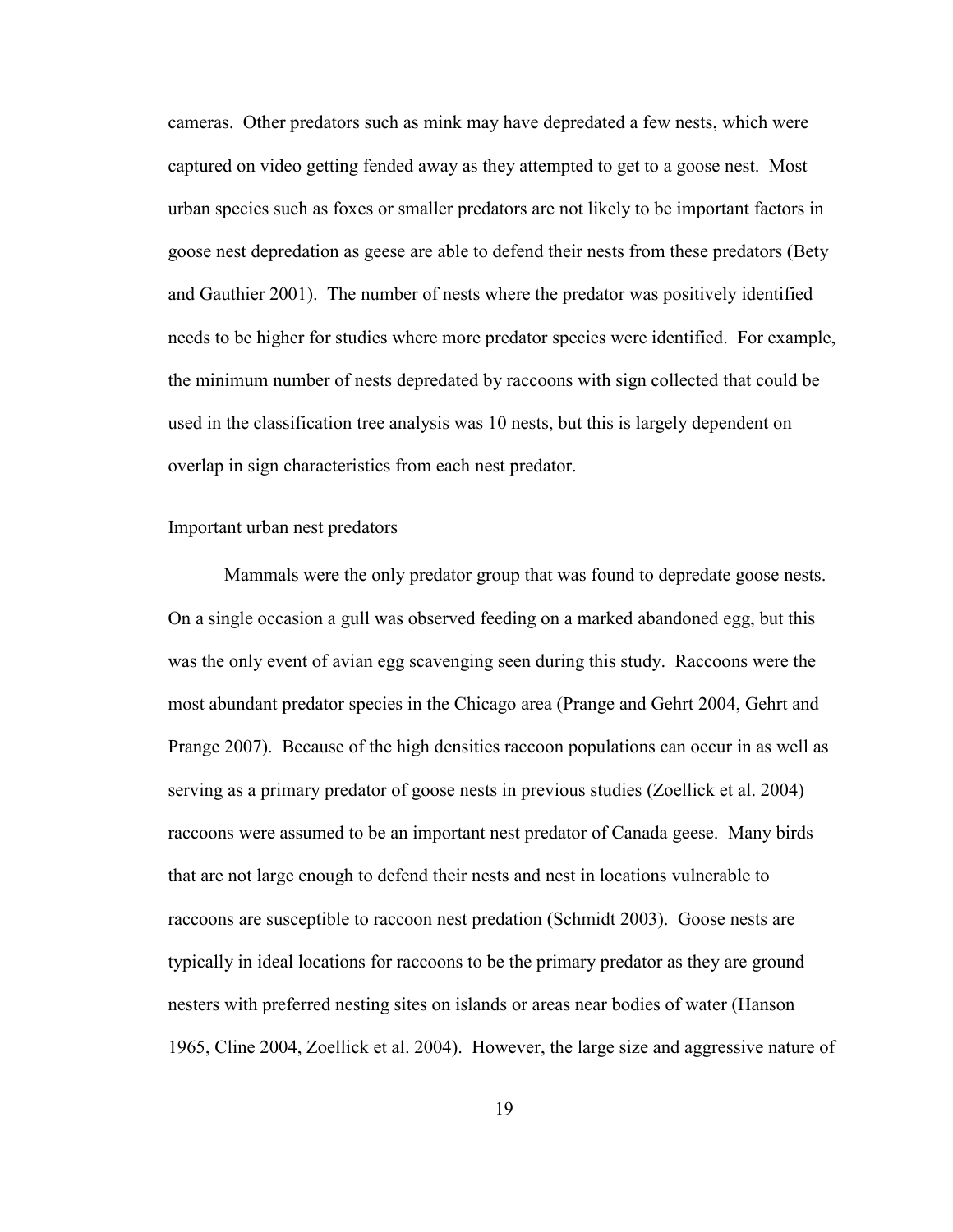Canada geese allow them to fend raccoons from their nest, thus making raccoons unable to depredate large numbers of nests. The number of times that raccoons were fended away from nests by geese on video was modest, because many of the instances where the predator was unknown were believed to have been raccoons that did not get close enough to the nest to be identified. Despite high densities in these urban areas raccoons were a secondary predator and were not likely to play an important role on the goose population, primarily due to their inability to flush geese from their nests. Even as the secondary predator, raccoons were able to depredate several nests while geese were away from the nest feeding or resting.

 Raccoons and coyotes thrive in shared areas and interact in important ways (Gehrt and Prange 2007). The presence of coyotes allowed raccoons to access nests that they would likely have been fended from (Bety and Gauthier 2001). As coyotes arrived at a nest site geese would leave, thereby allowing raccoons to exploit the opportunity to depredate eggs. The presence of coyotes may influence the number of nests that raccoons are able to depredate as coyote sign (images on camera, tracks, scat or bite marks) was found at the nest site for 73% of nests that were depredated by raccoons. This idea is supported further when the HNS site is examined. Raccoons were the only predator present at this site, which had high nest success and very little predation (3 partial predations, 2 full predations, out of 35 nests). Raccoon sign was found at this site during every visit so it is likely that attempts to depredate eggs were usually thwarted by the parental geese. There were only 2 occasions during this study when raccoons were able to successfully depredate nests while an adult goose was present. A single occurrence was documented using a video camera after a coyote had depredated several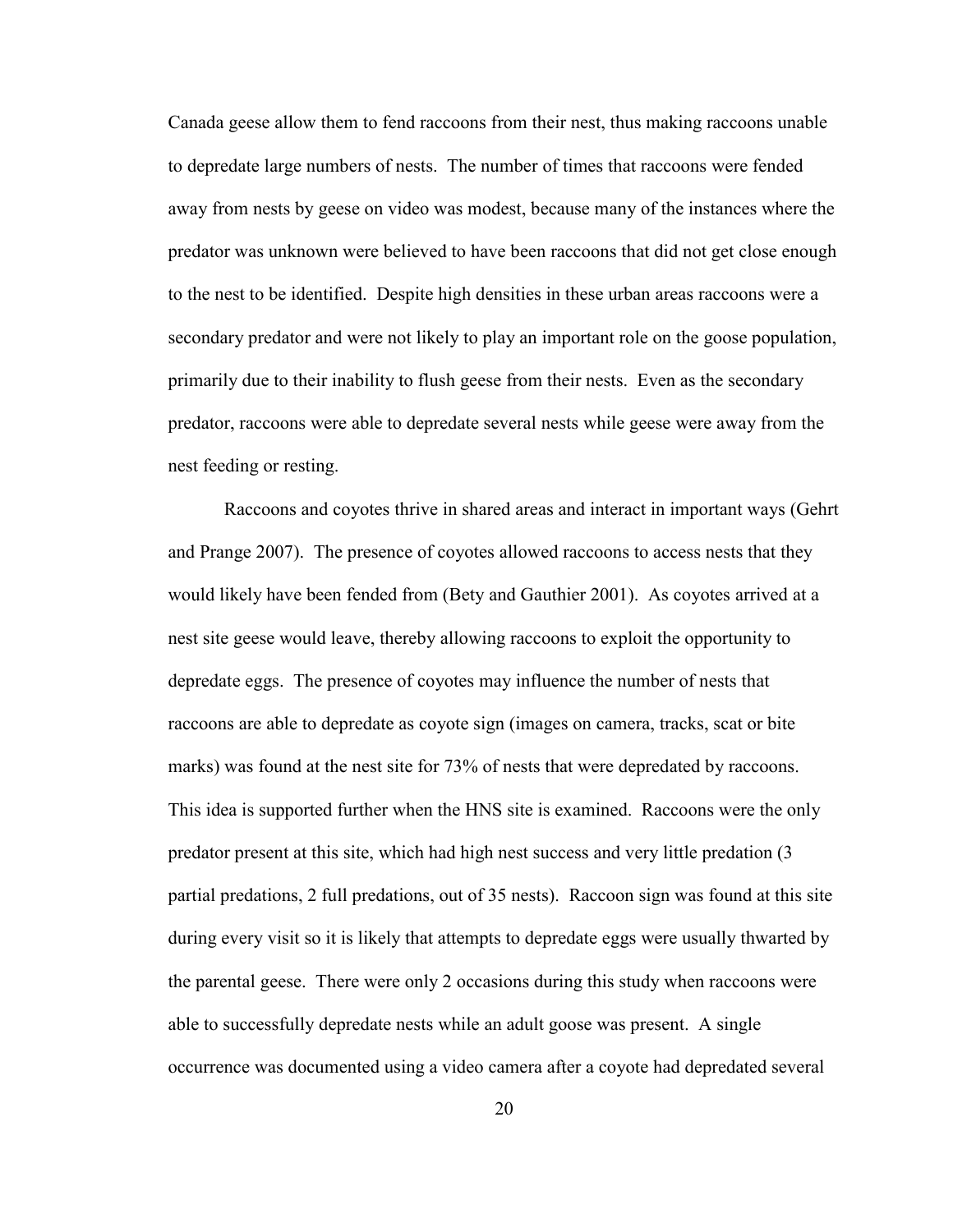nests on the island over the previous week. The raccoon ran at the monitored nest and the incubating goose flushed, allowing it to depredate the nest. During the second event, which was recorded using a trail camera, a raccoon appeared to fend off the parental geese as it took eggs out of the nest.

#### Coyote importance as a nest predator

Coyote numbers have appeared to increase dramatically in the Chicago region since the early 1990's. The number of coyotes handled by wildlife control operators in the Chicago region between 1991 and 1999 has shown a 1,188% increase (Gehrt 2004). In addition to conflicts with people, coyotes are an important predator in the urban setting.

All nest monitoring techniques identified coyotes as the primary nest predator. Coyotes likely depredated an even larger number of nests than were documented as at 1 site coyotes were recorded taking eggs out of 2 different nests the same night that the eggs were laid and no eggs were found in either nest bowl during any nest site visit. I believe this pattern occurred on many more occasions, as nest bowls were found at many sites that did not have any down or geese defending them. Under these circumstances, the predation rate will be underestimated, as will the magnitude of the effect that coyotes have on the urban goose population.

This is the first time coyotes have been documented as an important goose nest predator in an urban environment, but have previously been documented in rural areas (Vermeer 1970, Fitzner and Rickard 1983). Studies conducted along the Hanford Reach of the Columbia River and in southeastern Alberta documented a reduction in nest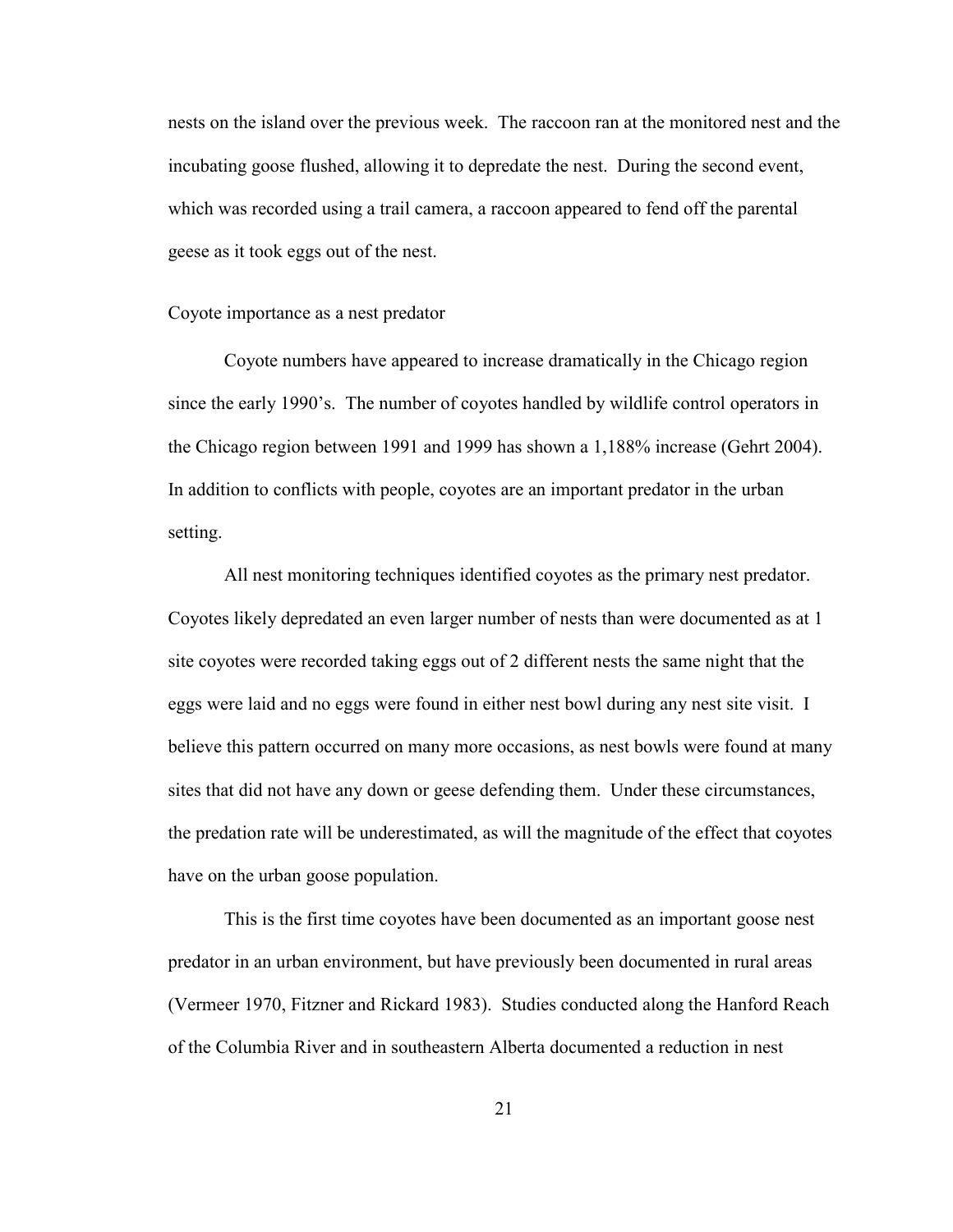success with the presence of coyotes on islands with nesting geese (Vermeer 1970, Hanson and Eberhardt 1971, Fitzner and Rickard 1983). Heavy predation on certain islands caused the nesting population to be reduced from a mean of 215 nests per year from 1953-1971 to 135 nests per year from 1971-1981 (Hanson and Eberhardt 1971, Fitzner and Rickard 1983). Hanson and Eberhardt (1971) recorded a 70% nest success over a 17 year period, but only documented significant coyote predation during 4 years of the 17 year study. Of the 18 monitored islands 1 contained 33% of all nests and saw high predation during the last several years of the study, which caused nest numbers to decrease on the island from a high of a 129 nests in 1957 to 3 nests in 1970. Since 1970 coyotes had established consistent residence on the island and geese had largely avoided nesting on the island (Fitzner and Rickard 1983). In southeastern Alberta, Vermeer (1970) found that an island with coyotes present had a hatching success for Canada geese that was only 33% that of an island with no coyotes present. These studies support my findings which show that high coyote predation rates result in lower nest success, which ultimately leads to a reduction in the number of nesting geese at these sites.

 Several of my study sites contained islands with very little nesting activity, which was likely due to predator use of these islands. One site encompassed 7 islands of which only one supported a large aggregation of nests (>50 nests) and although several of the remaining islands consisted of 2-3 times the area, each island had less than 6 nests. The difference in the number of nests is likely explained by distance to shore, with increased distance resulting in reduced accessibility to predators (Cline 2004, Zoellick et al. 2004). These results demonstrate the important effect that coyotes can have on goose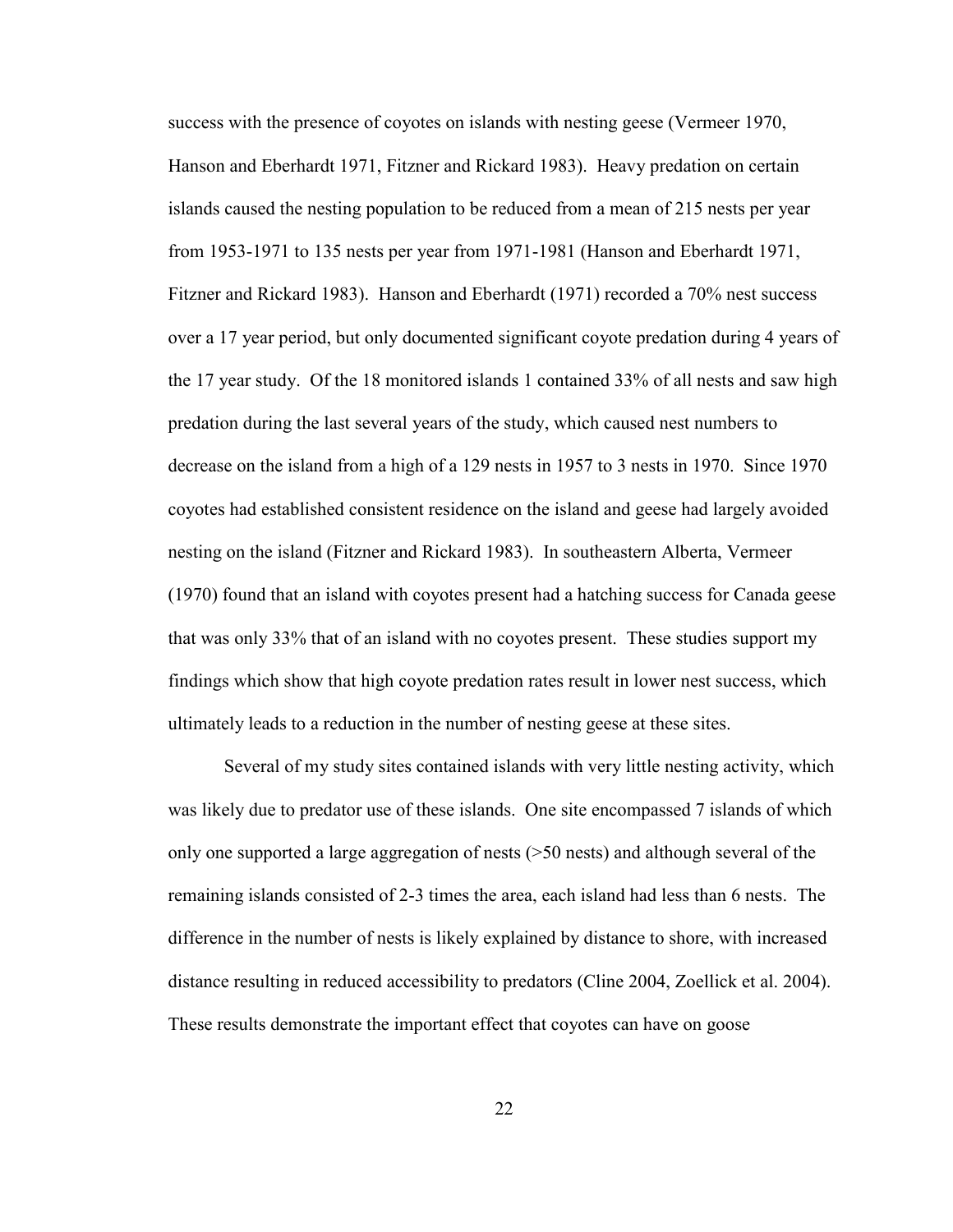populations and the reduction in goose numbers that could occur with the presence of coyotes.

 Coyotes can have a large impact on even large aggregations of nests as they have the ability to consume or store large numbers of eggs. The ability to store and consume eggs gives coyotes the ability to potentially reduce nesting success over a large area. Penned coyotes have been shown to consume 132 chicken eggs over a 72 hr period as well as cache several more (Sooter 1946). One of my study sites consisted of 5 islands, of which nests were monitored on 2 of them. More than 180 eggs were depredated from 43 nests on the 2 islands. Occasional nest checks on the remaining 3 islands revealed that all of the nests on those islands were also depredated.

 Because coyotes can travel over fragmented landscapes and use disjunct habitat patches, coyotes are likely able to depredate goose nests in all land-use types of the urban landscape (Grinder and Krausman 2001, Riley et al. 2003, Morey 2004). Following the resource dispersion hypothesis (Macdonald 1983), as fragmentation of an area increases, coyote home ranges must increase in order to incorporate enough habitat patches to meet their basic needs. Certain locations in fragmented areas may experience higher coyote predation in the future as coyotes find nesting sites as they move through developed areas to access natural habitat patches. The ability of coyotes to find nests in highly developed areas is supported by the high proportion of depredated nests that were identified as coyote predation in the commercial land-use type. This ability to use highly fragmented landscapes has allowed coyotes to become the primary predator of Canada goose nests in all landscapes in the Chicago area.

23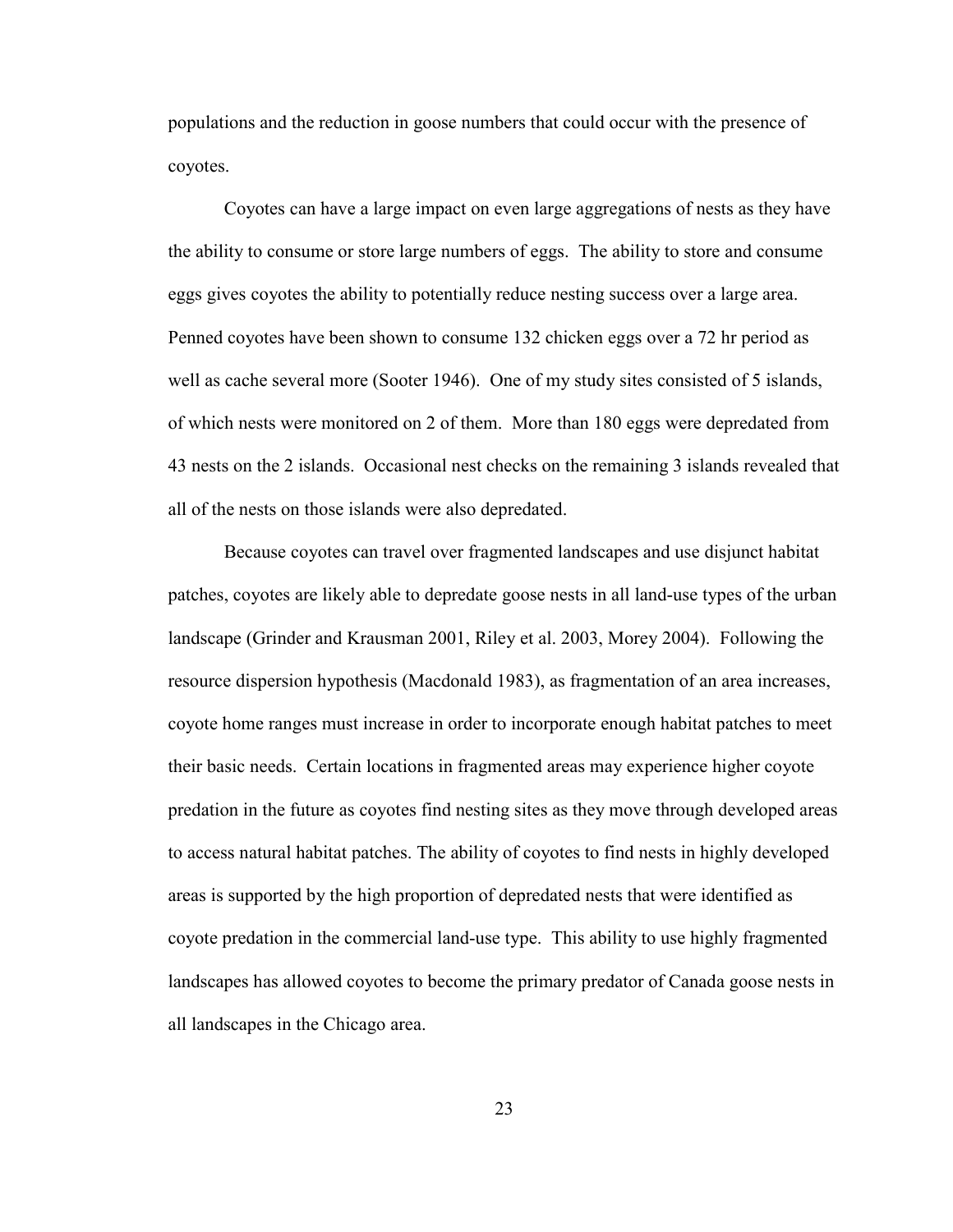Coyotes may not only be responsible for low nest success via predation, but may also cause nests to fail through desertion. The high percentage of nests that were deserted when coyotes were present at the nest site and the lack of nest desertion at the HNS site indicate coyotes may have been the primary cause for most nest desertions. The presence of coyotes at nest sites may cause geese to abandon their nests as coyotes are capable of killing nesting geese.

 In summary, 4 nest predator identification techniques were used including plasticine eggs, video cameras, and analyzing sign from nest. All methods used in 2005, gave similar results with predator identification varying by less than 3%. The trail cameras used in 2004, biased predation rates as the flash from the camera scared coyotes away and potentially attracted raccoons. Raccoons and coyotes were the only predators identified depredating goose nests. Coyotes were identified as the primary predator and were responsible for greater than 75% of depredated nests. Results from this study strongly implicate coyotes as the primary predator of Canada goose nests, and occasionally adult geese, within the Chicago region, and provide an example of the direct top-down effect coyotes have on a prey species in an urban landscape.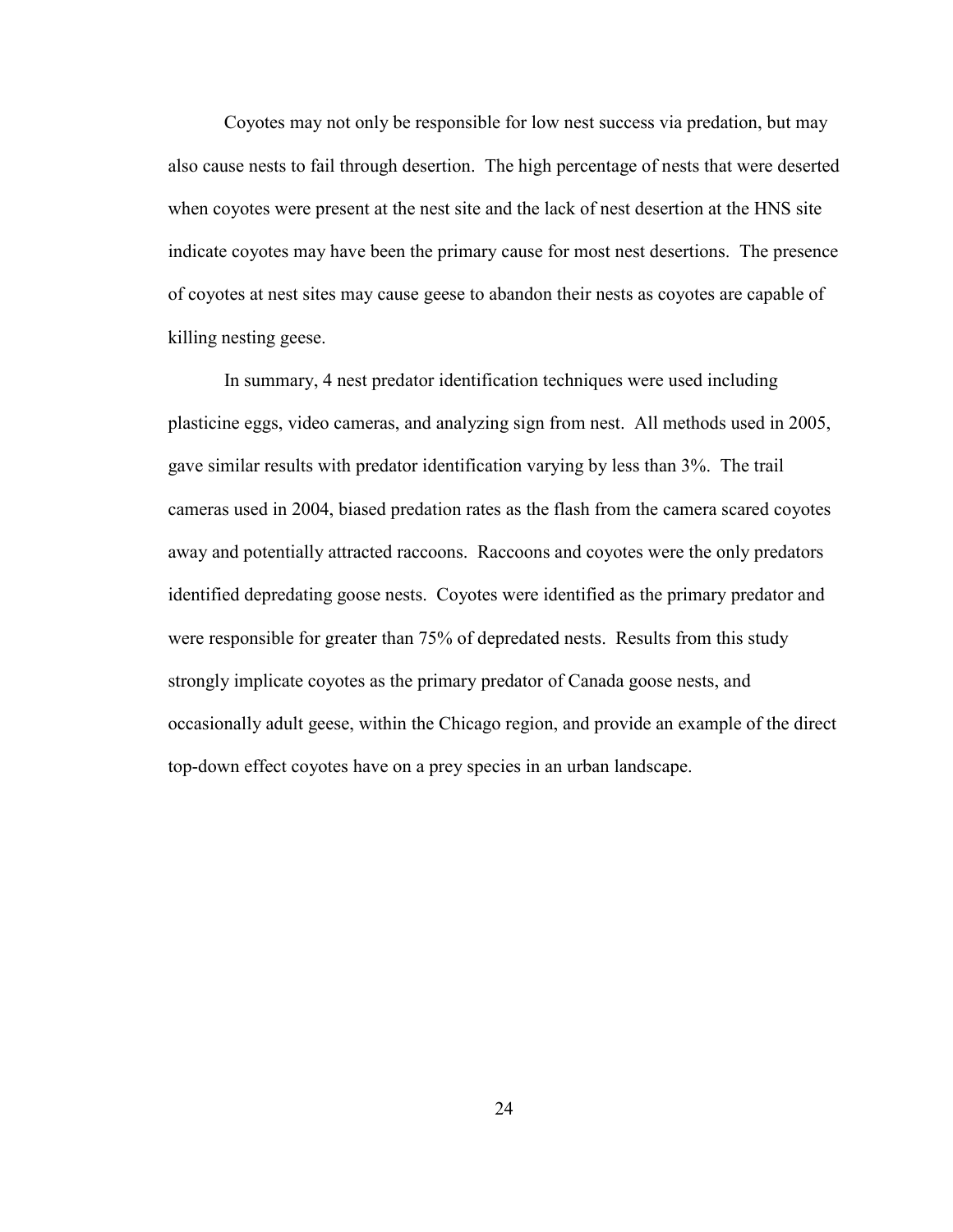### LITERATURE CITED

- Aguilera, E., R. L. Knight, and J. L. Cummings. 1991. An evaluation of two hazing methods for urban Canada geese. Wildlife Society Bulletin 19:32-35.
- Allan, J., J. Kirby, and C. Feare. 1995. The biology of Canada geese *Branta canadensis* in relation to the management of feral populations. Wildlife Biology 1:129-143.
- Ankney, C. D. 1996. An embarrassment of riches: Too many geese. Journal of Wildlife Management 60:217-223.
- Anthony, R. M., J. B. Grand, T. F. Fondell, and B. F. J. Manly. 2004. A quantitative approach to identifying predators from nest remains. Journal of Field Ornithology 75:40-48.
- Anthony, R. M., J. B. Grand, T. F. Fondell, and D. A. Miller. 2006. Techniques for identifying predators of goose nests. Wildlife Biology 12:249-256.
- Atwood, T. C. 2006. The influence of habitat patch attributes on coyote group size and interaction in a fragmented landscape. Canadian Journal of Zoology 84:80-87.
- Belant, J. L., T. W. Seamans, L. A. Tyson, and S. K. Ickes. 1996. Repellency of methyl anthranilate to pre-exposed and naive Canada geese. Journal of Wildlife Management 60:923-928.
- Belant, J. L., L. A. Tyson, T. W. Seamans, and S. K. Ickes. 1997. Evaluation of lime as an avian feeding repellent. Journal of Wildlife Management 61:917-924.
- Bety, J., and G. Gauthier. 2001. Effects of nest visits on predator activity and predation rate in a Greater Snow Goose colony. Journal of Field Ornithology 72:573-586.
- Blackwell, B. F., G. E. Bernhardt, and R. A. Dolbeer. 2002. Lasers as nonlethal avian repellents. Journal of Wildlife Management 66:250-258.
- Blackwell, B. F., T. W. Seamans, and R. A. Dolbeer. 1999. Plant growth regulator (Stronghold (TM)) enhances repellency of anthraquinone formulation (Flight Conirol (TM)) to Canada geese. Journal of Wildlife Management 63:1336-1343.
- Bonner, B. M., W. Lutz, S. Jager, T. Redman, B. Reinhardt, U. Reichel, V. Krajewski, R. Weiss, J. Wissing, W. Knickmeier, W. H. Gerlich, U. C. Wend, and E. F. Kaleta. 2004. Do Canada geese (Branta canadensis Linnaeus, 1758) carry infectious agents for birds and man. European Journal of Wildlife Research 50:78-84.
- Breiman, L., J. H. Friedman, R. A. Olshen, and C. J. Stone. 1984. Classification and regression trees. Chapman and Hall, New York, NY.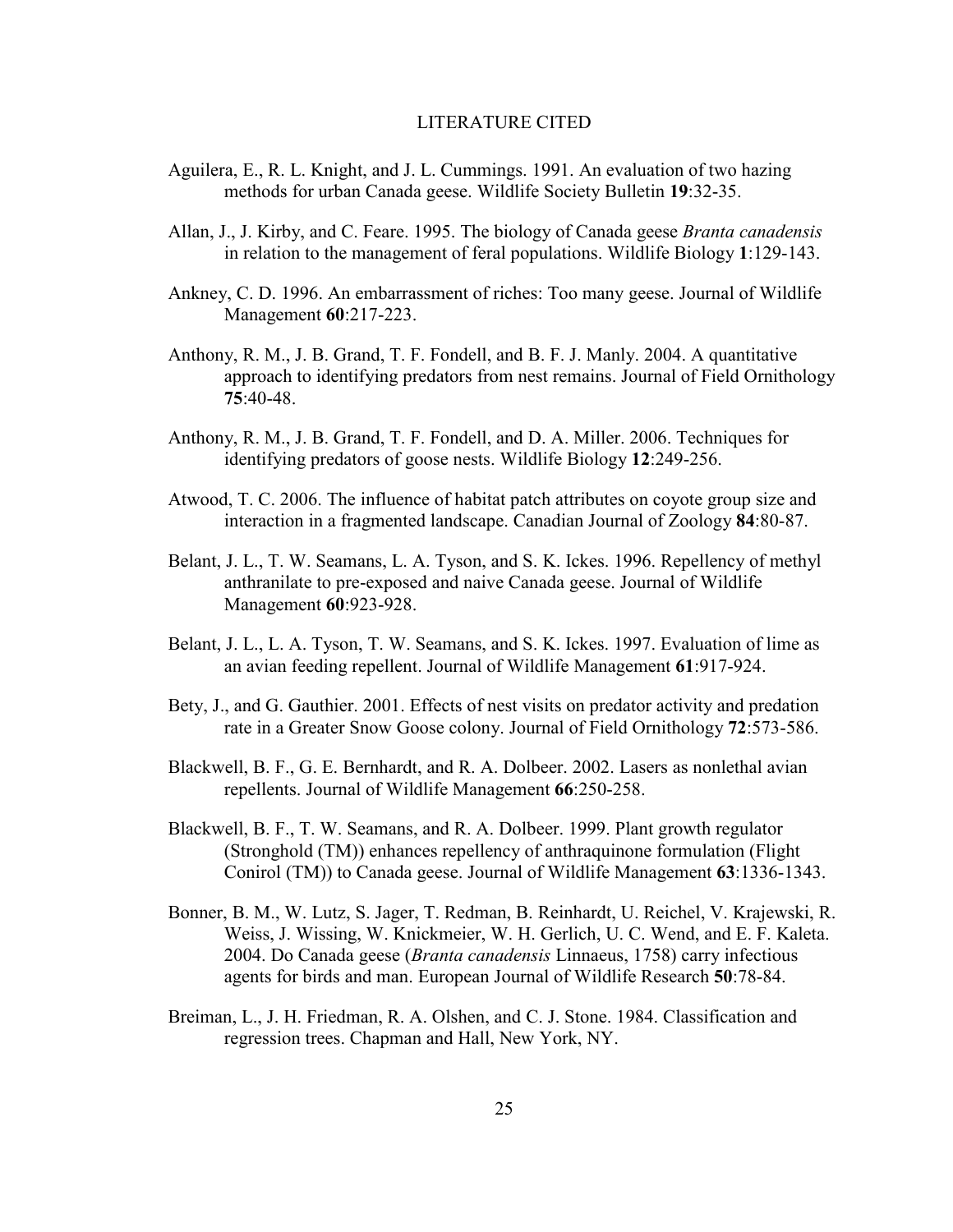- Brown, J. S., J. W. Laundre, and M. Gurung. 1999. The ecology of fear: Optimal foraging, game theory, and trophic interactions. Journal of Mammalogy 80:385- 399.
- Christens, E., H. Blokpoel, G. Rason, and S. W. D. Jarvie. 1995. Spraying white mineraloil on Canada goose eggs to prevent hatching. Wildlife Society Bulletin 23:228- 230.
- Cline, M. 2004. Productivity of giant Canada geese (Branta canadensis maxima) in northeasten Illinois. Masters Thesis. Southern Illinois University of Carbondale, Carbondale.
- Coluccy, J. M. 2001. Reproductive ecology, bioenergetics, and experimental removals of local giant Canada geese (Branta canadensis maxima) in central Missouri. Ph.D. University of Missouri, Columbia.
- Coluccy, J. M., R. D. Drobney, D. A. Graber, S. L. Sheriff, and D. J. Witter. 2001. Attitudes of central Missouri residents toward local giant Canada geese and management alternatives. Wildlife Society Bulletin 29:116-123.
- Conover, M. 1998. Reproductive biology of an urban population of Canada geese. Pages 67-70 in D. H. Rusch, M. D. Samuel., D. D. Humburg, and B. D. Sullivan, editors. Proceedings of the 1998 International Canada Goose Symposium, Milwaukee Wi.
- Conover, M. R. 1991. Herbivory by Canada geese diet selection and effect on lawns. Ecological Applications 1:231-236.
- Conover, M. R., and G. G. Chasko. 1985. Nuisance Canada goose problems in the eastern United States. Wildlife Society Bulletin 13:228-233.
- Conover, M. R., and G. S. Kania. 1991. Characteristics of feeding sites used by urbansuburban flocks of Canada geese in Connecticut. Wildlife Society Bulletin 19:36- 38.
- Converse, K. A., and J. J. Kennelly. 1994. Evaluation of Canada goose sterilization for population-control. Wildlife Society Bulletin 22:265-269.
- Cooper, J., and T. Keefe. 1997. Urban Canada goose management: policies and procedures. Transactions of the North American Wildlife and Natural Resources Conference 62:412-430.
- Crooks, K. R. 2002. Relative sensitivities of mammalian carnivores to habitat fragmentation. Conservation Biology 16:488-502.
- Crooks, K. R., and M. E. Soule. 1999. Mesopredator release and avifaunal extinctions in a fragmented system. Nature 400:563-566.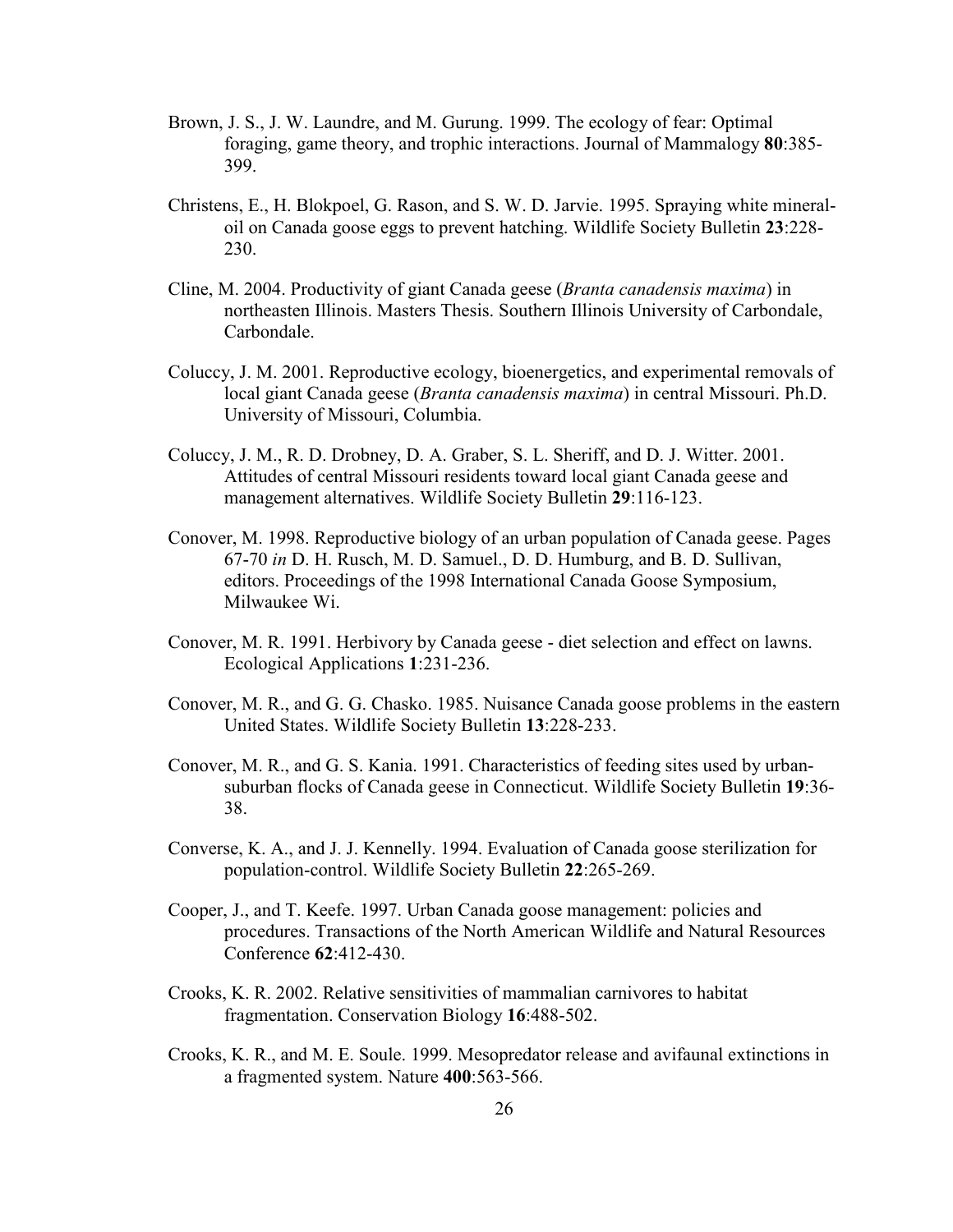- DeVault, T. L., M. B. Douglas, J. S. Castrale, C. E. Mills, T. Hayes, and O. E. Rhodes. 2005. Identification of nest predators at a least tern colony in southwestern Indiana. Waterbirds 28:445-449.
- Fitzner, R. E., and W. H. Rickard. 1983. Canada goose nesting performance along the Hanford reach of the Columbia River, 1971-1981. Northwest Science 57:267-272.
- Gehrt, S. D. 2004. Ecology and management of striped skunks, raccoons, and coyotes in urban landscapes. Pages 81-104 in N. Fascione, A. Delach, and M. E. Smith, editors. People and Predators: from conflict to coexistence. Island Press, Washington DC.
- Gehrt, S. D., and S. Prange. 2007. Interference competition between coyotes and raccoons: A test of the mesopredator release hypothesis. Behavioral Ecology  $18.204 - 214$
- Gibeau, M. 1993. Use of urban habitats by coyotes in the vicinity of Banff, Alberta. Masters Thesis. University of Montana.
- Gompper, M. E. 2002a. Top carnivores in the suburbs? Ecological and conservation issues raised by colonization of northeastern North America by coyotes. Bioscience 52:185-190.
- Grinder, M. I., and P. R. Krausman. 2001. Home range, habitat use, and nocturnal activity of coyotes in an urban environment. Journal of Wildlife Management 65:887-898.
- Hanson, H. C. 1965. The giant Canada goose. Carbondale: Southern Illinois University Publisher.
- Hanson, W. C., and L. L. Eberhardt. 1971. A Columbia River Canada goose population, 1950-1970. Wildlife Monographs 28:1-56.
- Heinrich, J. W., and S. R. Craven. 1990. Evaluation of 3 damage abatement techniques for Canada geese. Wildlife Society Bulletin 18:405-410.
- Heusmann, H. W. 1999. Special hunting seasons and resident Canada goose populations. Wildlife Society Bulletin 27:456-464.
- Hilley, J. D. 1976. Productivity of a resident giant Canada goose flock in northeastern South Dakota. Masters Thesis. South Dakota State University.
- Johnson, D. H. 1980. The comparison of usage and availability measurements for evaluating resource preference. Ecology 61:65-71.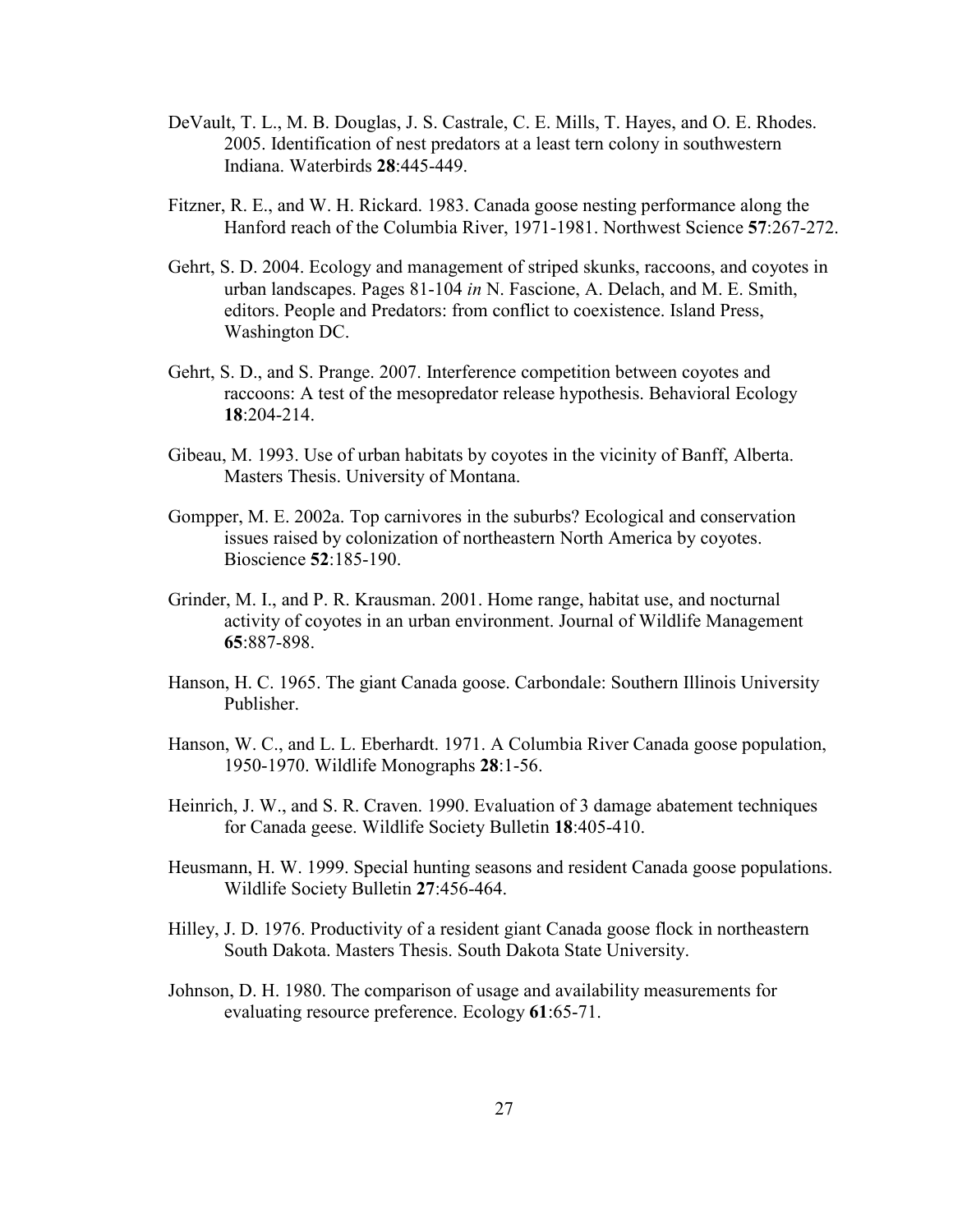- Johnson, D. H., A. B. Sargeant, and R. J. Greenwood. 1989. Importance of individual species of predators in nesting success of ducks in the Canadian Prairie Pothole Region. Canadian Journal of Zoology 67:291-297.
- Klopman, R. K. 1958. The nesting of the Canada goose at Dog Lake, Manitoba. Wilson Bulletin 70:168-183.
- Kullas, H., M. Coles, J. Rhyan, and L. Clark. 2002. Prevalence of *Escherichia coli* serogroups and human virulence in faeces of urban Canada geese (*Branta*) canadensis). International Journal of Environmental Health Research 12:153-162.
- Macdonald, D. W. 1983. The ecology of carnivore social-behavior. Nature 301:379-384.
- McClennen, N., R. R. Wigglesworth, and S. H. Anderson. 2001. The effect of suburban and agricultural development on the activity patterns of coyotes (*Canis latrans*). American Midland Naturalist 146:27-36.
- Mezquida, E. T., S. J. Slater, and C. W. Benkman. 2006. Sage-Grouse and indirect interactions: Potential implications of coyote control on Sage-Grouse populations. Condor 108:747-759.
- Miller, C. A., L. K. Campbell, and J. A. Yeagle. 2001. Attitudes of homeowners in the greater Chicago metropolitan region toward nuisance wildlife. SR-00-02, Illinois Natural History Survey, Champaign, IL.
- Morey, P. 2004. Landscape use and diet of coyotes, *Canis latrans*, in the Chicago metropolitan area. Masters Thesis. Utah State University, Logan.
- Owen, M., J. Kirby, and D. Salmon. 1998. Canada geese in Great Britain: History, problems, and prospects. Pages 497-505 in D. H. Rusch, M. D. Samuel., D. D. Humburg, and B. D. Sullivan, editors. Proceedings International Goose Symposium, Milwaukee Wi.
- Paine, C. R., J. D. Thompson, R. Montgomery, M. Cline, and B. D. Dugger. 2003. Status and management of Canada geese in northeastern Illinois. Final report W-131-R1 to R3, Illinois Department of Natural Resources.
- Pasitschniakarts, M., and F. Messier. 1995. Predator Identification at simulated waterfowl nests using inconspicuous hair catchers and wax-filled eggs. Canadian Journal of Zoology 73:984-990.
- Pietz, P. J., and D. A. Granfors. 2000. Identifying predators and fates of grassland passerine nests using miniature video cameras. Journal of Wildlife Management 64:71-87.
- Prange, S., and S. D. Gehrt. 2004. Changes in mesopredator-community structure in response to urbanization. Canadian Journal of Zoology 82:1804-1817.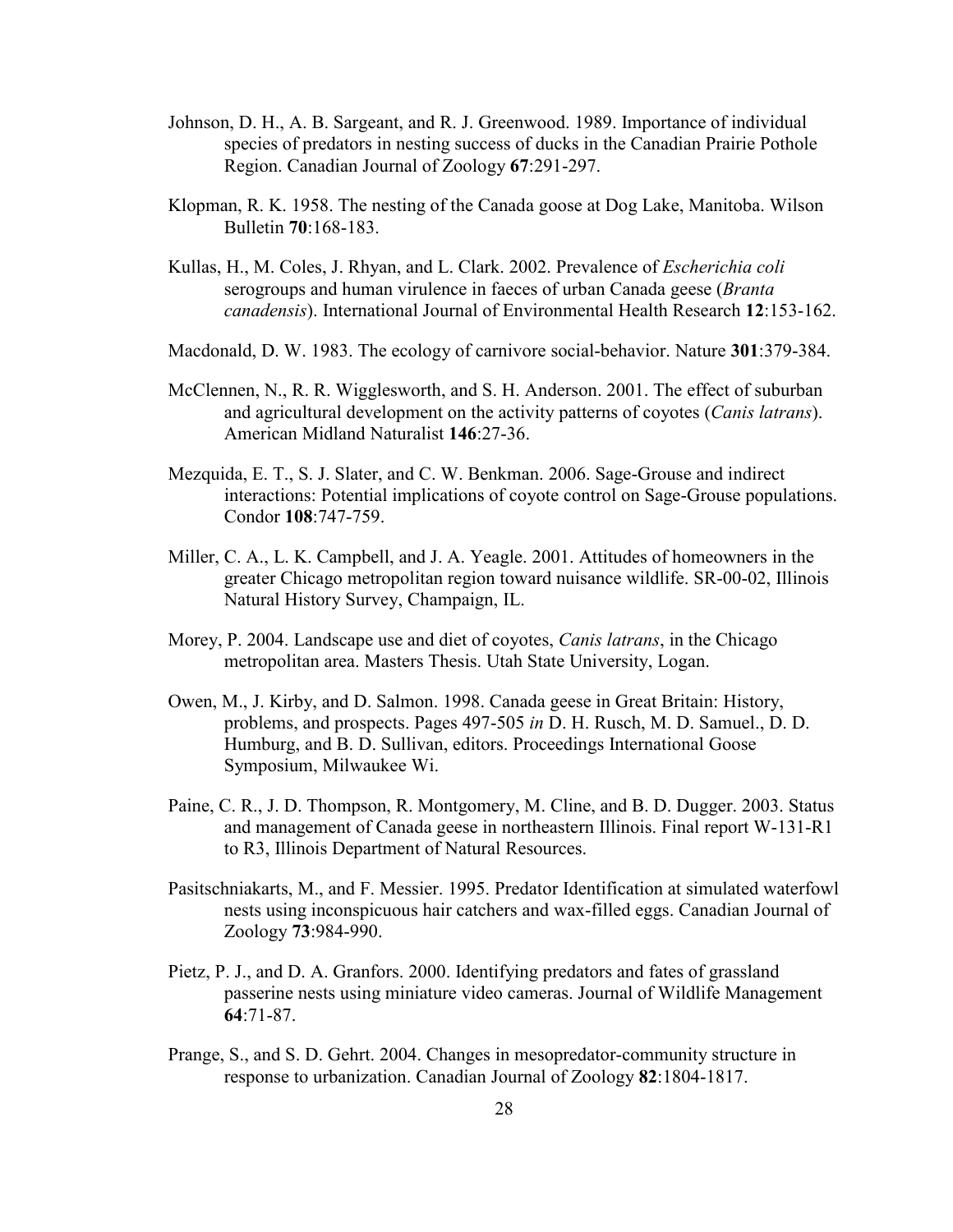- Prange, S., S. D. Gehrt, and E. P. Wiggers. 2004. Influences of anthropogenic resources on raccoon (Procyon lotor) movements and spatial distribution. Journal of Mammalogy 85:483-490.
- Quinn, T. 1995. Using public sighting information to investigate coyote use of urban habitat. Journal of Wildlife Management 59:238-245.
- Quinn, T. 1997a. Coyote (*Canis latrans*) food habits in three urban habitat types of western Washington. Northwest Science 71:1-5.
- Rader, M. J., T. W. Teinert, L. A. Brennan, F. Hernandez, N. J. Silvy, and X. B. Wu. 2007. Identifying predators and nest fates of bobwhites in southern Texas. Journal of Wildlife Management 71:1626-1630.
- Rickard, W. H., W. C. Hanson, and R. E. Fitzner. 1982. The non-fisheries biological resources of the Hanford reach of the Columbia River. Northwest Science 56:62- 76.
- Riley, S. P. D., R. M. Sauvajot, T. K. Fuller, E. C. York, D. A. Kamradt, C. Bromley, and R. K. Wayne. 2003. Effects of urbanization and habitat fragmentation on bobcats and coyotes in southern California. Conservation Biology 17:566-576.
- Rogers, C. M., and M. J. Caro. 1998. Song sparrows, top carnivores and nest predation: A test of the mesopredator release hypothesis. Oecologia (Berlin) 116:227-233.
- Sabine, J. B., S. H. Schweitzer, and J. M. Meyers. 2006. Nest fate and productivity of American oystercatchers, Cumberland Island National Seashore, Georgia. Waterbirds 29:308-314.
- Sargeant, A. B. 1972. Red fox spatial characteristics in relation to waterfowl predation. Journal of Wildlife Management 36:225-236.
- Sargeant, A. B., M. A. Sovada, and R. J. Greenwood. 1998. Interpreting evidence of depredations of duck nests in the praitie pothole region. in. U.S. Geological Survey, Northern Prairie Wildlife Research Center, Jamestown, ND and Ducks Unlimited, Inc., Memphis TN. Jamestown, ND: Northern Prarie Wildlife Research Center Online. http://www.npwrc.usgs.gov/resource/birds/depred/depred.htm (version 02JUL99).
- Schmidt, K. A. 2003. Nest predation and population declines in Illinois songbirds: A case for mesopredator effects. Conservation Biology 17:1141-1150.
- Sequin, E. S., M. M. Jaeger, P. F. Brussard, and R. H. Barrett. 2003. Wariness of coyotes to camera traps relative to social status and territory boundaries. Canadian Journal of Zoology 81:2015-2025.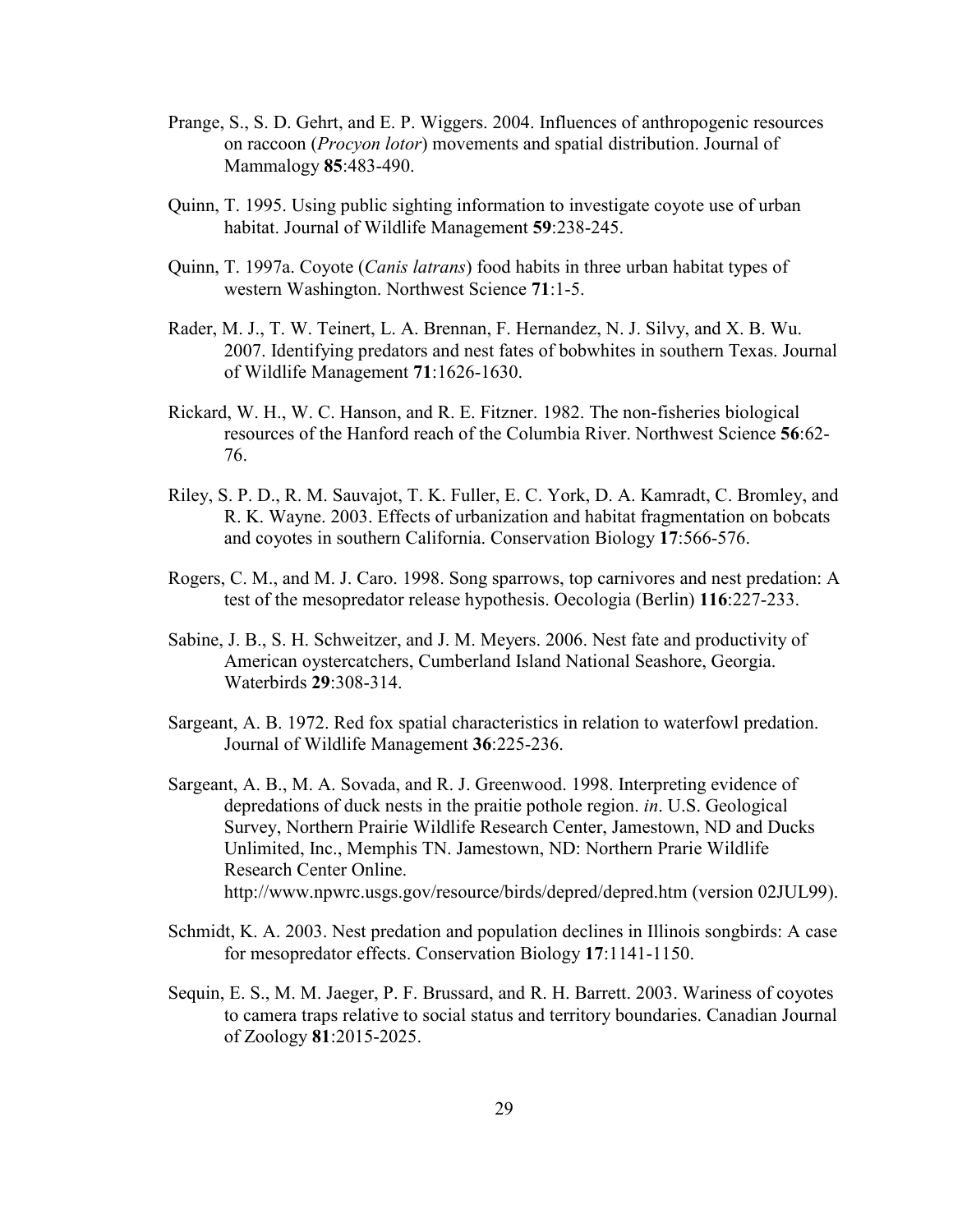- Shih, Y. S. 2003. Quest User Manual. Department of Mathematics National Chung Cheng University, Taiwan.
- Smith, A. E., S. R. Craven, and P. D. Curtis. 1999. Managing Canada geese in urban environments. in Jack Berryman Institute Publication 16, and Cornell University Cooperative Extension, Ithaca, NY.
- Sooter, C. A. 1946. Habits of coyotes in destroying nests and eggs of waterfowl. Journal of Wildlife Management 10:33-38.
- Soule, M. E., D. T. Bolger, A. C. Alberts, J. Wright, M. Sorice, and S. Hill. 1988. Reconstructed dynamics of rapid extinctions of chaparral-requiring birds in urban habitat islands. Conservation Biology 2:75-92.
- Sovada, M. A., A. B. Sargeant, and J. W. Grier. 1995. Differential effects of coyotes and red foxes on duck nest success. Journal of Wildlife Management 59:1-9.
- Staller, E. L., W. E. Palmer, J. P. Carroll, R. P. Thornton, and D. C. Sisson. 2005. Identifying predators at northern bobwhite nests. Journal of Wildlife Management 69:124-132.
- Thompson, F. R., and D. E. Burhans. 2004. Differences in predators of artificial and real songbird nests: Evidence of bias in artificial nest studies. Conservation Biology 18:373-380.
- Thompson, F. R., W. Dijak, and D. E. Burbans. 1999. Video identification of predators at songbird nests in old fields. Auk 116:259-264.
- Tigas, L. A., D. H. Van Vuren, and R. M. Sauvajot. 2003. Carnivore persistence in fragmented habitats in urban southern California. Pacific Conservation Biology 9:144-151.
- U.S. Census Bureau. 2000. Population Estimates Program, Washington D.C.
- VerCauteren, K. C., M. M. McLachlan, and M. J. Pipas. 2003. Nicarbazin-treated feed for reducing reproductive success of penned Canada geese. in T. J. Moser, R. D. Lien, K. C. VerCauteren, K. F. Abraham, D. E. Andersen, J. G. Bruggink, J. M. Coluccy, D. A. Graber, J. O. Leafloor, D. R. Luukkonen, and R. E. Trost, editors. Proceedings of the 2003 International Canada Goose Symposium, Madison, Wi.
- Vermeer, K. 1970. A study of Canada Geese, Branta canadensis, nesting on islands in southeastern Alberta. Canadian Journal of Zoology 48:235-240.
- Wang, Y., and D. K. Moskovits. 2001. Tracking fragmentation of natural communities and changes in land cover: applications of landsat data for conservation in an urban landscape (Chicago Wilderness). Conservation Biology 15:835-843.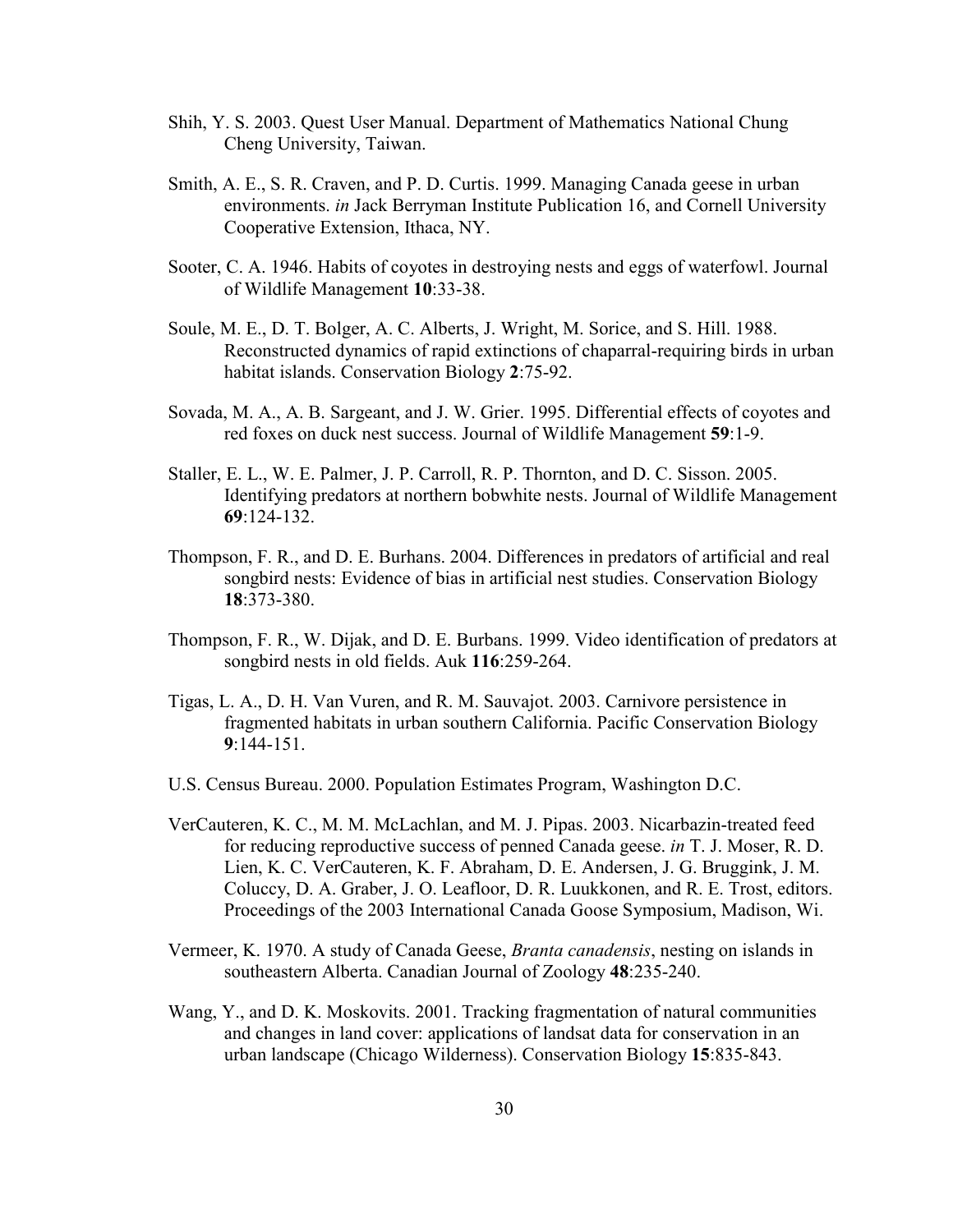- Way, J. G., I. M. Ortega, and E. G. Strauss. 2004. Movement and activity patterns of eastern coyotes in a coastal, suburban environment. Northeastern Naturalist 11:237-254.
- Werner, S. J., and L. Clark. 2006. Effectiveness of a motion-activated laser hazing system for repelling captive Canada geese. Wildlife Society Bulletin 34:2-7.
- White, G. C., and K. P. Burnham. 1999. Program MARK: Survival estimation from populations of marked animals. Bird Study 46 Supplement:120-138.
- Zoellick, B. W., H. M. Ulmschneider, B. S. Cade, and A. W. Stanley. 2004. Isolation of Snake River islands and mammalian predation of waterfowl nests. Journal of Wildlife Management 68:650-662.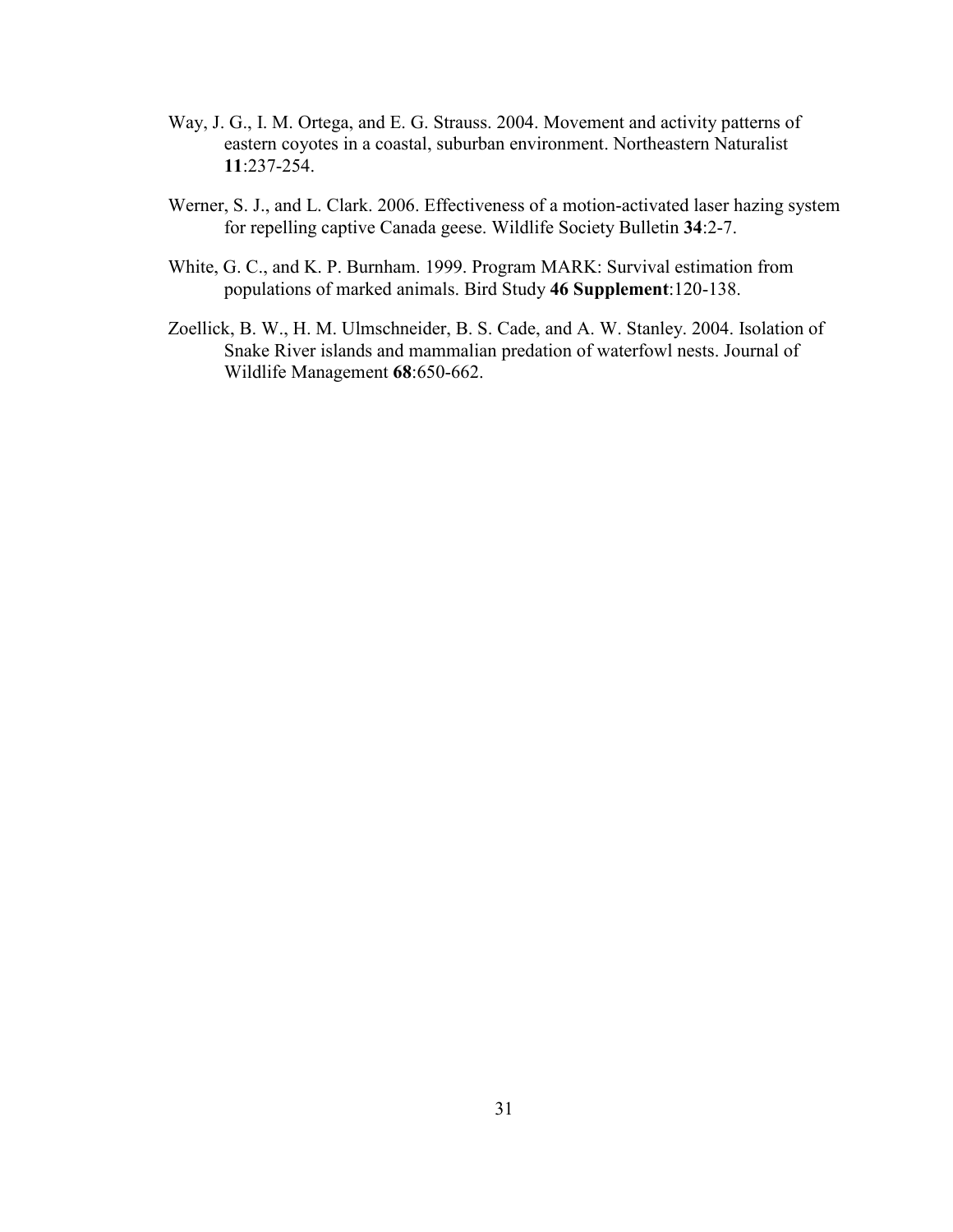|                  |                          | Number of        |                  | Number of        |
|------------------|--------------------------|------------------|------------------|------------------|
|                  |                          | nests monitored  | Number of        | nests monitored  |
|                  |                          | with plasticine  | nests            | with video       |
| <b>Nest Fate</b> |                          | eggs             | monitored        | camera           |
| Successful       |                          | 66               | 107              | 6                |
|                  | Number of nests          |                  |                  |                  |
|                  | partially depredated     |                  |                  |                  |
|                  | prior to nest            |                  |                  |                  |
|                  | termination              | 21               | 27               | $\overline{2}$   |
|                  | Number of nests where    |                  |                  |                  |
|                  | all eggs were            |                  |                  |                  |
|                  | depredated prior to nest |                  |                  |                  |
|                  | termination              | $\boldsymbol{0}$ | $\boldsymbol{0}$ | $\boldsymbol{0}$ |
|                  | Number of predation      |                  |                  |                  |
|                  | events prior to nest     |                  |                  |                  |
|                  | termination              | 27               | 35               | $\overline{4}$   |
| Depredated       |                          | 93               | 139              | 26               |
|                  | Number of nests          |                  |                  |                  |
|                  | partially depredated     |                  |                  |                  |
|                  | prior to nest            |                  |                  |                  |
|                  | termination              | 28               | 28               | 8                |
|                  | Number of nests where    |                  |                  |                  |
|                  | all eggs were            |                  |                  |                  |
|                  | depredated prior to nest |                  |                  |                  |
|                  | termination              | 12               | 13               | 4                |
|                  | Number of predation      |                  |                  |                  |
|                  | events prior to nest     |                  |                  |                  |
|                  | termination              | 141              | 195              | 37               |
| Deserted         |                          | 32               | 38               | 4                |
|                  | Number of nests          |                  |                  |                  |
|                  | partially depredated     |                  |                  |                  |
|                  | prior to nest            |                  |                  |                  |
|                  | termination              | 14               | 16               | 3                |
|                  | Number of nests where    |                  |                  |                  |
|                  | all eggs were            |                  |                  |                  |
|                  | depredated prior to nest |                  |                  |                  |
|                  | termination              | 3                | 4                | $\mathbf{1}$     |
|                  | Number of predation      |                  |                  |                  |
|                  | events prior to nest     |                  |                  |                  |
|                  | termination              | 32               | 35               | 11               |

Table 1.1. Nest predation information for each fate for Canada goose nests monitored in 2005 using 3 different predator monitoring techniques.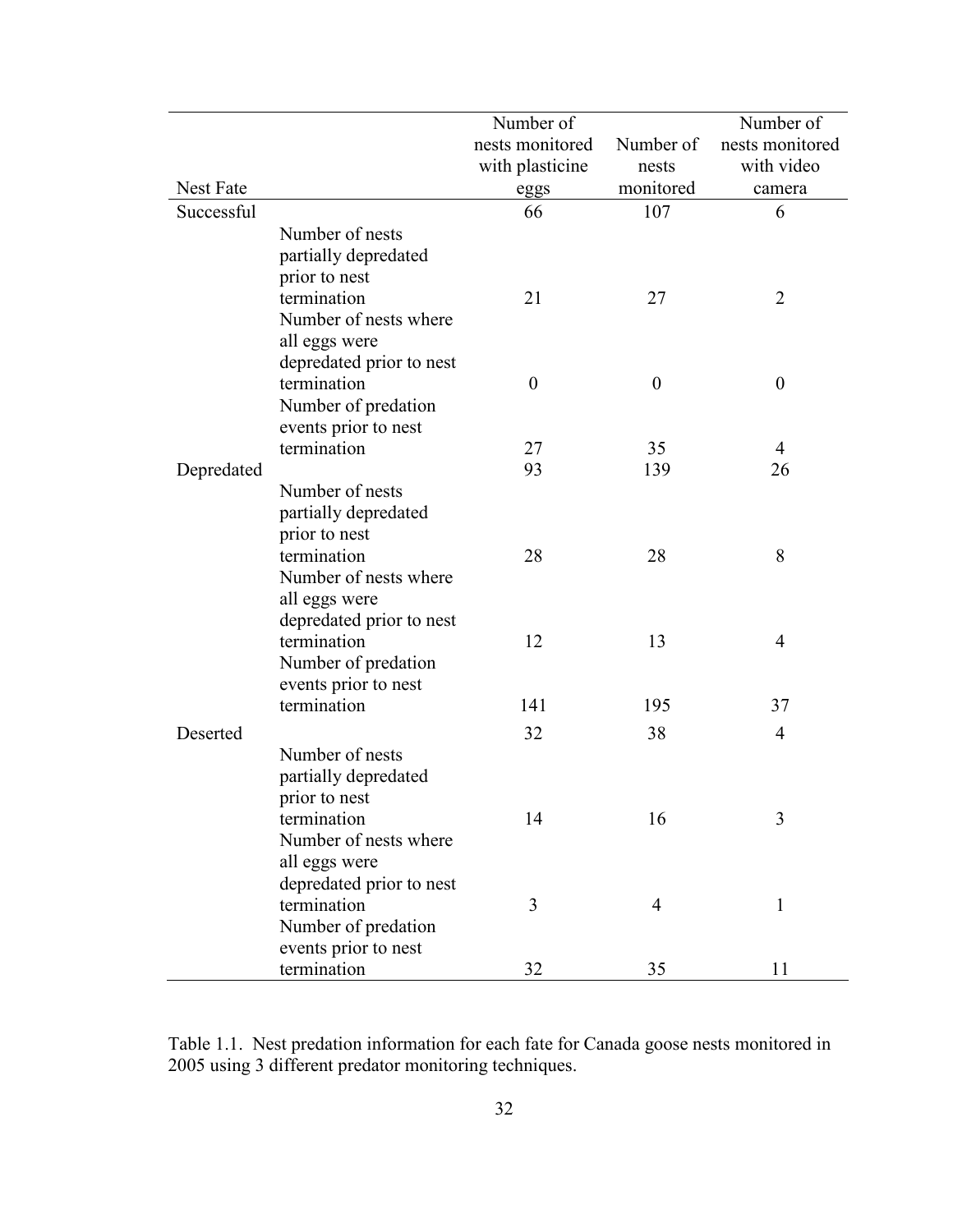

Figure 1.1. Current study area and study area of Cline (2004) and Paine et al. (2003) in the Chicago metropolitan area.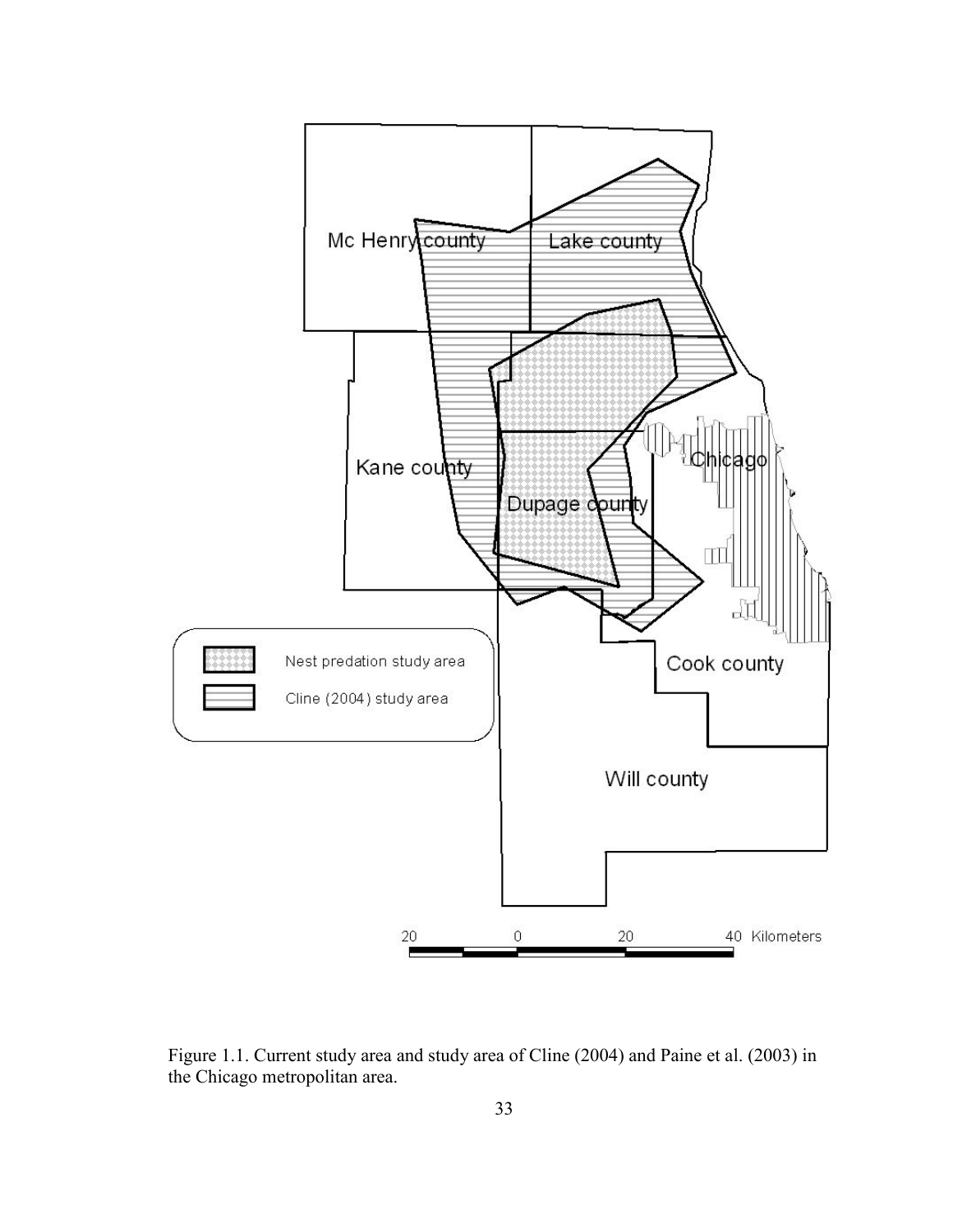

Figure 1.2. Nest success for nests within 3 land-use types during 2005 in the Chicago metropolitan area.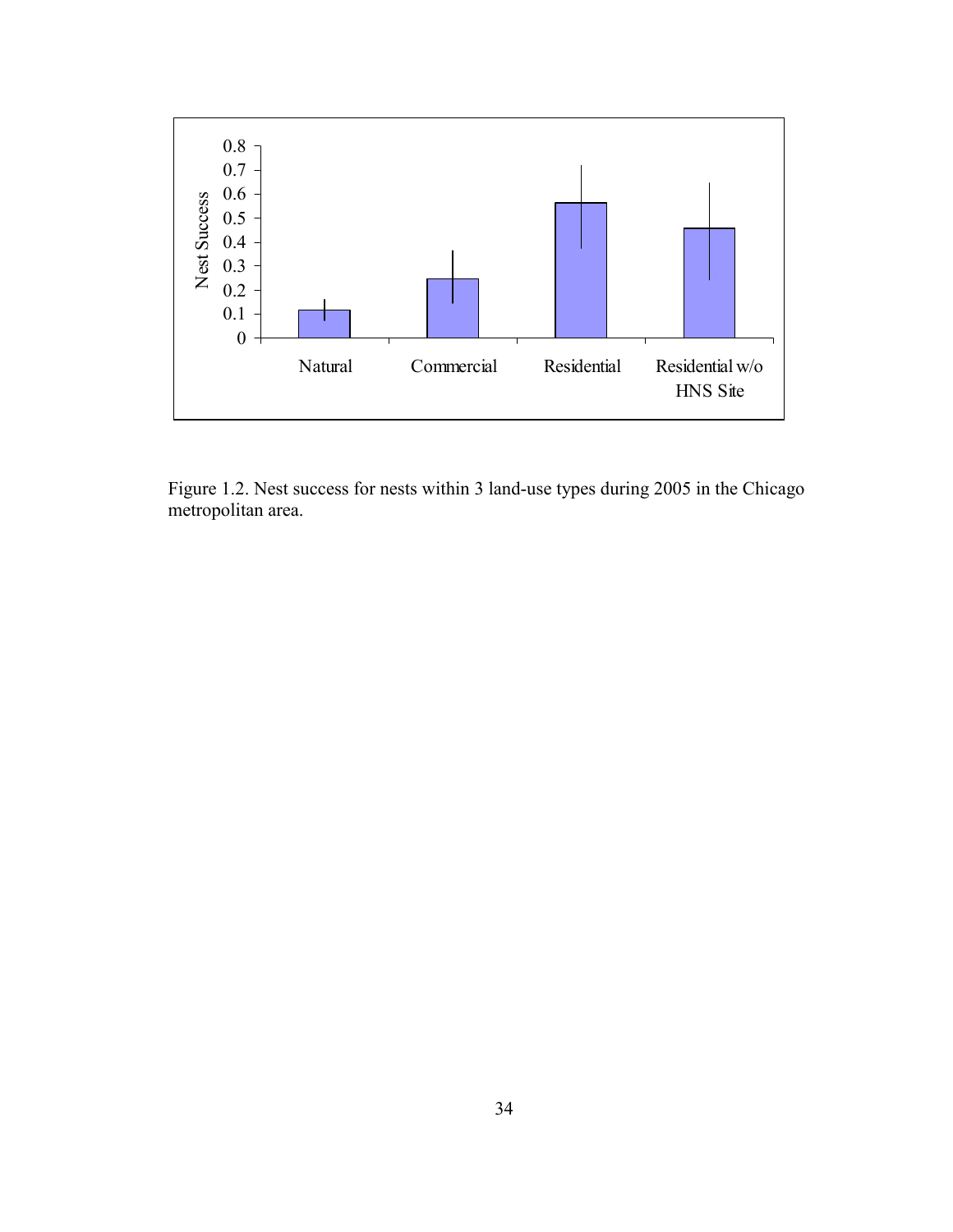

Figure 1.3. Classification tree created from sign collected at nests in the Chicago metropolitan area during 2005 and used to identify nest predator for depredated nests from which the predator was unable to be positively identified. The value beneath each terminal node is the predicted class for that node and the number next to each terminal node is the number of learning samples for each class in the node (e.g. Coyote | Raccoon). The splitting rule for each intermediate node is next to the node.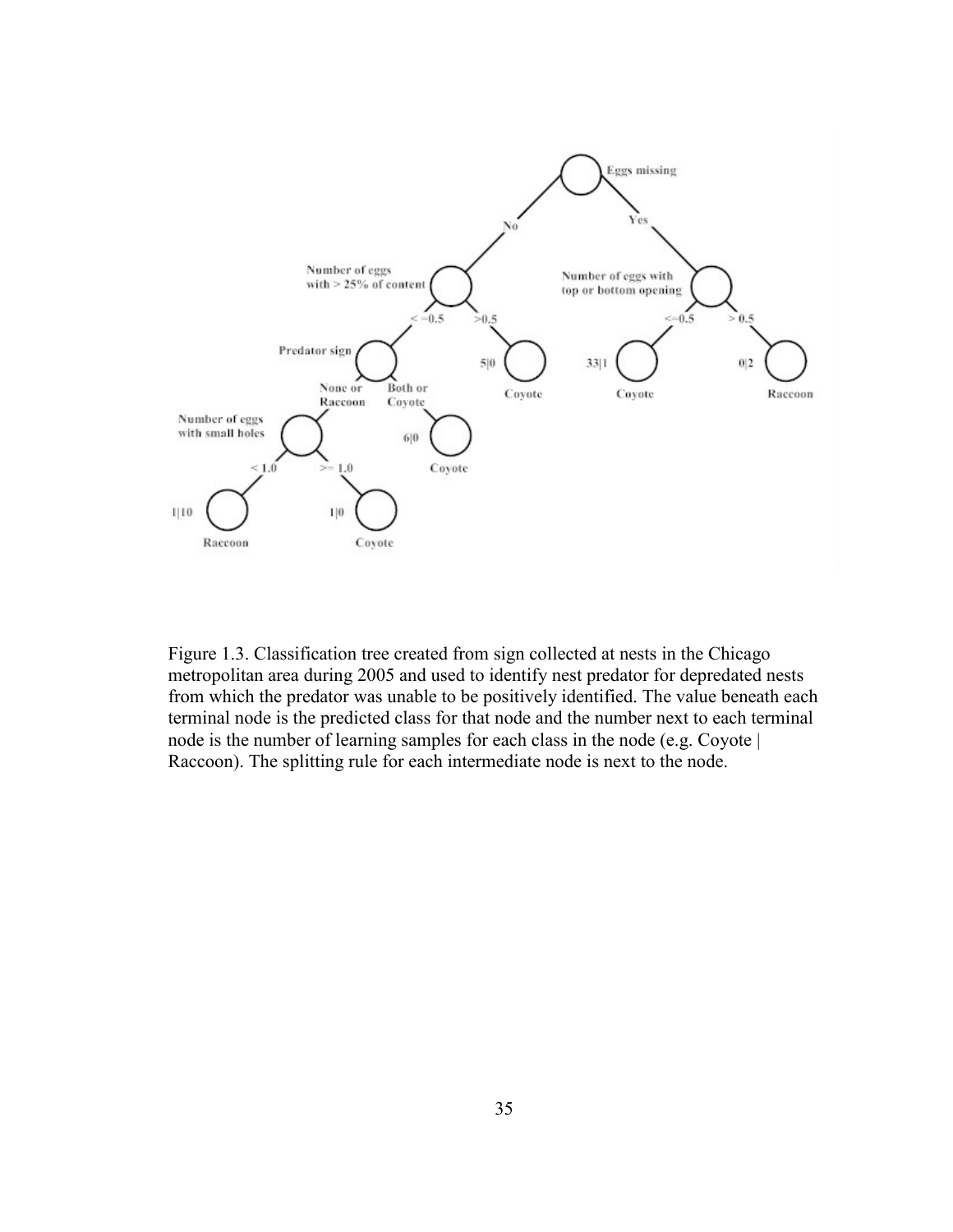

Figure 1.4. Proportion of depredated nests depredated by coyotes and raccoons (nest predator was identified using sign from nest) within each land use type in the Chicago metropolitan area during the 2005 nesting season.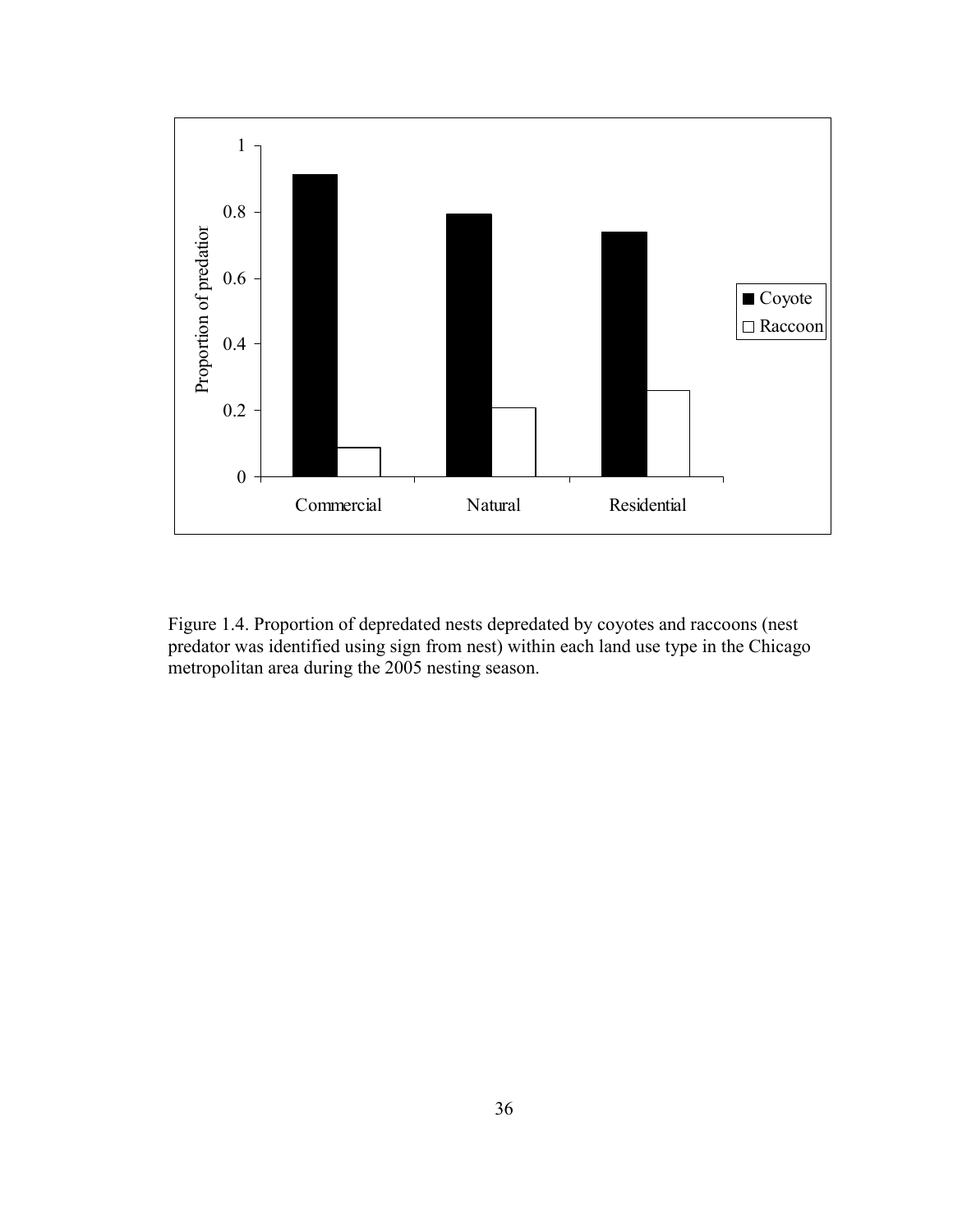

Figure 1.5. Proportion of nests depredated by each nest predator in the Chicago metropolitan area during 2005, identified using 3 different techniques.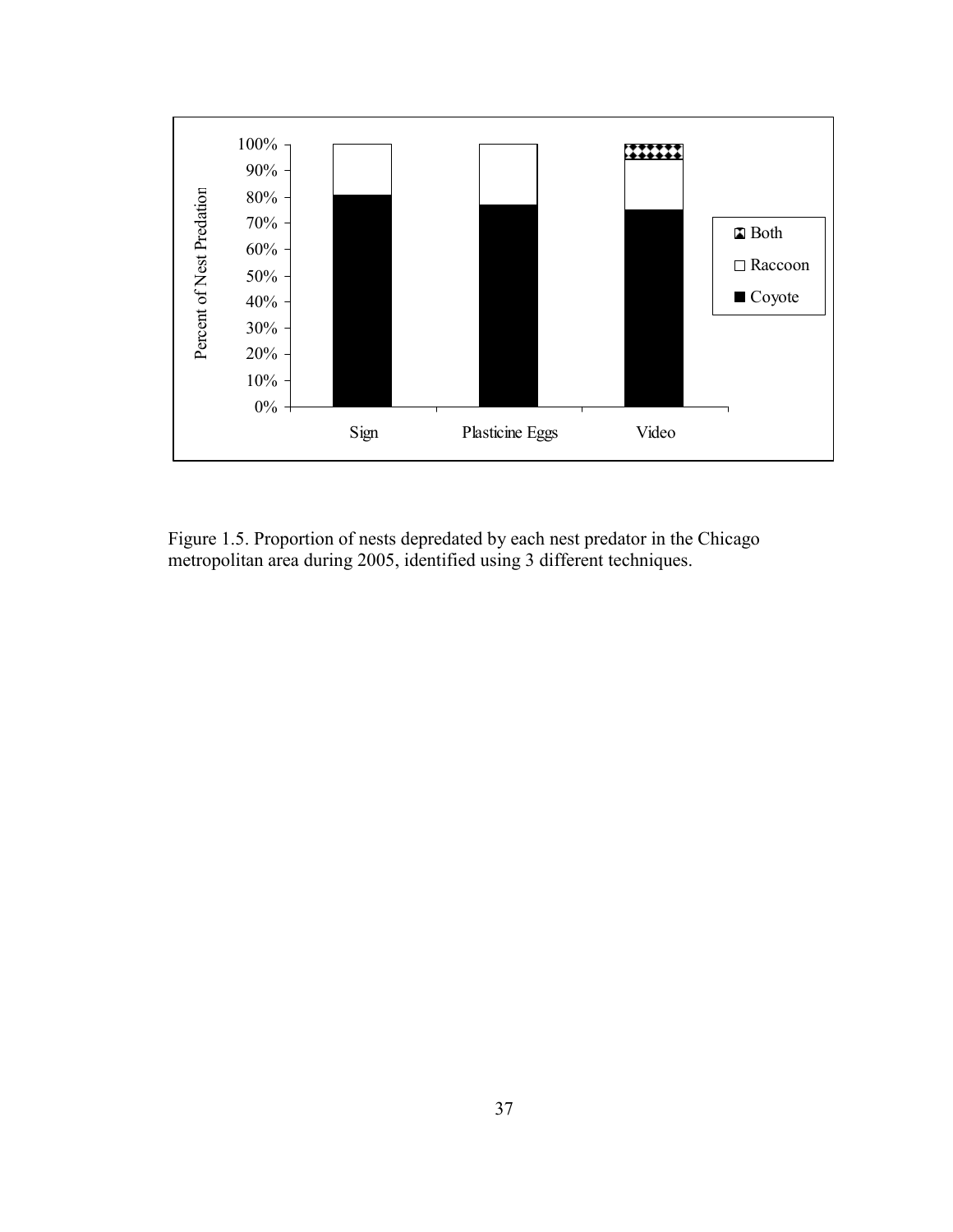## CHAPTER 2

# COYOTE HABITAT SELECTION RELATIVE TO CANADA GOOSE NESTING ACTIVITY IN A METROPOLITAN AREA

### INTRODUCTION

 Coyotes (Canis latrans) were unknown to European settlers of eastern North America prior to 1804 when Lewis and Clark first glimpsed the species on the eastern edge of Nebraska (Ambrose 1996). Since then, coyote populations have dispersed throughout most of North America due to various factors (Bekoff 1977). Wolf (Canis lupus) eradication programs aided coyotes by eliminating interference competition and reducing direct predation. Wolves reduced or eliminated coyotes by killing or excluding them from their territories (Crabtree and Sheldon 1999, Smith et al. 2003, Arjo and Pletscher 2004). Habitat alteration via logging and conversion of land to agriculture has promoted the spread of coyotes to these new open habitats (Gompper 2002b). Translocation of coyotes into uninhabited regions hastened the spread of coyotes and possibly allowed colonization of particular regions (Bekoff 1977, Hill et al. 1987, Gompper 2002b). Today coyotes have habituated and thrive in, human-dominated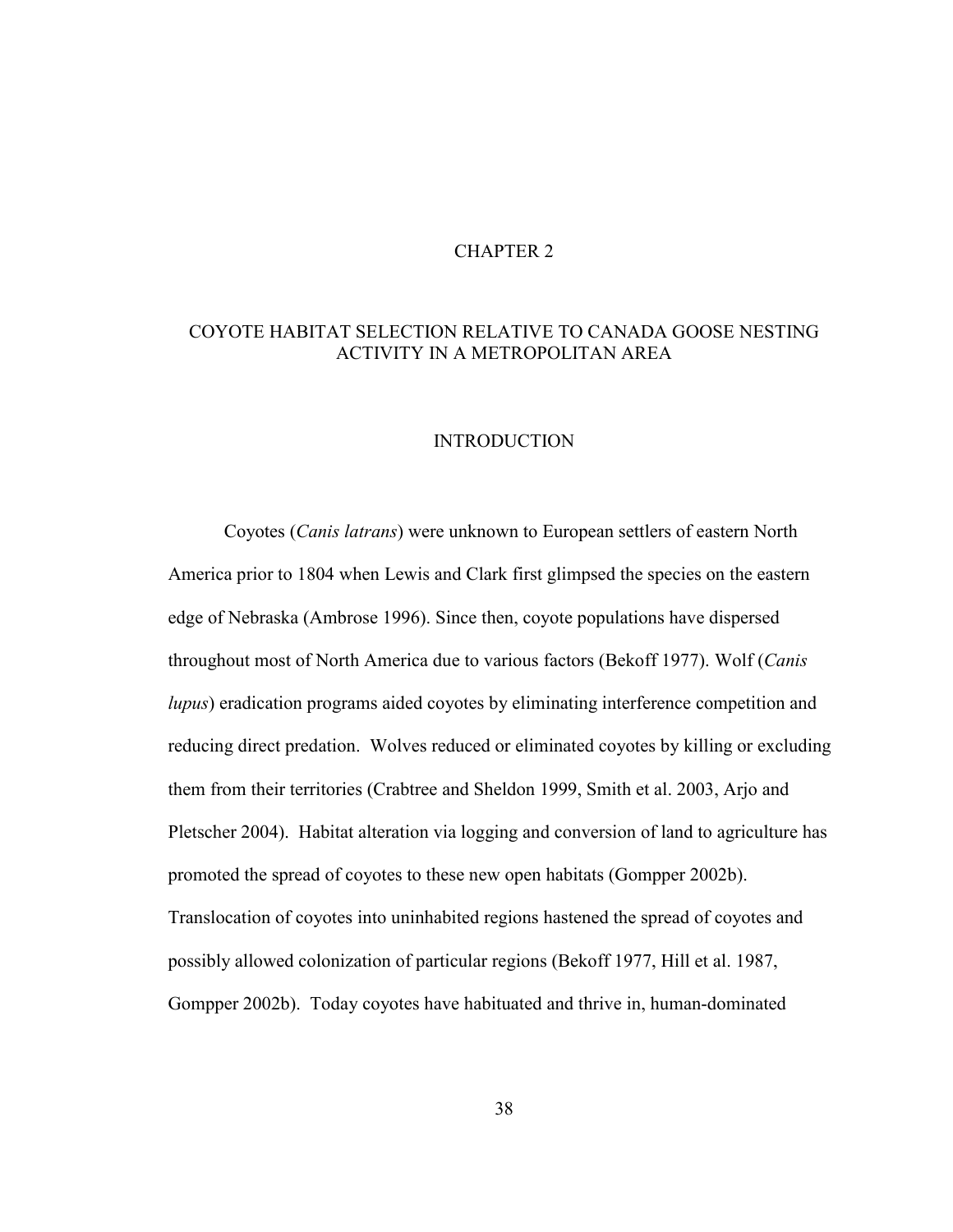environments, such as large cities and suburban areas (Quinn 1997b, Grinder and Krausman 2001, Gompper 2002a, Tigas et al. 2002, Atwood et al. 2004, Morey 2004).

 Coyotes have become a common top-level predator in many metropolitan areas during the past few decades, making them potentially important for urban wildlife populations (Crooks and Soule 1999, Gompper 2002a, Gehrt 2006). Coyotes exert pressure on many wildlife species that have experienced little predation risk in the urban environment. Coyotes are highly opportunistic and commonly consume rodents and deer with lagomorphs, plant matter, anthropogenic food sources and birds fed on less frequently (McCracken 1982, Atkinson and Shackleton 1991, Quinn 1997a, Morey 2004). Although it has not been demonstrated in urban environments, coyotes have been found to prey on many ground nesting bird species (Fichter et al. 1955, Vermeer 1970, Fitzner and Rickard 1983, Sargeant et al. 1998, Staller et al. 2005).

 Canada geese (Branta canadensis) were an abundant prey source that could be found throughout the Chicago metropolitan area and had exhibited exponential population growth. Geese become highly clumped during the nesting season providing a highly available super rich seasonal food source. The clumped nature of Canada geese during the nesting season may provide an opportunity for coyotes to concentrate hunting efforts to find large numbers of eggs and vulnerable individuals.

 Coyotes have been found to potentially limit Canada goose populations through nest predation in the Chicago metropolitan area (Chapter 3). Due to the lack of egg shells in scat few coyote dietary studies have found Canada geese (Korschgen 1957, Cypher 1993) or other bird eggs (Fichter et al. 1955, Cypher 1993, Cypher et al. 1996) as part of the coyote diet. Coyote feeding behavior with eggs allow them to consume the egg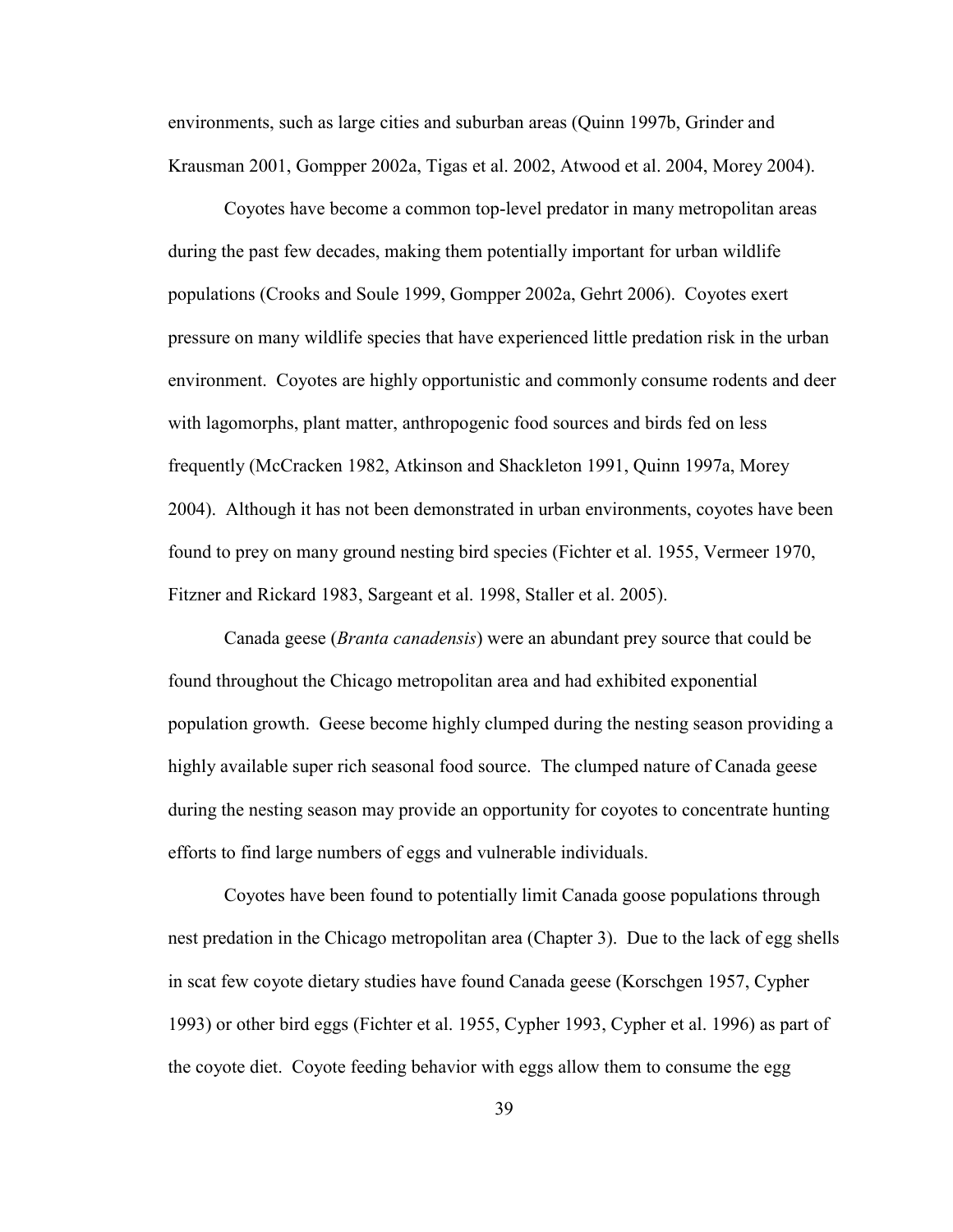content without consuming egg shells as they typically cracked the egg open and licked up the contents (Sooter 1946). Morey (2004) found no sign of egg remains in coyote scat even though coyotes were seen eating goose eggs.

 Canada goose eggs can serve as an important energy source for coyotes. A single Canada goose egg provides enough energy (399 kcal) to meet a 12.9 kg coyote's daily basal metabolic rate (BMR) of 399 - 643 kcal (Litvaitis and Mautz 1980, Golightly and Ohmart 1983). Free living animals need to consume 2.65 times the amount of energy that is required for daily basal metabolic activities to support average daily energy requirements (Karasov 1992). The maximum metabolic demand for a coyote occurs during the lactation phase and is estimated to be 2,429 Kcal/day (Laundre and Hernandez 2003). Since Canada geese have an average of 5.5 eggs per nest (Cline 2004), a coyote has the potential to obtain 117%-140% of its annual daily energy needs or 82%-97% of the daily energy needs during lactation from a single nest. The large amount of energy available in a goose egg would make it beneficial for coyotes to search for goose eggs, as they can provide an important energy source throughout late gestation and early pup rearing. In addition to goose eggs, coyotes occasionally depredate adult geese, which also provide an energy source, and may motivate coyotes to search for nesting geese that may be more vulnerable to predation (Chapter 1). The energy available in goose eggs at nesting sites with a large quantity of nests could sustain a coyote for more than one month during their lactation phase when energy demands are at their greatest.

 Optimal foraging theory predicts that an animal should optimize its time spent in food patches based on resource levels and predation risk (Stephens and Krebs 1981). Thus, coyotes should maximize time feeding in areas with the highest quality prey and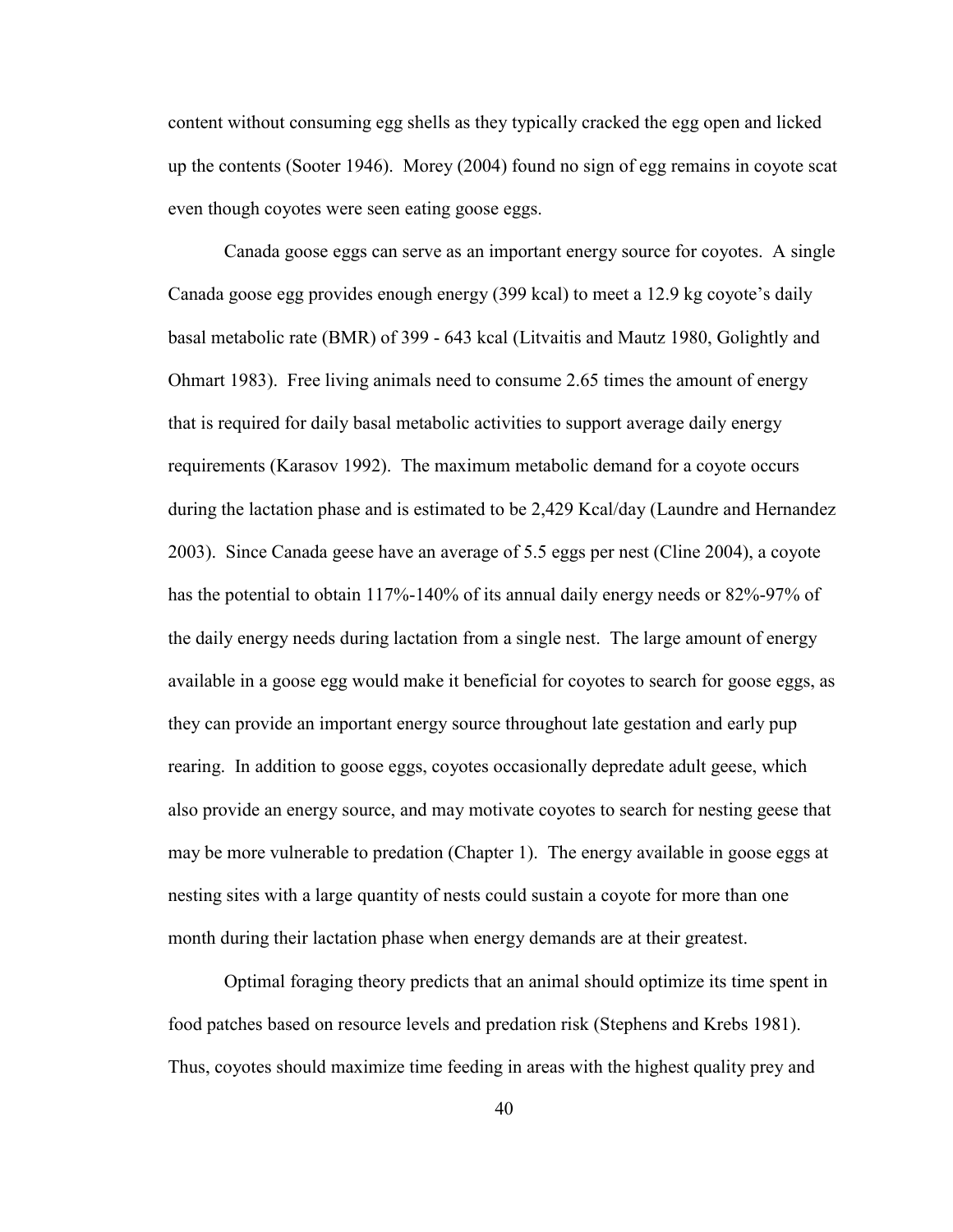minimal contact risk with humans, the only predator of coyotes in the area. Little is known about how coyotes shift foraging patterns in urban areas with changes in food availability. Studies have pointed out that coyotes in urban environments prefer undeveloped areas to highly developed areas for activities such as foraging, resting or denning (Quinn 1997b, Way et al. 2004). However, they will forage in residential areas and urban-grasslands and travel through highly developed environments to reach undeveloped habitats (Shargo 1988, Grinder and Krausman 2001, Tigas et al. 2002).

 Urban fragmentation impacts coyote movement and use of available resources (Swihart et al. 2001, Bolger 2002, Crooks 2002, Riley et al. 2003, Tigas et al. 2003). Resource use by predators and prey in a fragmented landscape is important in discerning predator-prey interactions. Prey location and the effects of fragmentation can influence the way that predators use the landscape (Swihart et al. 2001, Riley et al. 2003).

 It is unclear whether coyotes actively hunt Canada geese or only depredate nests when they fortuitously come into contact with nests while searching their territory or hunting for other prey. Coyotes have been shown to use habitats equal to availability with increasing prey densities and or prey vulnerability (Patterson and Messier 2001, Randa and Yunger 2004). The degree to which coyotes are able to detect and actively prey on a seasonally available avian food source is unknown and it has been hypothesized that coyotes only take birds that are accidentally encountered (Sperry 1941, Fichter et al. 1955). To examine if coyotes were actively searching for Canada goose nests or opportunistically taking advantage of available nests, I determined whether coyotes shift habitat selection in response to distribution or availability of Canada goose nests (Cline 2004).

41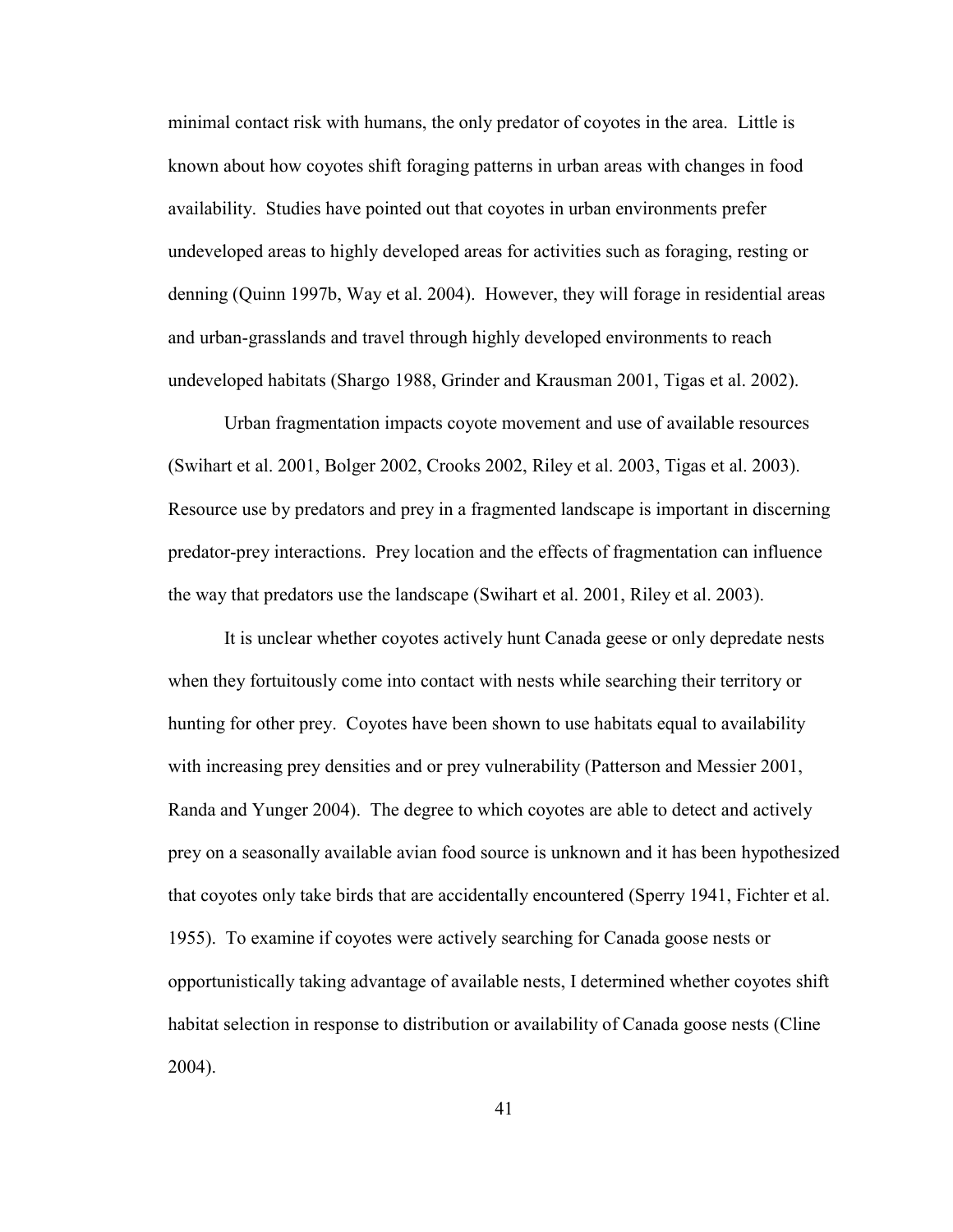I compared coyote habitat selection within home ranges for pre, post and during the Canada goose nesting season. My objectives were to: (1) associate habitat types with the distribution of Canada goose nests, and (2) determine if coyotes shift habitat selection toward nesting habitats during the Canada goose nesting season relative to pre and postnesting seasons. I hypothesize that coyotes will increase their use of habitats that contain the largest number of goose nests during the nesting season to take advantage of this seasonally available prey.

#### Study area

Field work was conducted in a 1059  $km^2$  area within northwestern Cook, northern DuPage, southeastern McHenry, and eastern Kane counties in the Chicago metropolitan area. These counties were in the top 6 most populated counties in Illinois with 2 of the 4 counties in the top 50 most populated counties in the country (U.S. Census Bureau 2000). Cook County was the second most populated county in the country with an estimated 5.4 million people (U.S. Census Bureau 2000). Urban development was substantial such that a 1769 km<sup>2</sup> area centered on downtown Chicago has seen an 62 % increase in urban land from 1985 to 1997 (Wang and Moskovits 2001).

 Elevation of the Chicago region is approximately 200 m above sea level with very little change in topography. Precipitation in Chicago averages 96.5 cm per year with mean high and low nesting season (March-June) temperatures of 27 ºC and 0 ºC (http://www.weather.com/weather/climatology).

 Plant communities in northeast Illinois include forest, flatwood, open woodland, savanna, prairie, marsh, shrub swamp, sedge meadow, fen and bog (Sullivan 2000).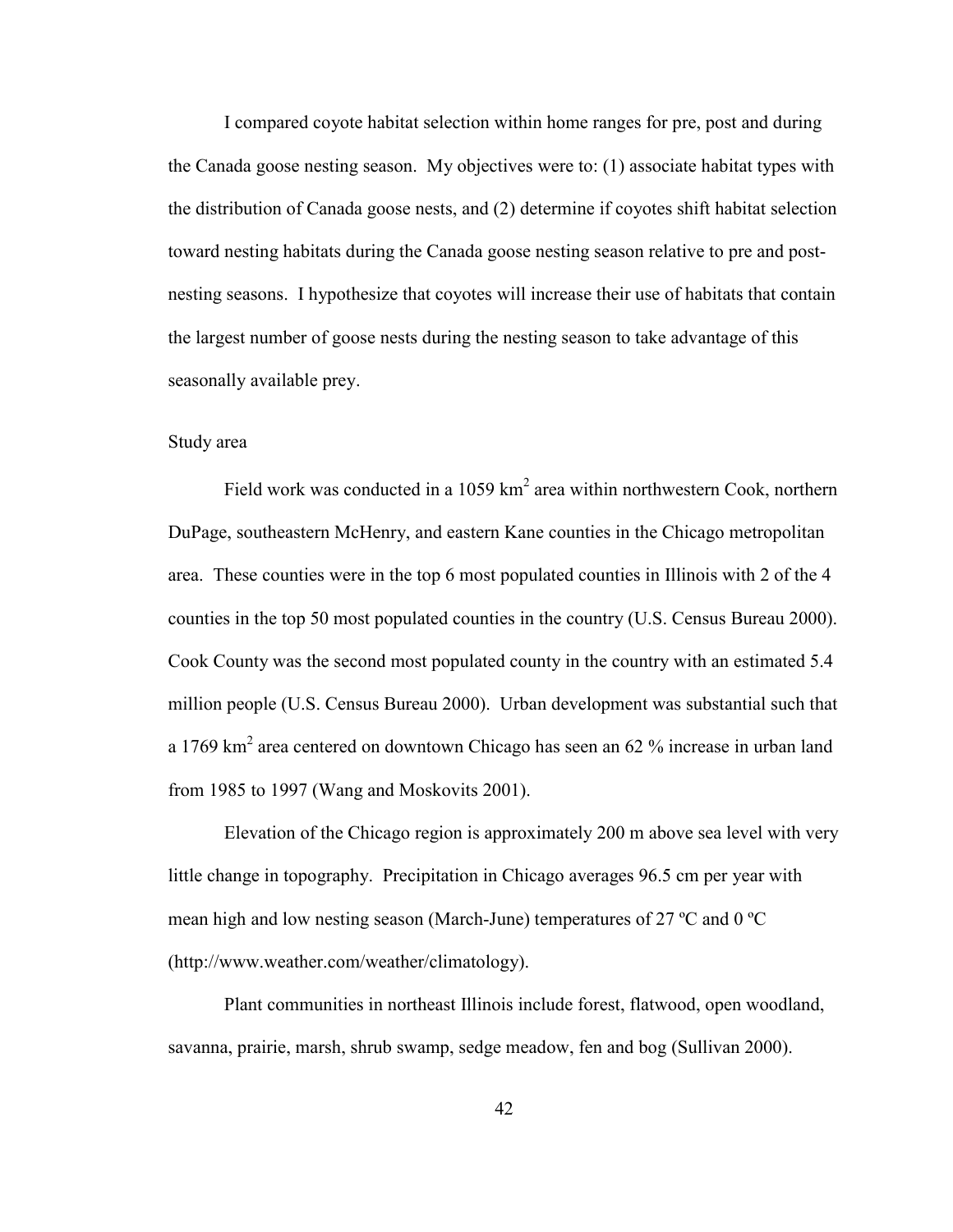Landscape in the Chicago metropolitan area was dominated by developed urban-land  $(30.5\%)$ , followed by agriculture  $(25.1\%)$ , rural grassland  $(12.9\%)$ , forest  $(12.5\%)$ , urbangrassland (12.2%), and wetlands or open water (6.3%) (Paine et al. 2003). The 4 counties in which the project was conducted consisted of approximately 11.5% open space (e.g. forest preserves, parks, natural areas, publicly owned golf courses, and private lands with a permanent open space easement) (Openlands Project 1999).

#### **METHODS**

### Distribution of Canada goose nests

 I used data from Cline (2004) to map the distribution of Canada goose nests in the Chicago metropolitan area. They identified and surveyed 6 different land use types for goose nests: commercial, residential, campuses, city parks, golf courses, and preserves (Paine et al. 2003, Cline 2004). Sites that were subject to human disturbance, such as hazing and egg destruction, were not used unless it was not avoidable. See Cline (2004) or Paine et al. (2003) for a further description of site selection. All study sites contained wetlands or deepwater habitats. Aerial surveys indicated that goose nests were typically near water (C. Paine, Max McGraw Wildlife Foundation, unpublished data). Nest searching was conducted by canoeing, walking, and driving sites looking for nests.

 The previous nesting study monitored a total of 2131 nests over the 3 year period. Total number of nests monitored per year ranged from 404 nests in 2000 to 1008 nests in 2002. All nest locations were recorded in Universal Transverse Mercator coordinates (UTMs) and were monitored on a weekly basis.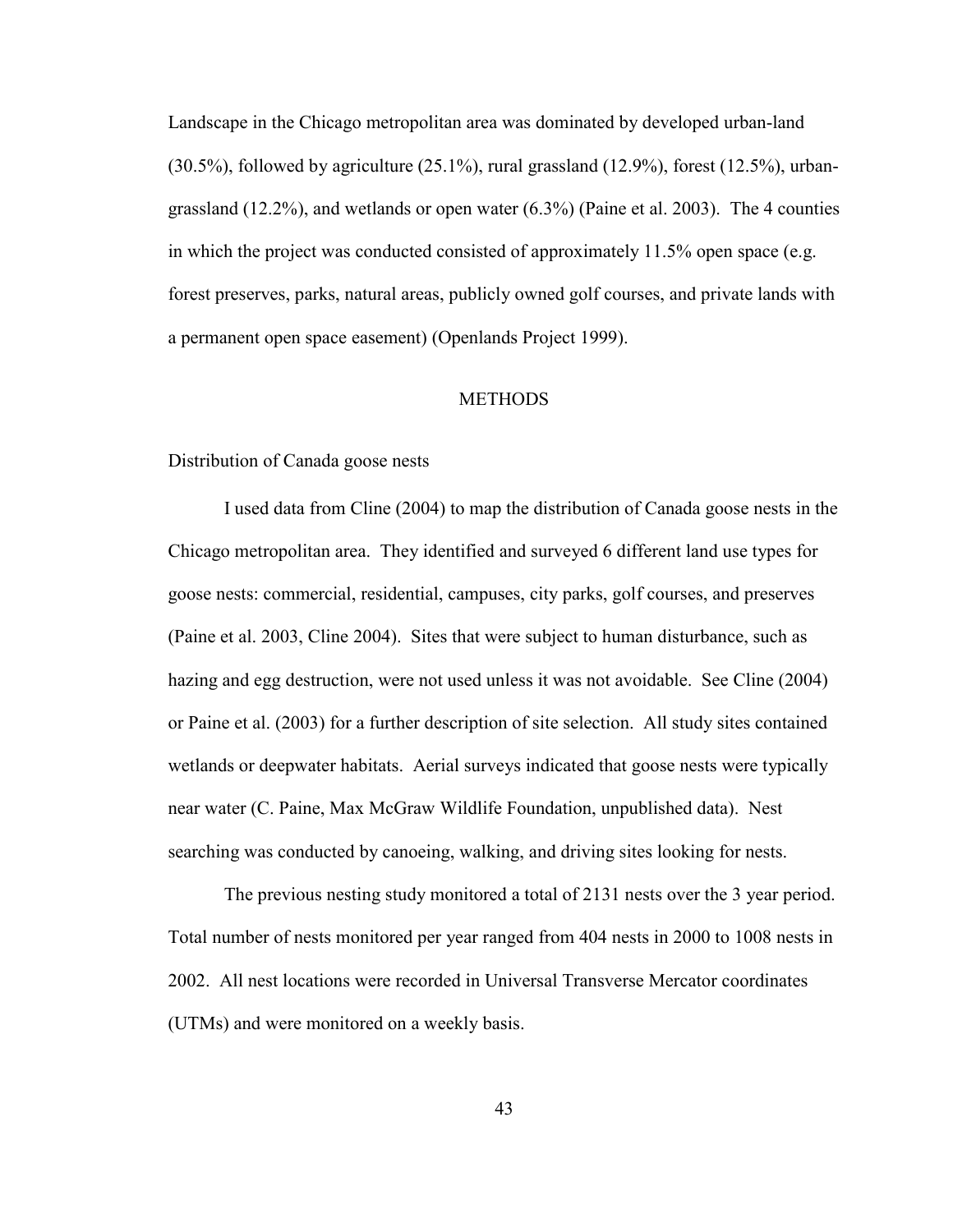To relate goose nesting habitat to coyote habitat use I reclassified goose nest habitat type by placing their UTM locations over the habitat map that was used for the coyote resource selection analysis. To identify habitats that contained the most nests I pooled nests over the 3 years and calculated the proportion of nests in each habitat type.

#### Coyote movements and habitat use

 As part of a long term ecological study (Gehrt 2004, Morey 2004, Gehrt 2006), coyotes were captured between March 2000 - September 2006 using No. 3 offset padded foothold traps (Victor Soft-catch Coilspring, Lititz, Pennsylvania, USA) and non-lethal neck snares. Coyotes were immobilized using Telazol, and subsequently were aged, sexed, measured, weighed, ear tagged and any coyote above 3.5 kg was fitted with a 155 g radio collar (Advanced Telemetry Systems, Isanti, Minnesota, USA). Coyotes were released at capture locations. All animals were handled and processed following protocols approved by the Animal Care and Use Committee at the Ohio State University under permit number 2003R0061.

 Coyotes were located using a single observer technique from a vehicle equipped with a 4-element Yagi antenna (White and Garrot 1990). LOCATE II (Pacer, Truro, Nova Scotia, Canada) was used to triangulate locations using  $\geq 2$  bearings. Any calculated location with a triangulation error ellipse > 5 ha was discarded. Reference collars were used to estimate the location error rate,  $108 \pm 87$  m ( $\pm$ SD). Locations were recorded to the nearest meter using the Universal Transverse Mercator (UTM) grid system. Error rate was high for many coyote locations because many were estimated when the collared animal was seen or when the coyote was located in a restricted area or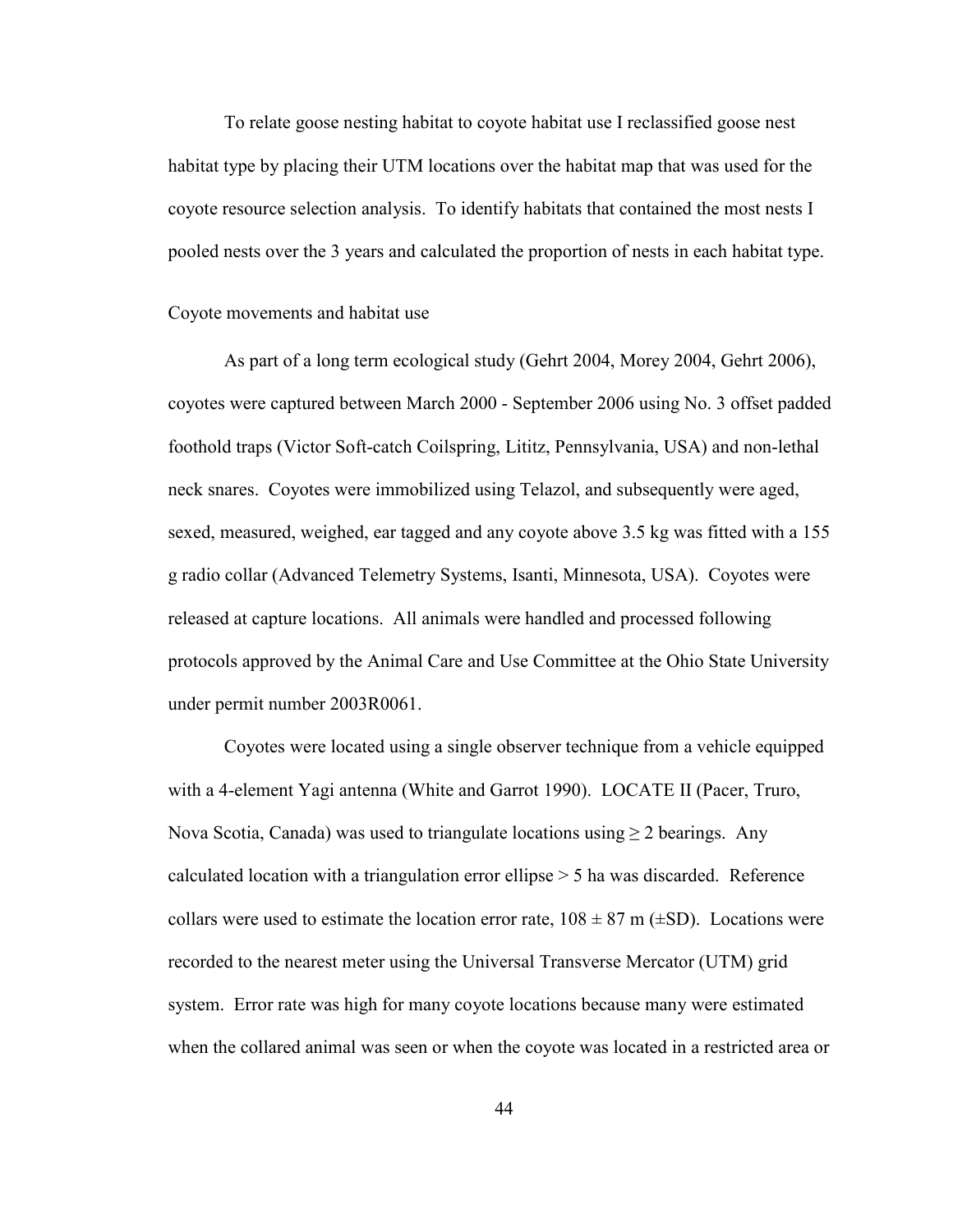small patch. Observer presence during telemetry did not appear to influence coyote behavior in the study area as they were habituated to vehicle and pedestrian traffic.

Diurnal locations were recorded  $\geq 2$  times per week (mean = 2.8 times per week) and separated by 1 night to allow independent movement between locations. Sequential tracking sessions of 5 locations taken hourly were conducted during nocturnal and crepuscular tracking sessions to observe landscape use (Grinder and Krausman 2001, Way et al. 2004). Nocturnal coyote tracking sessions were separated by  $\geq 1$  night. Nocturnal locations were recorded during all time periods between dusk and dawn. Coyote locations were recorded every 10 min in 2002, opposed to all other years when locations were taken  $\geq 45$  min apart. All radio locations from 2002 that were not 45 min apart were dropped from the analyses. Time between bearings on all coyotes was  $\leq 5$ minutes with bearings in 2002 recorded  $\leq$  3 minutes apart.

 To determine available habitat in relation to goose nests I calculated 95% Minimum Convex Polygon (MCP) home ranges from locations recorded between December 10 and September 14 for the year that an individual coyote had enough locations to meet the following requirements. To use a it had to have  $\geq 20$  nocturnal locations and  $\geq 10$  diurnal locations recorded during the nesting season and either pre or post-nesting seasons. To reduce autocorrelation from sequential locations, only locations  $\geq$  45 min apart were used. The home range extension (Rodgers and Carr 2002) in Arcview 3.2 Geographical Information System (GIS) software (Environmental Systems Research Institute, Redlands California, USA) was used to calculate and plot 95% MCP home range estimates. The 95% MCP fit the disjunct urban coyote home ranges without exaggerating boundaries on all sides of the home range. Shivik and Gese (2000)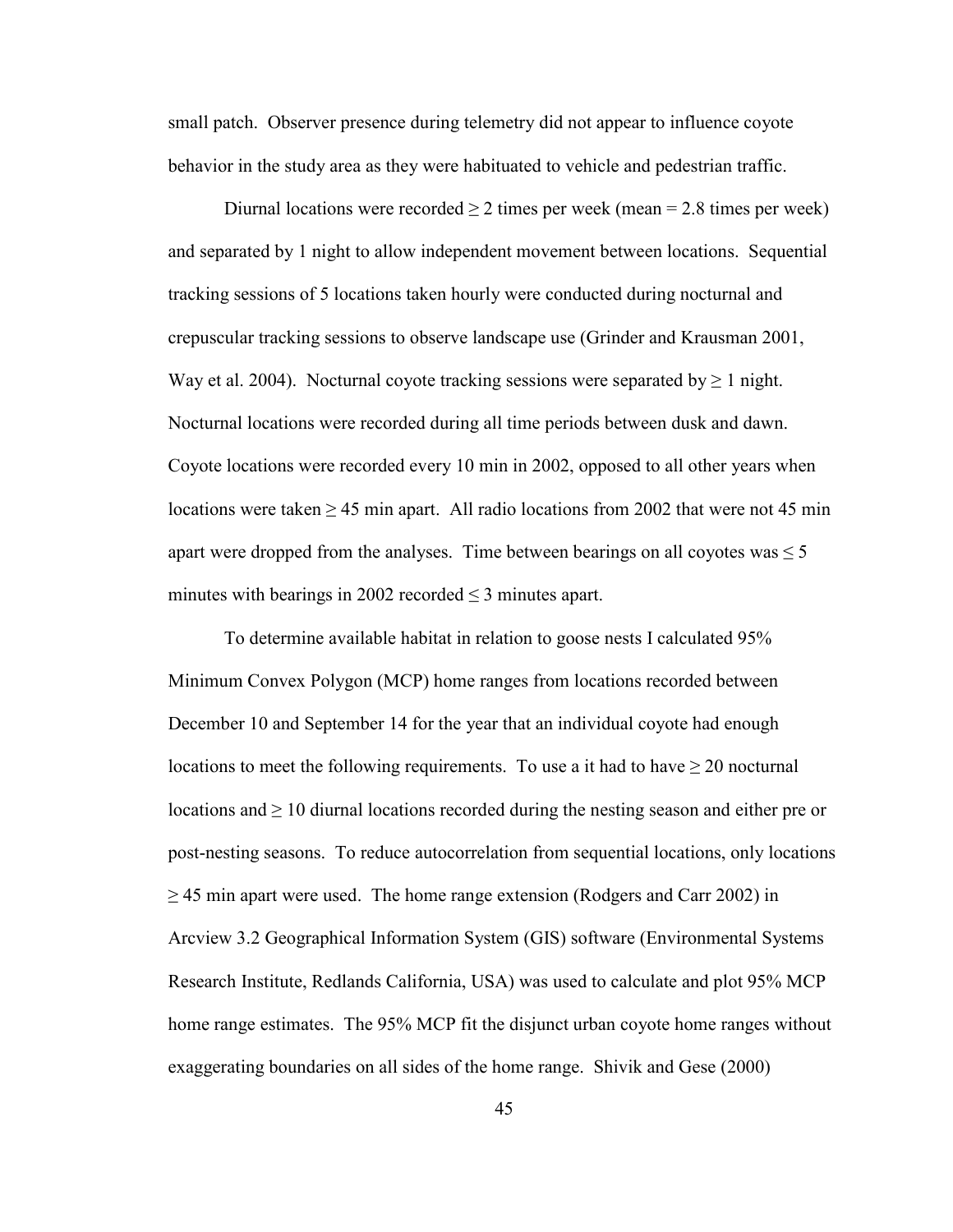recommended use of MCP to calculate coyote home ranges as they found it to have been the most accurate model available for coyotes.

### Resource selection

Chicago Wilderness and NASA Landsat Thematic Mapper images with 28.5 m resolution in Arcview GIS software were used to create habitat maps. Original files consisted of 164 land-use/habitat classifications (Appendix C) that I reclassified into 6 habitat types: agriculture, grassland, urban-grass, urban-land, woodlands, and buffer (Table 2-1). The reclassified habitat map was used to analyze coyote resource selection. Habitat availability was calculated for each coyote that exceeded the minimum requirements that were set prior to calculating 9 month home ranges. The use of each habitat was calculated by counting the number of telemetry points that occurred within each habitat type.

 Habitat selection for the 3 seasons: nesting (March 13 - June 13), pre-nesting (December 10 or 11 - March 12) and post-nesting (June 14 \_ September 14) were compared using third order habitat selection (Johnson 1980) with compositional analysis (Aebischer et al. 1993). Habitat selection during each season was ranked in order with 5 the most selected to zero the least selected based on mean log ratio differences (Aebischer et al. 1993). I only ran third order habitat selection as it compared animal locations to the available habitat within an animal's home range. Second order habitat selection was not tested, as use is the proportion of each habitat type in an animal's home range while availability is assigned by using an artificial boundary such as a park boundary. Second order was not appropriate for urban coyotes as there is no accurate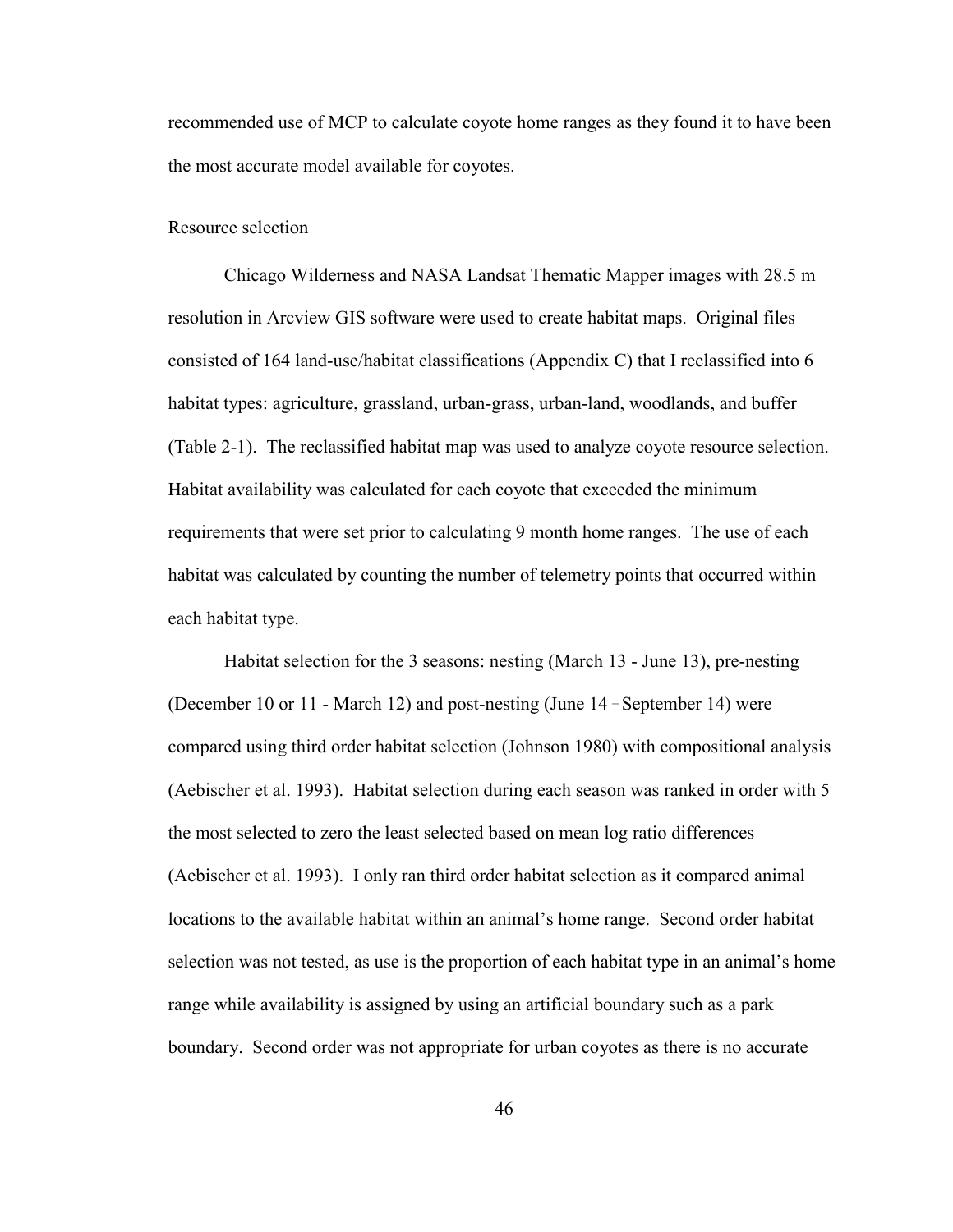way to assign boundaries in a species that ranges between land-use types. Additionally, coyotes are highly territorial making areas outside their home range unavailable due to the defense of the area by another coyote pack.

A repeated measures MANOVA was used to detect changes in habitat selection by coyotes between seasons (Manly et al. 2002). Log ratio differences (di) were calculated using the equation:

$$
di = \ln\left(\frac{X_{ui}}{X_{uj}}\right) - \ln\left(\frac{X_{ai}}{X_{aj}}\right)
$$

where  $a=$  available habitat,  $u=$  used habitat, and i,  $i=$  habitat types. To conduct the repeated measures MANOVA, difference in di values were taken between seasons (nesting season and pre-nesting season or nesting season and post-nesting season). The difference in log ratios between seasons was used in a MANOVA to test if there was any difference in habitat selection between seasons. Any habitat that was not used by a coyote had a 0.003 substituted as recommended by Bingham and Brennan (2004). No groups were compared using compositional analysis because each group was required to have a minimum of 6 individual coyotes to allow comparison (Aebischer et al. 1993).

 Compositional analysis (Aebischer et al. 1993) was conducted using Resource Selection for Windows software (Leban 1999) to test for habitat selection of coyotes in pre, post and during nesting seasons. Compositional analysis has 2 advantages: 1) it uses the individual as the sampling unit rather than telemetry locations, eliminating pseudo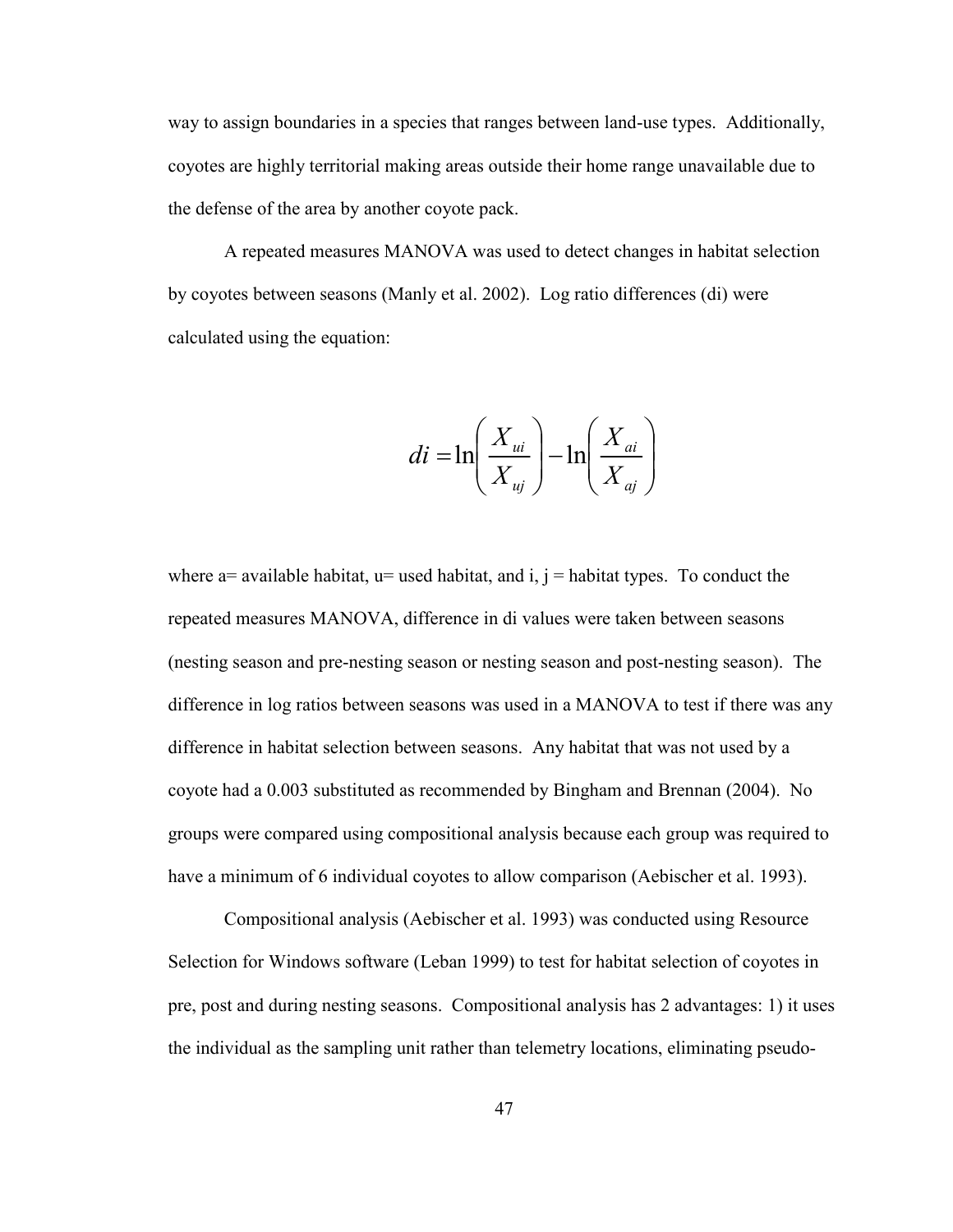replication, and 2) it avoids problems of avoidance of one resource leading to selection of others (Aebischer et al. 1993). Available habitat for each coyote was calculated by determining the percent of each habitat in each individual's 9 month home range. Seasonal use was calculated by counting the number of locations in each habitat for the individual coyote and averaging the number of locations in each habitat with the number of total locations during that same season. Coyotes from the same pack were assumed to have been independent if they were within 100 m of each other for  $\leq$  25% of all telemetry locations.

#### RESULTS

 As part of the larger coyote study a total of 265 coyotes were captured during March 2000 – September 2006 of which 184 were equipped with radio collars. From this pool of radio collared coyotes, I identified 19 (14 males and 5 females) coyotes that had sufficient locations for habitat comparisons between seasons. One coyote was used twice in the analysis and considered independent because it switched social status from solitary to resident and reduced its home range to 20% of its previous size. The resident home range occurred completely within the larger solitary home range. To identify a switch in habitat selection between pre-nesting and nesting season a total of 1874 locations were used from 12 coyotes. To identify any change in coyote habitat selection between postnesting and nesting season, 2660 locations were used from 19 coyotes. Mean home range size of resident and solitary coyotes used in the compositional analysis was 5.72 km<sup>2</sup>  $\pm$ 0.76 (mean  $\pm$  SE) and 53.51 km<sup>2</sup>  $\pm$  7.12 (mean  $\pm$  SE).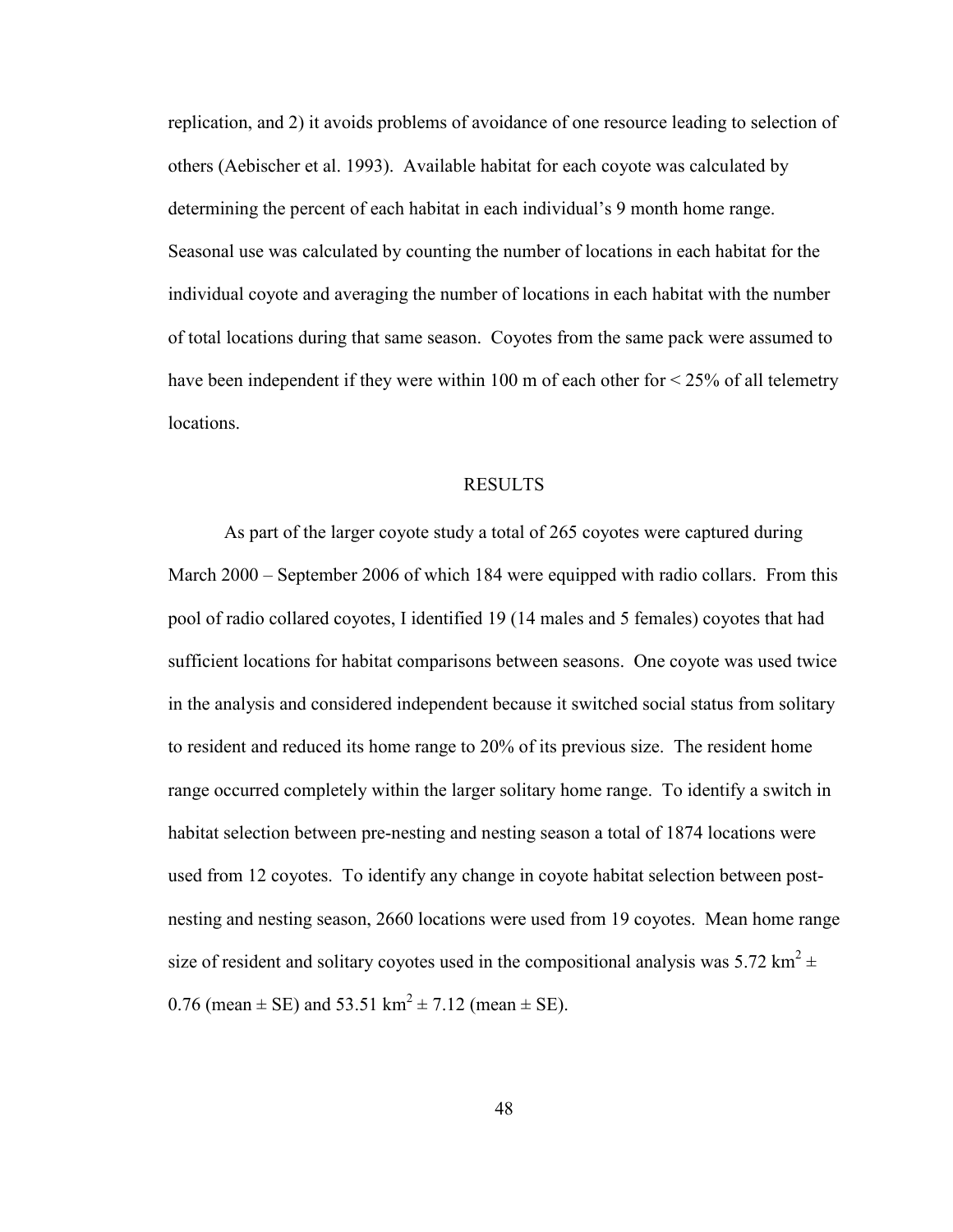Buffer habitat was the primary nesting habitat for Canada geese. Nearly all (90%) goose nests found during Cline's (2004) nesting study were in the buffer habitat (Figure 2.1). Of all nests in the buffer habitat 48% were successful and 31% of nests were depredated. Nest predation rate was consistent through most of the nesting season with a peak in late April (Figure 2.2).

Coyotes exhibited habitat selection during pre-nesting  $(X^2 = 14.638, P < 0.05,$  $n=12$ ) and nesting ( $X^2 = 23.095$ ,  $P < 0.001$ ,  $n=12$ ) seasons (Figure 2.3), but selection between seasons was similar (Wilks  $\lambda$ = 0.841, P = 0.72). Coyote selection of buffer habitat was ranked first in both pre-nesting season and nesting season (Table 2.2). During the pre-nesting season coyotes selected buffer habitat more than all other habitat types (t= 2.44,  $P=0.038$ ).

 Coyotes did not use habitat in the same proportion as available during both nesting ( $X^2$ =31.276, P<0.01, n=19) and post-nesting ( $X^2$ =19.857, P<0.05, n=19) seasons (Figure 2.4), but coyote use relative to availability was similar between seasons (Wilks  $\lambda$ = 0.491, P=0.07). Buffer habitat dropped from the most used or top ranked habitat during the nesting season to the third ranked habitat during the post-nesting season (Table 2.3). During the post-nesting season selection of buffer habitat was not significantly different than grassland ( $t=1.542$ ,  $P=0.141$ ) and woodland ( $t=0.8811$ ,  $P=0.39$ ), the top 2 ranked habitats.

 Use of buffer habitat by coyotes increased from the start of pre-nesting and peaked during the first month (March 16 - April 15) of the nesting season. Buffer habitat received the most use even though it was not the most selected during all seasons. During the second month of the nesting season coyotes began to use woodlands more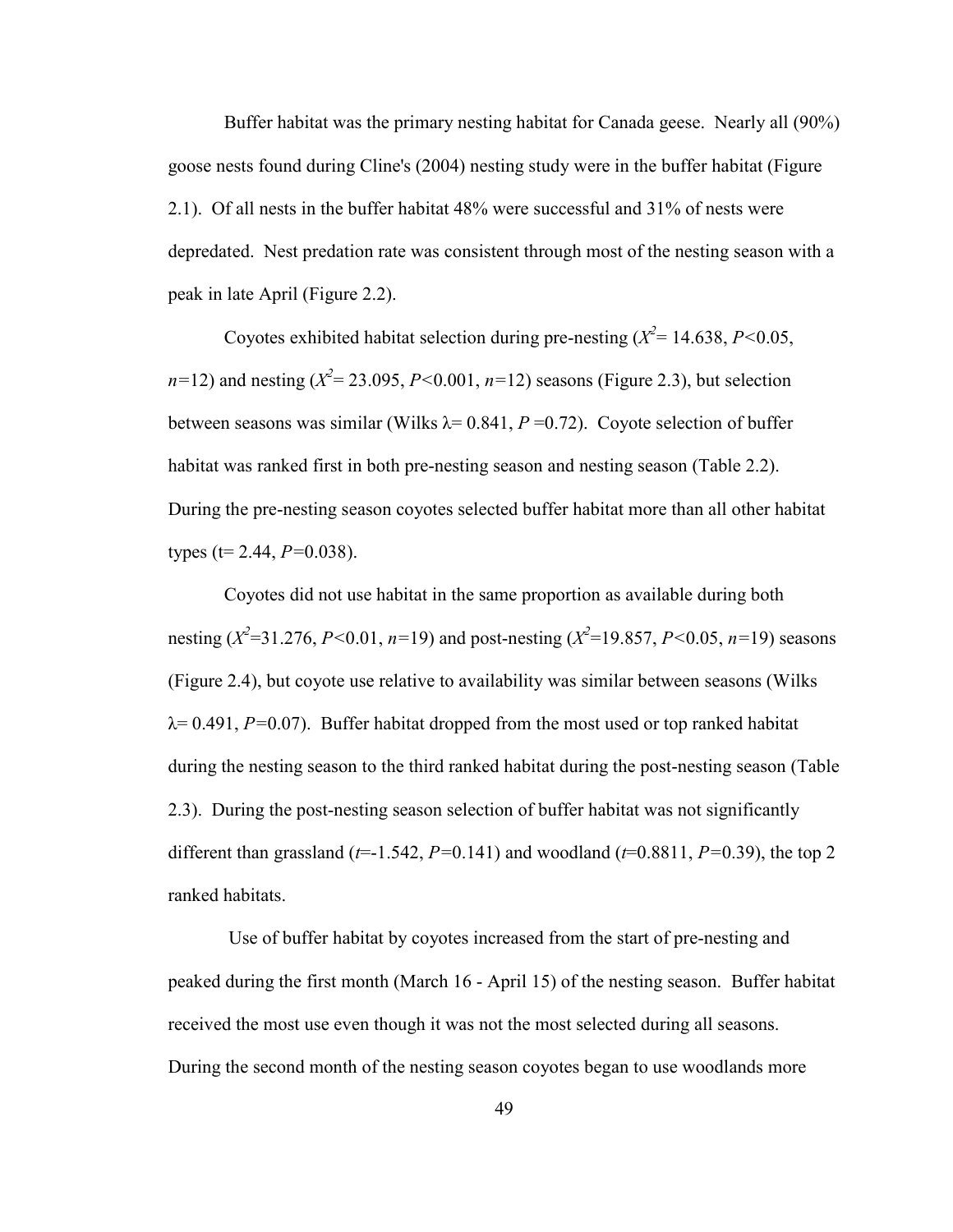frequently while reducing their use of the buffer habitat. Less than 20% of coyote locations during all seasons fell within urban-land, urban-grass and agricultural habitats (Figure 2.5).

### **DISCUSSION**

 Nests were highly aggregated with 90% of all nests occurring in the buffer habitat. Although nest searching efforts were concentrated around water, I believe that the estimate of the proportion of nests occurring in the buffer habitat is accurate. Aerial surveys indicated that most goose nests were located near water (Paine et al. 2003) and few nests were found in all other habitat types. Cline (2004) conducted surveys up to 200 m away from the water where the created buffer habitat was only 50 m from the water edge. All other habitats contained few nests, thus making them relatively unimportant for Canada goose nesting (see Figure 2.1).

Pre-nesting vs. nesting season habitat selection

 During pre-nesting and nesting seasons coyotes used buffer habitat more than any other habitat type. The disproportionate use of the buffer habitat during both pre-nesting and nesting seasons indicates that coyotes exploited similar resources during both seasons. Furthermore, the high use of buffer habitat during both seasons indicates that coyotes were present at the initiation of the nesting season and did not need to switch habitats in order to exploit the abundant goose nests.

 Coyotes' disproportionate use of buffer habitat during both pre-nesting and nesting seasons may have been related to the availability of sufficient cover. Coyotes were most often found in habitats that provided sufficient cover during both movements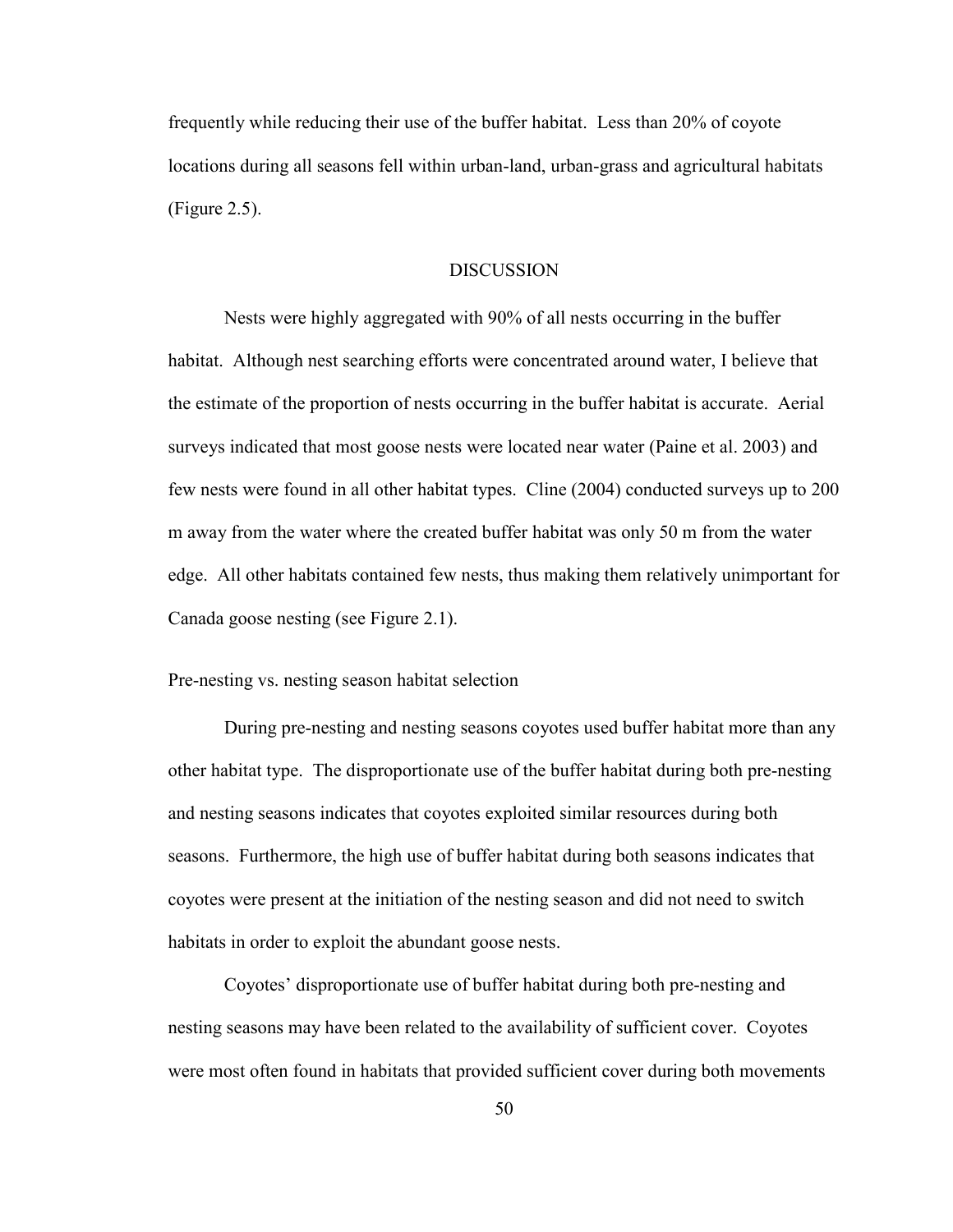and resting (Andelt and Andelt 1981, Quinn 1997b, Gosselink et al. 2003). During prenesting and most of the nesting season, cover was a primary concern as very little herbaceous vegetation was available in 2 of the top 3 ranked habitats (grassland and woodland habitats) whereas cattails (*Typha spp.*) provided abundant cover in the buffer habitat. Furthermore, coyotes were found frequently using cattail marshes during radio telemetry tracking and during flights conducted to estimate pack size during the Canada goose pre-nesting season (Gehrt Unpublished data).

 Other factors may also influence coyote habitat selection during pre-nesting and nesting seasons, such as reproductive status and prey resource availability (Harrison and Gilbert 1985, Gosselink et al. 2003, Kamler et al. 2005). Coyotes typically give birth during the nesting season causing them to spend more time at dens, which may cause them to alter their habitat use during the nesting season compared to that in the prenesting season. During the pre-nesting season prey vulnerability may increase with freezing and snowy conditions, thus influencing coyote habitat selection (Brundige 1993). Cottontail rabbits (Sylvilagus floridanus) occurred more frequently in coyote scat than other prey items during the pre-nesting season, when snow fall can increase vulnerability of rabbits to predation (Keith and Bloomer 1993, Morey 2004). Increased vulnerability may cause coyotes to concentrate hunting efforts in areas with an abundant cottontail population. Although cottontails can be abundant in several habitat types (Swihart and Yahner 1984, Rosenblatt et al. 1999, Morey 2004), a lack of information concerning the prey density in each habitat made it impossible to identify if these prey items were responsible for changes in coyote use of buffer habitat between pre-nesting and nesting seasons.

51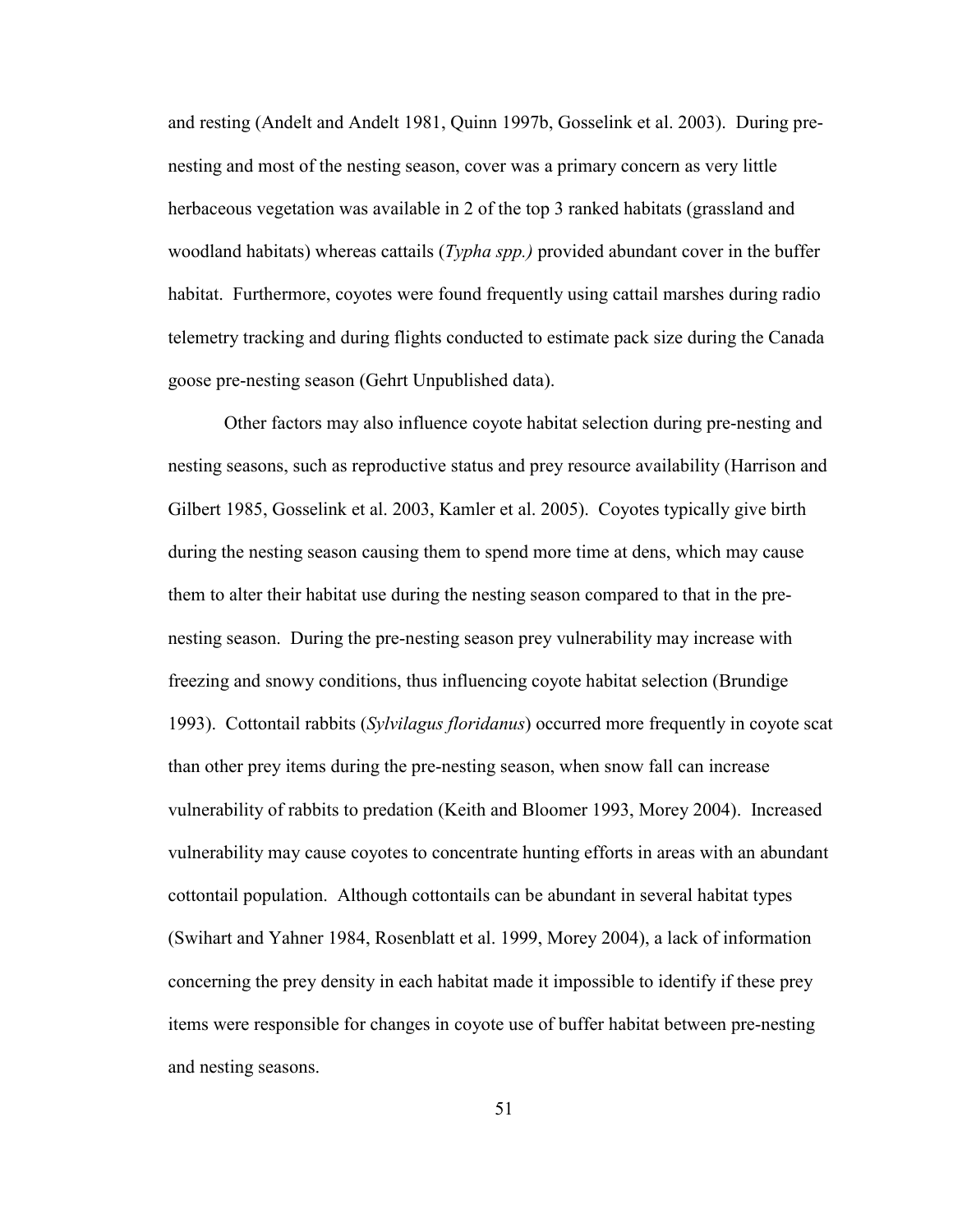Nesting vs. post-nesting season habitat selection

 Coyote selection of buffer habitat went from top ranked during the nesting season to third ranked in the post-nesting season, which suggests that coyotes' switched habitat selection due to the change in resource availability. The loss of goose nests was likely partly responsible for this change as coyotes were the primary predator of Canada goose eggs in the Chicago area (Chapter 1). Furthermore, coyotes increased their hunting efforts on Canada goose nests during a small part of the nesting season, as the percentage of active nests that were depredated peaked just after the peak in nest initiation, which then declined as nests became less available through the nesting season. This change in predation rate supports the idea that coyotes showed selection for goose nesting habitat, as they were able to exploit nests as they became available. Coyotes with large nesting areas in their home range during the nesting season likely fed heavily on goose eggs. Although the switch in habitat use was partially due to the disparity in availability of goose nests between seasons, goose nests were not the sole cause for the decreased use of buffer habitat during the post-nesting season. Other factors were likely influencing coyote use of buffer habitat, because buffer habitat was used during pre-nesting and nesting seasons at similar frequencies. Since coyotes were using the buffer habitat prior to nests becoming available, I was unable to discern to what degree the use of buffer habitat was influenced by coyote nest searching during the nesting season.

 Identifying reasons for the drop in ranking of the buffer habitat from nesting season to post-nesting seasons was confounded by many factors. 1) Pup-rearing, which occurs from the last half of pre-nesting season through the post-nesting season, may influence coyote habitat use as coyotes obtain higher quality prey for their pups (Harrison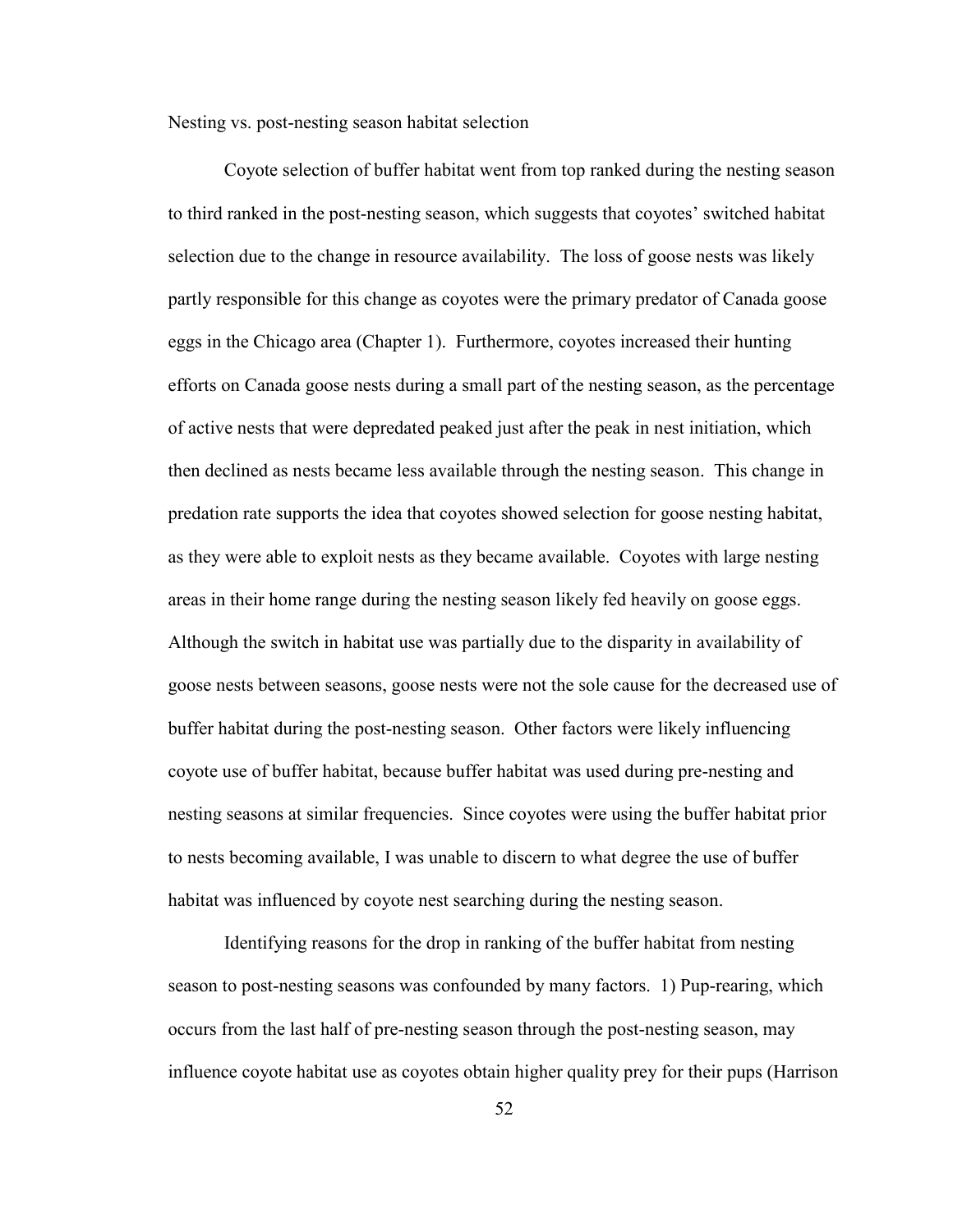and Harrison 1984, Cypher et al. 1996). During pup-rearing coyotes also expand their home range size and travel farther distances (Patterson et al. 1999, Servin et al. 2003), both of which could influence habitat use by coyotes. 2) Increases in cover within grassland and woodland habitats due to plant growth during the last half of the nesting season and all of the post-nesting season. Cover is an important habitat characteristic that influences coyote habitat use as they increased their use of both grassland and woodland habitats during the post-nesting season. 3) Coyotes switch use of habitats based on seasonal abundance of prey or changes in prey vulnerability (O'Donoghue et al. 1998, Patterson et al. 1998, Patterson and Messier 2001). Changes in habitat selection between seasons can be due to several factors such as cover, territoriality, reproductive status, and/or food availability, making it difficult to interpret results.

 The peak use of buffer habitat by coyotes occurred during the same time period as the peak in nest initiation (~March 29) (Paine et al. 2003), which supports the idea that coyotes were actively hunting Canada goose nests. The delay between the peak in nest predation and the peaks in buffer habitat use and nest initiation, likely occurred because coyotes were focusing their efforts on sites where goose nests were aggregated. It could have taken a coyote several weeks to depredate all of the eggs from nest sites with large numbers of nests, creating the delay that is seen in peak nest predation. The aggregation of nests in certain areas of buffer habitat allow coyotes to feed on readily available goose eggs, while spending more time attending to pups, defending the territory or hunting other prey. Alternatively, the peak in the high predation rate occurring after the peak in buffer habitat use can be explained by increased intraspecific strife as geese become more abundant and start competing for the best nesting sites. As geese compete for nesting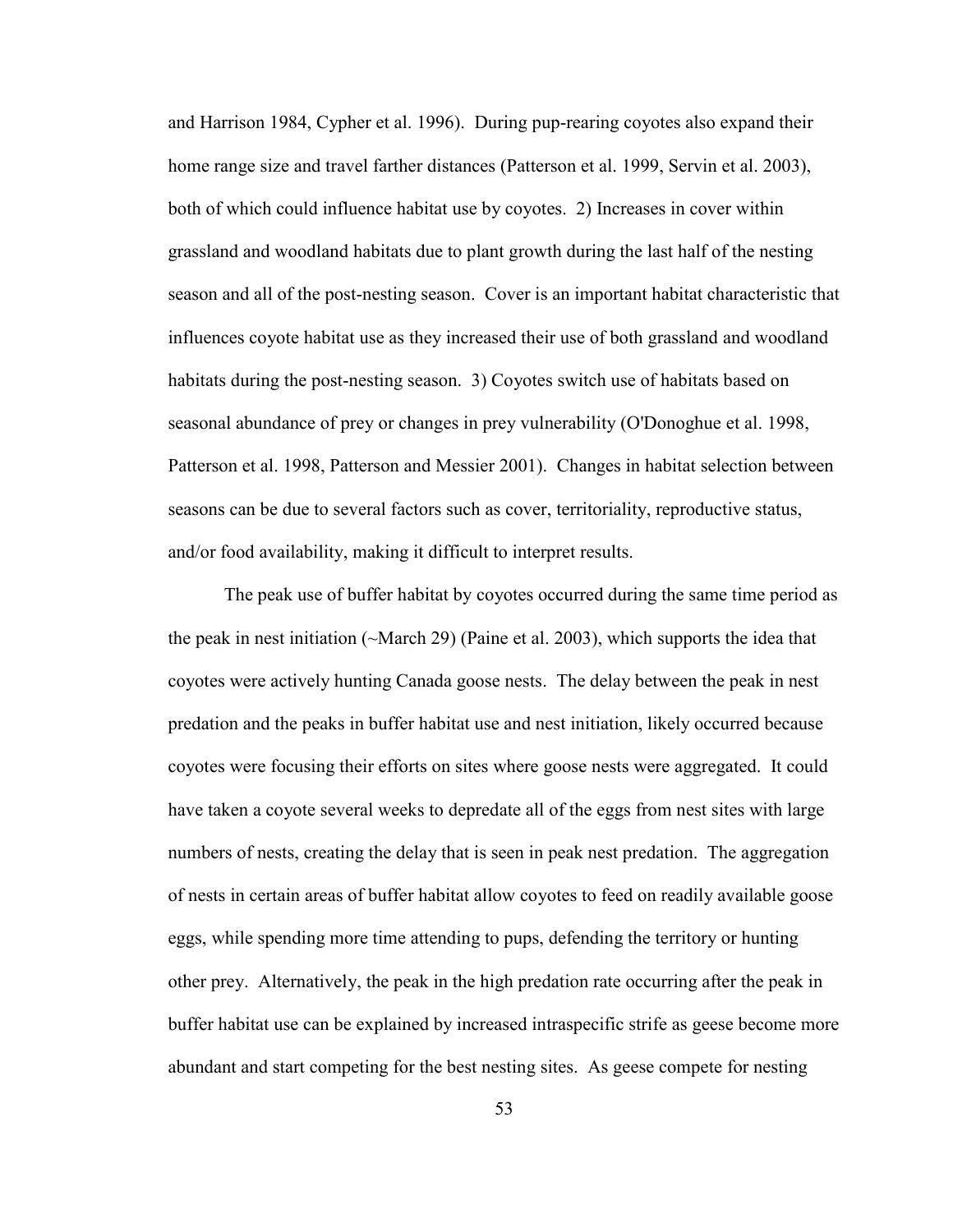sites they make more noise, which may have attracted coyotes allowing them to find nesting sites without actively searching for goose nests.

### Factors influencing coyote habitat selection

 It is difficult to relate habitat selection to habitat variables as coyotes are territorial and generalist predators. Territory maintenance may cause coyotes to use certain habitats more than expected based on available resources. Maintenance of territories may include defensive measures, scent marking using urine and/or feces or scratching in soil (Barrette and Messier 1980, Gese and Ruff 1997). Territorial activities such as maintenance and defense can influence coyote habitat use and may restrict the amount of time that can be spent at an available food source. Maintenance and defense of a territory could affect habitat selection as coyotes in Yellowstone National Park were observed for 2507 hrs and were identified defending their territory 112 times, or once every 22.4 hrs (Gese 2001), thus demonstrating that coyotes likely spend large amounts of time maintaining territories. The large variation in the number of available nests in each coyotes' home range may explain why coyote use of buffer habitat did not increase between pre-nesting and nesting seasons. Individual coyotes may have been more likely to concentrate on goose nests if they had a large number of nests in their territory. The only coyote home range that was surveyed for goose nests belonged to coyote 27 at the Ned Brown forest preserve (NBFP). The home range was composed of 48% buffer habitat and contained a large number of goose nests (Cline 2004). Use of buffer habitat by coyote 27 peaked during the pre-nesting season at 51%, nesting season at 62%, and post-nesting season at 47%. The elevated usage of buffer habitat during the nesting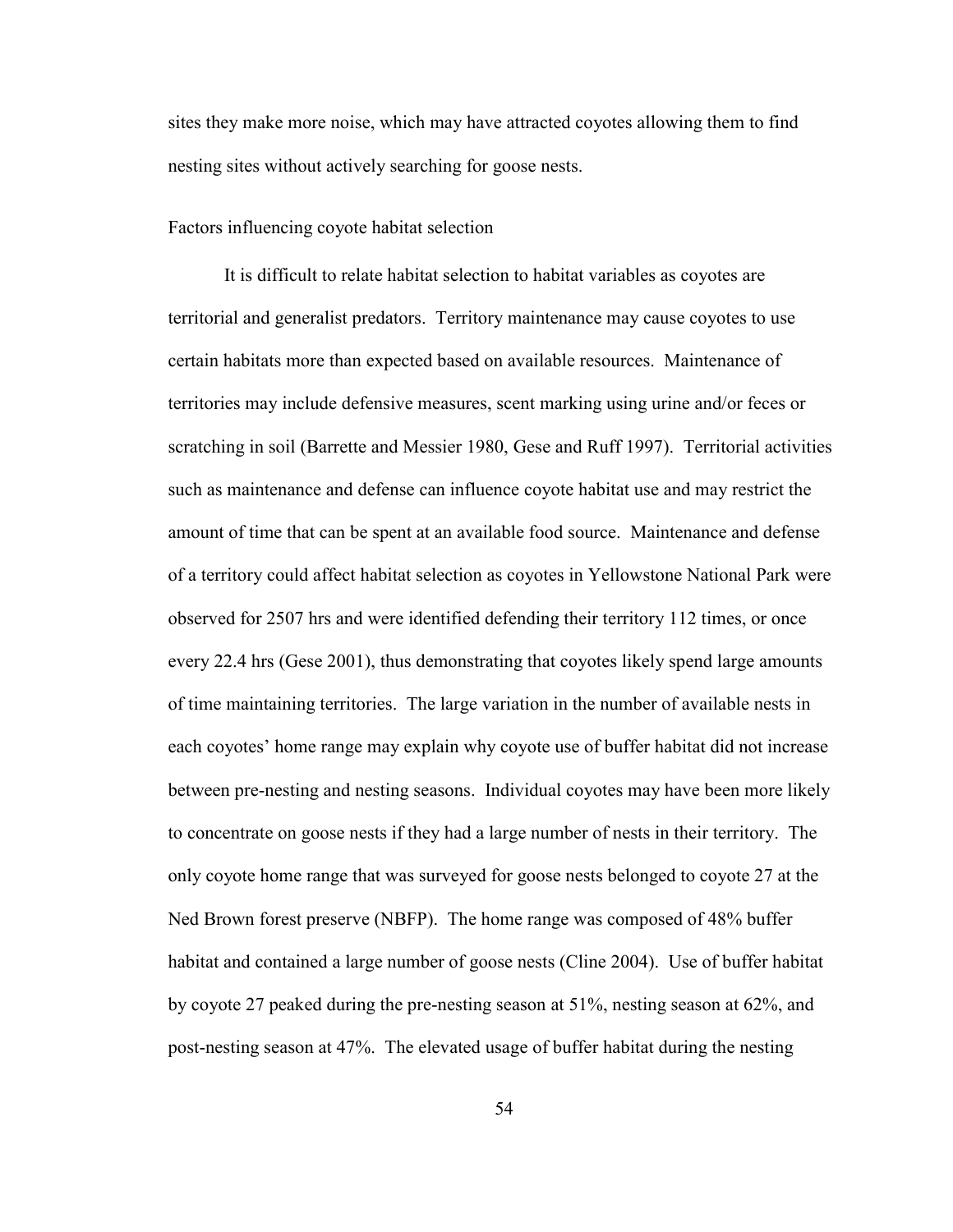season appears to be due to the high occurrence of nests at this site. The elevated use of buffer habitat during the nesting season at NBFP as well as the high predation rate (71%) of Canada goose nests at this site (Chapter 1) demonstrates that coyotes will concentrate hunting efforts on a seasonally available avian prey source.

 Both resident and solitary animals were used in compositional analysis, as they both use Canada goose nesting habitat. Solitary coyotes, which may comprise up to 40% of the entire population (Windberg et al. 1997) use lower quality habitats between resident coyote home ranges (Kamler and Gipson 2000) allowing them to find nests that resident animals would not find. Furthermore, solitary coyotes may spend more time hunting prey items and less time maintaining territories, making them an important goose nest predator (Gese and Ruff 1997). Although I was not able to statistically compare habitat use between solitary  $(n=5)$  and resident  $(n=14)$  coyotes, because compositional analysis requires a minimum of 6 individuals per group, their similar use of buffer habitat would allow both social groups to serve as important goose nest predators.

 The high predation of goose nests by coyotes make it reasonable that individual coyotes may spend more time looking for goose eggs even though the population as a whole does not (Chapter 1). A single goose egg can provide a substantial amount of energy (399 Kcal) for coyotes during the lactation phase and pup-rearing season when they require the highest amount of energy (2429 Kcal/day) (Carey et al. 1980, Laundre and Hernandez 2003). The average goose nest in the Chicago area contained 5 to 6 eggs, which was enough energy to meet the daily energy requirements of a coyote, making it beneficial for coyotes to search for individual nests as well as sites where geese nest in large aggregations. The high use of preferred nesting habitat by coyotes allows them to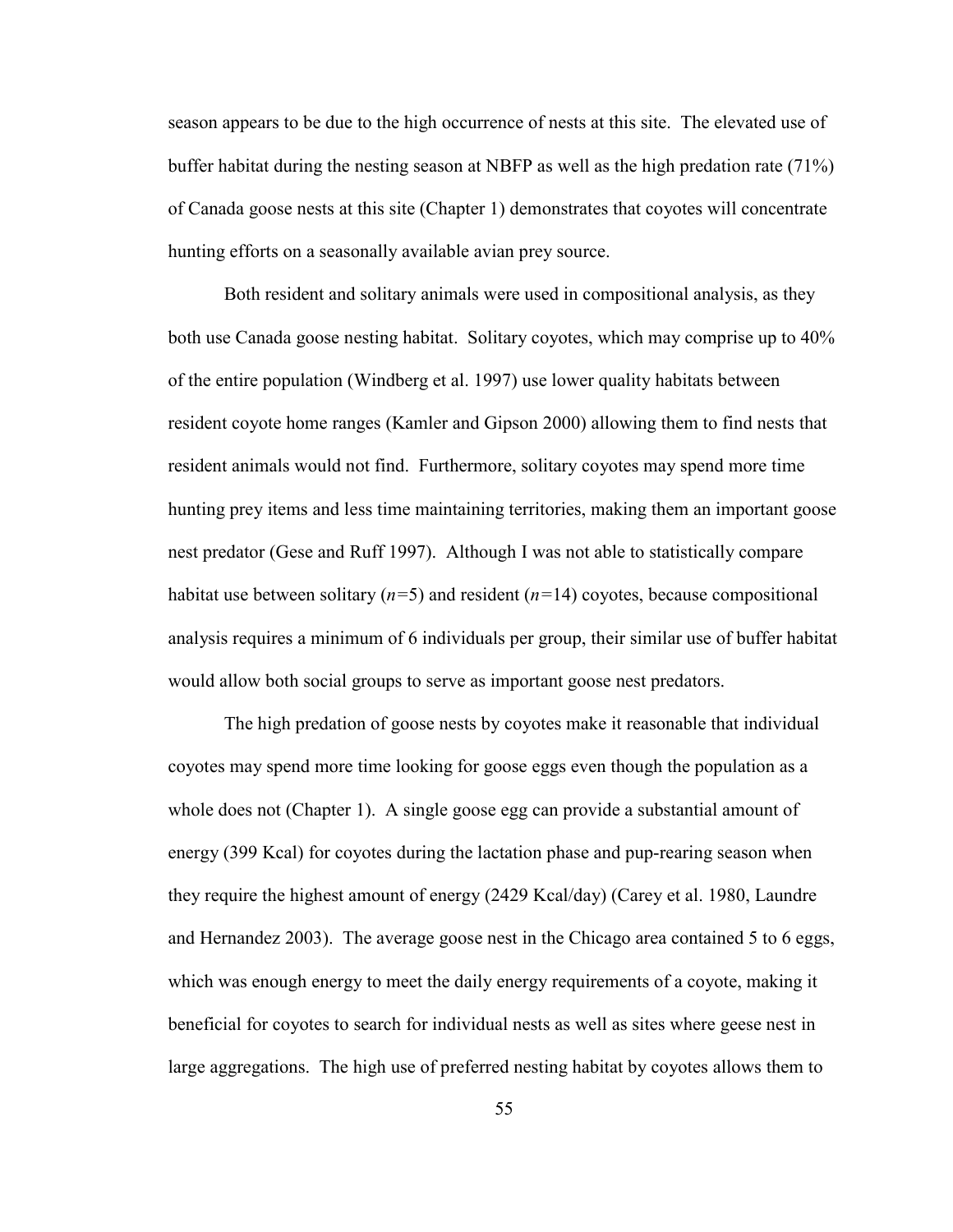influence Canada goose populations through nest predation. Additionally, their high use of buffer habitat may influence the Canada goose population by causing geese to avoid certain nesting areas. The avoidance of high quality nesting sites due to the presence of coyotes makes their impact important on further controlling the Chicago metropolitan Canada goose population.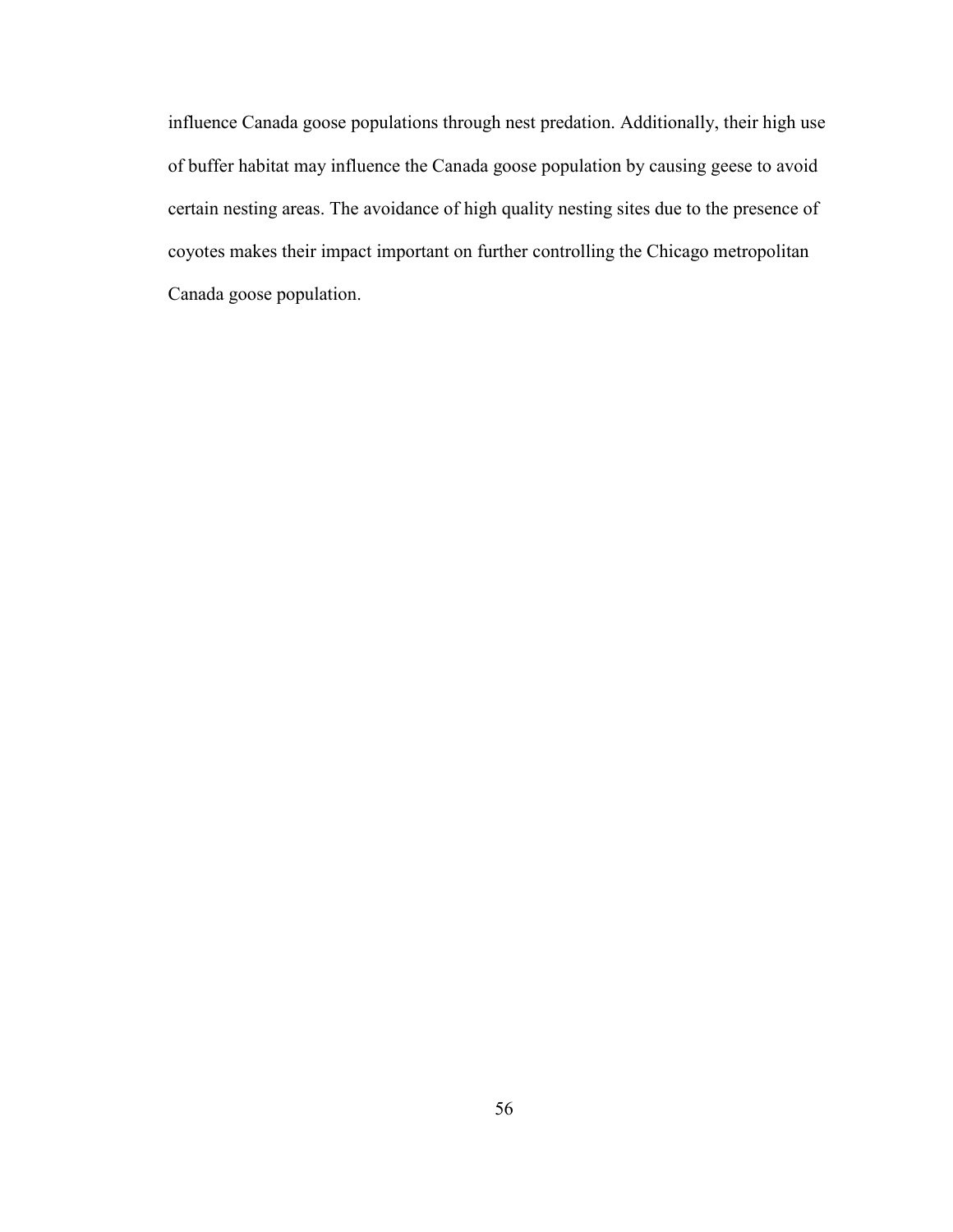### LITERATURE CITED

- Aebischer, N. J., P. A. Robertson, and R. E. Kenward. 1993. Compositional analysis of habitat use from animal radio tracking data. Ecology 74:1313-1325.
- Ambrose, S. E. 1996. Undaunted courage: Meriwether Lewis, Thomas Jefferson, and the opening of the American West. Simon and Schuster, New York.
- Andelt, W. F., and S. H. Andelt. 1981. Habitat use by coyotes in southeastern Nebraska. Journal of Wildlife Management 45:1001-1005.
- Arjo, W. M., and D. H. Pletscher. 2004. Coyote and wolf habitat use in northwestern Montana. Northwest Science 78:24-32.
- Atkinson, K. T., and D. M. Shackleton. 1991. Coyote, *Canis latrans*, ecology in a ruralurban environment. Canadian Field-Naturalist 105:49-54.
- Atwood, T. C., H. P. Weeks, and T. M. Gehring. 2004. Spatial ecology of coyotes along a suburban-to-rural gradient. Journal of Wildlife Management 68:1000-1009.
- Barrette, C., and F. Messier. 1980. Scent-marking in free-ranging coyotes, Canis latrans. Animal Behaviour 28:814-819.
- Bekoff, M. 1977. Canis latrans. Mammalian Species 79:1-9.
- Bingham, R. L., and L. A. Brennan. 2004. Comparison of type I error rates for statistical analyses of resource selection. Journal of Wildlife Management 68:206-212.
- Bolger, D. T. 2002. Habitat fragmentation effects on birds in southern California: Contrast to the top-down; paradigm. Studies in Avian Biology 25:141-157.
- Brundige, G. 1993. Predation ecology of the eastern coyote, *Canis latrans* var., in the Adirondacks, New York. Ph.D. Dissertation. State University of New York, Syracuse, New York.
- Carey, C., H. Rahn, and P. Parisi. 1980. Calories, water, lipid and yolk in avian eggs. Condor 82:335-343.
- Cline, M. 2004. Productivity of giant Canada geese (Branta canadensis maxima) in northeastern Illinois. Masters Thesis. Southern Illinois University of Carbondale, Carbondale.
- Crabtree, R. L., and J. W. Sheldon. 1999. Coyotes and canid coexistence in Yellowstone. Pages 127-163 in T. W. Clark, A. P. Curlee, S. C. Minta, and P. M. Kareiva, editors. Carnivores in Ecosystems: the Yellowstone Experience. Yale University Press, New Haven.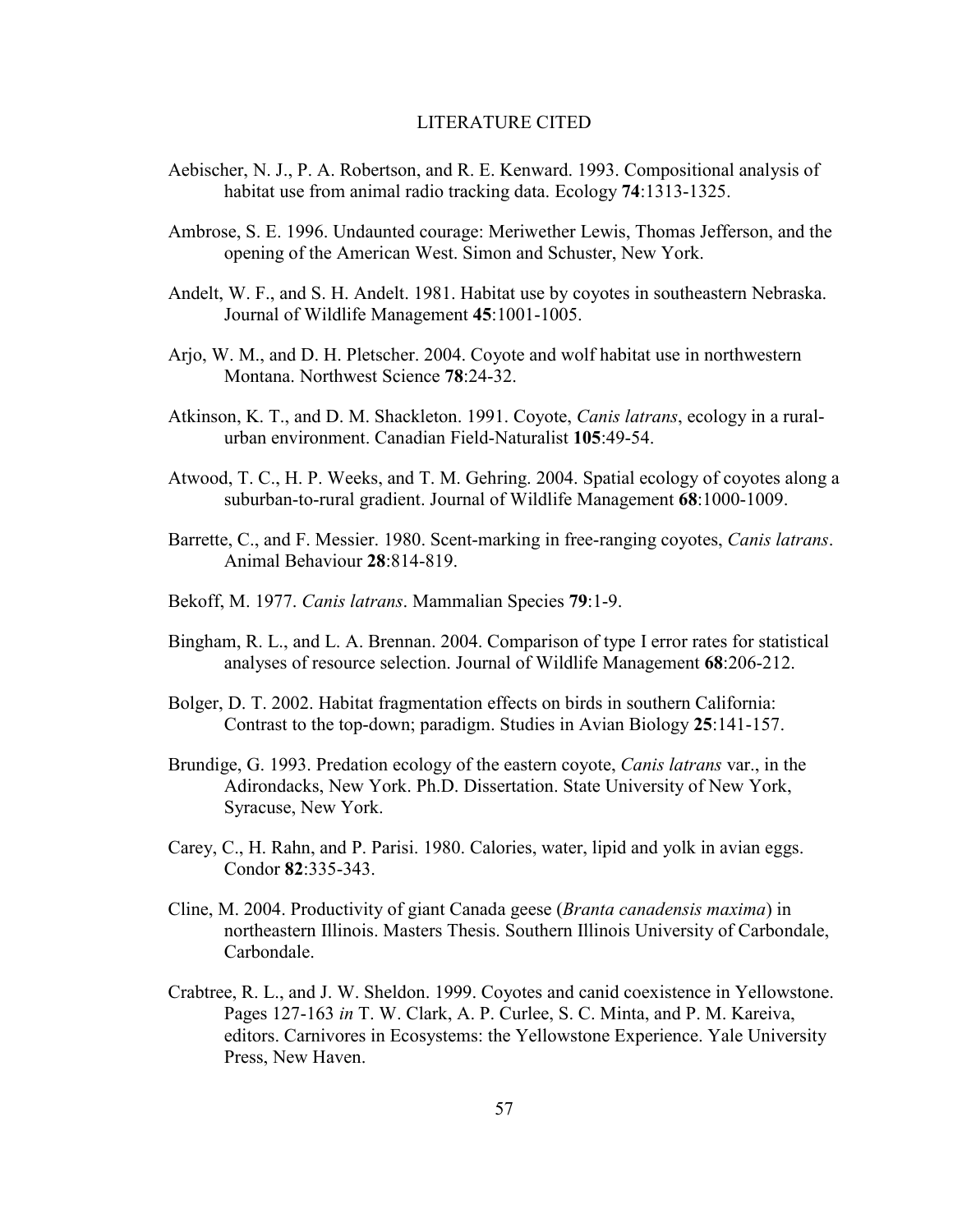- Crooks, K. R. 2002. Relative sensitivities of mammalian carnivores to habitat fragmentation. Conservation Biology 16:488-502.
- Crooks, K. R., and M. E. Soule. 1999. Mesopredator release and avifaunal extinctions in a fragmented system. Nature 400:563-566.
- Cypher, B. L. 1993. Food item use by coyote pups at Crab Orchard National Wildlife Refuge, Illinois. Transactions of the Illinois State Academy of Science 86:133- 137.
- Cypher, B. L., K. A. Spencer, and J. H. Scrivner. 1996. Use of food items by sex and age classes of coyotes. California Fish and Game 82:42-47.
- Fichter, E., G. Schildman, and J. H. Sather. 1955. Some feeding patterns of coyotes in Nebraska. Ecological Monographs 25:1-37.
- Fitzner, R. E., and W. H. Rickard. 1983. Canada goose nesting performance along the Hanford reach of the Columbia River, 1971-1981. Northwest Science 57:267-272.
- Gehrt, S. D. 2004. Ecology and management of striped skunks, raccoons, and coyotes in urban landscapes. Island Press, Washington D.C.
- Gehrt, S. D. 2006. Urban coyote ecology and management. The Ohio State University Extension Bulletin 929, Columbus OH.
- Gese, E. M. 2001. Territorial defense by coyotes (Canis latrans) in Yellowstone National Park, Wyoming: Who, how, where, when, and why. Canadian Journal of Zoology 79:980-987.
- Gese, E. M., and R. L. Ruff. 1997. Scent-marking by coyotes, Canis latrans: The influence of social and ecological factors. Animal Behaviour 54:1155-1166.
- Golightly, R. T., and R. D. Ohmart. 1983. Metabolism and body temperature of two desert canids - coyotes and kit foxes. Journal of Mammalogy 64:624-635.
- Gompper, M. E. 2002a. Top carnivores in the suburbs? Ecological and conservation issues raised by colonization of northeastern North America by coyotes. Bioscience 52:185-190.
- Gompper, M. E. 2002b. The ecology of northeast coyotes. WCS Working Paper No. 17:1-47.
- Gosselink, T. E., T. R. Van Deelen, R. E. Warner, and M. G. Joselyn. 2003. Temporal habitat partitioning and spatial use of coyotes and red foxes in east-central Illinois. Journal of Wildlife Management 67:90-103.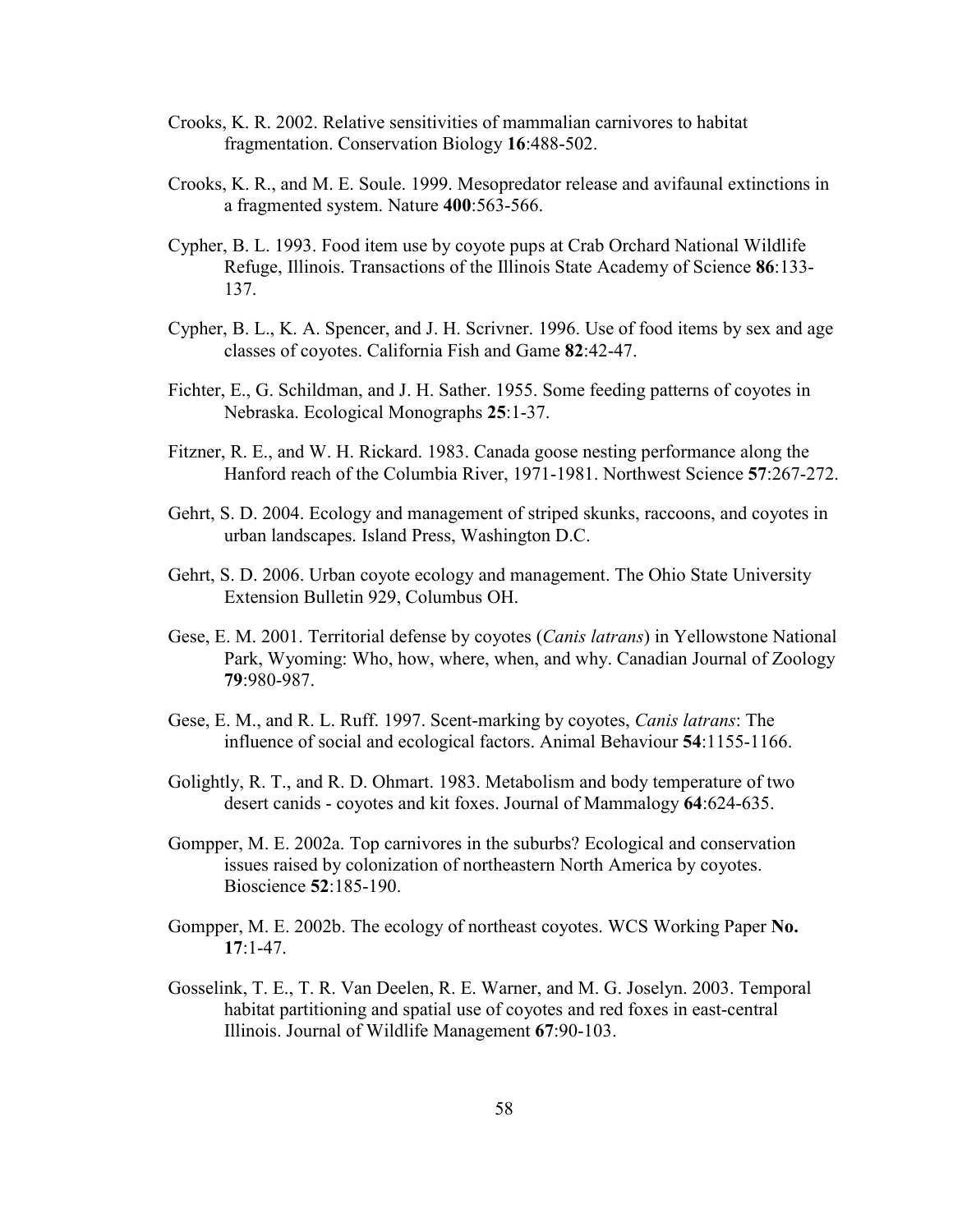- Grinder, M. I., and P. R. Krausman. 2001. Home range, habitat use, and nocturnal activity of coyotes in an urban environment. Journal of Wildlife Management 65:887-898.
- Harrison, D. J., and J. R. Gilbert. 1985. Denning ecology and movements of coyotes in Maine during pup rearing. Journal of Mammalogy 66:712-719.
- Harrison, D. J., and J. A. Harrison. 1984. Foods of adult Maine coyotes and their known aged pups. Journal of Wildlife Management 48:922-926.
- Hill, E. P., P. W. Sumner, and J. B. Wooding. 1987. Human influences on range expansion of coyotes in the southeast. Wildlife Society Bulletin 15:521-524.
- Johnson, D. H. 1980. The comparison of usage and availability measurements for evaluating resource preference. Ecology 61:65-71.
- Kamler, J. F., W. B. Ballard, P. R. Lemons, R. L. Gilliland, and K. Mote. 2005. Home range and habitat use of coyotes in an area of native prairie, farmland and CRP fields. American Midland Naturalist 153:396-404.
- Kamler, J. F., and P. S. Gipson. 2000. Space and habitat use by resident and transient coyotes. Canadian Journal of Zoology 78:2106-2111.
- Karasov, W. H. 1992. Daily energy expenditure and the cost of activity in mammals. American Zoologist 32:238-248.
- Keith, L. B., and S. E. M. Bloomer. 1993. Differential mortality of sympatric snowshoe hares and cottontail rabbits in central Wisconsin. Canadian Journal of Zoology 71:1694-1697.
- Korschgen, L. J. 1957. Food habits of the coyote in Missouri. Journal of Wildlife Management 21:424-435.
- Laundre, J. W., and L. Hernandez. 2003. Total energy budget and prey requirements of free-ranging coyotes in the Great Basin desert of the western United States. Journal of Arid Environments 55:675-689.
- Leban, F. 1999. RSW Resource Selection for Windows.
- Litvaitis, J. A., and W. W. Mautz. 1980. Food and energy use by captive coyotes. Journal of Wildlife Management 44:56-61.
- Manly, B. F. J., L. L. McDonald, D. L. Thomas, T. L. McDonald, and W. P. Erickson. 2002. Resource Selection by Animals, Second Edition edition. Kluwer Academic Publishers, Norwell, MA.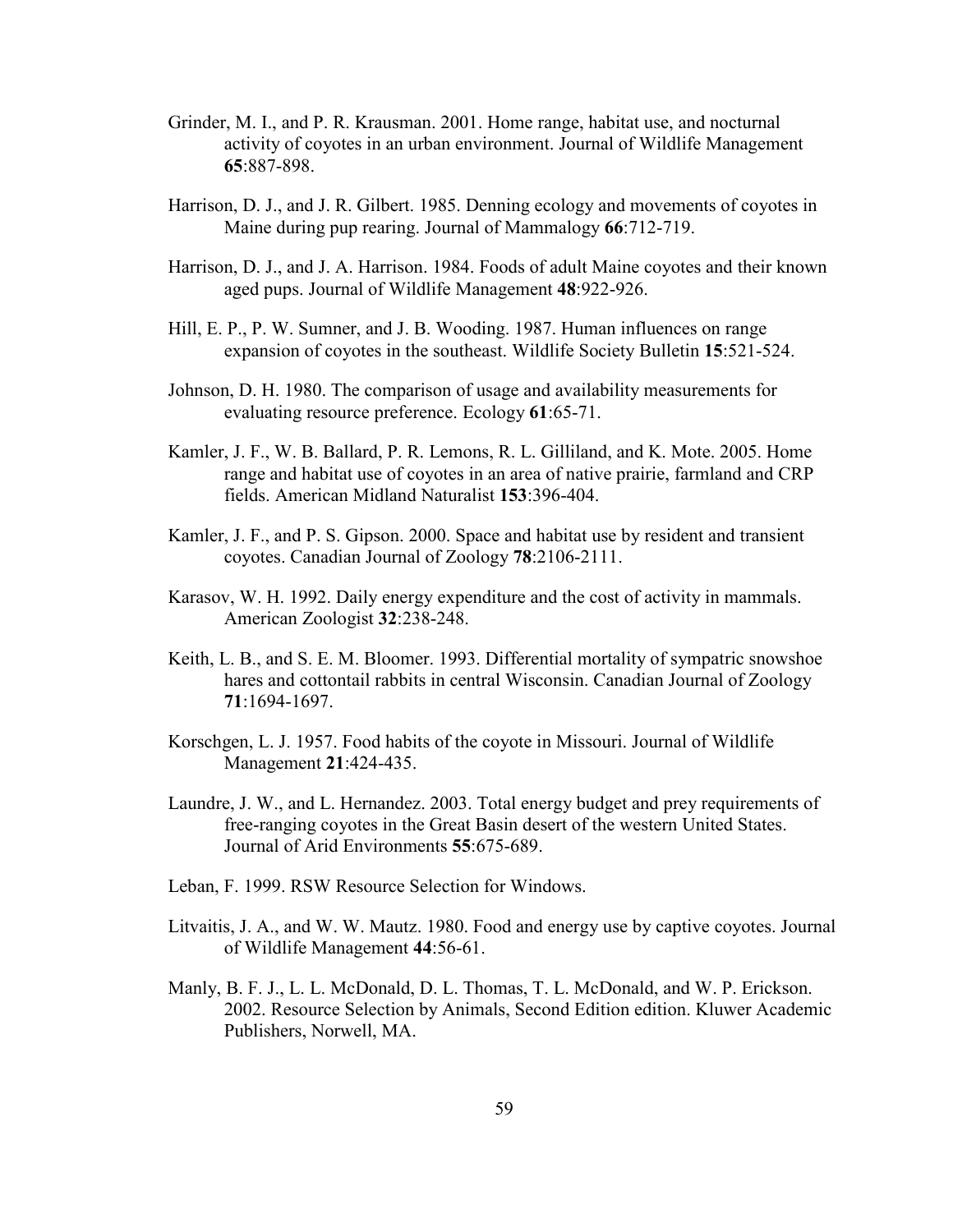- McCracken, J. G. 1982. Coyote foods in a southern California suburb. Wildlife Society Bulletin 10:280-281.
- Morey, P. 2004. Landscape use and diet of coyotes, *Canis latrans*, in the Chicago metropolitan area. Masters Thesis. Utah State University, Logan.
- O'Donoghue, M., S. Boutin, C. J. Krebs, D. L. Murray, and E. J. Hofer. 1998. Behavioural responses of coyotes and lynx to the snowshoe hare cycle. Oikos 82:169-183.
- Openlands Project. 1999. Under pressure: Land consumption in the Chicago region, 1998-2028. Openland Project, Chicago IL.
- Paine, C. R., J. D. Thompson, R. Montgomery, M. Cline, and B. D. Dugger. 2003. Status and management of Canada geese in northeastern Illinois. Final report W-131-R1 to R3, Illinois Department of Natural Resources.
- Patterson, B. R., L. K. Benjamin, and F. Messier. 1998. Prey switching and feeding habits of eastern coyotes in relation to snowshoe hare and white-tailed deer densities. Canadian Journal of Zoology 76:1885-1897.
- Patterson, B. R., S. Bondrup-Nielsen, and F. Messier. 1999. Activity patterns and daily movements of the eastern coyote, Canis latrans, in Nova Scotia. Canadian Field-Naturalist 113:251-257.
- Patterson, B. R., and F. Messier. 2001. Social organization and space use of coyotes in eastern Canada relative to prey distribution and abundance. Journal of Mammalogy 82:463-477.
- Quinn, T. 1997a. Coyote *(Canis latrans)* food habits in three urban habitat types of western Washington. Northwest Science 71:1-5.
- Quinn, T. 1997b. Coyote *(Canis latrans)* habitat selection in urban areas of western Washington via analysis of routine movements. Northwest Science 71:289-297.
- Randa, L. A., and J. A. Yunger. 2004. The influence of prey availability and vegetation characteristics on scent station visitation rates of coyotes, Canis latrans, in a heterogeneous environment. Canadian Field-Naturalist 118:341-353.
- Riley, S. P. D., R. M. Sauvajot, T. K. Fuller, E. C. York, D. A. Kamradt, C. Bromley, and R. K. Wayne. 2003. Effects of urbanization and habitat fragmentation on bobcats and coyotes in southern California. Conservation Biology 17:566-576.
- Rodgers, A. R., and A. P. Carr. 2002. ESRI ArcView Home Range Extension. in. Ontario Ministry of Natural Resources, Toronto, Ontario, Canada.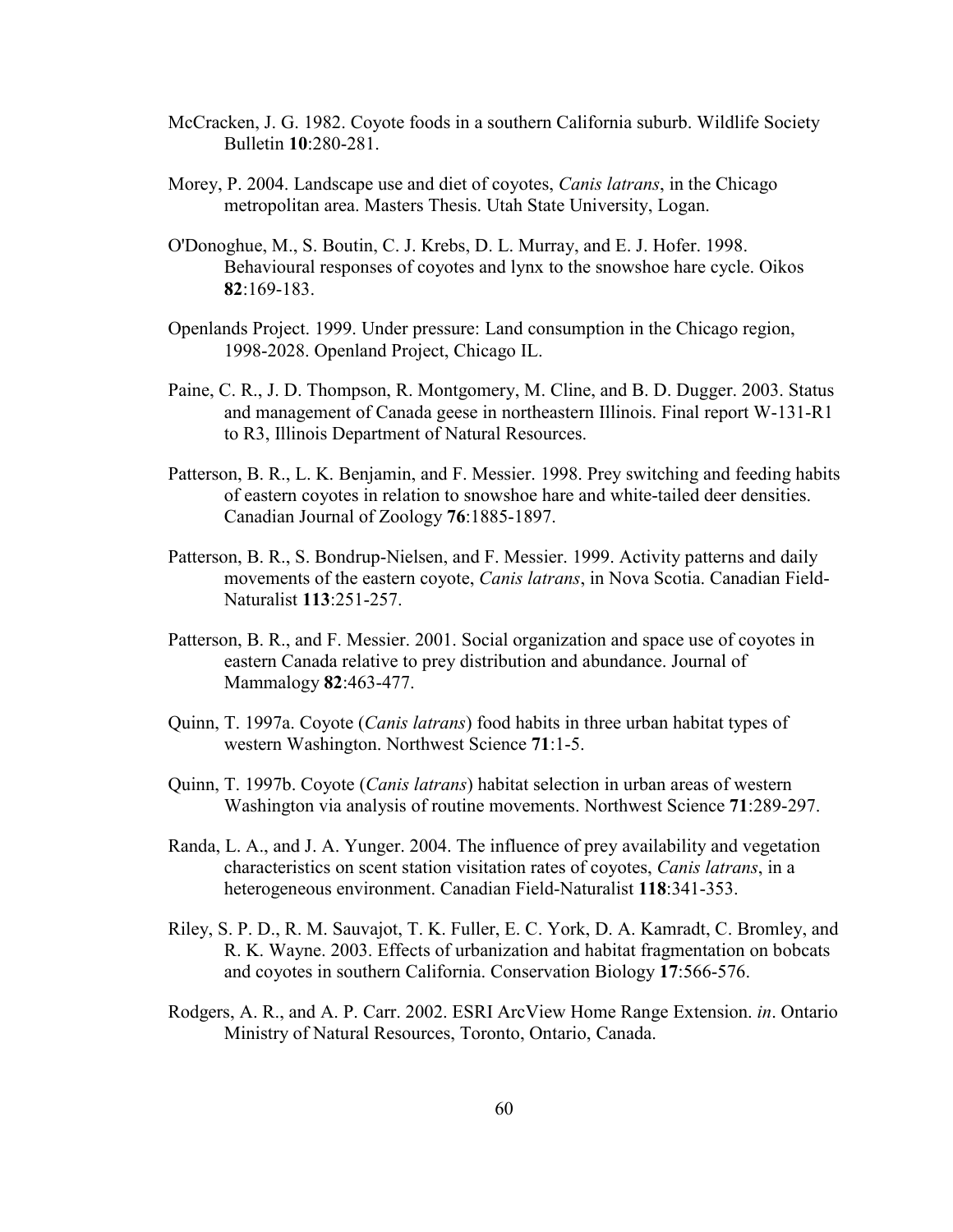- Rosenblatt, D. L., E. J. Heske, S. L. Nelson, D. H. Barber, M. A. Miller, and B. MacAllister. 1999. Forest fragments in east-central Illinois: Islands or habitat patches for mammals? American Midland Naturalist 141:115-123.
- Sargeant, A. B., M. A. Sovada, and R. J. Greenwood. 1998. Interpreting evidence of depredations of duck nests in the praitie pothole region. in. U.S. Geological Survey, Northern Prairie Wildlife Research Center, Jamestown, ND and Ducks Unlimited, Inc., Memphis TN. Jamestown, ND: Northern Prarie Wildlife Research Center Online. http://www.npwrc.usgs.gov/resource/birds/depred/depred.htm (version 02JUL99).
- Servin, J., V. Sanchez-Cordero, and S. Gallina. 2003. Distances traveled daily by coyotes, Canis latrans, in a pine-oak forest in Durango, Mexico. Journal of Mammalogy 84:547-552.
- Shargo, E. S. 1988. Home range, movements, and activity patterns of coyotes (Canis latrans) in Los Angeles suburbs. Ph.D. University of California Los Angeles, Los Angeles.
- Shivik, J. A., and E. M. Gese. 2000. Territorial significance of home range estimators for coyotes. Wildlife Society Bulletin 28:940-946.
- Smith, D. W., R. O. Peterson, and D. B. Houston. 2003. Yellowstone after wolves. Bioscience 53:330-340.
- Sooter, C. A. 1946. Habits of coyotes in destroying nests and eggs of waterfowl. Journal of Wildlife Management 10:33-38.
- Sperry, C. 1941. Food habits of the coyote. U.S. Department Interior Wildlife Research Bulletin 4:1-70.
- Staller, E. L., W. E. Palmer, J. P. Carroll, R. P. Thornton, and D. C. Sisson. 2005. Identifying predators at northern bobwhite nests. Journal of Wildlife Management 69:124-132.
- Stephens, D. W., and J. R. Krebs. 1981. Foraging theory. Princeton University Press, Princeton, New Jersey.
- Sullivan, J. 2000. An atlas of biodiversity. Chicago Region Biodiversity Council, Chicago IL.
- Swihart, R. K., Z. Feng, N. A. Slade, D. M. Mason, and T. M. Gehring. 2001. Effects of habitat destruction and resource supplementation in a predator-prey metapopulation model. Journal of Theoretical Biology 210:287-303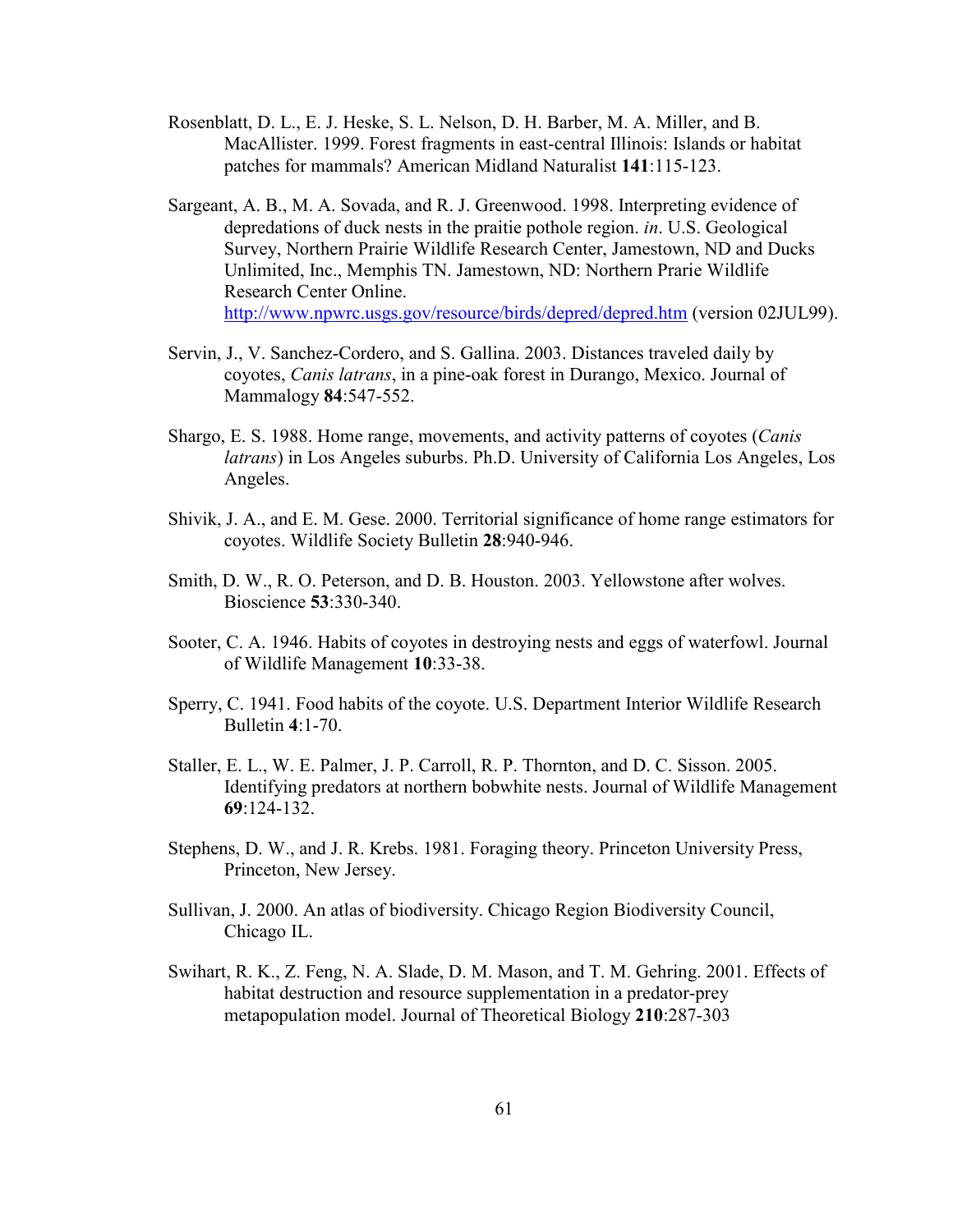- Swihart, R. K., and R. H. Yahner. 1984. Winter use of insular habitat patches by the eastern cottontail. Acta Theriologica 29:45-56.
- Tigas, L. A., D. H. Van Vuren, and R. M. Sauvajot. 2002. Behavioral responses of bobcats and coyotes to habitat fragmentation and corridors in an urban environment. Biological Conservation 108:299-306.
- Tigas, L. A., D. H. Van Vuren, and R. M. Sauvajot. 2003. Carnivore persistence in fragmented habitats in urban southern California. Pacific Conservation Biology 9:144-151.
- U.S. Census Bureau. 2000. Population Estimates Program, Washington D.C.
- Vermeer, K. 1970. A study of Canada Geese, Branta canadensis, nesting on islands in southeastern Alberta. Canadian Journal of Zoology 48:235-240.
- Wang, Y., and D. K. Moskovits. 2001. Tracking fragmentation of natural communities and changes in land cover: applications of landsat data for conservation in an urban landscape (Chicago Wilderness). Conservation Biology 15:835-843.
- Way, J. G., I. M. Ortega, and E. G. Strauss. 2004. Movement and activity patterns of eastern coyotes in a coastal, suburban environment. Northeastern Naturalist 11:237-254.
- White, G. C., and R. Garrot. 1990. Analysis of wildlife radio-tracking data. Academic Press, New York, New York, USA.
- Windberg, L. A., S. M. Ebbert, and B. T. Kelly. 1997. Population characteristics of coyotes (Canis latrans) in the northern Chihuahuan Desert of New Mexico. American Midland Naturalist 138:197-207.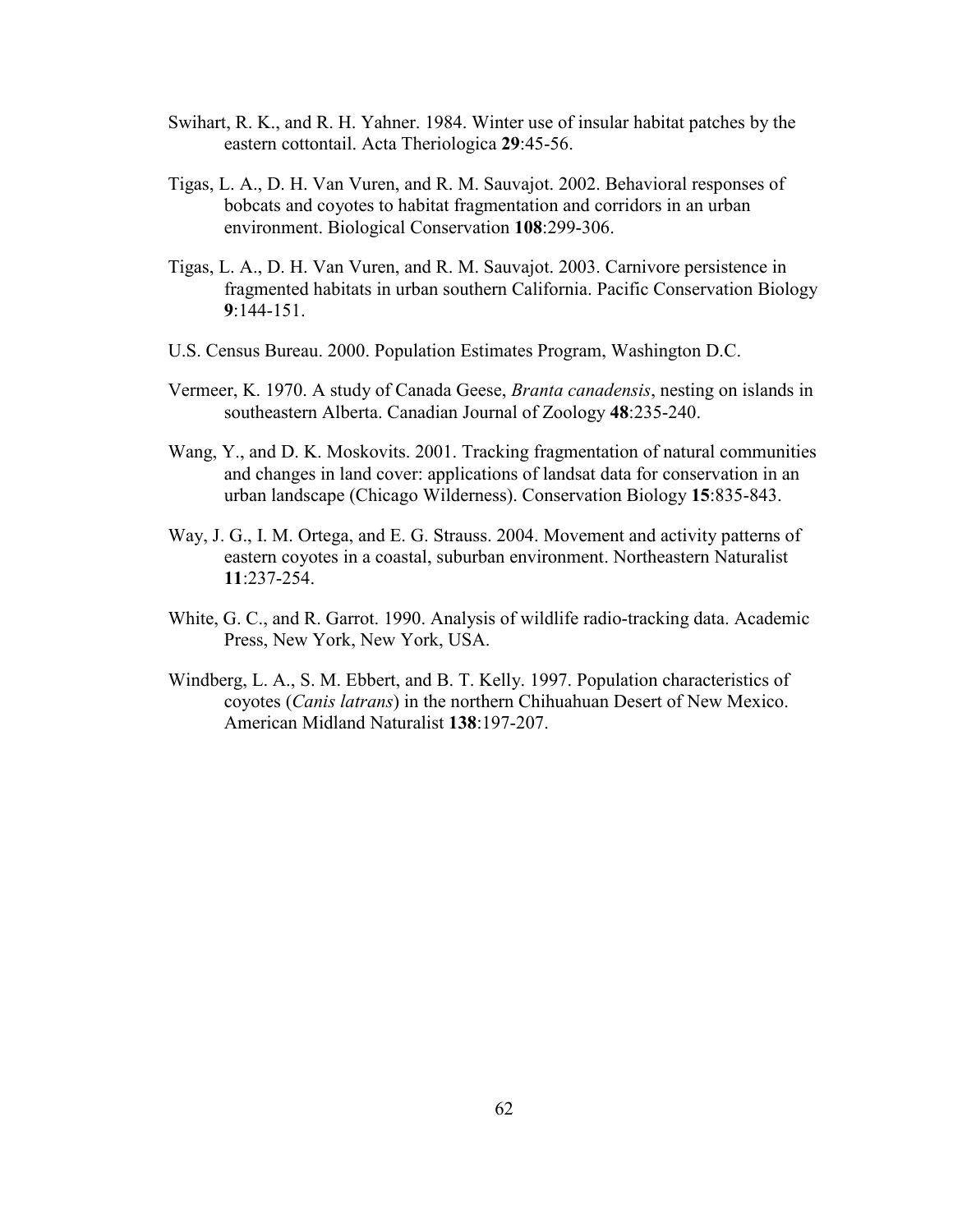| <b>Habitat Type</b> | <b>Description</b>                                                                                                                                                                                                     |
|---------------------|------------------------------------------------------------------------------------------------------------------------------------------------------------------------------------------------------------------------|
| <b>Buffer</b>       | This category includes lakes, rivers, streams, and wetlands<br>with a 50 m buffer surrounding edge of all water types.                                                                                                 |
| Urban-land          | Built-up and paved areas, including buildings, pavement, and<br>roads.                                                                                                                                                 |
| Urban-grass         | Lawns, including golf courses, lawned parks and residential<br>yards.                                                                                                                                                  |
| Agriculture         | Areas where crops are cultivated                                                                                                                                                                                       |
| Woodland            | This habitat includes forests and savannas with greater than<br>10% canopy coverage.                                                                                                                                   |
| Grassland           | This habitat is dominated by grasses with less than 10% tree<br>canopy cover. The dominant feature of this habitat is natural<br>prairie grasses and other grassy areas that do not meet urban-<br>grass requirements. |

Table 2.1. Description of habitat types used to classify nesting habitat and analyze coyote habitat selection in the Chicago metropolitan area. Habitat types were reclassified from Chicago Wilderness Landsat habitat maps.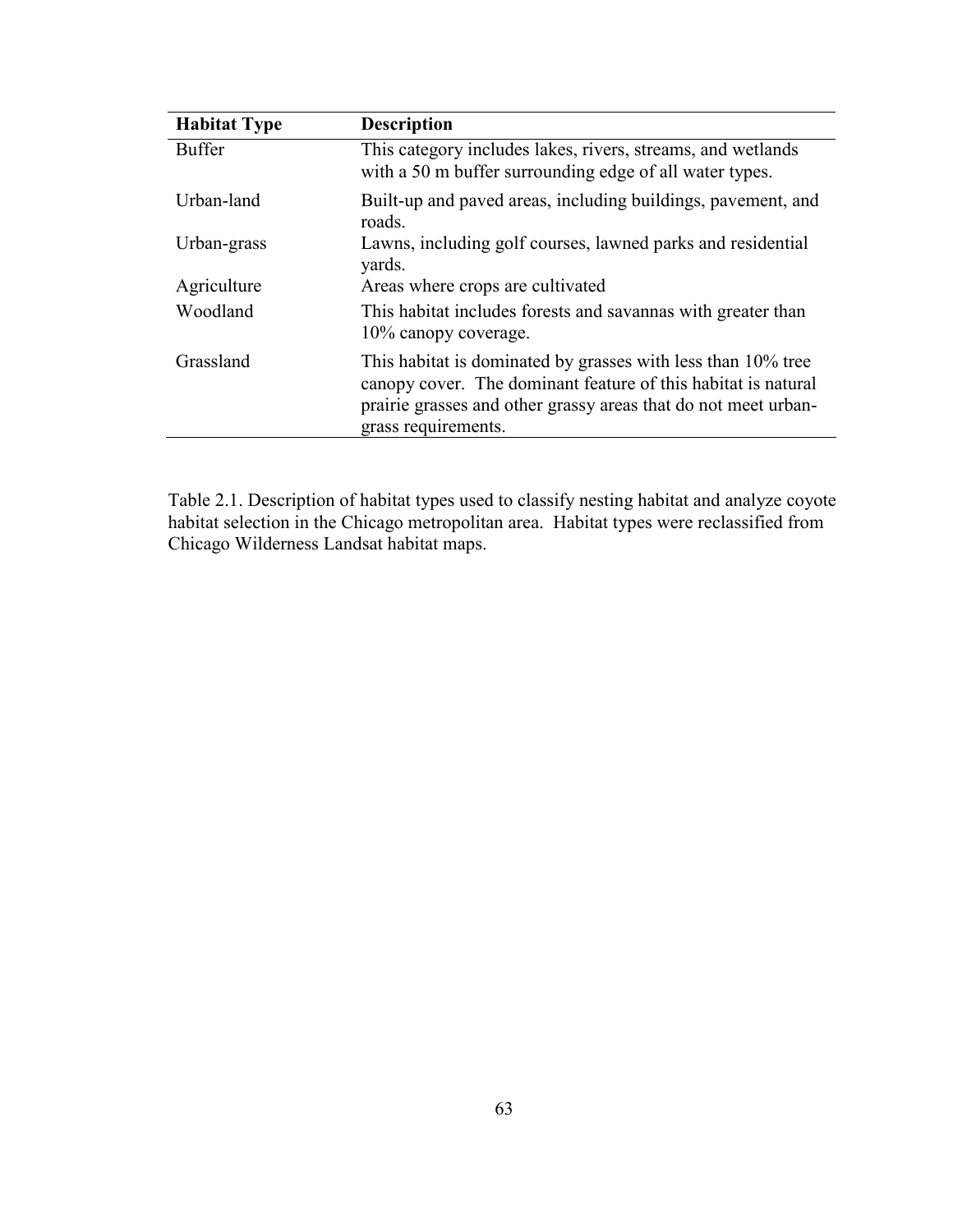| <b>Pre-nesting season</b> $(n = 12)$ |                     |        |        |        |          |                                                                                |          |
|--------------------------------------|---------------------|--------|--------|--------|----------|--------------------------------------------------------------------------------|----------|
| <b>Habitat Type</b>                  |                     |        |        |        |          |                                                                                |          |
|                                      |                     |        |        |        |          | Habitat type Buffer Grassland Agriculture Woodland Urban-land Urban-grass Rank |          |
| <b>Buffer</b>                        |                     | $+++$  | $+$    | $+^*$  | $^{+++}$ | $^{+++}$                                                                       | 5        |
| Grassland                            |                     |        | $^{+}$ | $^{+}$ | $+^*$    | $^{+++}$                                                                       | 4        |
| Agriculture                          |                     |        |        |        | $^{+}$   | $^{+++}$                                                                       | 2        |
| Woodland                             | $_{-*}$             |        | $^{+}$ |        | $^{+}$   | $+++$                                                                          | 3        |
| Urban-land                           |                     |        |        |        |          | $+++$                                                                          |          |
| Urban-grass ---                      |                     |        |        |        |          |                                                                                | $\theta$ |
| Nesting season $(n = 12)$            |                     |        |        |        |          |                                                                                |          |
|                                      | <b>Habitat Type</b> |        |        |        |          |                                                                                |          |
|                                      |                     |        |        |        |          | Habitat type Buffer Grassland Agriculture Woodland Urban-land Urban-grass Rank |          |
| <b>Buffer</b>                        |                     | $^{+}$ | $^{+}$ | $\pm$  | $^{+++}$ | $^{+++}$                                                                       | 5        |
| Grassland                            |                     |        | $^{+}$ | $^{+}$ | $+++$    | $+++$                                                                          | 4        |
| Agriculture                          |                     |        |        |        | $^{+}$   | $^{+}$                                                                         | 2        |
| Woodland                             |                     |        | $^{+}$ |        | $^{+}$   | $^{+*}$                                                                        | 3        |
| Urban-land                           |                     |        |        |        |          | $^{+}$                                                                         |          |
| Urban-grass ---                      |                     |        |        | -∗     |          |                                                                                | 0        |

Table 2.2. Simplified ranking matrices for coyotes  $(n=12)$  during goose pre-nesting and nesting seasons comparing the number of radio locations for each animal in each habitat type with the proportion of each habitat type within the animal's 95% MCP home range. Each element in the matrix was replaced by its sign; a triple sign indicates significant deviation from random at  $P \le 0.05$ ; a \* sign indicates  $0.05 \le P \le 0.10$ .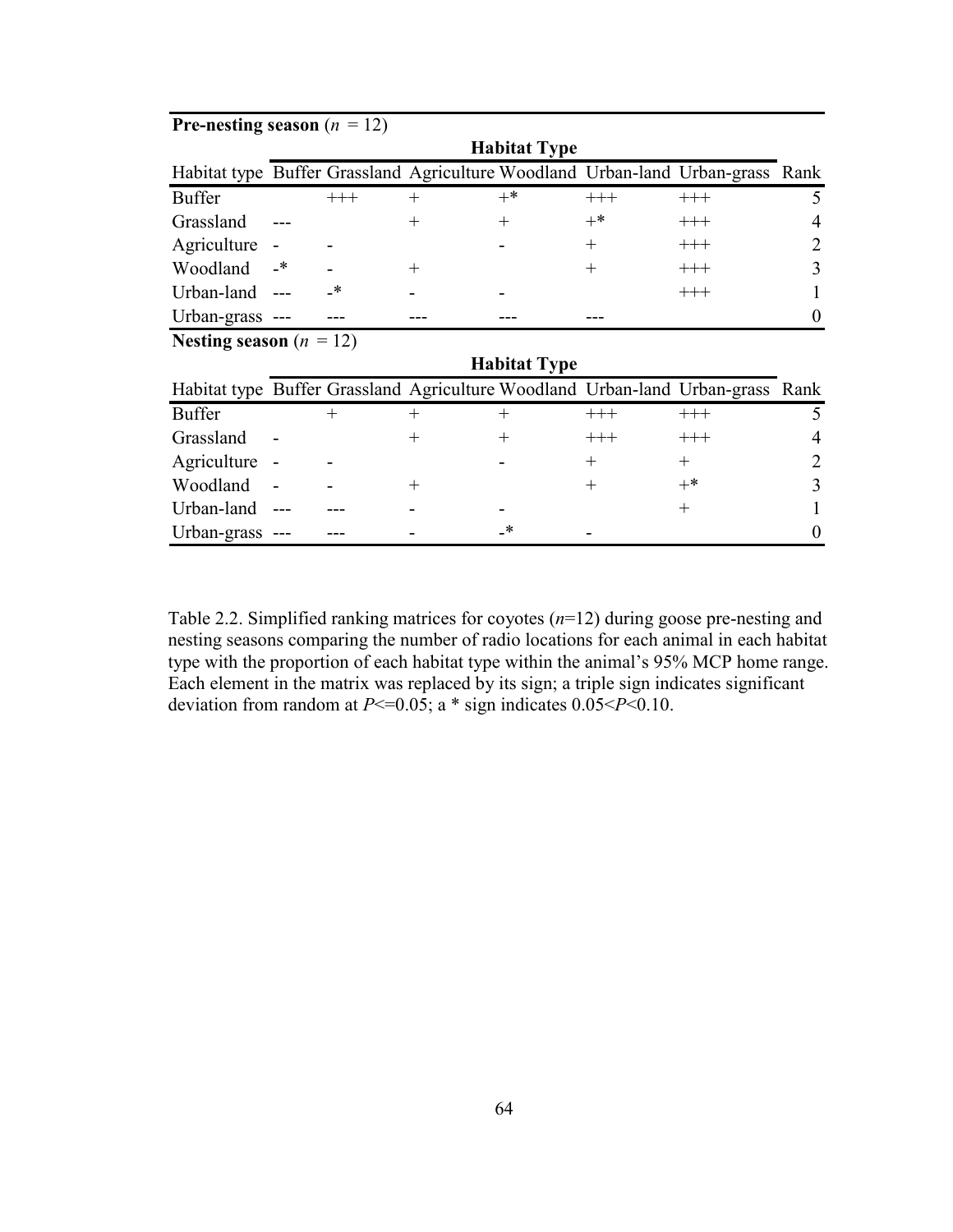| Nesting season $(n = 19)$               |                     |        |        |       |          |                                                                                |                |  |  |
|-----------------------------------------|---------------------|--------|--------|-------|----------|--------------------------------------------------------------------------------|----------------|--|--|
|                                         | <b>Habitat Type</b> |        |        |       |          |                                                                                |                |  |  |
|                                         |                     |        |        |       |          | Habitat type Buffer Grassland Agriculture Woodland Urban-land Urban-grass Rank |                |  |  |
| <b>Buffer</b>                           |                     | $^{+}$ | $^{+}$ | $\pm$ | $^{+++}$ | $^{+++}$                                                                       | 5              |  |  |
| Grassland                               |                     |        |        |       | $^{+++}$ | $+++$                                                                          | 4              |  |  |
| Agriculture -                           |                     |        |        |       | $^{+}$   | $+^*$                                                                          | $\overline{2}$ |  |  |
| Woodland                                |                     |        | $^+$   |       | $^{+++}$ | $+++$                                                                          | 3              |  |  |
| Urban-land                              |                     |        |        |       |          | $^{+}$                                                                         |                |  |  |
| Urban-grass ---                         |                     |        | *      |       |          |                                                                                |                |  |  |
| <b>Post-nesting season</b> ( $n = 19$ ) |                     |        |        |       |          |                                                                                |                |  |  |
| <b>Habitat Type</b>                     |                     |        |        |       |          |                                                                                |                |  |  |
|                                         |                     |        |        |       |          | Habitat type Buffer Grassland Agriculture Woodland Urban-land Urban-grass Rank |                |  |  |
| <b>Buffer</b>                           |                     |        | $^+$   |       | $^{+++}$ | $+++$                                                                          |                |  |  |
| Grassland                               | $\pm$               |        |        |       |          | $+++$                                                                          |                |  |  |

Agriculture -  $+$   $+$   $2$ Woodland + - + +++ +++ 4 Urban-land --- --- - - - - - + 1 Urban-grass --- --- -- - -- -- -- - -- - 0

Table 2.3. Simplified ranking matrices for coyotes  $(n=19)$  during goose nesting and postnesting seasons comparing the number of radio locations for each animal in each habitat type with the proportion of each habitat type within the animal's 95% MCP home range. Each mean element in the matrix was replaced by its sign; a triple sign indicates significant deviation from random at  $P \le 0.05$ ; a \* sign indicates  $0.05 \le P \le 0.10$ .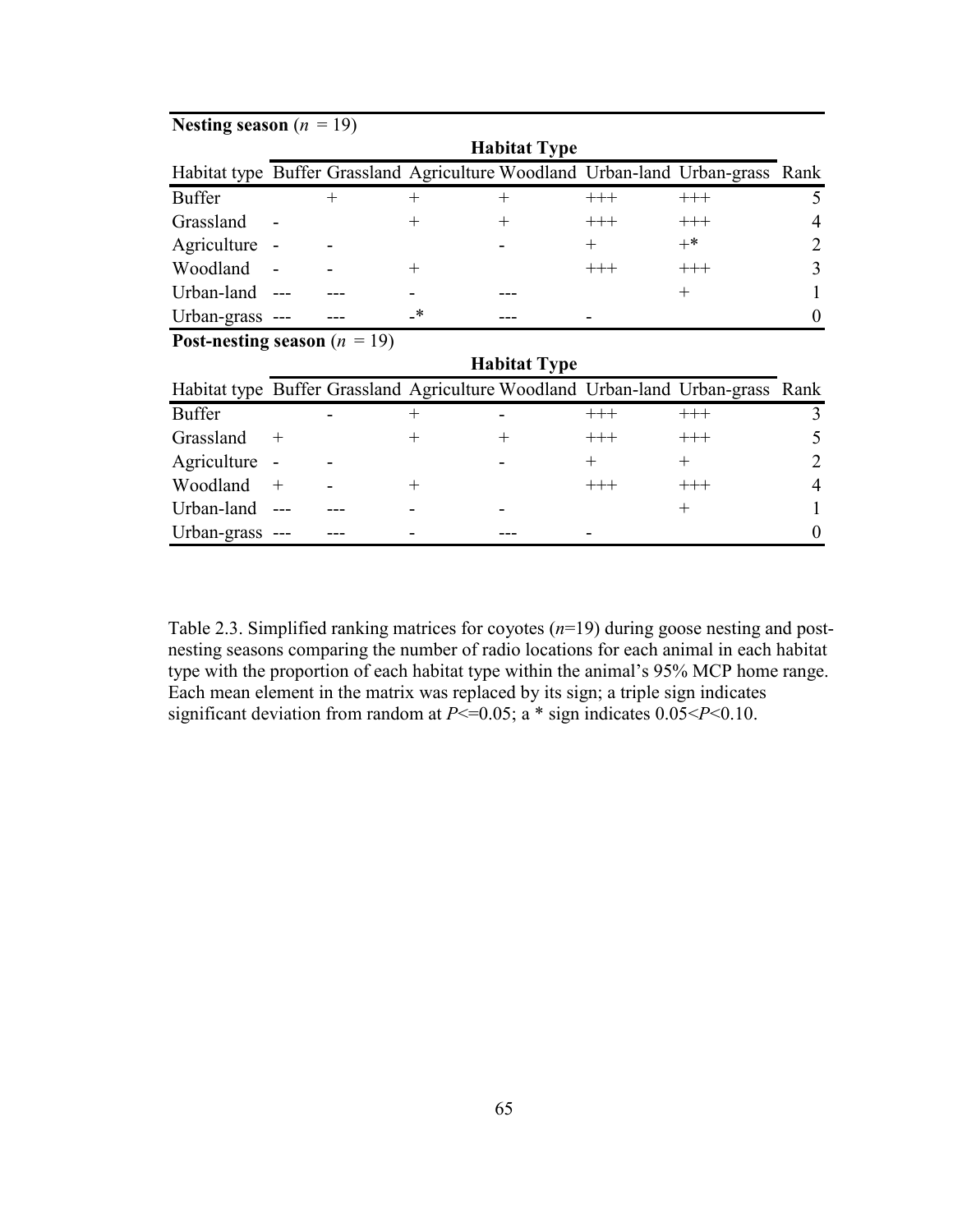

Figure 2.1. Proportion of Canada goose nests located by Cline (2004) pooled over all years within each habitat type in the Chicago region.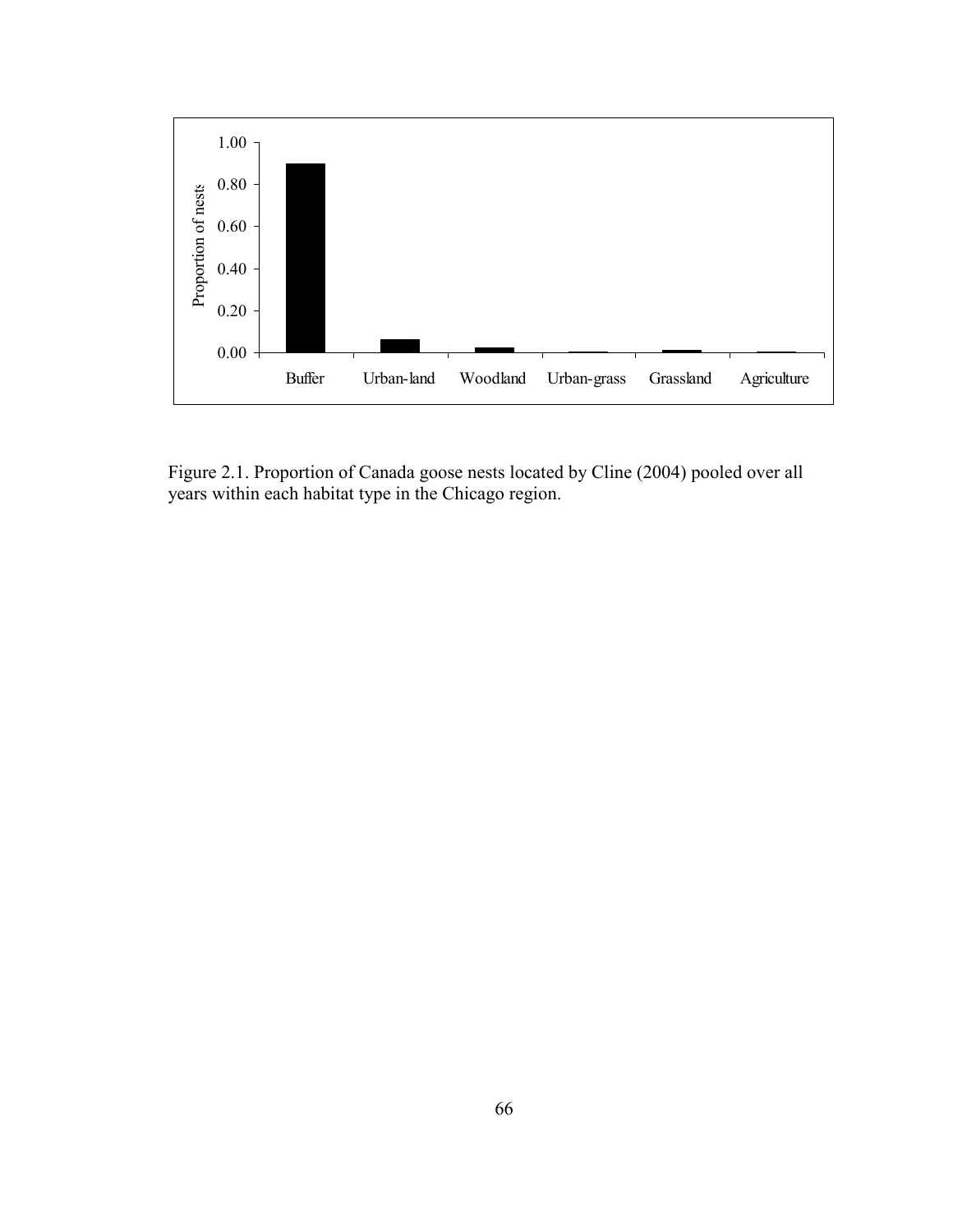

Figure 2.2. Number of nests pooled over all years for each fate (depredated and deserted) proportional to the number of active nests during the same time period within the Chicago metropolitan area.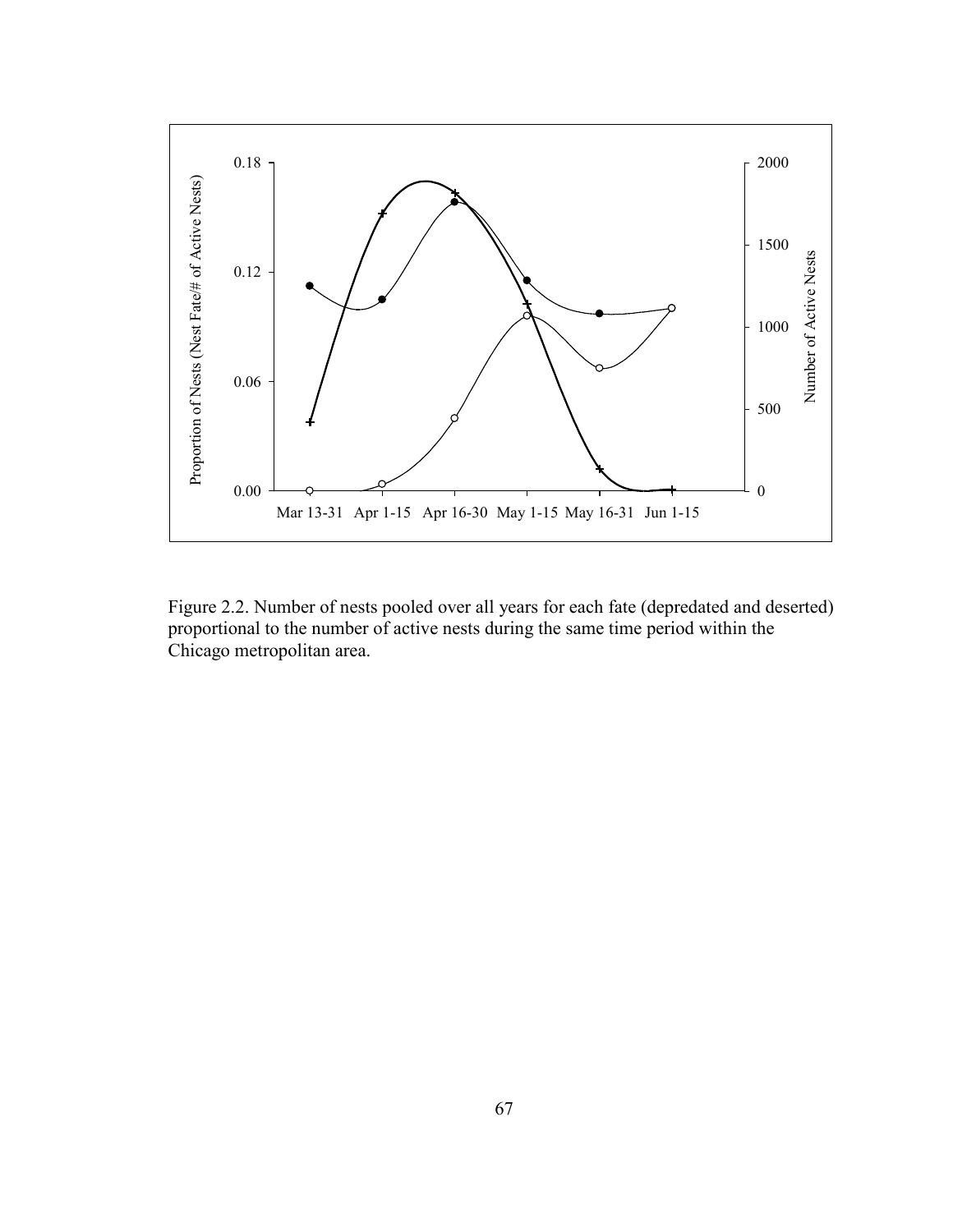

Figure 2.3. Coyote use  $(n=12)$  and availability of each habitat type during pre-nesting and nesting seasons within the Chicago metropolitan area.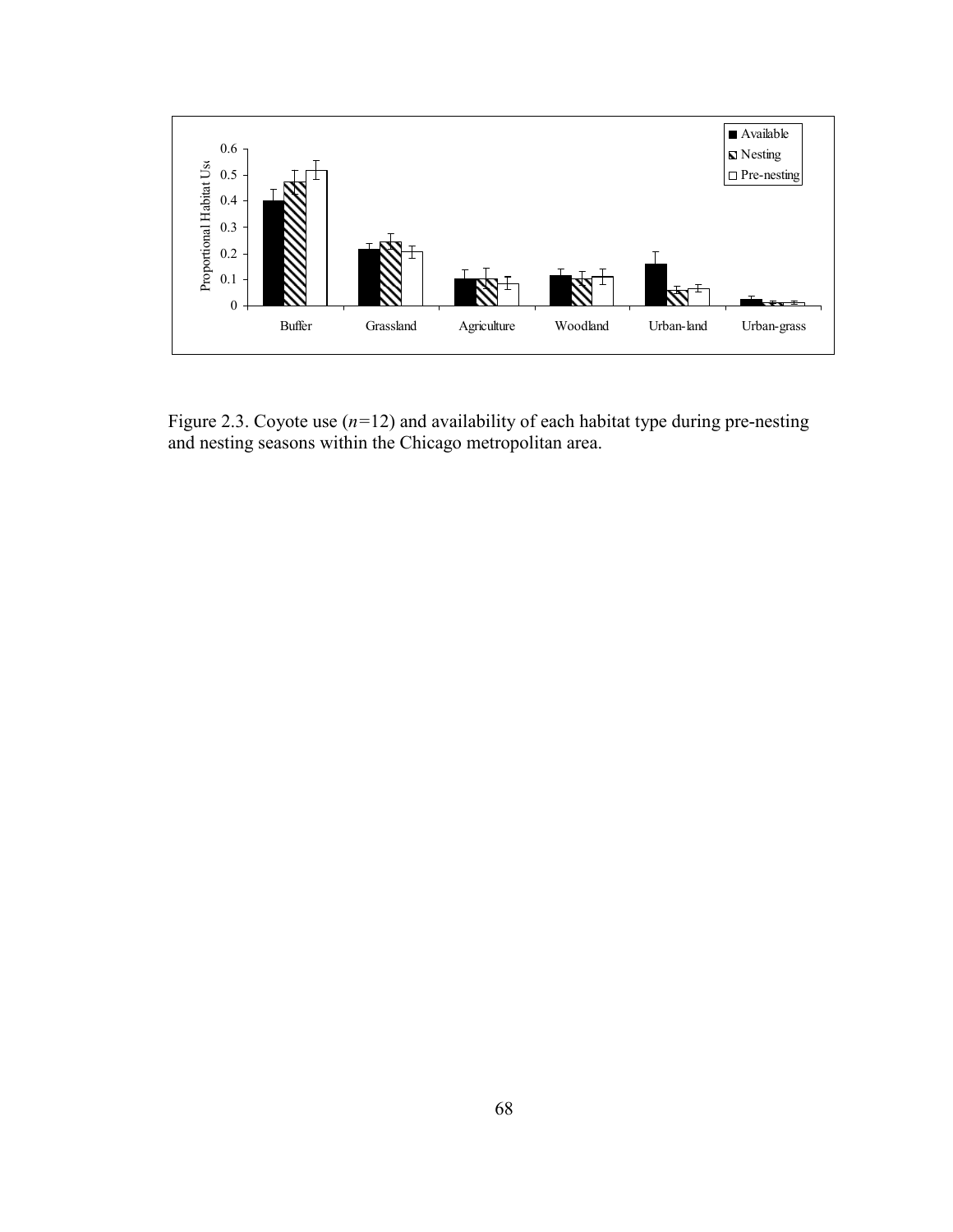

Figure 2.4. Coyote use  $(n=19)$  and the availability of each habitat type during postnesting and nesting seasons within the Chicago metropolitan area.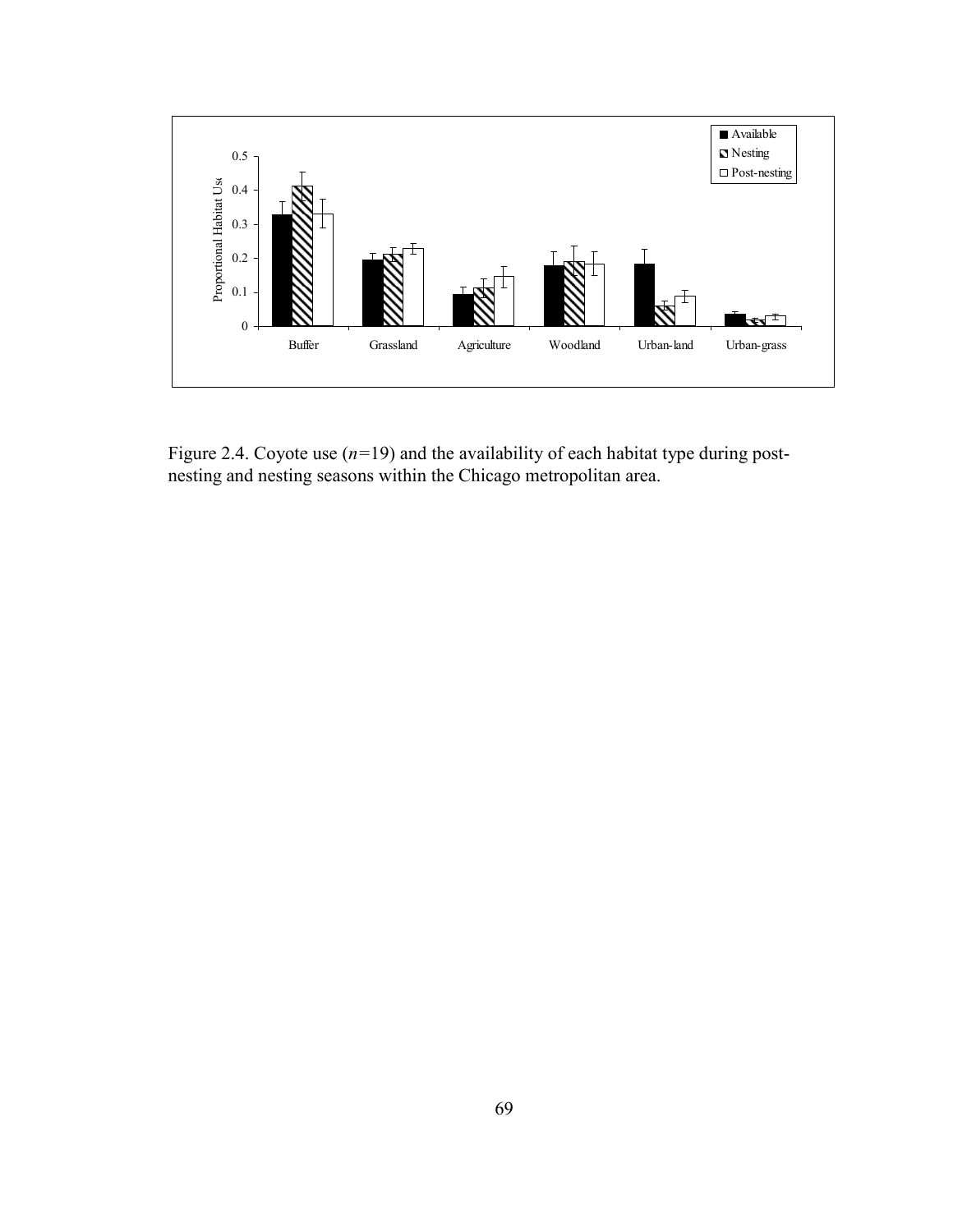

Figure 2.5. Monthly coyote habitat use for 6 habitat types starting at the beginning of the nesting season and continuing through the end of the post-nesting season in the Chicago metropolitan area.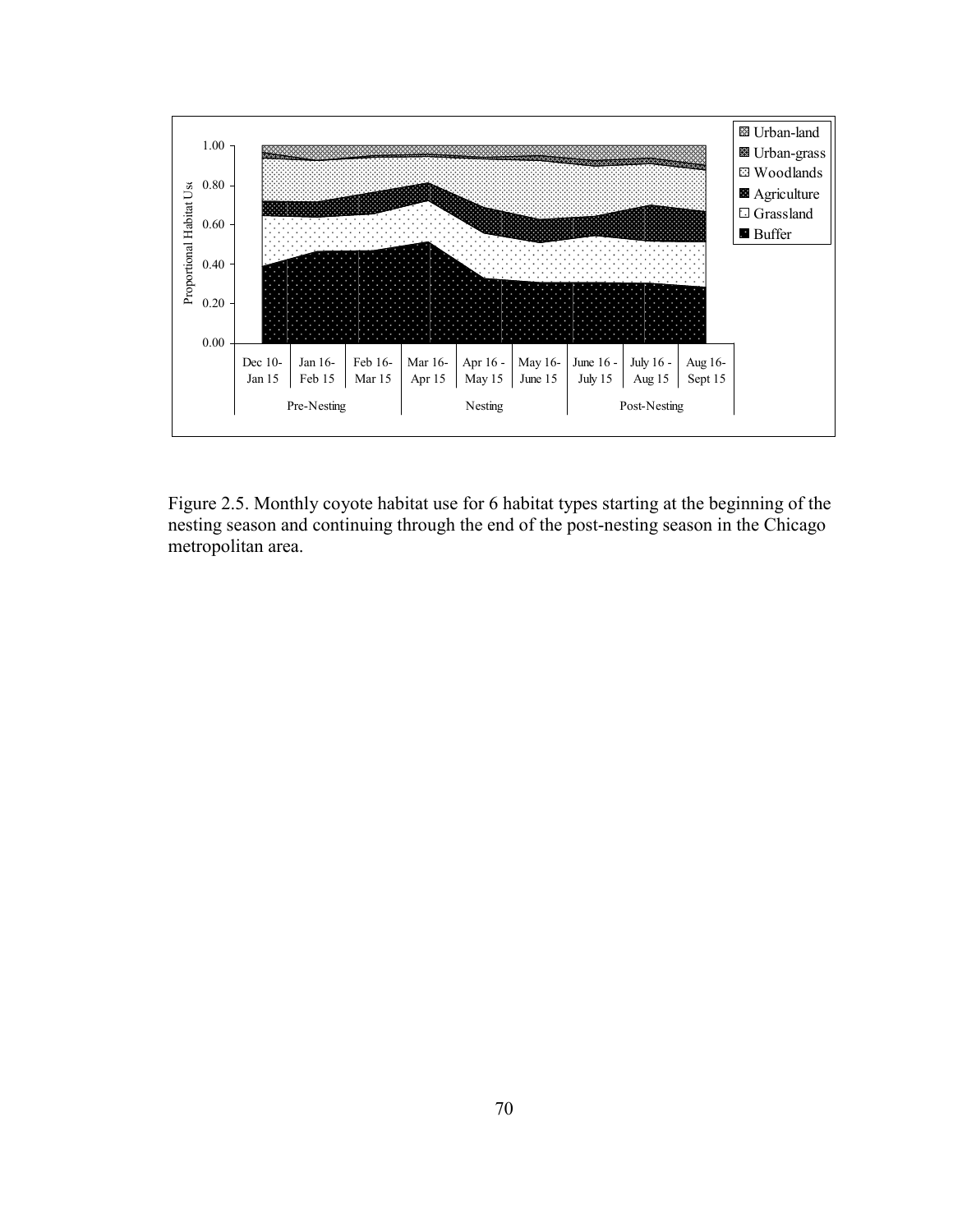# CHAPTER 3

# INFLUENCE OF URBAN COYOTES ON A RESIDENT CANADA GOOSE POPULATION

### INTRODUCTION

 Wildlife species that were once associated with rural land and undeveloped wilderness are increasingly found in urbanized areas, producing wildlife communities that are distinct from those found in natural landscapes. It is important to study the influence of newly colonizing predators on existing prey species within these unique wildlife communities. Both high food availability and low harvest of predators within urban areas allow predator populations to exceed those found in more natural environments (Fedriani et al. 2001, Prange and Gehrt 2004). Increased abundance of certain predators in the urban environment may impact prey species differently than the normal predator densities found in rural and wilderness areas. Increased predator densities in urban areas likely influence the often overly abundant prey populations and, consequently, may relieve some nuisance problems faced by many cities.

 Wildlife species that are capable of existing and flourishing in the urban environment must adapt and alter their behavior to deal with factors of urbanization. The urban environment provides high quality food sources to many urban wildlife species, as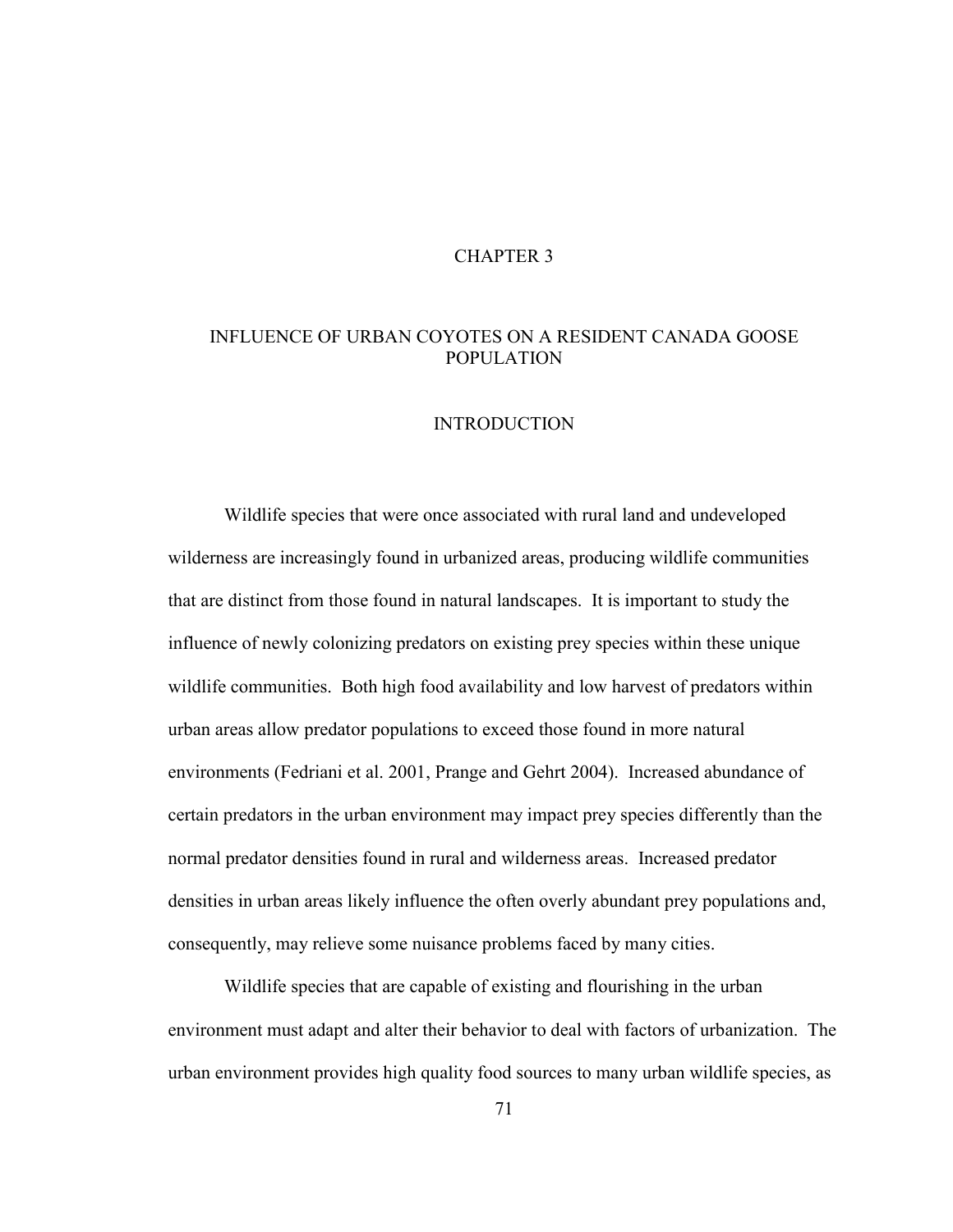anthropogenic waste, seeds from bird feeders and road killed animals are consistently available (Forman and Alexander 1998, Kristan et al. 2004, Prange et al. 2004). Increased food availability allows predators to reduce their home range size (Fedriani et al. 2001, Atwood et al. 2004, Hidalgo-Mihart et al. 2004, Prange et al. 2004), causing them to spend more time per unit area within their home range. Small home range sizes may lead to an increase in predation on seasonally available food sources, which may not have been found within larger home ranges. Furthermore, the decrease in home range size is often associated with high predator densities, thus increasing the potential for a clumped, seasonally abundant prey to be found by either the coyote (*Canis latrans*) pack that defends the territory where the seasonal food source is available or by an intruding neighboring pack.

 It is important to examine influences that urbanization has on the wildlife community and how increased predator presence is affecting urban prey populations. Urbanization affects predators and prey by causing changes in behavior or demographic parameters. Wildlife species, particularly carnivores, residing in urban areas are often forced to alter activity patterns to avoid periods of high human activity (Kitchen et al. 2000, McClennen et al. 2001), which could reduce the ability of predators to find and capture prey. Alternatively, prey species in urban areas may also shift their activity patterns to avoid human activity, thus increasing the overlap between the activity patterns of predator and prey, and increasing the opportunity for predators to encounter prey items.

Arrival of top-level predators into natural systems provides top-down control of prey populations that have only otherwise been influenced by bottom up factors and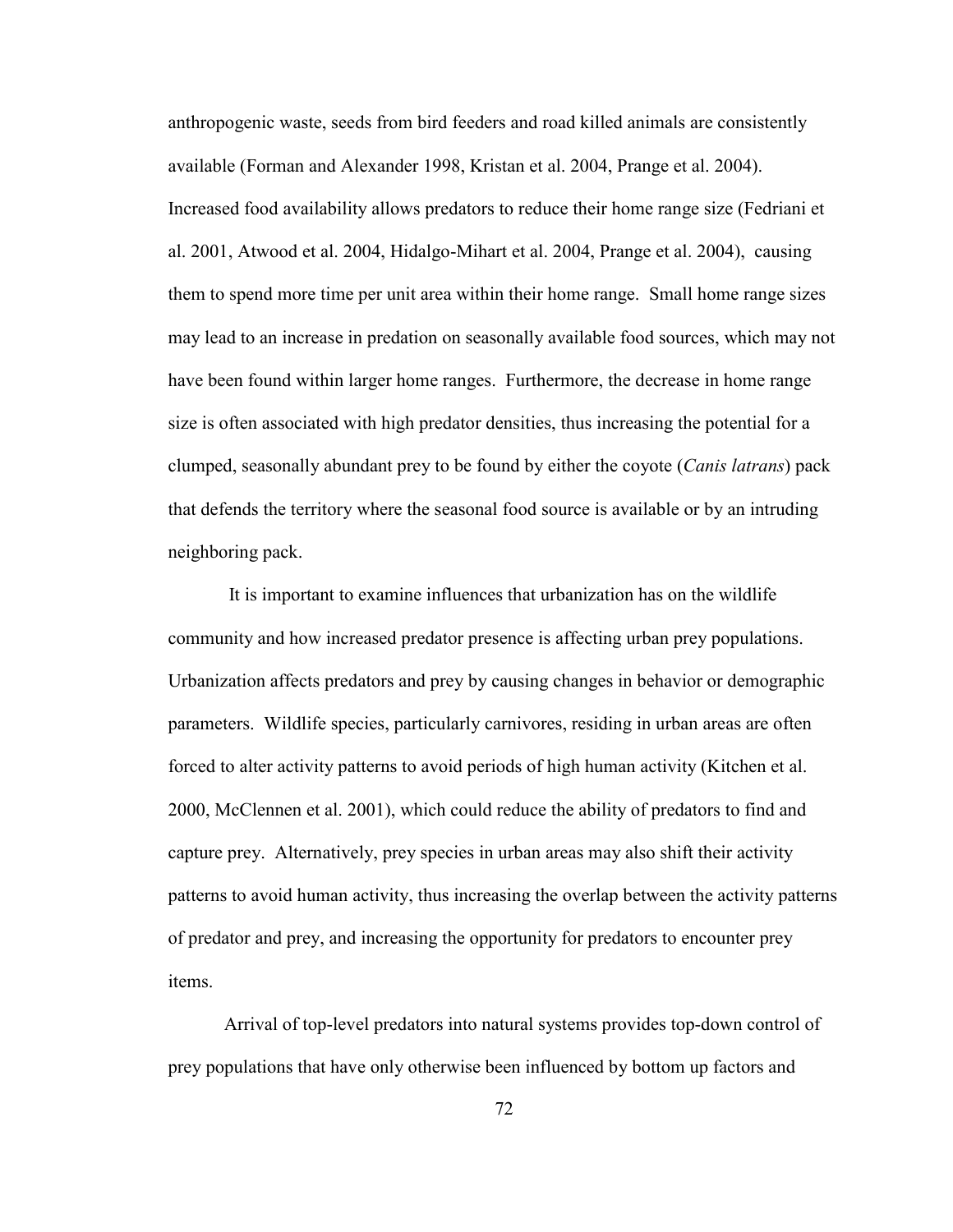disease (Peterson 1999, Mech et al. 2001). In cases where prey populations are not selfregulating, top-down control is an important factor that can maintain prey populations at or below carrying capacity, thus reducing the potential for over grazing of food resources that can lead to widespread die-off (Marburger and Thomas 1965, Peterson 1999). This top-down influence may cause predator and prey populations to fluctuate based on predator abundance. Top-down control of prey populations has been primarily identified for specialist predator populations (Estes and Palmisano 1974, Peterson 1999), but the influence of generalist predators may have a large influence as well. Generalist predators are capable of utilizing alternative food sources, which may allow population levels to remain stable during periods when primary prey items are scarce or unavailable. Presence of generalist predators can reduce the cyclic nature of prey populations due to the consistent predation by generalist predators (Hanski et al. 1991). Prey populations that are depredated by generalist predators may be slow to rebound after a population crash, due to the constant predation pressure with the presence of a generalist predator. Alternatively, generalist predators may undergo prey-switching at low prey densities allowing populations that reach low levels to rebound. Prey-switching may allow a low density prey population to rebound if the predator switches predation efforts to a competitor species (Murdoch 1969).

The presence of a newly occurring abundant top-level generalist predator, such as the coyote in the Chicago metropolitan area (Ambrose 1996, Gehrt 2003), may influence urban prey populations that have had little population regulation through either top-down or bottom-up factors. Due to the prevalence of high quality food resources in the urban environment, many prey populations have increased with little bottom up control

73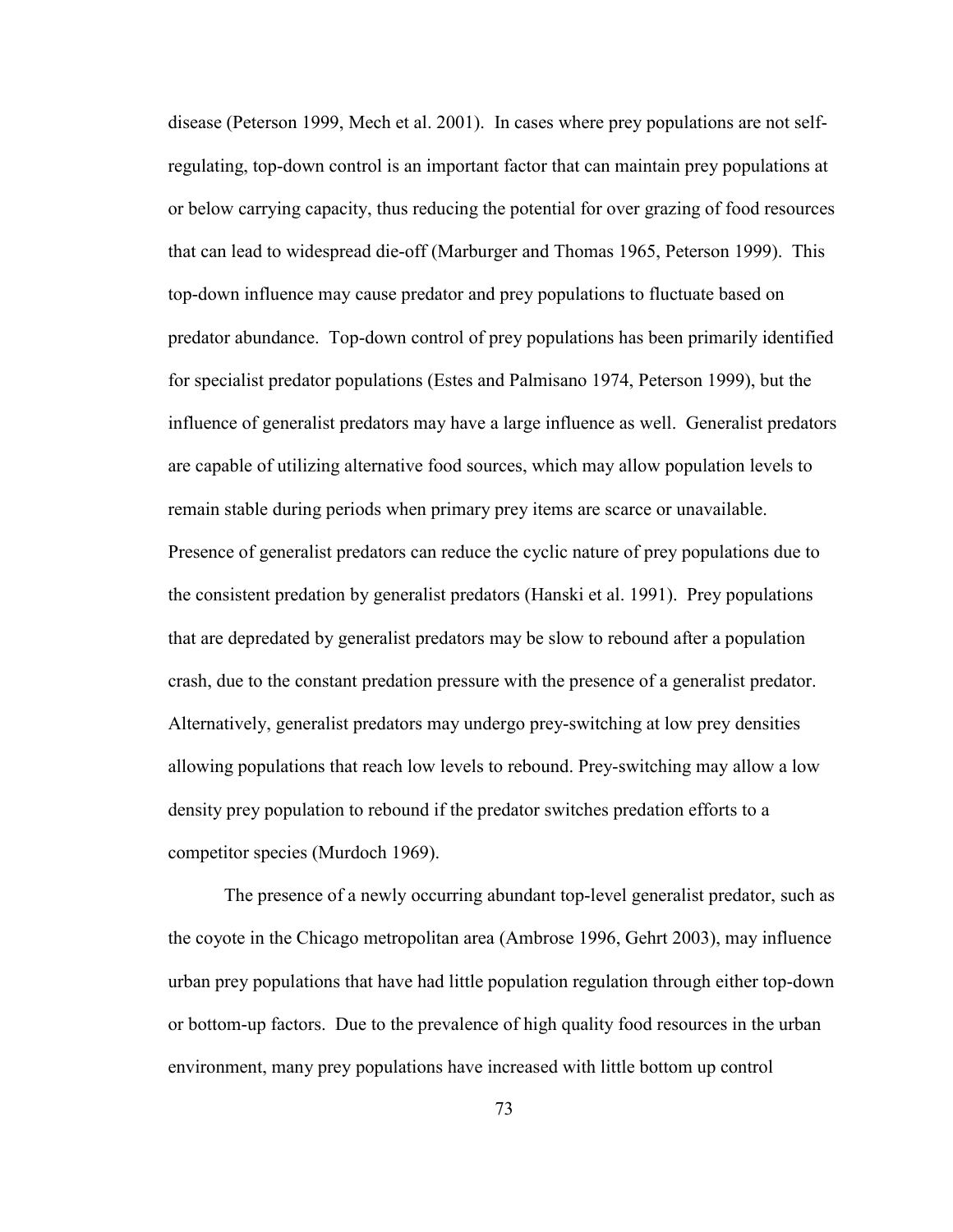(Ankney 1996, Boal and Mannan 1999, Etter et al. 2002, Prange and Gehrt 2004). Urban predators play an important role in the urban environment, as they may have the ability to control urban prey populations that have otherwise experienced little population control.

 Canada goose (Branta canadensis) populations have thrived in urban locations because habitat alterations have changed inhospitable habitats into suitable goose habitat. Resident urban Canada goose populations are not likely limited by a bottom-up effect due to the availability of urban grass, a high quality food source (Smith et al. 1999), as well as the abundance of ponds, marshes and lakes. In addition, many predator populations were initially reduced or eliminated with encroaching urbanization, allowing urban prey species, such as Canada geese, to flourish in the absence of this top-down effect. Topdown control of urban prey species may be restored as predator populations in many urban environments have become reestablished, with some reaching higher densities in urbanized areas than rural areas (Fedriani et al. 2001, Crooks 2002, Gehrt 2004, Prange and Gehrt 2004). Coyote populations have increased in many urban locations and may provide top-down control of prey species that have exhibited high exponential growth in the absence of a relatively large predator.

 My primary objective was to use empirical data to model the influence that coyotes have on an urban Canada goose population. My goal was to determine the maximum effect coyotes have on the Chicago Canada goose population by identifying the population growth rate in the absence of coyotes.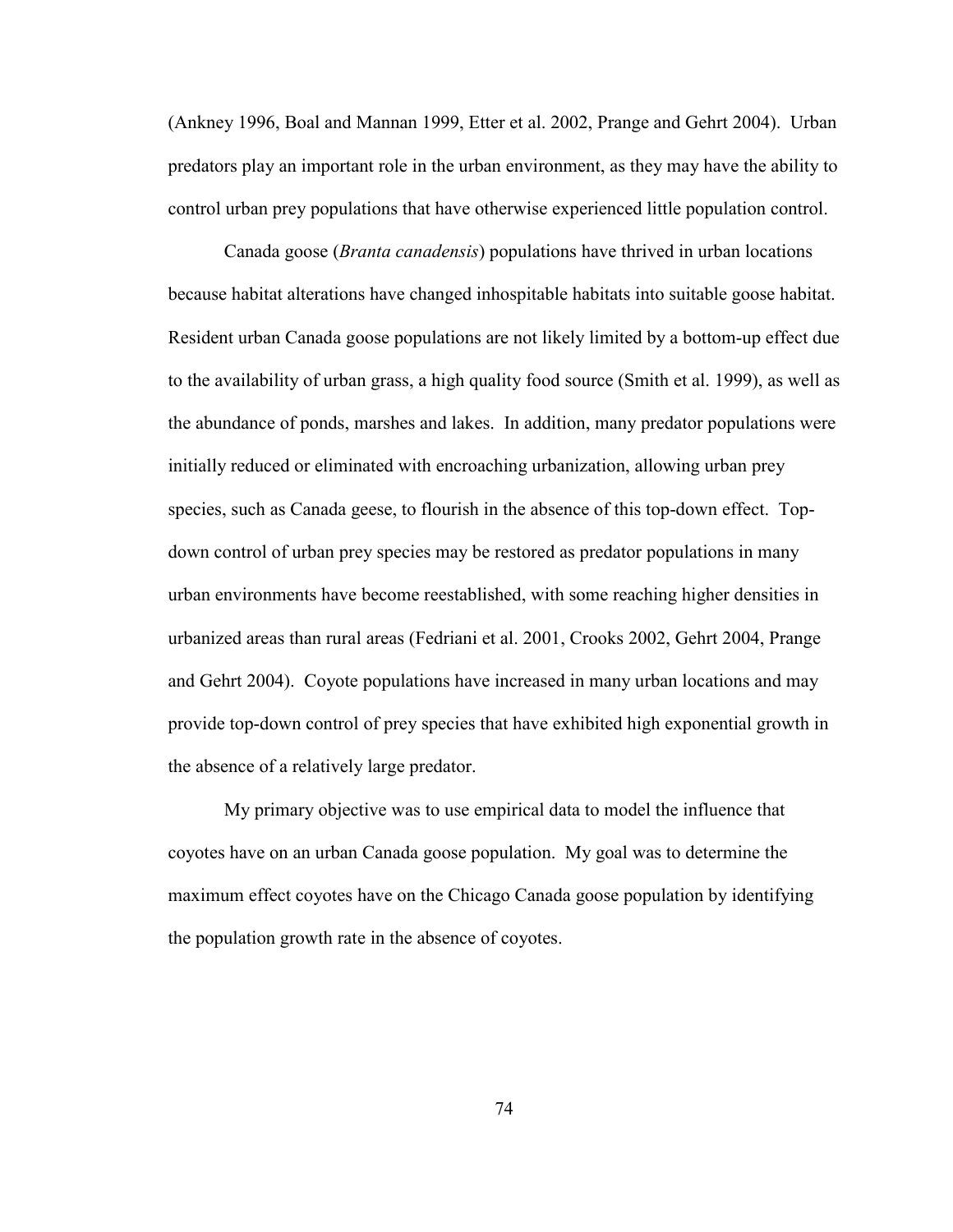#### **METHODS**

 I created an age-classified Leslie matrix population model to identify the annual population growth rate ( $\lambda$ ) using MATLAB 7.3.0 (The MathWorks Inc.) The model was used to examine the potential influence coyotes have on the Chicago Canada goose population. I used published and unpublished data on fecundities and survival rates of Canada geese to build the model with the demographic parameters coming from a study conducted in the Chicago region (Paine et al. 2003, Cline 2004) and from similar studies in west central Illinois and Missouri (Lawrence 1986, Coluccy et al. 2003) (Table 3.1). Paine (2003) used banding and radio telemetry data to calculate survival rates for the Chicago metropolitan Canada goose flock. Survival estimates from banding data were calculated using MARK (White and Burnham 1999) by creating models that were based on comparison of after hatch year female birds vs. female birds that were banded in the study area and then recovered in the study area. Models were evaluated for goodness of fit using Akaike's information criterion (AIC). Nest success was estimated using the program MARK. The age-classified projection matrix,

$$
A = \begin{bmatrix} F_1 & F_2 & F_3 & F_4 & F_5 & F_6 \\ S_1 & 0 & 0 & 0 & 0 & 0 \\ 0 & S_2 & 0 & 0 & 0 & 0 \\ 0 & 0 & S_3 & 0 & 0 & 0 \\ 0 & 0 & 0 & S_4 & 0 & 0 \\ 0 & 0 & 0 & 0 & S_5 & S_6 \end{bmatrix} and N = \begin{bmatrix} n_1 \\ n_2 \\ n_3 \\ n_4 \\ n_5 \\ n_6 \end{bmatrix}
$$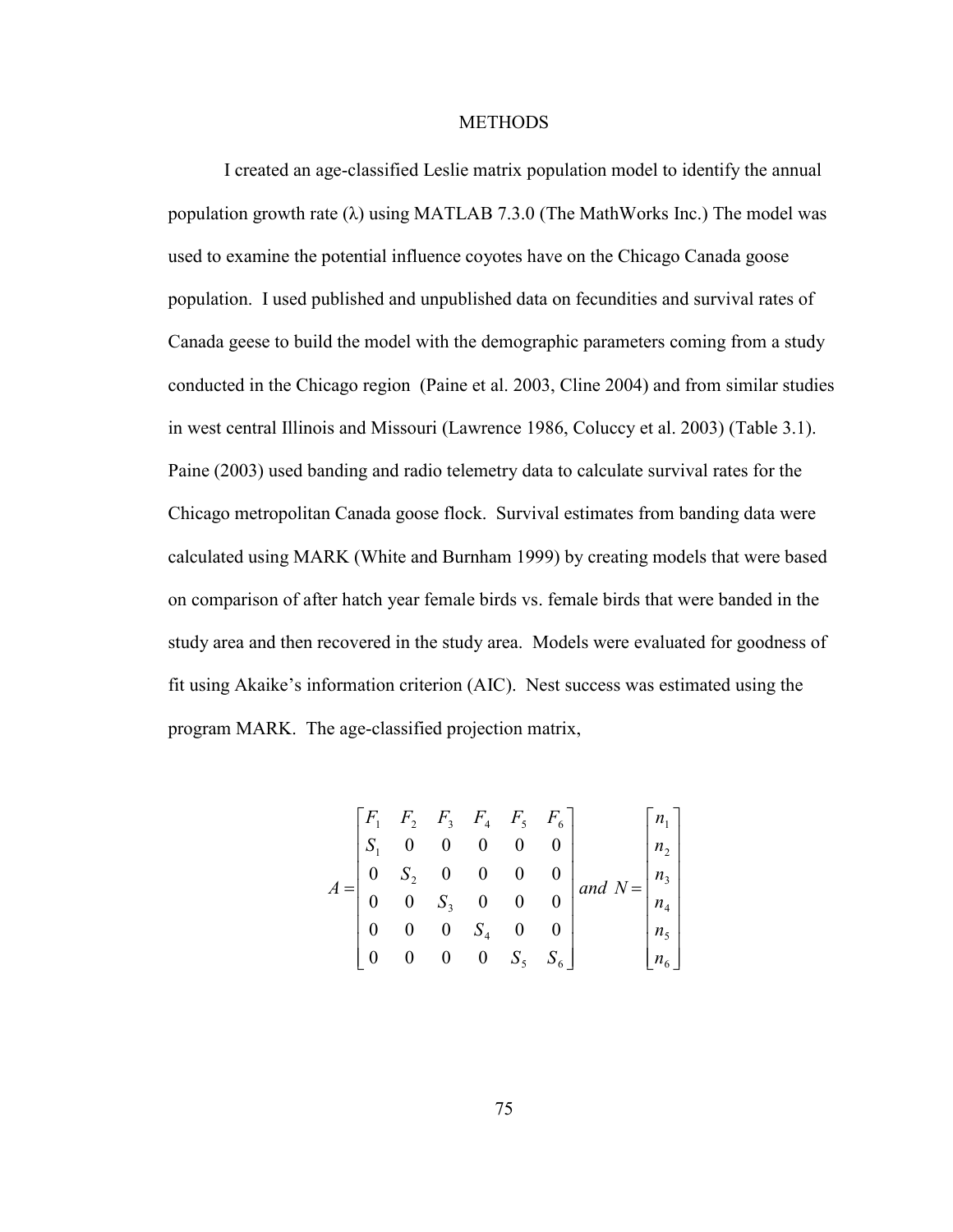was comprised of elements for fecundity  $[F_i = (nest success) \times (female goalsing)$  respectively successful nest) x (gosling survival) x (age-specific nesting rate)] in the first row and survival  $[S_i = age\text{-specific survival (juvenile, 2 - 6+ years of age)}]$  on subsequent rows, for age class i. Using the projection matrix, variations in population size and age structure (N) can be calculated between times t and  $t + 1$  from the equation:

$$
N_{t+1} = A N_t
$$

The model was constructed using only the female portion of the population (assuming a 50:50 sex ratio) using a density independent model with a yearly time step. Stable age distribution  $(W_A)$  for the population was calculated from the right eigenvector associated with the dominant eigenvalue ( $\lambda$ ). Reproductive value ( $V_A$ ) for individuals in each age group is the left eigenvector and gives the expected relative contribution of a female currently in a given age group to future population growth.

 To examine the influence of coyotes on the Canada goose population I used information on nest desertion, nest predation, and predation of adult birds (from chapter 1 and unpublished data). Both nest success and adult survival were increased to quantify the maximum affect of coyotes on the Canada goose population growth rate. Nest success was increased by an amount equivalent to the proportion of nests depredated by coyotes and deserted because of coyote presence. Annual adult survival was increased for each age group an amount equivalent to the proportion of adult geese killed by coyotes. The proportion of depredated and deserted nests attributed to coyotes was 78% and 73%, respectively. I assumed that coyotes were responsible for half (9%) of all adult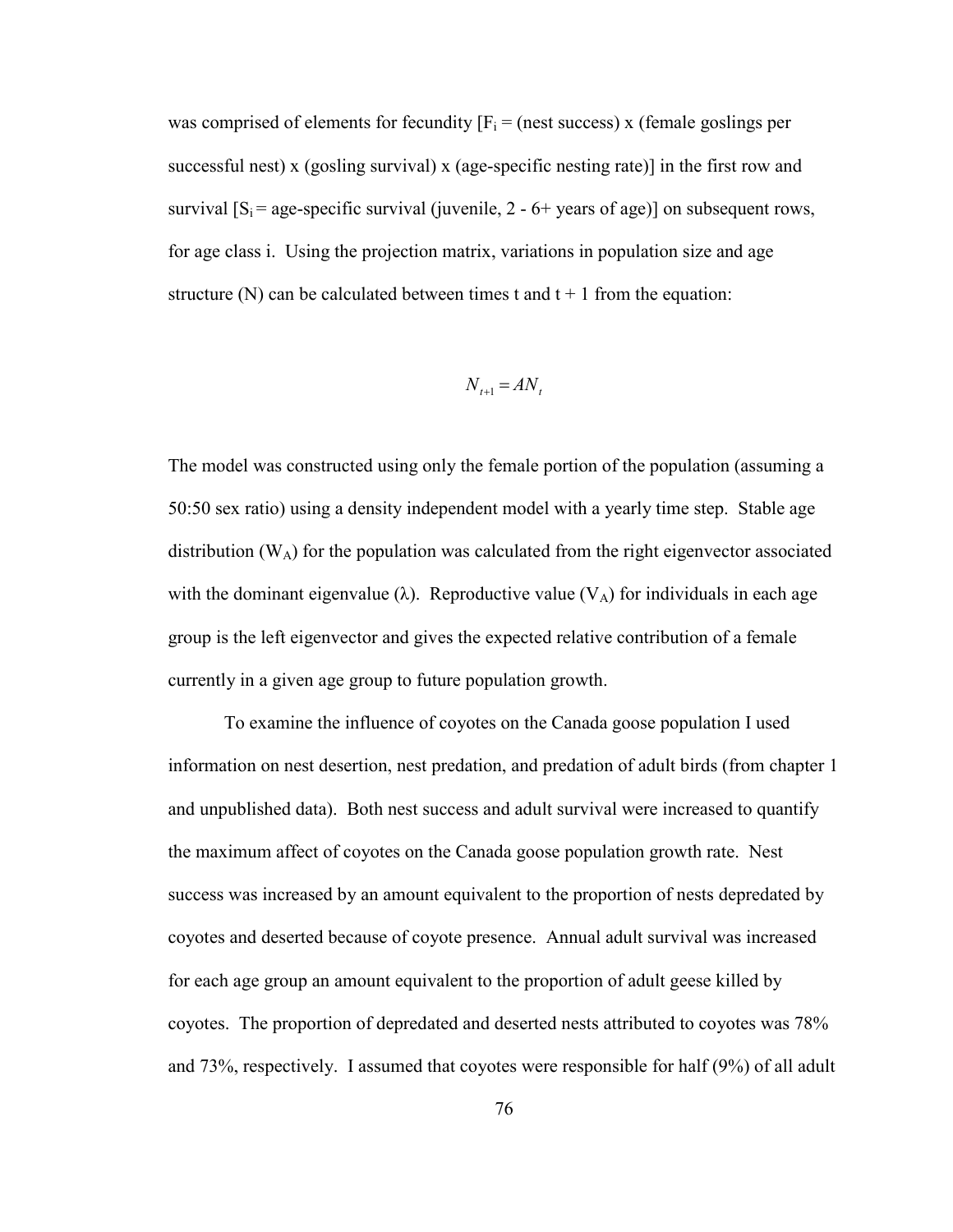mortality (18%) not associated with hunting or vehicle collision (Paine et al. 2003). To determine the maximum influence coyotes may have had on the Canada goose population, I conducted simulations reducing the coyote effect on all matrix vital rates  $(r_i)$ to zero. Simulations were also conducted to evaluate the effect coyotes had through 1) nest success (both nest desertion and predation), 2) nest desertion, 3) nest predation, and 4) adult mortality.

A simple elasticity analysis was conducted to determine which vital rates  $(r_i)$ , including factors associated with coyote predation, were the most sensitive to a small change (1%) causing the largest impact on the Canada goose population growth rate (Mills et al. 1999, Morris and Doak 2002). Elasticity, which is the effect of a proportional change in  $r_i$  on  $\lambda$ , is measured on a relative scale making it the best option for comparing the contributions of different vital rates to the population growth rate. Vital rates with the highest elasticity have the largest potential impact on the population growth rate. Elasticity of each variable is calculated using the equation:

$$
E_{r_i} = \frac{r_i}{\lambda} \frac{\partial \lambda}{\partial r_i}
$$

and was conducted for every  $r_i$  of the population projection matrix.

### RESULTS

At base parameter values the model estimated  $\lambda = 1.055$  for the Chicago area Canada goose population. Assuming a 50:50 sex ratio, after 10 years the Canada goose population would increase to 34,228 individuals from a starting population of 20,000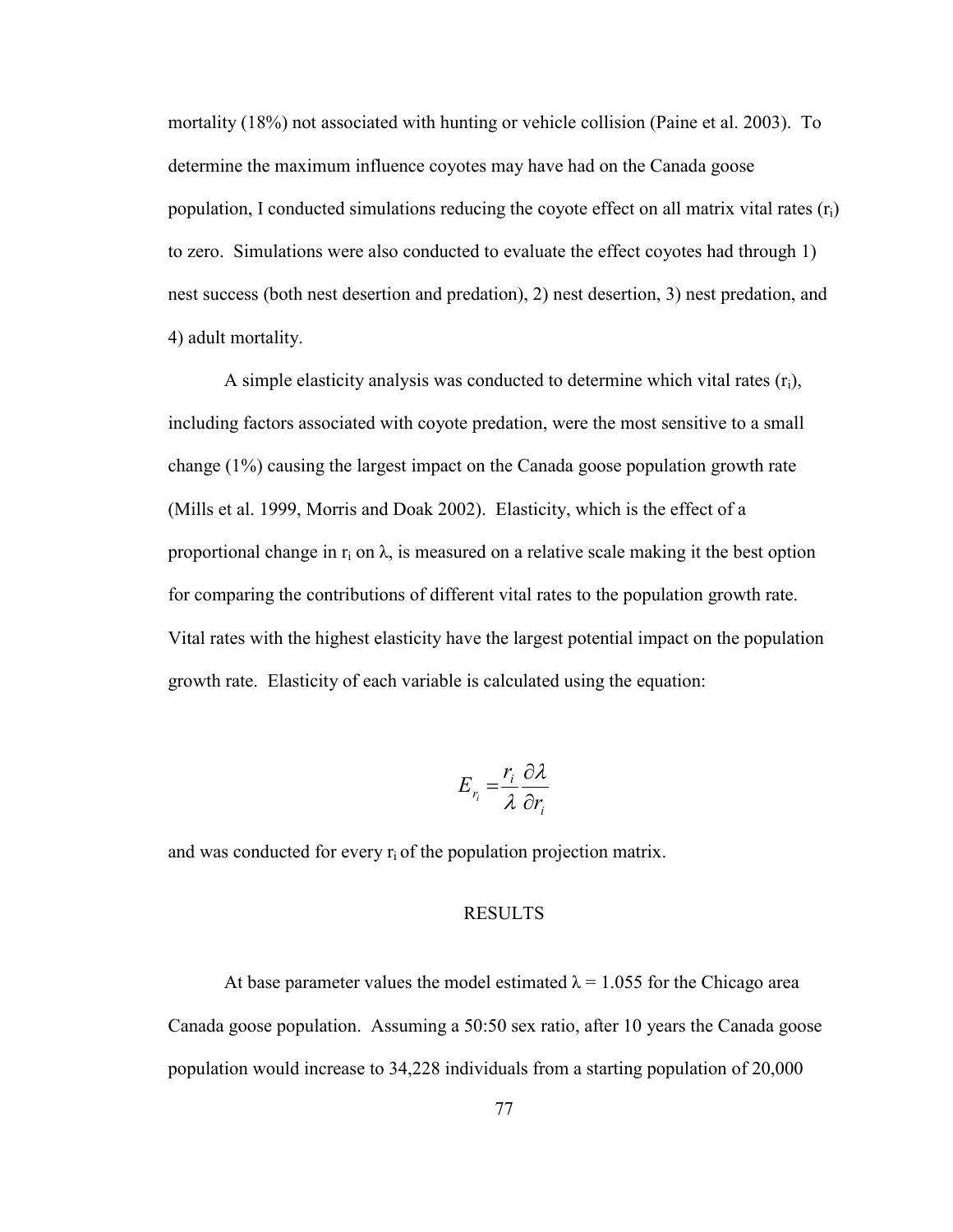breeding adults estimated by Paine (2003) from aerial surveys. The removal of all coyote variables caused  $\lambda$  to increase to 1.214 causing the population to reach 139,074 Canada geese over a 10 year time period from a starting population of 20,000 breeding adults (Figure 3.1). Coyotes had the largest impact on Canada geese through nest predation. The influence of coyotes through nest desertion and adult mortality were similar, but were less important than nest predation (Figure 3.2).

 The base model estimated that the goose population consists of 30.5% 1 year olds, 19.9% 2 year olds, 12.3% 3 year olds, 9.3% 4 year olds, 7.0% 5 year olds, and 21.0% 6+ year olds. Individuals in age classes 3 and up contribute > 40% more too future population growth than individuals in age classes 1 and 2. The removal of all coyote influence caused a shift in age structure to a goose population dominated by young age classes, with 38.5% of the population belonging to the 1 year old age class and only 11.6% belonging to the 6+ age class.

Elasticity analysis indicated that  $\lambda$  was most sensitive to survival of the 6+ age group followed by nest success, gosling survival, and female goslings per successful nest. Small changes in coyote parameters were less meaningful in determining population growth. Nest predation was the most sensitive of all coyote parameters (Table 3.2). Coyote-caused nest desertion and adult mortality were similar in their sensitivities to  $\lambda$ .

## DISCUSSION

Coyotes potentially have a large impact on the goose population in urban landscapes. Previous work of Canada goose population ecology in the Chicago metropolitan area identified high nest predation rates causing low nest success, which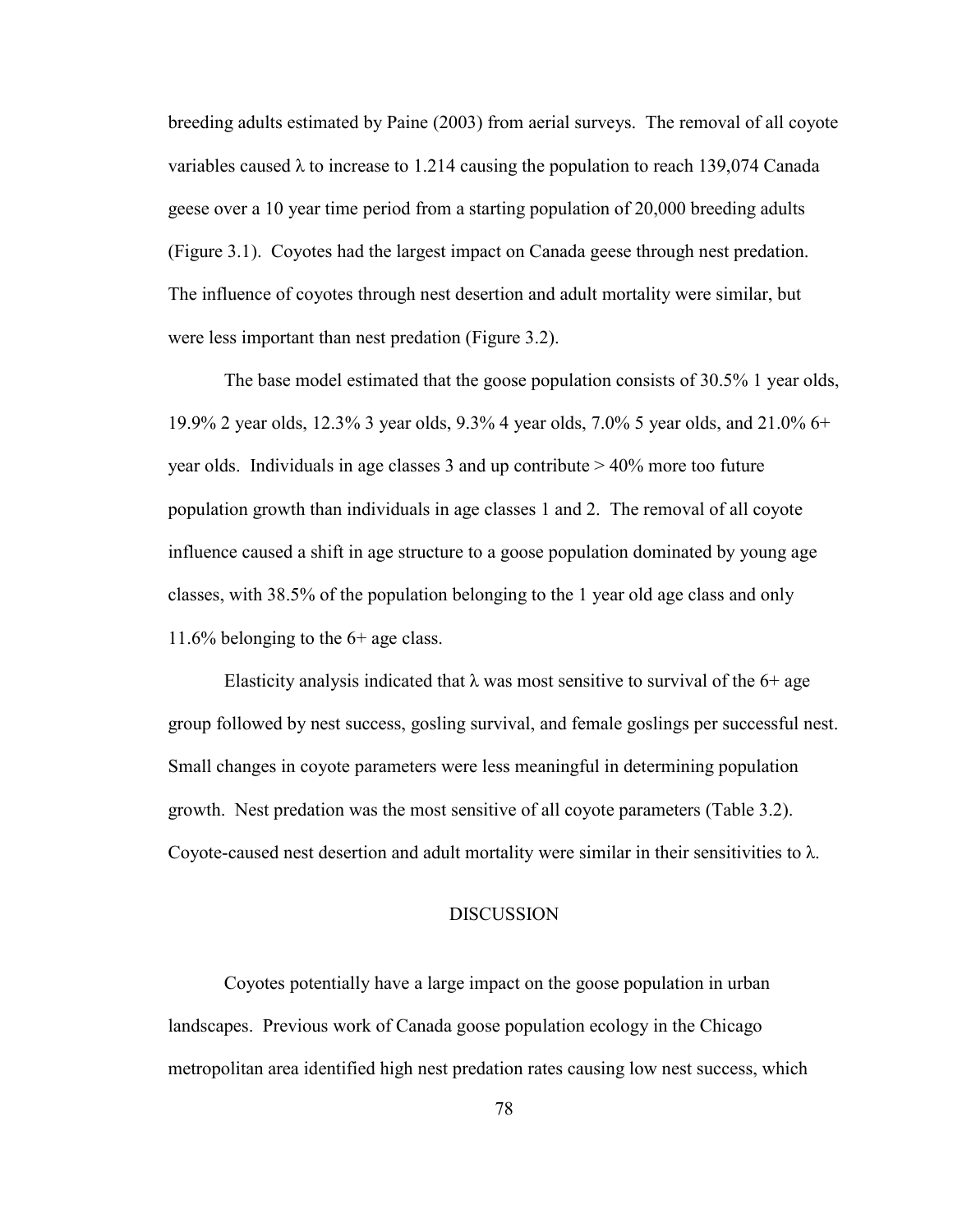limited population growth of Canada geese (Paine et al. 2003, Cline 2004). Coyotes were responsible for the low nest success as they were identified as the primary predator of goose nests in the Chicago area (Chapter 1). The population growth rate calculated by my base model was lower than rates published in other studies (Coluccy et al. 2003), but is similar to the growth seen for the Mississippi flyway giant Canada goose population (U.S. Fish and Wildlife Service 2006). The model was developed to determine the functional response of the Chicago metropolitan Canada goose population to coyote predation. The modeling demonstrated that coyotes were an important factor in the reduced population growth rate for Canada geese in the Chicago metropolitan area.

 My estimate of the coyote effect on Canada goose vital rates was conservative. For example, I did not include raccoon predation that may not have occurred without prior coyote predation (Chapter 1). It is also likely that coyotes killed ganders away from nesting locations, leading to nest desertions that could not be attributed to coyote activity (Ewaschuk and Boag 1972). Furthermore, coyotes were likely responsible for more than half (9%) of all adult mortality not associated with hunting or vehicle collisions (18%) (Paine et al. 2003). Coyotes were likely responsible for more than half of the adult mortality as only birds that had coyote sign near the goose carcass were counted as mortality caused by a coyote (Paine unpublished data). Additionally, I believe that the adult mortality was likely higher because out of 36 video monitored nests I recorded one goose killed by a coyote and on 2 separate incidences adult geese were consumed in the background (Chapter 1). Multiple dead geese were typically found on nesting islands when coyote presence was documented.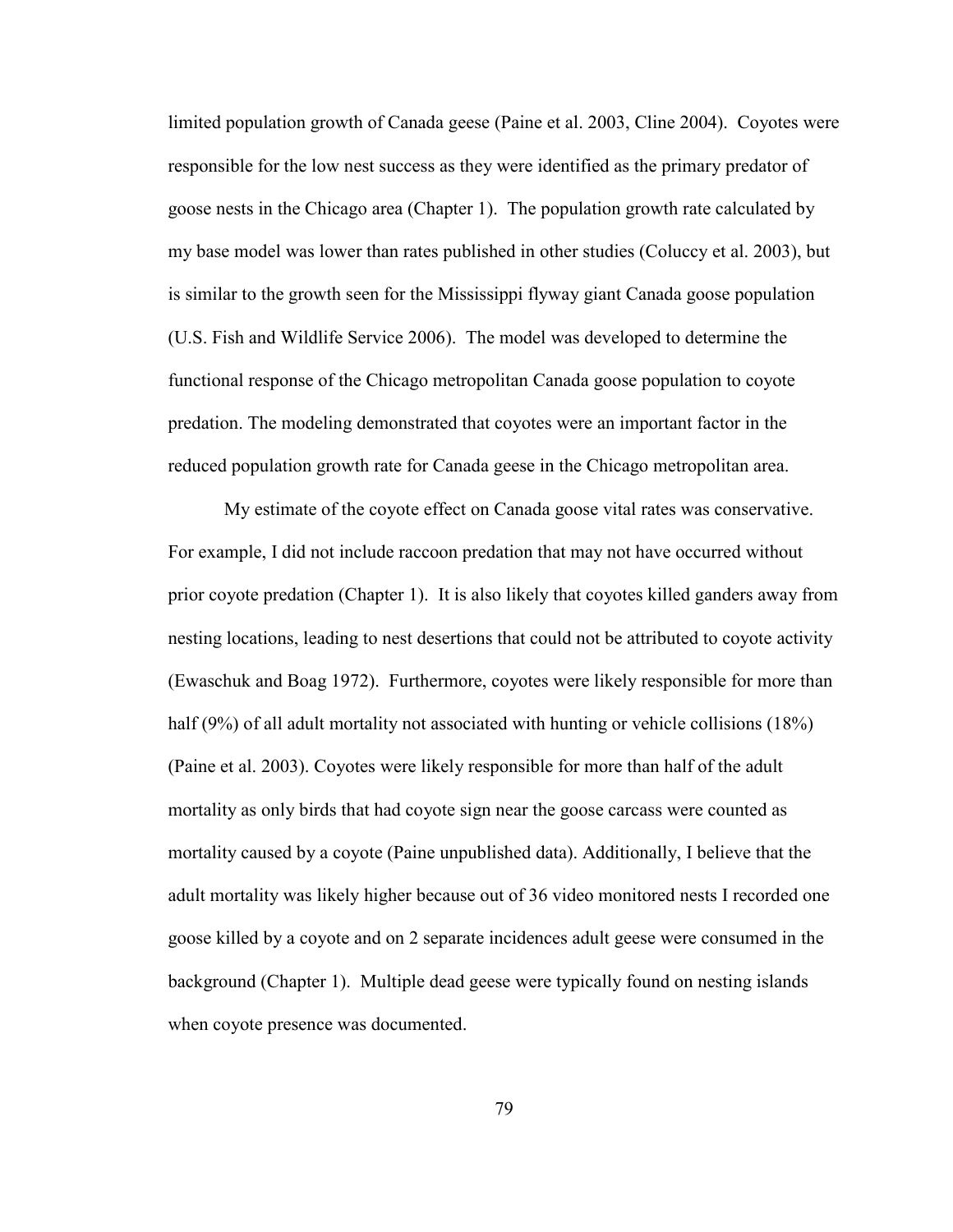Elasticity analysis indicated that changes in survival of the 6+ age group was the most sensitive to  $\lambda$  and thus changes in survival of this age class would have the largest effect on the population growth rate of any model variable. Although survival of the  $6+$ age group was the most sensitive model parameter, the influence of coyotes on adult survival was the least sensitive of all coyote related variables, due to the low proportion of adult geese depredated in the model.

 Coyotes exerted the greatest influence on the regional Canada goose population growth rate through nest predation. Nest predation could be even more significant on the local scale where nesting sites produced few to no offspring because of coyote predation. One site, with 4 years of data collected over a 5 year period, had less than 10% of all nests hatch primarily due to predation. The site dropped from a high of 44 nests to a low of 25 nests annually (unpublished data). These high nest predation sites may have been further impacted by predation on adult geese, possibly resulting in declining goose populations in certain areas. Population sinks may form when geese immigrate to sites where low nest success is coupled with adult predation.

 Coyotes may not only affect goose population growth through direct predation, but may also influence goose populations through the avoidance of predation. The presence of predator species can affect the behavior of prey species, causing them to use lower quality habitat than what is available (Ripple and Beschta 2004), thus geese may not nest or graze in the highest quality areas due to the presence of coyotes. Presence of coyotes may cause Canada geese to select nesting locations where predation risks are minimized, such as planters in urban parking lots or small islands that are highly isolated from the mainland (Cline 2004, Zoellick et al. 2004). Absence of coyotes may allow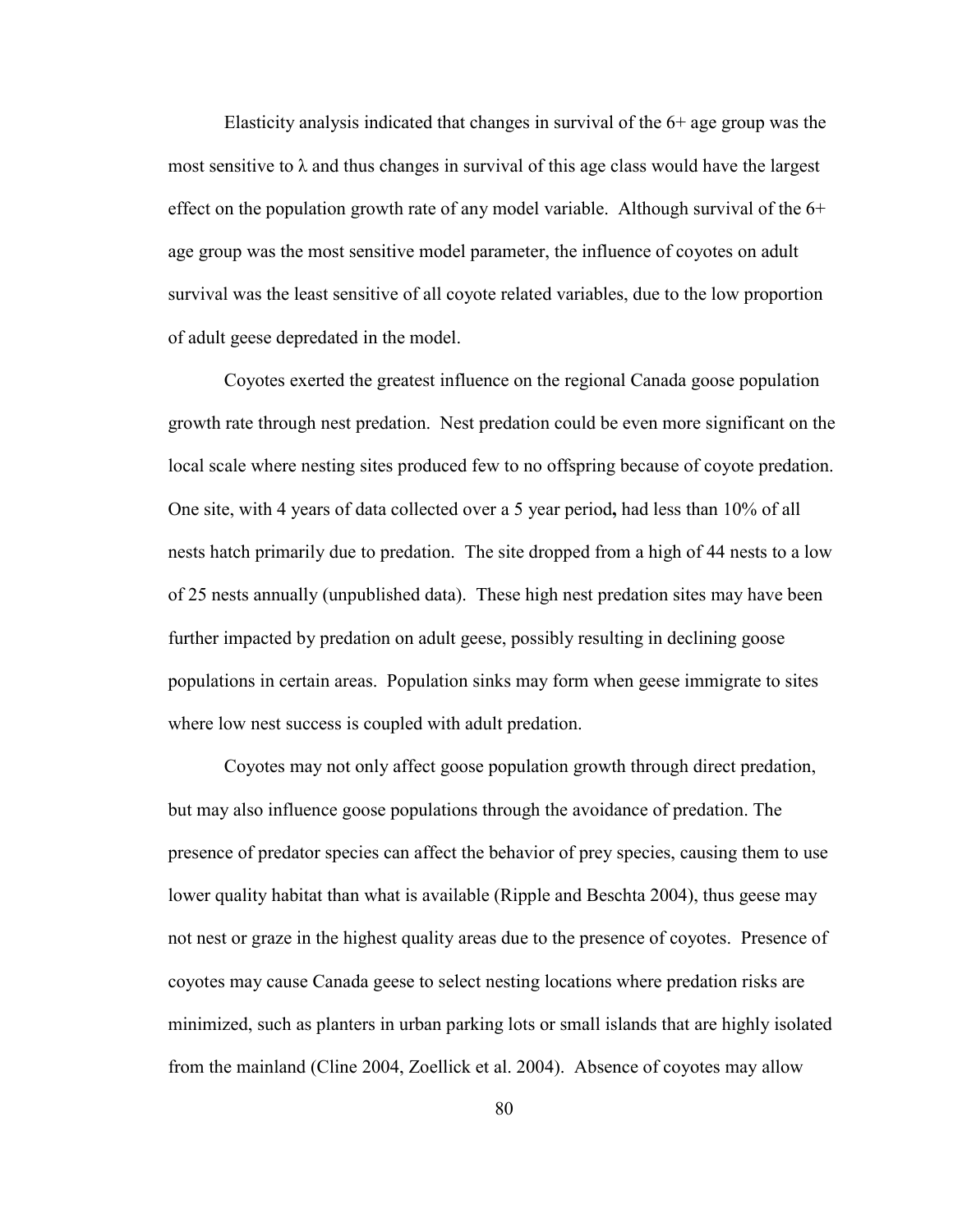geese to use islands that are less isolated and nest more frequently on lake shores, which would allow current goose populations to increase considerably before their populations are limited by density dependent nesting factors. Absence of density dependent nesting factors and the high quantity of urban grass would make it unlikely that the goose population would be hindered by any factors other than top-down factors.

 Prior to this study, the potential impact of coyotes on an urban Canada goose population was unknown. Coyotes were identified as an important factor in controlling Canada goose populations and were the primary reason that the goose population in the Chicago metropolitan area likely had a lower population growth rate than those reported for other giant Canada goose populations (Conover 1998, Coluccy et al. 2003, Maccarone and Cope 2004). Modeling projections demonstrate that coyotes are not stopping positive growth of the Canada goose population in the Chicago metropolitan area, but are slowing the population growth.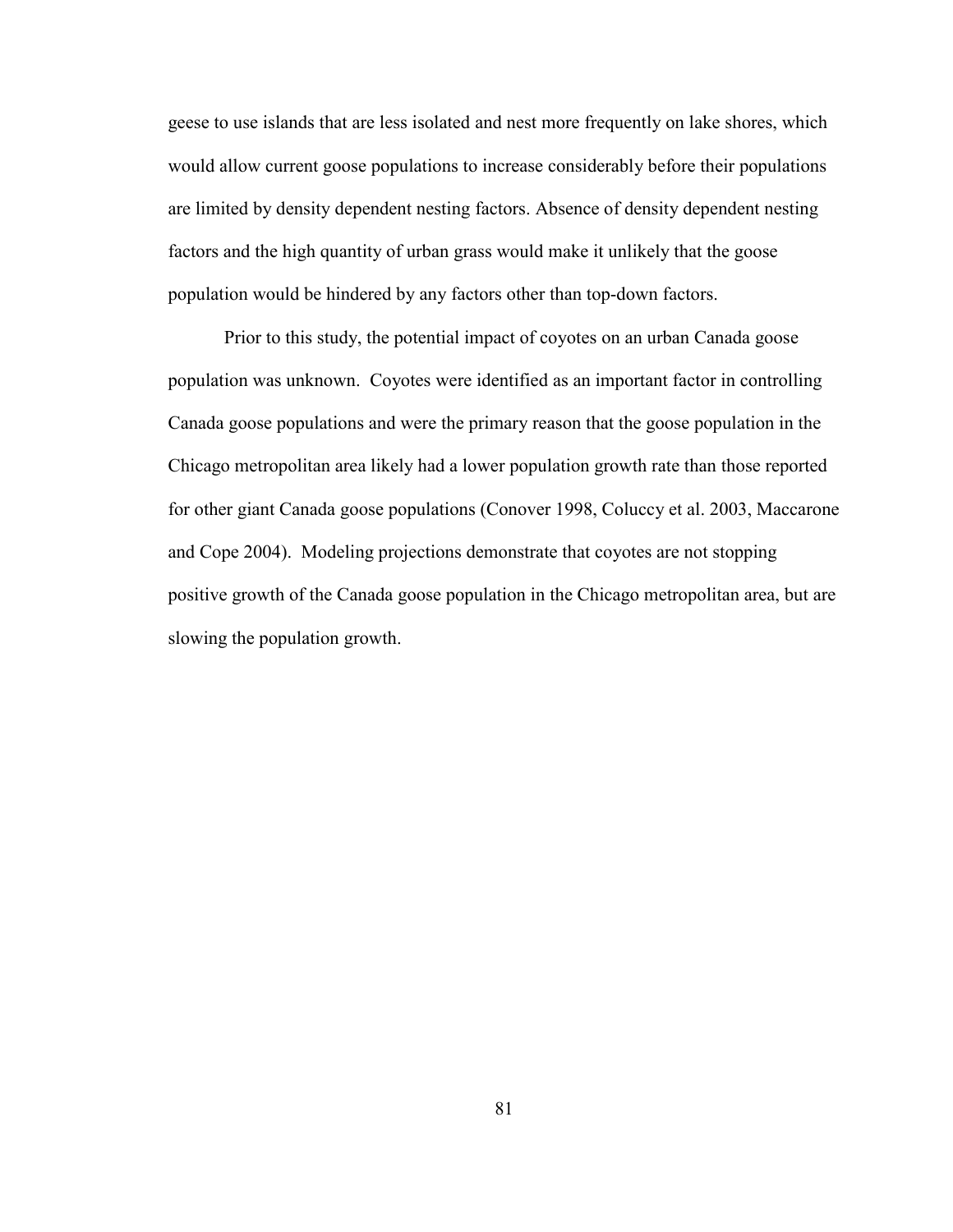#### LITERATURE CITED

- Ambrose, S. E. 1996. Undaunted courage: Meriwether Lewis, Thomas Jefferson, and the opening of the American West. Simon and Schuster, New York.
- Ankney, C. D. 1996. An embarrassment of riches: Too many geese. Journal of Wildlife Management 60:217-223.
- Atwood, T. C., H. P. Weeks, and T. M. Gehring. 2004. Spatial ecology of coyotes along a suburban-to-rural gradient. Journal of Wildlife Management 68:1000-1009.
- Boal, C. W., and R. W. Mannan. 1999. Comparitive breeding ecology of Cooper's hawks in urban and exurban areas of southeastern Arizona. Journal of Wildlife Management 63:77-84.
- Cline, M. 2004. Productivity of giant Canada geese (Branta canadensis maxima) in northeastern Illinois. Masters Thesis. Southern Illinois University of Carbondale, Carbondale.
- Coluccy, J. M., D. Graeber, and R. Drobney. 2003. Population modeling for giant Canada geese and implications for management. in T. J. Moser, R. D. Lien, K. C. VerCauteren, K. F. Abraham, D. E. Andersen, J. G. Bruggink, J. M. Coluccy, D. A. Graber, J. O. Leafloor, D. R. Luukkonen, and R. E. Trost, editors. Proceedings of the 2003 International Canada Goose Symposium, Madison, Wi. USA.
- Conover, M. 1998. Reproductive biology of an urban population of Canada geese. Pages 67-70 in D. H. Rusch, M. D. Samuel., D. D. Humburg, and B. D. Sullivan, editors. Proceedings of the 1998 International Canada Goose Symposium, Milwaukee Wi.
- Crooks, K. R. 2002. Relative sensitivities of mammalian carnivores to habitat fragmentation. Conservation Biology 16:488-502.
- Estes, J. A., and J. F. Palmisano. 1974. Sea otters: Their role in structuring near shore communities. Science 185:1058-1060.
- Etter, D. R., K. M. Hollis, T. R. Van Deelen, D. R. Ludwig, J. E. Chelsvig, C. L. Anchor, and R. E. Warner. 2002. Survival and movements of white-tailed deer in suburban Chicago, Illinois. Journal of Wildlife Management 66:500-510.
- Ewaschuk, E., and D. A. Boag. 1972. Factors affecting hatching success of densely nesting Canada geese. Journal of Wildlife Management 36:1097-1106.
- Fedriani, J. M., T. K. Fuller, and R. M. Sauvajot. 2001. Does availability of anthropogenic food enhance densities of omnivorous mammals? An example with coyotes in southern California. Ecography 24:325-331.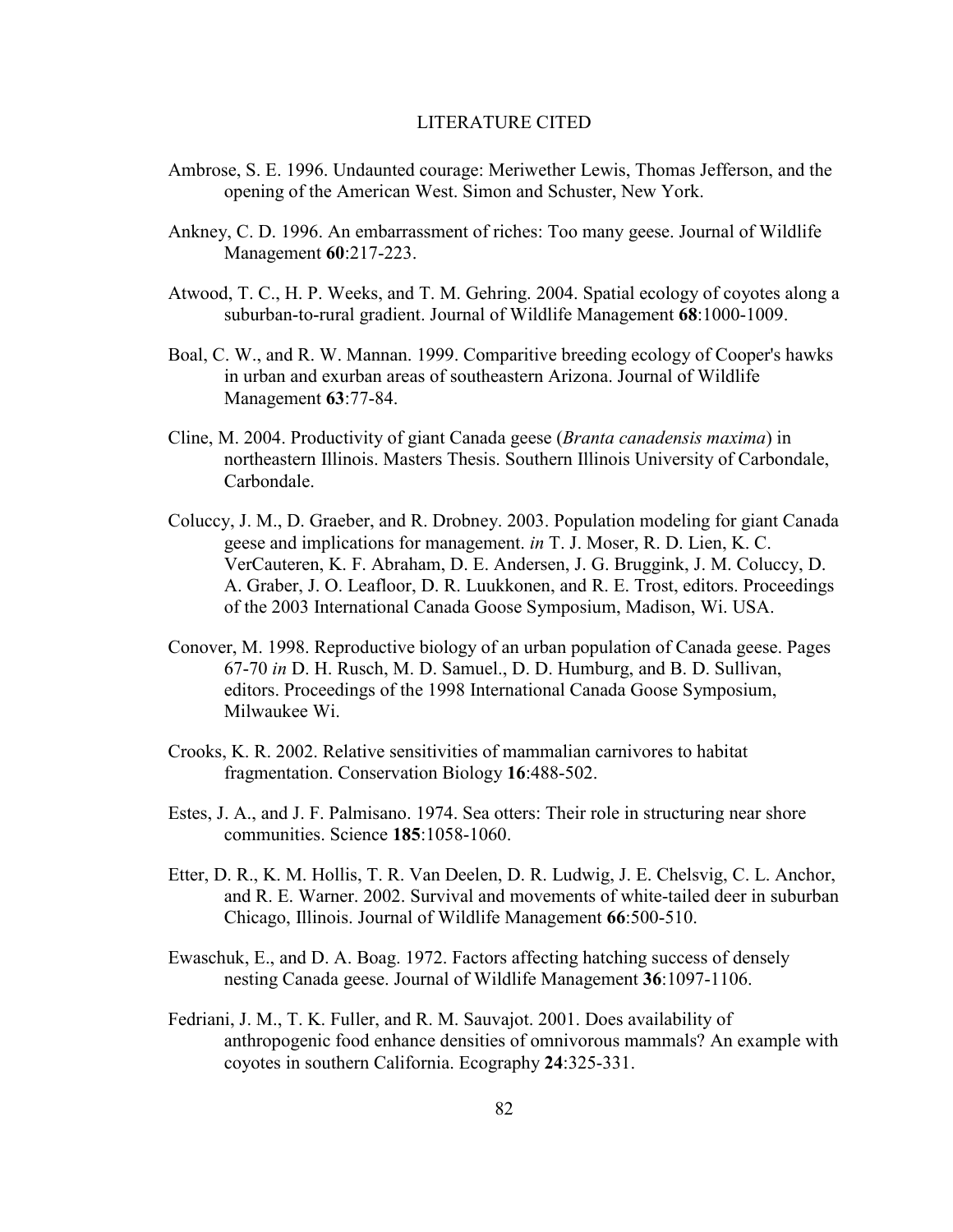- Forman, R., and L. Alexander. 1998. Roads and their major ecological effects. Annual Review of Ecology and Systematics 29:207-231.
- Gehrt, S. D. 2003. Coyote ecology in the Chicago region. Progress Report, The Ohio State University, Columbus.
- Gehrt, S. D. 2004. Ecology and management of striped skunks, raccoons, and coyotes in urban landscapes. Island Press, Washington D.C.
- Hanski, I., L. Hansson, and H. Henttonen. 1991. Specialist predators, generalist predators, and the microtine rodent cycle. The Journal of Animal Ecology 60:353- 367.
- Hidalgo-Mihart, M. G., L. Cantu-Salazar, C. A. Lopez-Gonzalez, E. C. Fernandez, and A. Gonzalez-Romero. 2004. Effect of a landfill on the home range and group size of coyotes (Canis latrans) in a tropical deciduous forest. Journal of Zoology 263:55-63.
- Kitchen, A. M., E. M. Gese, and E. R. Schauster. 2000. Changes in coyote activity patterns due to reduced exposure to human persecution. Canadian Journal of Zoology 78:853-857.
- Kristan, W., III, W. Boarman, and J. Crayon. 2004. Diet composition of common ravens across the urban-wildland interface of the West Mojave Desert. Wildlife Society Bulletin 32:244-253.
- Lawrence, J. S. 1986. Population ecology of giant Canada geese in west central Illinois. Ph.D. Southern Illinois University, Carbondale, Ill, USA.
- Maccarone, A. D., and C. H. Cope. 2004. Recent trends in the winter population of Canada geese (Branta canadensis) in Wichita, Kansas: 1998-2003. Transactions of the Kansas Academy of Science 107:77-82.
- Marburger, R. G., and J. W. Thomas. 1965. A die-off in white-tailed deer of the central mineral region of Texas. Journal of Wildlife Management 29:706-716.
- McClennen, N., R. R. Wigglesworth, and S. H. Anderson. 2001. The effect of suburban and agricultural development on the activity patterns of coyotes (Canis latrans). American Midland Naturalist 146:27-36.
- Mech, D. L., D. W. Smith, K. M. Murphy, and D. R. MacNulty. 2001. Winter severity and wolf predation on a formerly wolf-free elk herd. Journal of Wildlife Management 65:998-1003.
- Mills, L. S., D. F. Doak, and M. Wisdom. 1999. The reliability of conservation actions based upon elasticities of matrix models. Conservation Biology 13:815-829.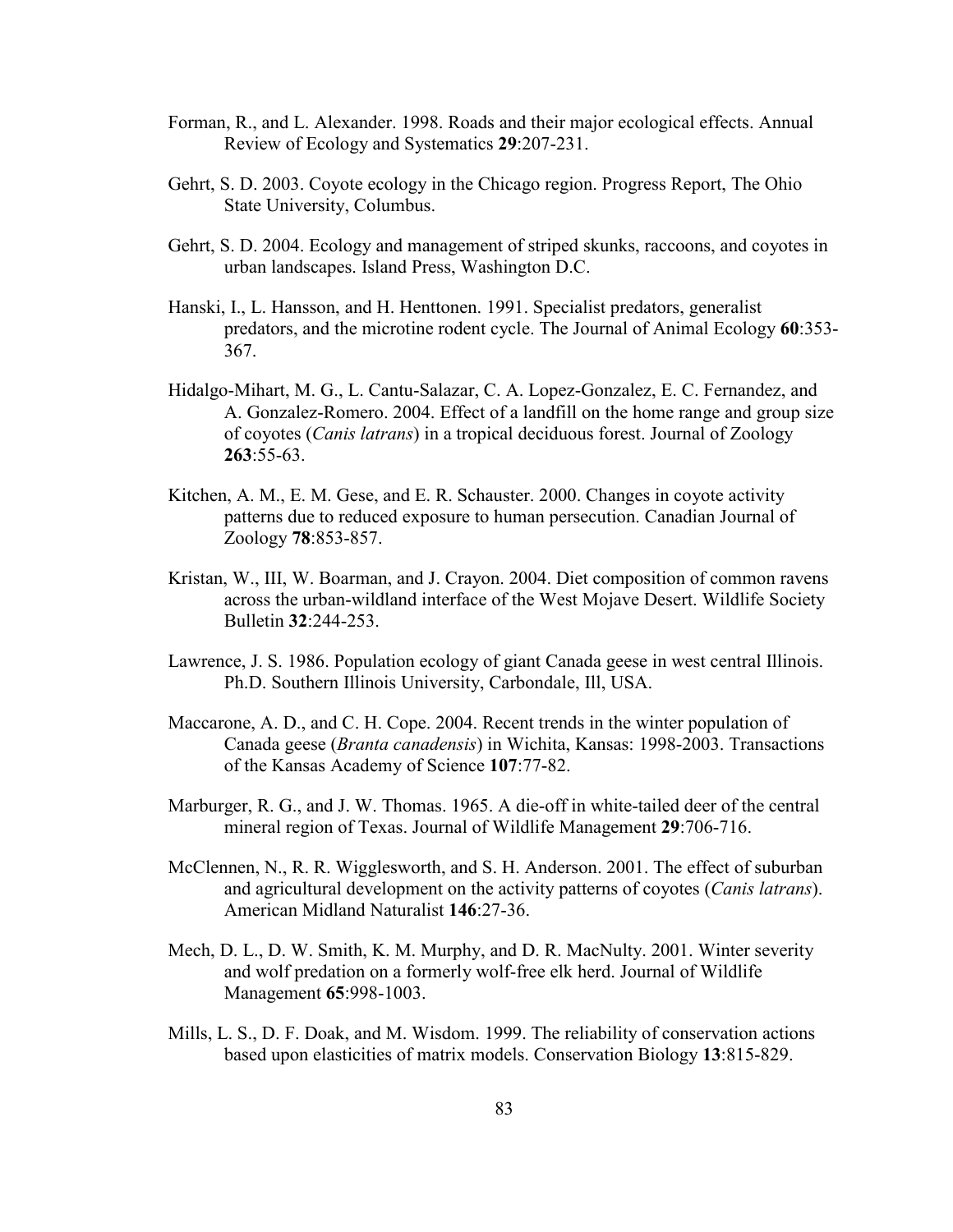- Morris, W., and D. Doak. 2002. Quantitative conservation biology. Sinauer Associates, Sunderland, Massachusetts.
- Murdoch, W. W. 1969. Switching in general predators: Experiments on predator specificity and stability of prey populations. Ecological Monographs 39:335-354.
- Paine, C. R., J. D. Thompson, R. Montgomery, M. Cline, and B. D. Dugger. 2003. Status and management of Canada geese in northeastern Illinois. Final report W-131-R1 to R3, Illinois Department of Natural Resources.
- Peterson, R. O. 1999. Wolf-moose interaction on Isle Royale: The end of natural regulation? Ecological Applications 9:10-16.
- Prange, S., and S. D. Gehrt. 2004. Changes in mesopredator-community structure in response to urbanization. Canadian Journal of Zoology 82:1804-1817.
- Prange, S., S. D. Gehrt, and E. P. Wiggers. 2004. Influences of anthropogenic resources on raccoon (Procyon lotor) movements and spatial distribution. Journal of Mammalogy 85:483-490.
- Ripple, W. J., and R. L. Beschta. 2004. Wolves and the ecology of fear: Can predation risk structure ecosystems? Bioscience 54:755-766.
- Smith, A. E., S. R. Craven, and P. D. Curtis. 1999. Managing Canada geese in urban environments. in Jack Berryman Institute Publication 16, and Cornell University Cooperative Extension, Ithaca, NY.
- U.S. Fish and Wildlife Service. 2006. Waterfowl population status. U.S. Department of the interior, Washington, D.C.
- White, G. C., and K. P. Burnham. 1999. Program MARK: Survival estimation from populations of marked animals. Bird Study 46 Supplement:120-138.
- Zoellick, B. W., H. M. Ulmschneider, B. S. Cade, and A. W. Stanley. 2004. Isolation of Snake River islands and mammalian predation of waterfowl nests. Journal of Wildlife Management 68:650-662.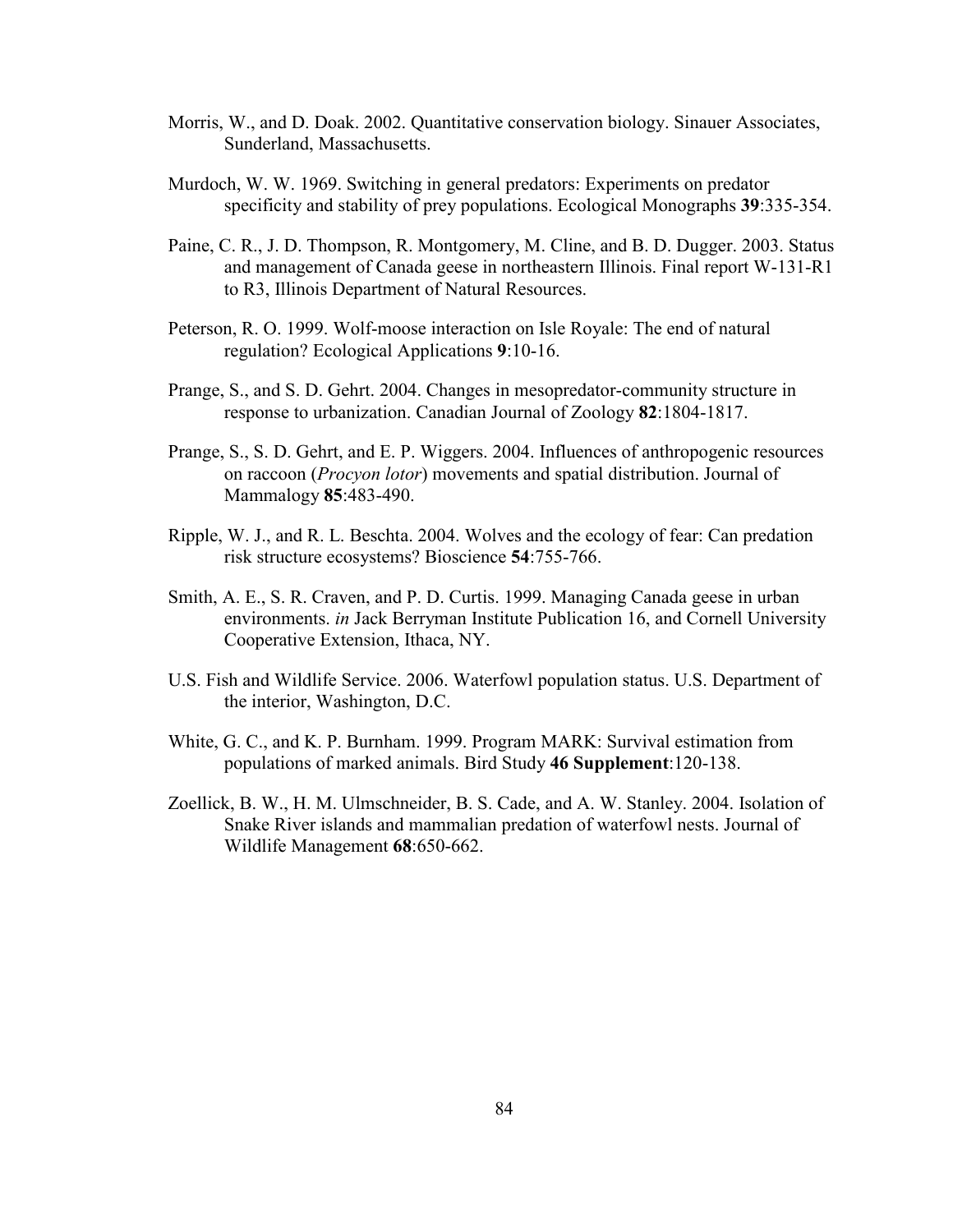| Parameter                                          | Estimate     | Source                                                   |
|----------------------------------------------------|--------------|----------------------------------------------------------|
| Nest success                                       | 0.435        | Cline 2004                                               |
| Female goslings per nest                           | 2.32         | Paine et al. 2003                                        |
| Gosling survival to fledge                         | 0.6          | Lawrence 1986, Coluccy et<br>al. 2003                    |
| Age-specific nesting rates                         |              |                                                          |
| $1 \mathrm{yr}$                                    | 0.039        | Lawrence 1986, Coluccy et<br>al. 2003, Paine et al. 2003 |
| 2 <sub>yr</sub>                                    | 0.336        | Lawrence 1986, Coluccy et<br>al. 2003, Paine et al. 2003 |
| $3 \text{ yr}$                                     | 0.71         | Lawrence 1986, Coluccy et<br>al. 2003, Paine et al. 2003 |
| $4 \text{ yr}$                                     | 0.93         | Lawrence 1986, Coluccy et<br>al. 2003, Paine et al. 2003 |
| 5 yr                                               | 0.975        | Lawrence 1986, Coluccy et<br>al. 2003, Paine et al. 2003 |
| 6 yr                                               | $\mathbf{1}$ | Lawrence 1986, Coluccy et<br>al. 2003, Paine et al. 2003 |
| Age-specific survival rates                        |              |                                                          |
| $1 \, yr$                                          | 0.689        | Paine et al. 2003                                        |
| $2 \text{ yr}$                                     | 0.666        | Paine et al. 2003                                        |
| $3 \text{ yr}$                                     | 0.793        | Paine et al. 2003                                        |
| 4 yr                                               | 0.793        | Paine et al. 2003                                        |
| $5 \text{ yr}$                                     | 0.793        | Paine et al. 2003                                        |
| 6 yr                                               | 0.793        | Paine et al. 2003                                        |
| Predation rate                                     | 0.694        | Paine et al. 2003                                        |
| Proportion of nests<br>depredated by coyote        | 0.78         | This study                                               |
| Proportion of nests<br>depredated by raccoon       | 0.22         | This study                                               |
| Desertion rate                                     | 0.187        | Paine et al. 2003                                        |
| Proportion of deserted nests<br>caused by coyotes  | 0.729        | This study                                               |
| Proportion of adult<br>mortality caused by coyotes | 0.09         | Paine unpublished data                                   |

Table 3.1. Population parameters used to model the resident Canada goose population in the Chicago metropolitan area.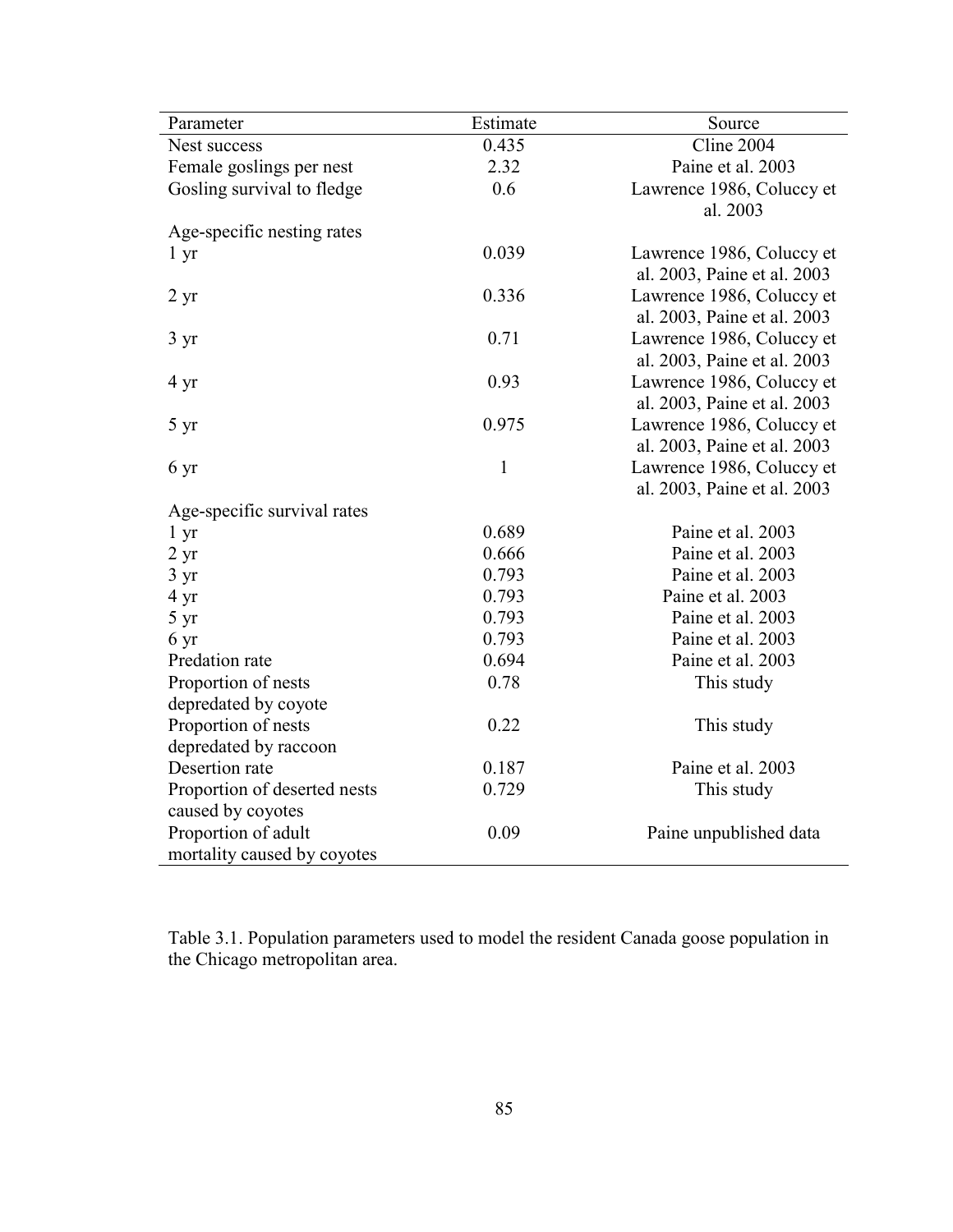|                           | Base     |        | Adjusted |        |            |
|---------------------------|----------|--------|----------|--------|------------|
|                           |          |        |          |        | Elasticity |
| Model Parameter           | Estimate | Lambda | Estimate | Lambda | value*     |
| Nest desertion            | 0.1870   | 1.0552 | 0.1851   | 1.0557 | 0.0426     |
| Proportion of nest        |          |        |          |        |            |
| desertion caused by       |          |        |          |        |            |
| coyotes                   | 0.7290   | 1.0552 | 0.7217   | 1.0555 | 0.0311     |
| Nest predation rate       | 0.5940   | 1.0552 | 0.5881   | 1.0566 | 0.1351     |
| Proportion of nest        |          |        |          |        |            |
| predation by coyotes      | 0.7800   | 1.0552 | 0.7722   | 1.0563 | 0.1054     |
| Proportion of nest        |          |        |          |        |            |
| predation by raccoons     | 0.2200   | 1.0552 | 0.2178   | 1.0555 | 0.0298     |
| <b>Nest Success</b>       | 0.4350   | 1.0552 | 0.4307   | 1.0533 | 0.1763     |
| <b>Gosling Survival</b>   | 0.6000   | 1.0552 | 0.5940   | 1.0533 | 0.1763     |
| Proportion of geese       |          |        |          |        |            |
| nesting                   |          |        |          |        |            |
| $1 \, yr$                 | 0.0390   | 1.0552 | 0.0386   | 1.0552 | 0.0039     |
| $2 \text{ yr}$            | 0.3360   | 1.0552 | 0.3326   | 1.0550 | 0.0221     |
| 3 yr                      | 0.7100   | 1.0552 | 0.7029   | 1.0549 | 0.0290     |
| 4 yr                      | 0.9300   | 1.0552 | 0.9207   | 1.0549 | 0.0285     |
| $5 \text{ yr}$            | 0.9750   | 1.0552 | 0.9653   | 1.0550 | 0.0225     |
| 6 yr                      | 1.0000   | 1.0552 | 0.9900   | 1.0545 | 0.0699     |
| Fecundity                 |          |        |          |        |            |
| 1 yr                      | 0.0236   | 1.0552 | 0.0234   | 1.0552 | 0.0039     |
| $2 \text{ yr}$            | 0.2035   | 1.0552 | 0.2014   | 1.0550 | 0.0221     |
| $3 \text{ yr}$            | 0.4299   | 1.0552 | 0.4256   | 1.0549 | 0.0290     |
| 4 yr                      | 0.5631   | 1.0552 | 0.5575   | 1.0549 | 0.0285     |
| 5 yr                      | 0.5904   | 1.0552 | 0.5845   | 1.0550 | 0.0225     |
| 6 yr                      | 0.6055   | 1.0552 | 0.5995   | 1.0545 | 0.0699     |
| Annual survival           |          |        |          |        |            |
| $1 \, yr$                 | 0.6890   | 1.0552 | 0.6821   | 1.0534 | 0.1724     |
| $2 \text{ yr}$            | 0.6540   | 1.0552 | 0.6475   | 1.0536 | 0.1502     |
| $3 \text{ yr}$            | 0.7930   | 1.0552 | 0.7851   | 1.0539 | 0.1212     |
| 4 yr                      | 0.7930   | 1.0552 | 0.7851   | 1.0542 | 0.0925     |
| 5 yr                      | 0.7930   | 1.0552 | 0.7851   | 1.0545 | 0.0699     |
| 6 yr                      | 0.7930   | 1.0552 | 0.7851   | 1.0530 | 0.2086     |
| Female goslings per nest  | 2.3200   | 1.0552 | 2.2968   | 1.0533 | 0.1763     |
| Adult mortality caused by |          |        |          |        |            |
| coyotes                   | 0.0900   | 1.0552 | 0.0891   | 1.0555 | 0.0257     |

Table 3.2. Elasticity calculations for parameters from the Chicago metropolitan goose population model including coyote influence variables.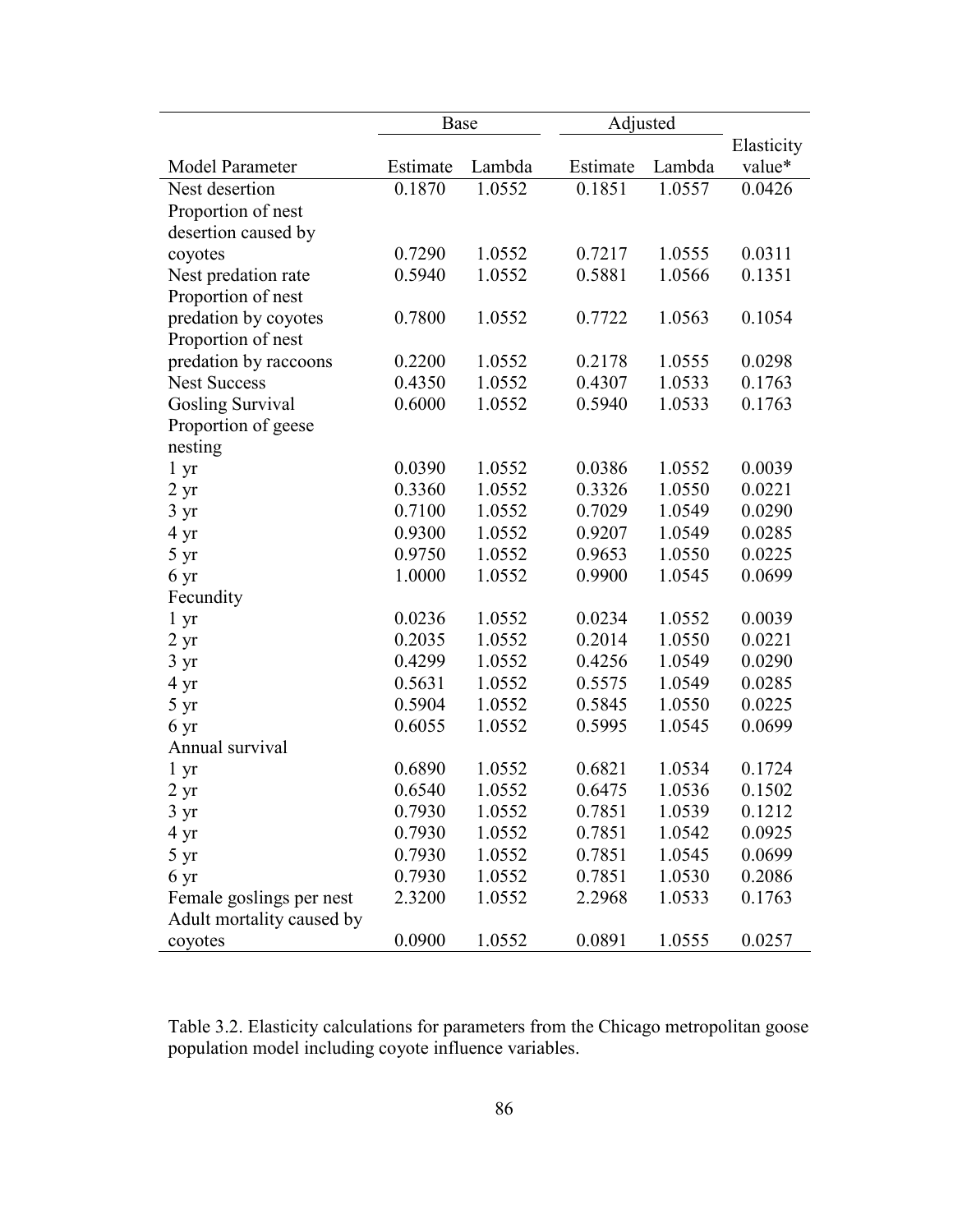

Figure 3.1. Population growth rate for the Chicago metropolitan Canada goose population and the estimated population growth rate with coyotes removed from the system.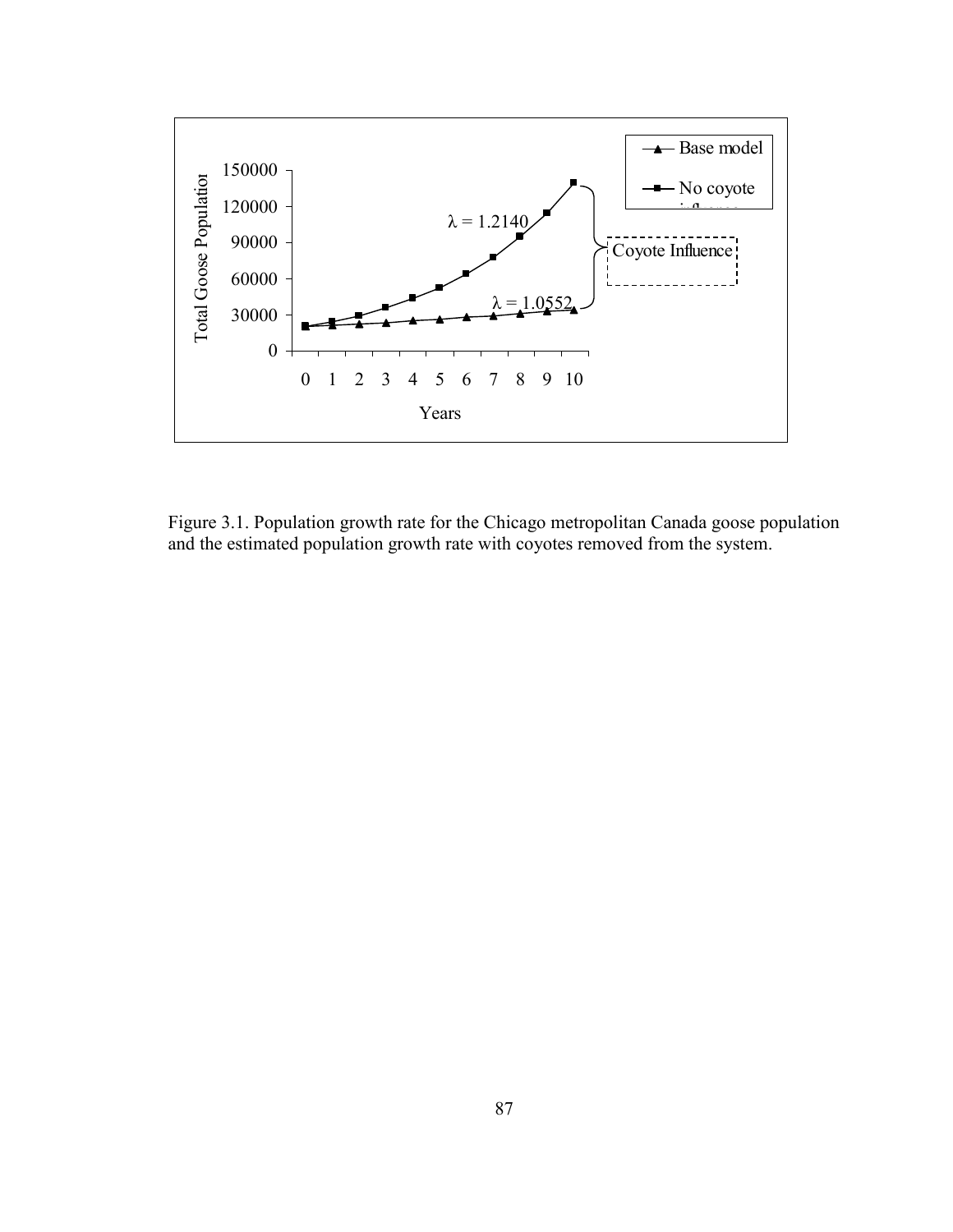

Figure 3.2. Population growth rates for the Canada goose population in the Chicago metropolitan area with coyote variables removed and model simulations conducted for each type of coyote influence.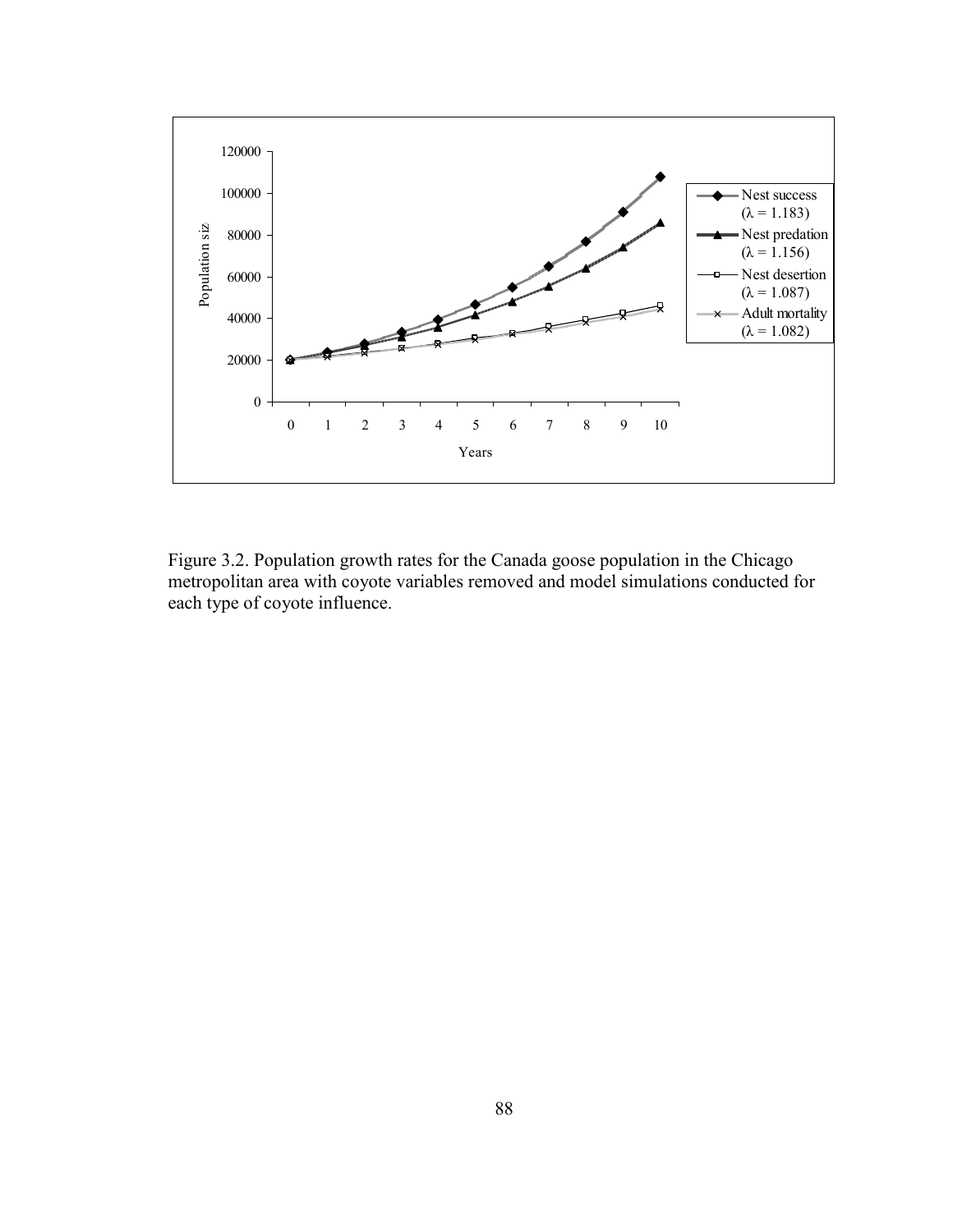#### BIBLIOGRAPHY

- Aebischer, N. J., P. A. Robertson, and R. E. Kenward. 1993. Compositional analysis of habitat use from animal radio tracking data. Ecology 74:1313-1325.
- Aguilera, E., R. L. Knight, and J. L. Cummings. 1991. An evaluation of two hazing methods for urban Canada geese. Wildlife Society Bulletin 19:32-35.
- Allan, J., J. Kirby, and C. Feare. 1995. The biology of Canada geese Branta canadensis in relation to the management of feral populations. Wildlife Biology 1:129-143.
- Ambrose, S. E. 1996. Undaunted courage: Meriwether Lewis, Thomas Jefferson, and the opening of the American West. Simon and Schuster, New York.
- Andelt, W. F., and S. H. Andelt. 1981. Habitat use by coyotes in southeastern Nebraska. Journal of Wildlife Management 45:1001-1005.
- Ankney, C. D. 1996. An embarrassment of riches: Too many geese. Journal of Wildlife Management 60:217-223.
- Anthony, R. M., J. B. Grand, T. F. Fondell, and B. F. J. Manly. 2004. A quantitative approach to identifying predators from nest remains. Journal of Field Ornithology 75:40-48.
- Anthony, R. M., J. B. Grand, T. F. Fondell, and D. A. Miller. 2006. Techniques for identifying predators of goose nests. Wildlife Biology 12:249-256.
- Arjo, W. M., and D. H. Pletscher. 2004. Coyote and wolf habitat use in northwestern Montana. Northwest Science 78:24-32.
- Atkinson, K. T., and D. M. Shackleton. 1991. Coyote, Canis latrans, ecology in a ruralurban environment. Canadian Field-Naturalist 105:49-54.
- Atwood, T. C. 2006. The influence of habitat patch attributes on coyote group size and interaction in a fragmented landscape. Canadian Journal of Zoology 84:80-87.
- Atwood, T. C., H. P. Weeks, and T. M. Gehring. 2004. Spatial ecology of coyotes along a suburban-to-rural gradient. Journal of Wildlife Management 68:1000-1009.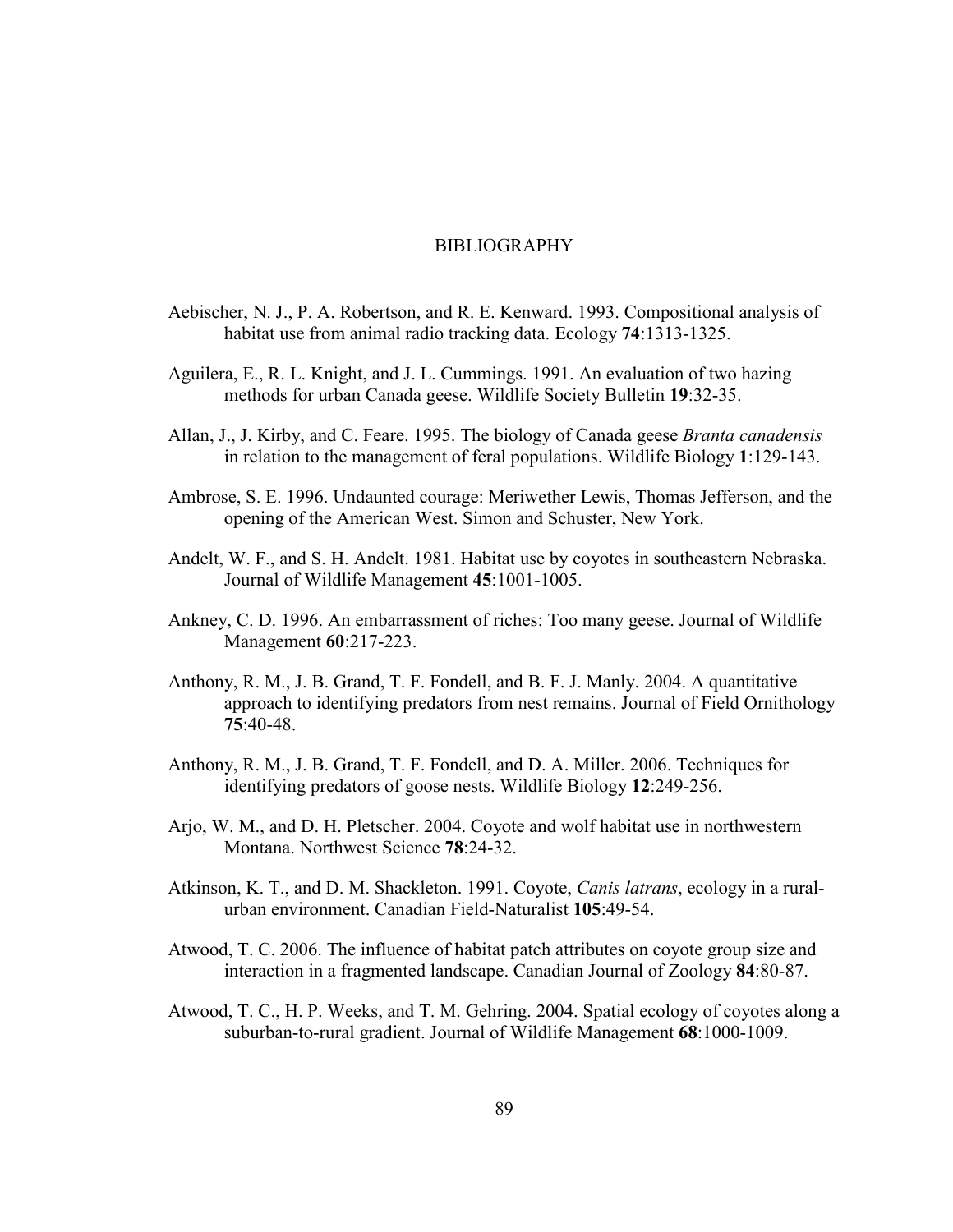- Barrette, C., and F. Messier. 1980. Scent-marking in free-ranging covotes, Canis latrans. Animal Behaviour 28:814-819.
- Bekoff, M. 1977. Canis latrans. Mammalian Species 79:1-9.
- Belant, J. L., T. W. Seamans, L. A. Tyson, and S. K. Ickes. 1996. Repellency of methyl anthranilate to pre-exposed and naive Canada geese. Journal of Wildlife Management 60:923-928.
- Belant, J. L., L. A. Tyson, T. W. Seamans, and S. K. Ickes. 1997. Evaluation of lime as an avian feeding repellent. Journal of Wildlife Management 61:917-924.
- Bety, J., and G. Gauthier. 2001. Effects of nest visits on predator activity and predation rate in a Greater Snow Goose colony. Journal of Field Ornithology 72:573-586.
- Bingham, R. L., and L. A. Brennan. 2004. Comparison of type I error rates for statistical analyses of resource selection. Journal of Wildlife Management 68:206-212.
- Blackwell, B. F., G. E. Bernhardt, and R. A. Dolbeer. 2002. Lasers as nonlethal avian repellents. Journal of Wildlife Management 66:250-258.
- Blackwell, B. F., T. W. Seamans, and R. A. Dolbeer. 1999. Plant growth regulator (Stronghold (TM)) enhances repellency of anthraquinone formulation (Flight Conirol (TM)) to Canada geese. Journal of Wildlife Management 63:1336-1343.
- Boal, C. W., and R. W. Mannan. 1999. Comparitive breeding ecology of Cooper's hawks in urban and exurban areas of southeastern Arizona. Journal of Wildlife Management 63:77-84.
- Bolger, D. T. 2002. Habitat fragmentation effects on birds in southern California: Contrast to the top-down; paradigm. Studies in Avian Biology 25:141-157.
- Bonner, B. M., W. Lutz, S. Jager, T. Redman, B. Reinhardt, U. Reichel, V. Krajewski, R. Weiss, J. Wissing, W. Knickmeier, W. H. Gerlich, U. C. Wend, and E. F. Kaleta. 2004. Do Canada geese (Branta canadensis Linnaeus, 1758) carry infectious agents for birds and man. European Journal of Wildlife Research 50:78-84.
- Breiman, L., J. H. Friedman, R. A. Olshen, and C. J. Stone. 1984. Classification and regression trees. Chapman and Hall, New York, NY.
- Brown, J. S., J. W. Laundre, and M. Gurung. 1999. The ecology of fear: Optimal foraging, game theory, and trophic interactions. Journal of Mammalogy 80:385- 399.
- Brundige, G. 1993. Predation ecology of the eastern coyote, Canis latrans var., in the Adirondacks, New York. Ph.D. Dissertation. State University of New York, Syracuse, New York.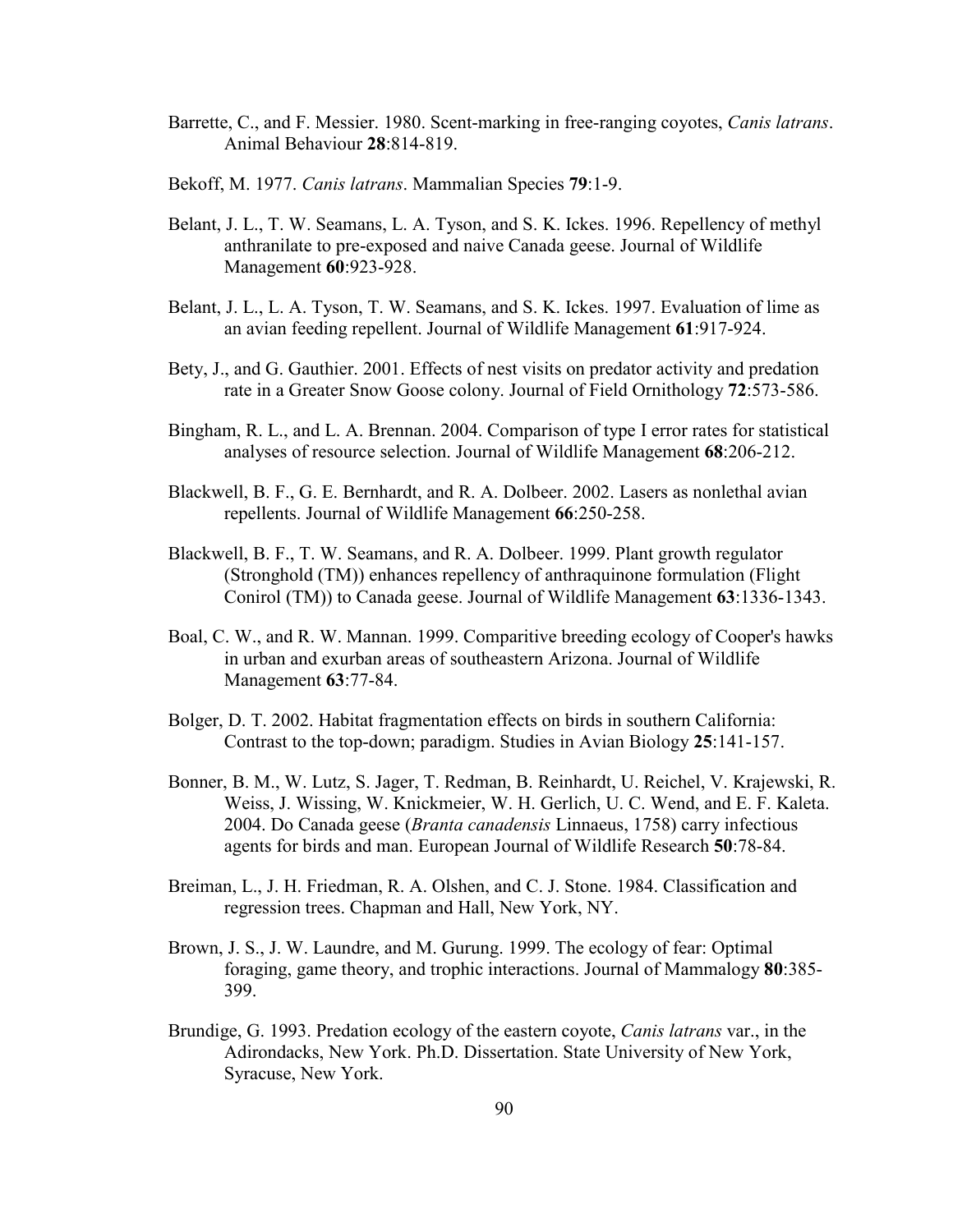- Carey, C., H. Rahn, and P. Parisi. 1980. Calories, water, lipid and yolk in avian eggs. Condor 82:335-343.
- Christens, E., H. Blokpoel, G. Rason, and S. W. D. Jarvie. 1995. Spraying white mineraloil on Canada goose eggs to prevent hatching. Wildlife Society Bulletin 23:228- 230.
- Cline, M. 2004. Productivity of giant Canada geese (Branta canadensis maxima) in northeastern Illinois. Masters Thesis. Southern Illinois University of Carbondale, Carbondale.
- Coluccy, J. M. 2001. Reproductive ecology, bioenergetics, and experimental removals of local giant Canada geese (Branta canadensis maxima) in central Missouri. Ph.D. University of Missouri, Columbia.
- Coluccy, J. M., R. D. Drobney, D. A. Graber, S. L. Sheriff, and D. J. Witter. 2001. Attitudes of central Missouri residents toward local giant Canada geese and management alternatives. Wildlife Society Bulletin 29:116-123.
- Coluccy, J. M., D. Graeber, and R. Drobney. 2003. Population modeling for giant Canada geese and implications for management. in T. J. Moser, R. D. Lien, K. C. VerCauteren, K. F. Abraham, D. E. Andersen, J. G. Bruggink, J. M. Coluccy, D. A. Graber, J. O. Leafloor, D. R. Luukkonen, and R. E. Trost, editors. Proceedings of the 2003 International Canada Goose Symposium, Madison, Wi. USA.
- Conover, M. 1998. Reproductive biology of an urban population of Canada geese. Pages 67-70 in D. H. Rusch, M. D. Samuel., D. D. Humburg, and B. D. Sullivan, editors. Proceedings of the 1998 International Canada Goose Symposium, Milwaukee Wi.
- Conover, M. R. 1991. Herbivory by Canada geese diet selection and effect on lawns. Ecological Applications 1:231-236.
- Conover, M. R., and G. G. Chasko. 1985. Nuisance Canada goose problems in the eastern United States. Wildlife Society Bulletin 13:228-233.
- Conover, M. R., and G. S. Kania. 1991. Characteristics of feeding sites used by urbansuburban flocks of Canada geese in Connecticut. Wildlife Society Bulletin 19:36- 38.
- Converse, K. A., and J. J. Kennelly. 1994. Evaluation of Canada goose sterilization for population-control. Wildlife Society Bulletin 22:265-269.
- Cooper, J., and T. Keefe. 1997. Urban Canada goose management: policies and procedures. Transactions of the North American Wildlife and Natural Resources Conference 62:412-430.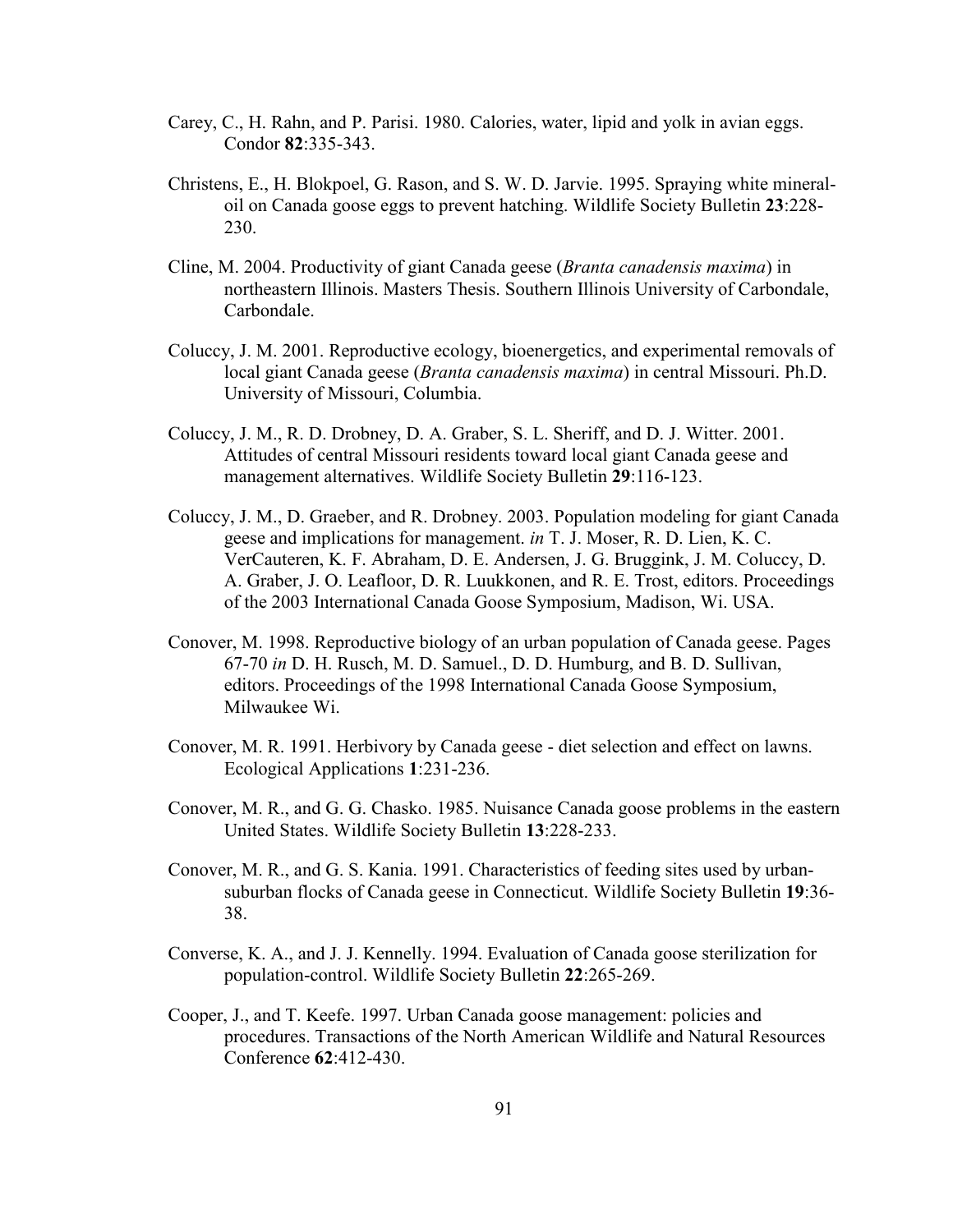- Crabtree, R. L., and J. W. Sheldon. 1999. Coyotes and canid coexistence in Yellowstone. Pages 127-163 in T. W. Clark, A. P. Curlee, S. C. Minta, and P. M. Kareiva, editors. Carnivores in Ecosystems: the Yellowstone Experience. Yale University Press, New Haven.
- Crooks, K. R. 2002. Relative sensitivities of mammalian carnivores to habitat fragmentation. Conservation Biology 16:488-502.
- Crooks, K. R., and M. E. Soule. 1999. Mesopredator release and avifaunal extinctions in a fragmented system. Nature 400:563-566.
- Cypher, B. L. 1993. Food item use by coyote pups at Crab Orchard National Wildlife Refuge, Illinois. Transactions of the Illinois State Academy of Science 86:133- 137.
- Cypher, B. L., K. A. Spencer, and J. H. Scrivner. 1996. Use of food items by sex and age classes of coyotes. California Fish and Game 82:42-47.
- DeVault, T. L., M. B. Douglas, J. S. Castrale, C. E. Mills, T. Hayes, and O. E. Rhodes. 2005. Identification of nest predators at a least tern colony in southwestern Indiana. Waterbirds 28:445-449.
- Estes, J. A., and J. F. Palmisano. 1974. Sea otters: Their role in structuring near shore communities. Science 185:1058-1060.
- Etter, D. R., K. M. Hollis, T. R. Van Deelen, D. R. Ludwig, J. E. Chelsvig, C. L. Anchor, and R. E. Warner. 2002. Survival and movements of white-tailed deer in suburban Chicago, Illinois. Journal of Wildlife Management 66:500-510.
- Ewaschuk, E., and D. A. Boag. 1972. Factors affecting hatching success of densely nesting Canada geese. Journal of Wildlife Management 36:1097-1106.
- Fedriani, J. M., T. K. Fuller, and R. M. Sauvajot. 2001. Does availability of anthropogenic food enhance densities of omnivorous mammals? An example with coyotes in southern California. Ecography 24:325-331.
- Fichter, E., G. Schildman, and J. H. Sather. 1955. Some feeding patterns of coyotes in Nebraska. Ecological Monographs 25:1-37.
- Fitzner, R. E., and W. H. Rickard. 1983. Canada goose nesting performance along the Hanford reach of the Columbia River, 1971-1981. Northwest Science 57:267-272.
- Forman, R., and L. Alexander. 1998. Roads and their major ecological effects. Annual Review of Ecology and Systematics 29:207-231.
- Gehrt, S. D. 2003. Coyote ecology in the Chicago region. Progress Report, The Ohio State University, Columbus.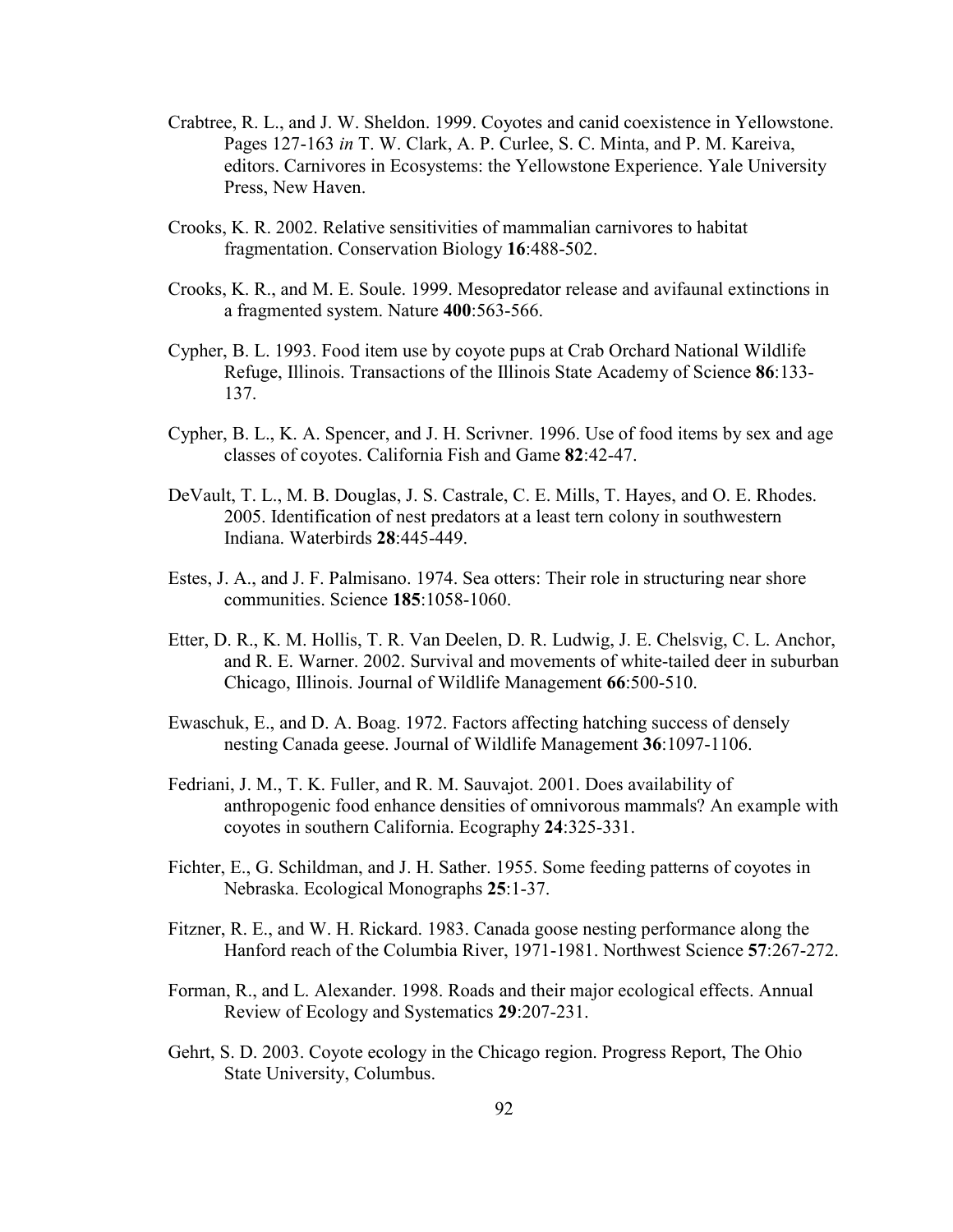- Gehrt, S. D. 2004. Ecology and management of striped skunks, raccoons, and coyotes in urban landscapes. Island Press, Washington D.C.
- Gehrt, S. D. 2006. Urban coyote ecology and management. The Ohio State University Extension Bulletin 929, Columbus OH.
- Gehrt, S. D., and S. Prange. 2007. Interference competition between coyotes and raccoons: A test of the mesopredator release hypothesis. Behavioral Ecology 18:204-214.
- Gese, E. M. 2001. Territorial defense by coyotes (Canis latrans) in Yellowstone National Park, Wyoming: Who, how, where, when, and why. Canadian Journal of Zoology 79:980-987.
- Gese, E. M., and R. L. Ruff. 1997. Scent-marking by coyotes, Canis latrans: The influence of social and ecological factors. Animal Behaviour 54:1155-1166.
- Gibeau, M. 1993. Use of urban habitats by coyotes in the vicinity of Banff, Alberta. Masters Thesis. University of Montana.
- Golightly, R. T., and R. D. Ohmart. 1983. Metabolism and body temperature of two desert canids - coyotes and kit foxes. Journal of Mammalogy 64:624-635.
- Gompper, M. E. 2002a. Top carnivores in the suburbs? Ecological and conservation issues raised by colonization of northeastern North America by coyotes. Bioscience 52:185-190.
- Gompper, M. E. 2002b. The ecology of northeast coyotes. WCS Working Paper No. 17:1-47.
- Gosselink, T. E., T. R. Van Deelen, R. E. Warner, and M. G. Joselyn. 2003. Temporal habitat partitioning and spatial use of coyotes and red foxes in east-central Illinois. Journal of Wildlife Management 67:90-103.
- Grinder, M. I., and P. R. Krausman. 2001. Home range, habitat use, and nocturnal activity of coyotes in an urban environment. Journal of Wildlife Management 65:887-898.
- Hanski, I., L. Hansson, and H. Henttonen. 1991. Specialist predators, generalist predators, and the microtine rodent cycle. The Journal of Animal Ecology 60:353-367.
- Hanson, H. C. 1965. The giant Canada goose. Carbondale: Southern Illinois University Publisher.
- Hanson, W. C., and L. L. Eberhardt. 1971. A Columbia River Canada goose population, 1950-1970. Wildlife Monographs 28:1-56.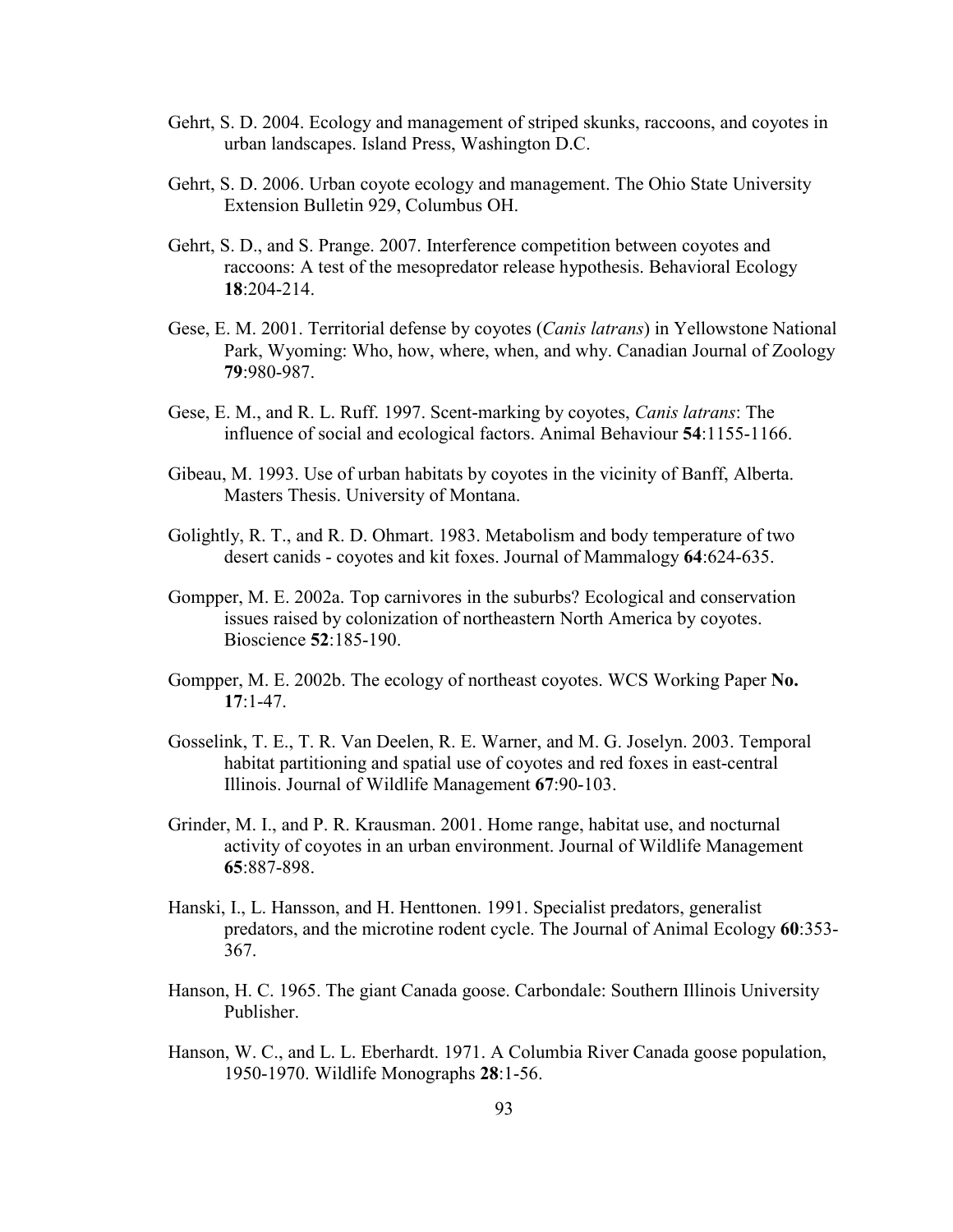- Harrison, D. J., and J. R. Gilbert. 1985. Denning ecology and movements of coyotes in Maine during pup rearing. Journal of Mammalogy 66:712-719.
- Harrison, D. J., and J. A. Harrison. 1984. Foods of adult Maine coyotes and their known aged pups. Journal of Wildlife Management 48:922-926.
- Heinrich, J. W., and S. R. Craven. 1990. Evaluation of 3 damage abatement techniques for Canada geese. Wildlife Society Bulletin 18:405-410.
- Heusmann, H. W. 1999. Special hunting seasons and resident Canada goose populations. Wildlife Society Bulletin 27:456-464.
- Hidalgo-Mihart, M. G., L. Cantu-Salazar, C. A. Lopez-Gonzalez, E. C. Fernandez, and A. Gonzalez-Romero. 2004. Effect of a landfill on the home range and group size of coyotes (Canis latrans) in a tropical deciduous forest. Journal of Zoology 263:55-63.
- Hill, E. P., P. W. Sumner, and J. B. Wooding. 1987. Human influences on range expansion of coyotes in the southeast. Wildlife Society Bulletin 15:521-524.
- Hilley, J. D. 1976. Productivity of a resident giant Canada goose flock in northeastern South Dakota. Masters Thesis. South Dakota State University.
- Johnson, D. H. 1980. The comparison of usage and availability measurements for evaluating resource preference. Ecology 61:65-71.
- Johnson, D. H., A. B. Sargeant, and R. J. Greenwood. 1989. Importance of individual species of predators in nesting success of ducks in the Canadian Prairie Pothole Region. Canadian Journal of Zoology 67:291-297.
- Kamler, J. F., W. B. Ballard, P. R. Lemons, R. L. Gilliland, and K. Mote. 2005. Home range and habitat use of coyotes in an area of native prairie, farmland and CRP fields. American Midland Naturalist 153:396-404.
- Kamler, J. F., and P. S. Gipson. 2000. Space and habitat use by resident and transient coyotes. Canadian Journal of Zoology 78:2106-2111.
- Karasov, W. H. 1992. Daily energy expenditure and the cost of activity in mammals. American Zoologist 32:238-248.
- Keith, L. B., and S. E. M. Bloomer. 1993. Differential mortality of sympatric snowshoe hares and cottontail rabbits in central Wisconsin. Canadian Journal of Zoology 71:1694-1697.
- Kitchen, A. M., E. M. Gese, and E. R. Schauster. 2000. Changes in coyote activity patterns due to reduced exposure to human persecution. Canadian Journal of Zoology 78:853-857.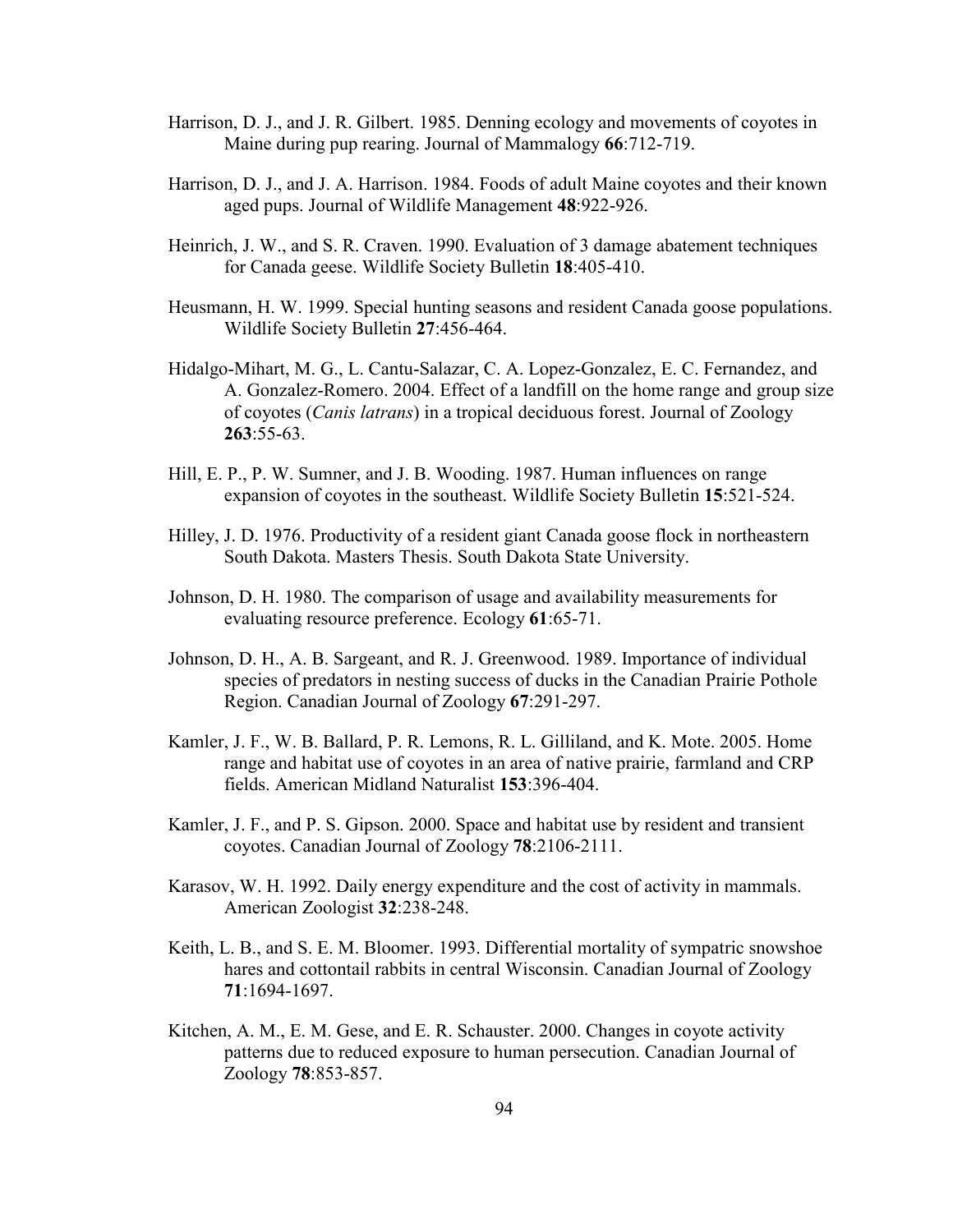- Klopman, R. K. 1958. The nesting of the Canada goose at Dog Lake, Manitoba. Wilson Bulletin 70:168-183.
- Korschgen, L. J. 1957. Food habits of the coyote in Missouri. Journal of Wildlife Management 21:424-435.
- Kristan, W., III, W. Boarman, and J. Crayon. 2004. Diet composition of common ravens across the urban-wildland interface of the West Mojave Desert. Wildlife Society Bulletin 32:244-253.
- Kullas, H., M. Coles, J. Rhyan, and L. Clark. 2002. Prevalence of Escherichia coli serogroups and human virulence in faeces of urban Canada geese (Branta canadensis). International Journal of Environmental Health Research 12:153-162.
- Laundre, J. W., and L. Hernandez. 2003. Total energy budget and prey requirements of free-ranging coyotes in the Great Basin desert of the western United States. Journal of Arid Environments 55:675-689.
- Lawrence, J. S. 1986. Population ecology of giant Canada geese in west central Illinois. Ph.D. Southern Illinois University, Carbondale, Ill, USA.
- Leban, F. 1999. RSW Resource Selection for Windows.
- Litvaitis, J. A., and W. W. Mautz. 1980. Food and energy use by captive coyotes. Journal of Wildlife Management 44:56-61.
- Maccarone, A. D., and C. H. Cope. 2004. Recent trends in the winter population of Canada geese (Branta canadensis) in Wichita, Kansas: 1998-2003. Transactions of the Kansas Academy of Science 107:77-82.
- Macdonald, D. W. 1983. The ecology of carnivore social-behavior. Nature 301:379-384.
- Manly, B. F. J., L. L. McDonald, D. L. Thomas, T. L. McDonald, and W. P. Erickson. 2002. Resource Selection by Animals, Second Edition edition. Kluwer Academic Publishers, Norwell, MA.
- Marburger, R. G., and J. W. Thomas. 1965. A die-off in white-tailed deer of the central mineral region of Texas. Journal of Wildlife Management 29:706-716.
- McClennen, N., R. R. Wigglesworth, and S. H. Anderson. 2001. The effect of suburban and agricultural development on the activity patterns of coyotes (*Canis latrans*). American Midland Naturalist 146:27-36.
- McCracken, J. G. 1982. Coyote foods in a southern California suburb. Wildlife Society Bulletin 10:280-281.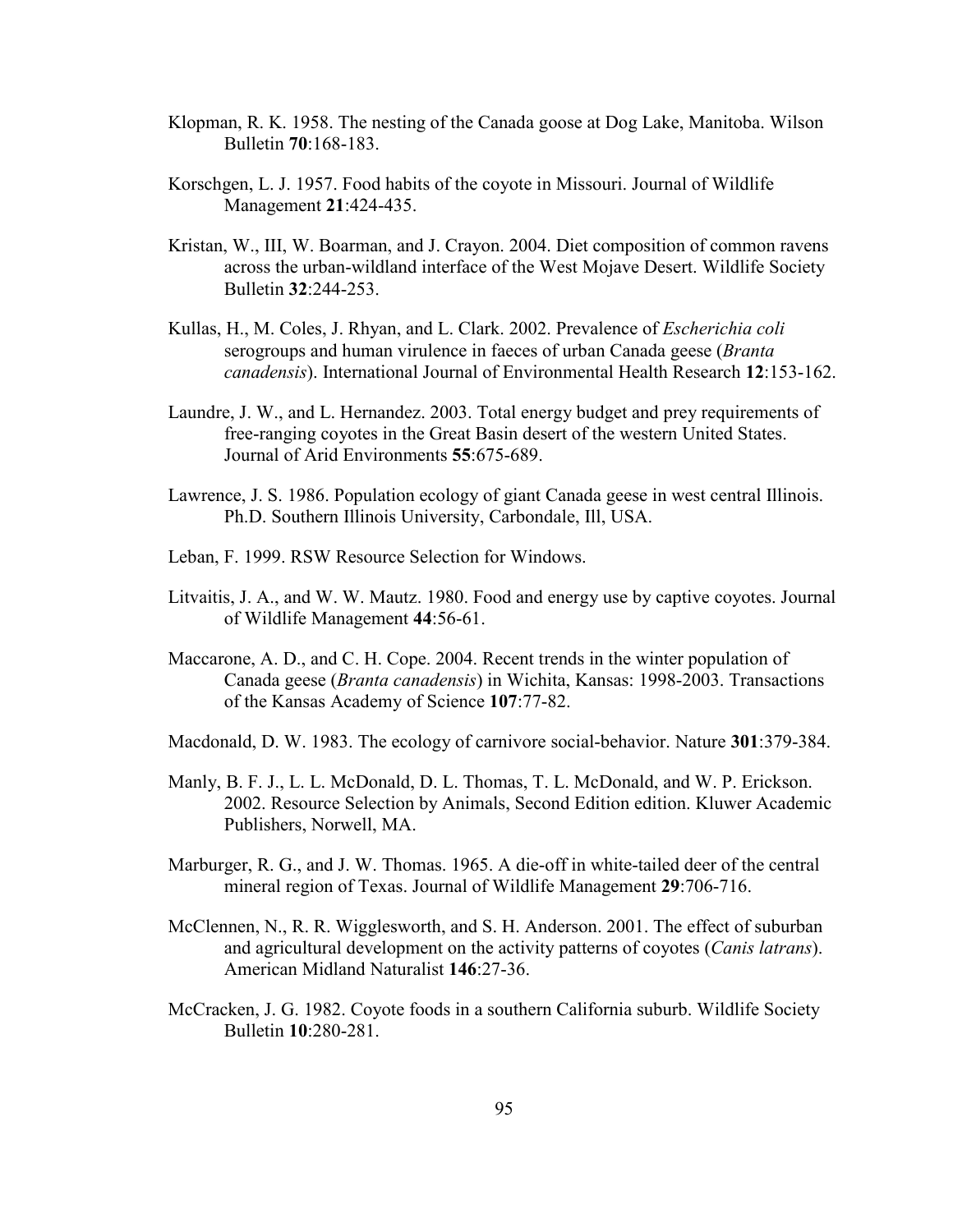- Mech, D. L., D. W. Smith, K. M. Murphy, and D. R. MacNulty. 2001. Winter severity and wolf predation on a formerly wolf-free elk herd. Journal of Wildlife Management 65:998-1003.
- Mezquida, E. T., S. J. Slater, and C. W. Benkman. 2006. Sage-Grouse and indirect interactions: Potential implications of coyote control on Sage-Grouse populations. Condor 108:747-759.
- Miller, C. A., L. K. Campbell, and J. A. Yeagle. 2001. Attitudes of homeowners in the greater Chicago metropolitan region toward nuisance wildlife. SR-00-02, Illinois Natural History Survey, Champaign, IL.
- Mills, L. S., D. F. Doak, and M. Wisdom. 1999. The reliability of conservation actions based upon elasticities of matrix models. Conservation Biology 13:815-829.
- Morey, P. 2004. Landscape use and diet of coyotes, *Canis latrans*, in the Chicago metropolitan area. Masters Thesis. Utah State University, Logan.
- Morris, W., and D. Doak. 2002. Quantitative conservation biology. Sinauer Associates, Sunderland, Massachusetts.
- Murdoch, W. W. 1969. Switching in general predators: Experiments on predator specificity and stability of prey populations. Ecological Monographs 39:335-354.
- O'Donoghue, M., S. Boutin, C. J. Krebs, D. L. Murray, and E. J. Hofer. 1998. Behavioural responses of coyotes and lynx to the snowshoe hare cycle. Oikos 82:169-183.
- Openlands Project. 1999. Under pressure: Land consumption in the Chicago region, 1998-2028. Openland Project, Chicago IL.
- Owen, M., J. Kirby, and D. Salmon. 1998. Canada geese in Great Britain: History, problems, and prospects. Pages 497-505 in D. H. Rusch, M. D. Samuel., D. D. Humburg, and B. D. Sullivan, editors. Proceedings International Goose Symposium, Milwaukee Wi.
- Paine, C. R., J. D. Thompson, R. Montgomery, M. Cline, and B. D. Dugger. 2003. Status and management of Canada geese in northeastern Illinois. Final report W-131-R1 to R3, Illinois Department of Natural Resources.
- Pasitschniakarts, M., and F. Messier. 1995. Predator Identification at simulated waterfowl nests using inconspicuous hair catchers and wax-filled eggs. Canadian Journal of Zoology 73:984-990.
- Patterson, B. R., L. K. Benjamin, and F. Messier. 1998. Prey switching and feeding habits of eastern coyotes in relation to snowshoe hare and white-tailed deer densities. Canadian Journal of Zoology 76:1885-1897.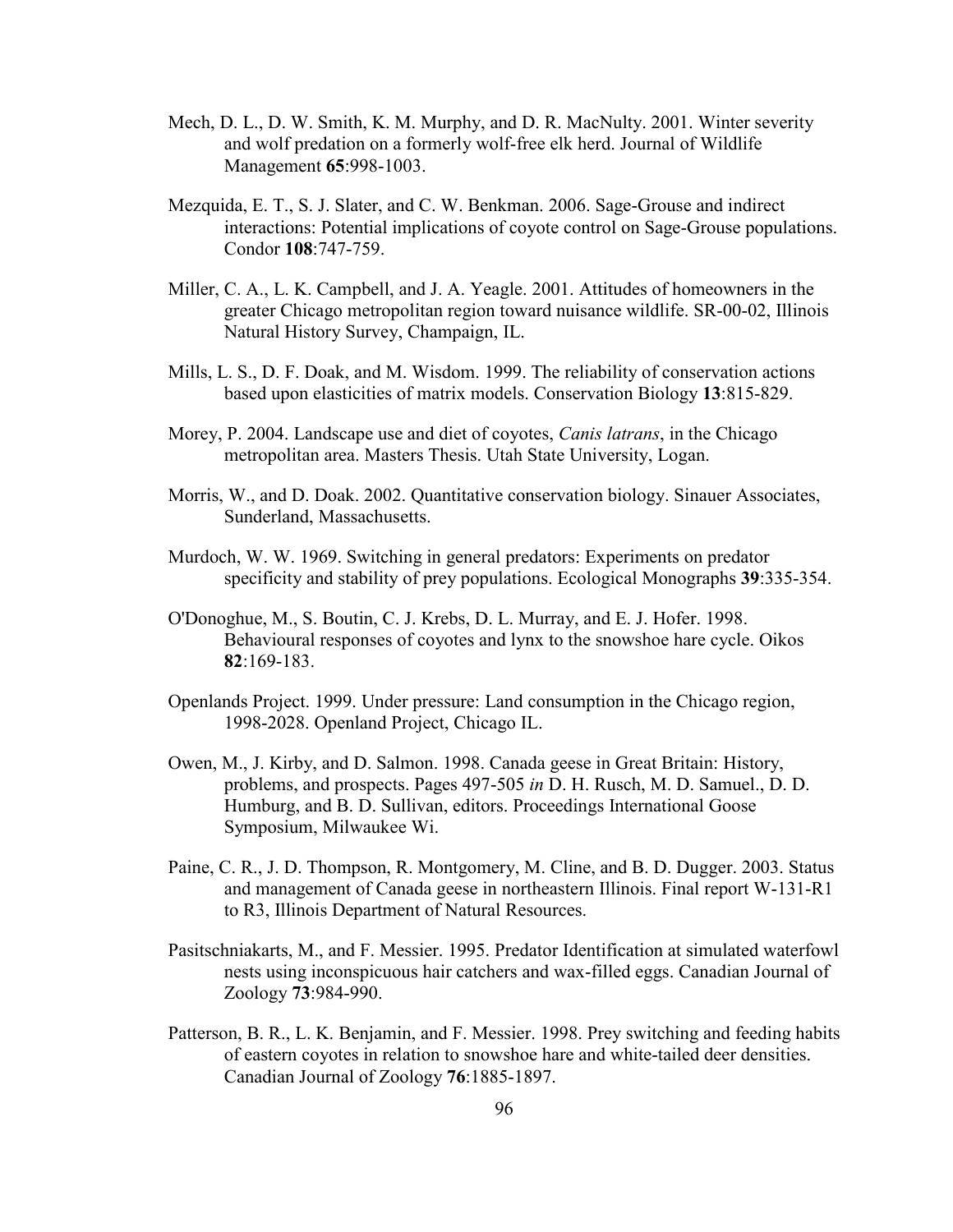- Patterson, B. R., S. Bondrup-Nielsen, and F. Messier. 1999. Activity patterns and daily movements of the eastern coyote, *Canis latrans*, in Nova Scotia. Canadian Field-Naturalist 113:251-257.
- Patterson, B. R., and F. Messier. 2001. Social organization and space use of coyotes in eastern Canada relative to prey distribution and abundance. Journal of Mammalogy 82:463-477.
- Peterson, R. O. 1999. Wolf-moose interaction on Isle Royale: The end of natural regulation? Ecological Applications 9:10-16.
- Pietz, P. J., and D. A. Granfors. 2000. Identifying predators and fates of grassland passerine nests using miniature video cameras. Journal of Wildlife Management 64:71-87.
- Prange, S., and S. D. Gehrt. 2004. Changes in mesopredator-community structure in response to urbanization. Canadian Journal of Zoology 82:1804-1817.
- Prange, S., S. D. Gehrt, and E. P. Wiggers. 2004. Influences of anthropogenic resources on raccoon (Procyon lotor) movements and spatial distribution. Journal of Mammalogy 85:483-490.
- Quinn, T. 1995. Using public sighting information to investigate coyote use of urban habitat. Journal of Wildlife Management 59:238-245.
- Quinn, T. 1997a. Coyote (*Canis latrans*) food habits in three urban habitat types of western Washington. Northwest Science 71:1-5.
- Quinn, T. 1997b. Coyote (Canis latrans) habitat selection in urban areas of western Washington via analysis of routine movements. Northwest Science 71:289-297.
- Rader, M. J., T. W. Teinert, L. A. Brennan, F. Hernandez, N. J. Silvy, and X. B. Wu. 2007. Identifying predators and nest fates of bobwhites in southern Texas. Journal of Wildlife Management 71:1626-1630.
- Randa, L. A., and J. A. Yunger. 2004. The influence of prey availability and vegetation characteristics on scent station visitation rates of coyotes, Canis latrans, in a heterogeneous environment. Canadian Field-Naturalist 118:341-353.
- Rickard, W. H., W. C. Hanson, and R. E. Fitzner. 1982. The non-fisheries biological resources of the Hanford reach of the Columbia River. Northwest Science 56:62- 76.
- Riley, S. P. D., R. M. Sauvajot, T. K. Fuller, E. C. York, D. A. Kamradt, C. Bromley, and R. K. Wayne. 2003. Effects of urbanization and habitat fragmentation on bobcats and coyotes in southern California. Conservation Biology 17:566-576.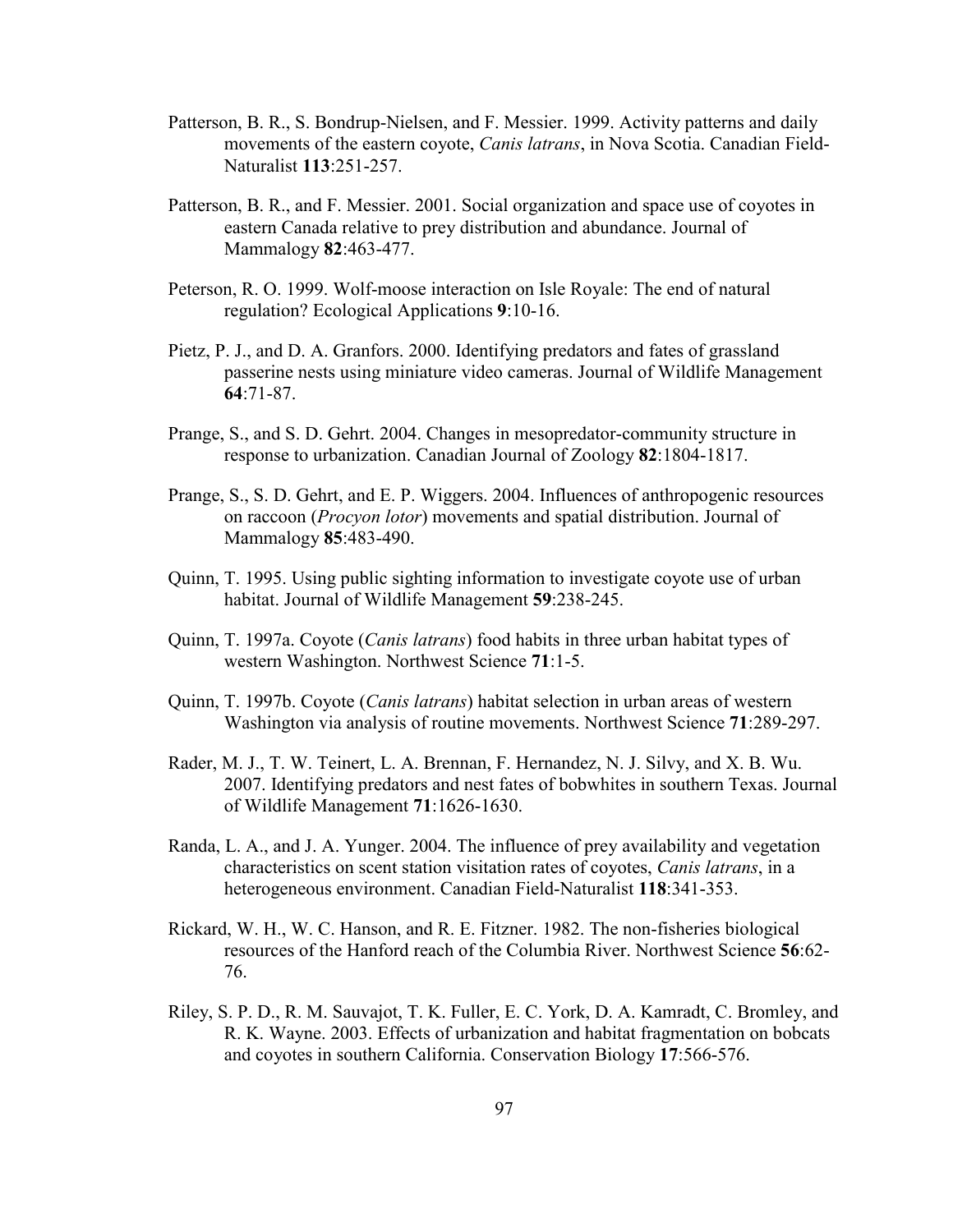- Ripple, W. J., and R. L. Beschta. 2004. Wolves and the ecology of fear: Can predation risk structure ecosystems? Bioscience 54:755-766.
- Rodgers, A. R., and A. P. Carr. 2002. ESRI ArcView Home Range Extension. in. Ontario Ministry of Natural Resources, Toronto, Ontario, Canada.
- Rogers, C. M., and M. J. Caro. 1998. Song sparrows, top carnivores and nest predation: A test of the mesopredator release hypothesis. Oecologia (Berlin) 116:227-233.
- Rosenblatt, D. L., E. J. Heske, S. L. Nelson, D. H. Barber, M. A. Miller, and B. MacAllister. 1999. Forest fragments in east-central Illinois: Islands or habitat patches for mammals? American Midland Naturalist 141:115-123.
- Sabine, J. B., S. H. Schweitzer, and J. M. Meyers. 2006. Nest fate and productivity of American oystercatchers, Cumberland Island National Seashore, Georgia. Waterbirds 29:308-314.
- Sargeant, A. B. 1972. Red fox spatial characteristics in relation to waterfowl predation. Journal of Wildlife Management 36:225-236.
- Sargeant, A. B., M. A. Sovada, and R. J. Greenwood. 1998. Interpreting evidence of depredations of duck nests in the praitie pothole region. in. U.S. Geological Survey, Northern Prairie Wildlife Research Center, Jamestown, ND and Ducks Unlimited, Inc., Memphis TN. Jamestown, ND: Northern Prarie Wildlife Research Center Online. http://www.npwrc.usgs.gov/resource/birds/depred/depred.htm (version 02JUL99).
- Schmidt, K. A. 2003. Nest predation and population declines in Illinois songbirds: A case for mesopredator effects. Conservation Biology 17:1141-1150.
- Sequin, E. S., M. M. Jaeger, P. F. Brussard, and R. H. Barrett. 2003. Wariness of coyotes to camera traps relative to social status and territory boundaries. Canadian Journal of Zoology 81:2015-2025.
- Servin, J., V. Sanchez-Cordero, and S. Gallina. 2003. Distances traveled daily by coyotes, Canis latrans, in a pine-oak forest in Durango, Mexico. Journal of Mammalogy 84:547-552.
- Shargo, E. S. 1988. Home range, movements, and activity patterns of coyotes (Canis latrans) in Los Angeles suburbs. Ph.D. University of California Los Angeles, Los Angeles.
- Shih, Y. S. 2003. Quest User Manual. Department of Mathematics National Chung Cheng University, Taiwan.
- Shivik, J. A., and E. M. Gese. 2000. Territorial significance of home range estimators for coyotes. Wildlife Society Bulletin 28:940-946.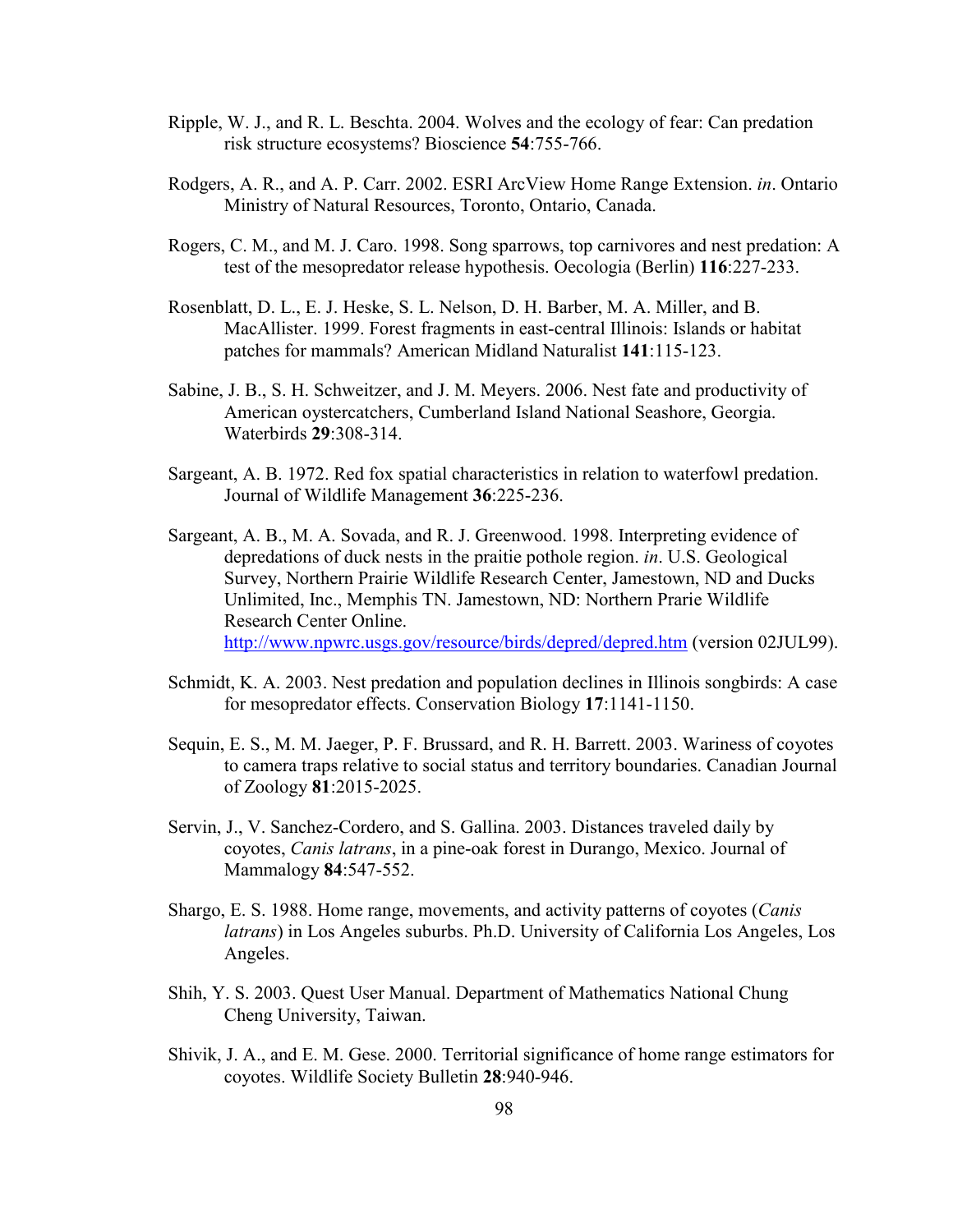- Smith, A. E., S. R. Craven, and P. D. Curtis. 1999. Managing Canada geese in urban environments. in Jack Berryman Institute Publication 16, and Cornell University Cooperative Extension, Ithaca, NY.
- Smith, D. W., R. O. Peterson, and D. B. Houston. 2003. Yellowstone after wolves. Bioscience 53:330-340.
- Sooter, C. A. 1946. Habits of coyotes in destroying nests and eggs of waterfowl. Journal of Wildlife Management 10:33-38.
- Soule, M. E., D. T. Bolger, A. C. Alberts, J. Wright, M. Sorice, and S. Hill. 1988. Reconstructed dynamics of rapid extinctions of chaparral-requiring birds in urban habitat islands. Conservation Biology 2:75-92.
- Sovada, M. A., A. B. Sargeant, and J. W. Grier. 1995. Differential effects of coyotes and red foxes on duck nest success. Journal of Wildlife Management 59:1-9.
- Sperry, C. 1941. Food habits of the coyote. U.S. Department Interior Wildlife Research Bulletin 4:1-70.
- Staller, E. L., W. E. Palmer, J. P. Carroll, R. P. Thornton, and D. C. Sisson. 2005. Identifying predators at northern bobwhite nests. Journal of Wildlife Management 69:124-132.
- Stephens, D. W., and J. R. Krebs. 1981. Foraging theory. Princeton University Press, Princeton, New Jersey.
- Sullivan, J. 2000. An atlas of biodiversity. Chicago Region Biodiversity Council, Chicago IL.
- Swihart, R. K., Z. Feng, N. A. Slade, D. M. Mason, and T. M. Gehring. 2001. Effects of habitat destruction and resource supplementation in a predator-prey metapopulation model. Journal of Theoretical Biology 210:287-303
- Swihart, R. K., and R. H. Yahner. 1984. Winter use of insular habitat patches by the eastern cottontail. Acta Theriologica 29:45-56.
- Thompson, F. R., and D. E. Burhans. 2004. Differences in predators of artificial and real songbird nests: Evidence of bias in artificial nest studies. Conservation Biology 18:373-380.
- Thompson, F. R., W. Dijak, and D. E. Burbans. 1999. Video identification of predators at songbird nests in old fields. Auk 116:259-264.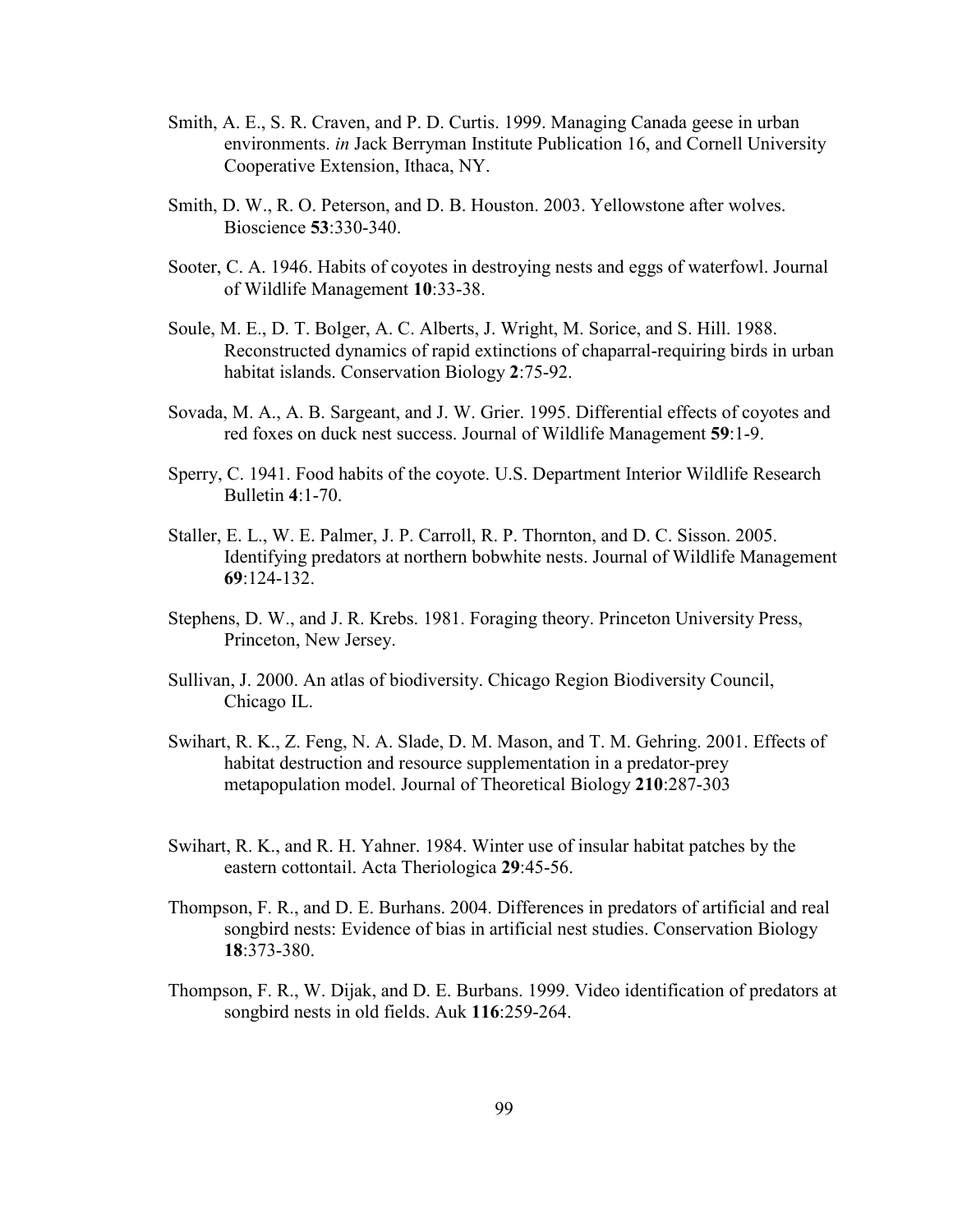- Tigas, L. A., D. H. Van Vuren, and R. M. Sauvajot. 2002. Behavioral responses of bobcats and coyotes to habitat fragmentation and corridors in an urban environment. Biological Conservation 108:299-306.
- Tigas, L. A., D. H. Van Vuren, and R. M. Sauvajot. 2003. Carnivore persistence in fragmented habitats in urban southern California. Pacific Conservation Biology 9:144-151.
- U.S. Census Bureau. 2000. Population Estimates Program, Washington D.C.
- U.S. Fish and Wildlife Service. 2006. Waterfowl population status. U.S. Department of the interior, Washington, D.C.
- VerCauteren, K. C., M. M. McLachlan, and M. J. Pipas. 2003. Nicarbazin-treated feed for reducing reproductive success of penned Canada geese. in T. J. Moser, R. D. Lien, K. C. VerCauteren, K. F. Abraham, D. E. Andersen, J. G. Bruggink, J. M. Coluccy, D. A. Graber, J. O. Leafloor, D. R. Luukkonen, and R. E. Trost, editors. Proceedings of the 2003 International Canada Goose Symposium, Madison, Wi.
- Vermeer, K. 1970. A study of Canada Geese, Branta canadensis, nesting on islands in southeastern Alberta. Canadian Journal of Zoology 48:235-240.
- Wang, Y., and D. K. Moskovits. 2001. Tracking fragmentation of natural communities and changes in land cover: applications of landsat data for conservation in an urban landscape (Chicago Wilderness). Conservation Biology 15:835-843.
- Way, J. G., I. M. Ortega, and E. G. Strauss. 2004. Movement and activity patterns of eastern coyotes in a coastal, suburban environment. Northeastern Naturalist 11:237-254.
- Werner, S. J., and L. Clark. 2006. Effectiveness of a motion-activated laser hazing system for repelling captive Canada geese. Wildlife Society Bulletin 34:2-7.
- White, G. C., and K. P. Burnham. 1999. Program MARK: Survival estimation from populations of marked animals. Bird Study 46 Supplement:120-138.
- White, G. C., and R. Garrot. 1990. Analysis of wildlife radio-tracking data. Academic Press, New York, New York, USA.
- Windberg, L. A., S. M. Ebbert, and B. T. Kelly. 1997. Population characteristics of coyotes (Canis latrans) in the northern Chihuahuan Desert of New Mexico. American Midland Naturalist 138:197-207.
- Zoellick, B. W., H. M. Ulmschneider, B. S. Cade, and A. W. Stanley. 2004. Isolation of Snake River islands and mammalian predation of waterfowl nests. Journal of Wildlife Management 68:650-662.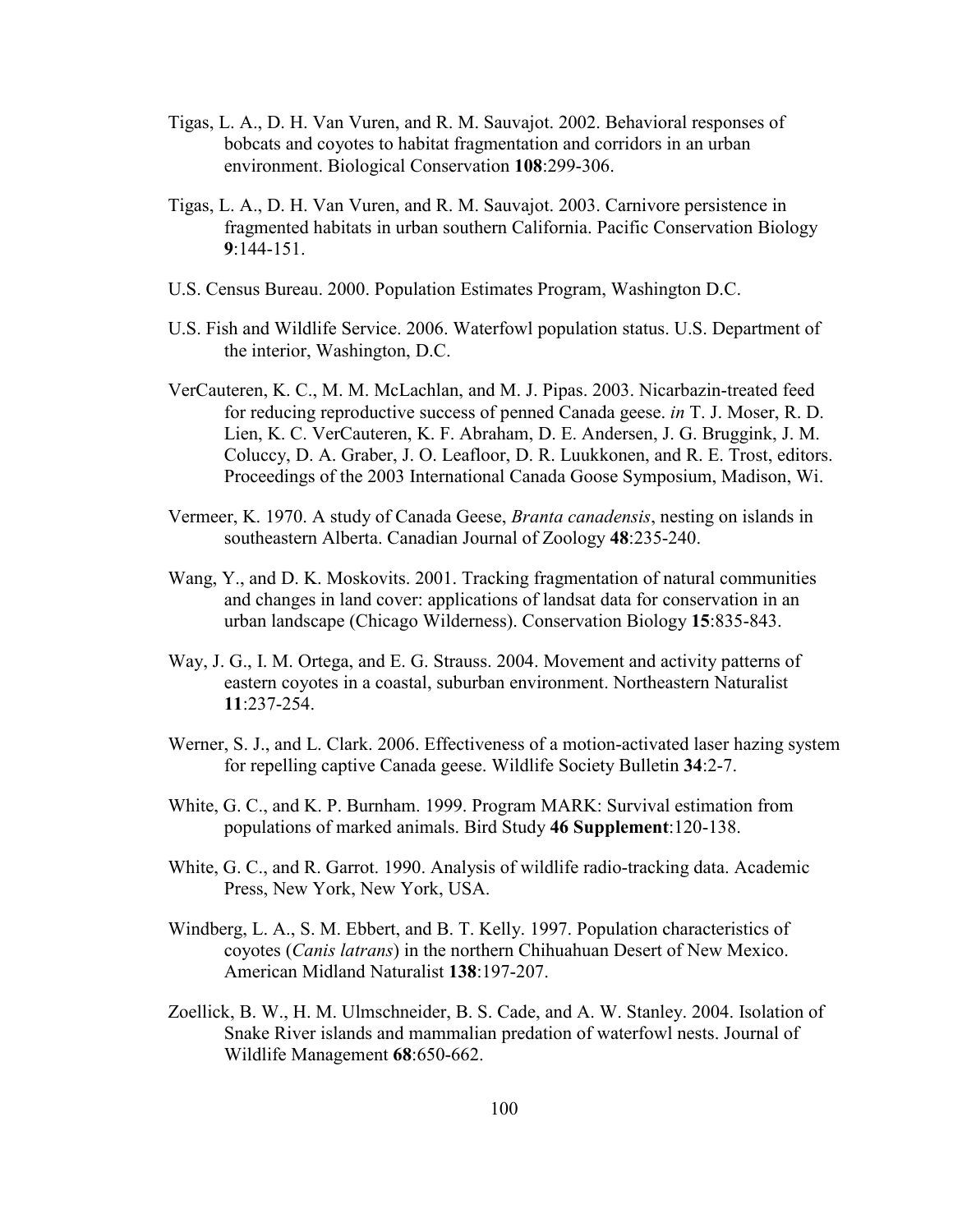## APPENDIX A. QUALITATIVE SIGN COLLECTED FROM DEPREDATED CANADA GOOSE NESTS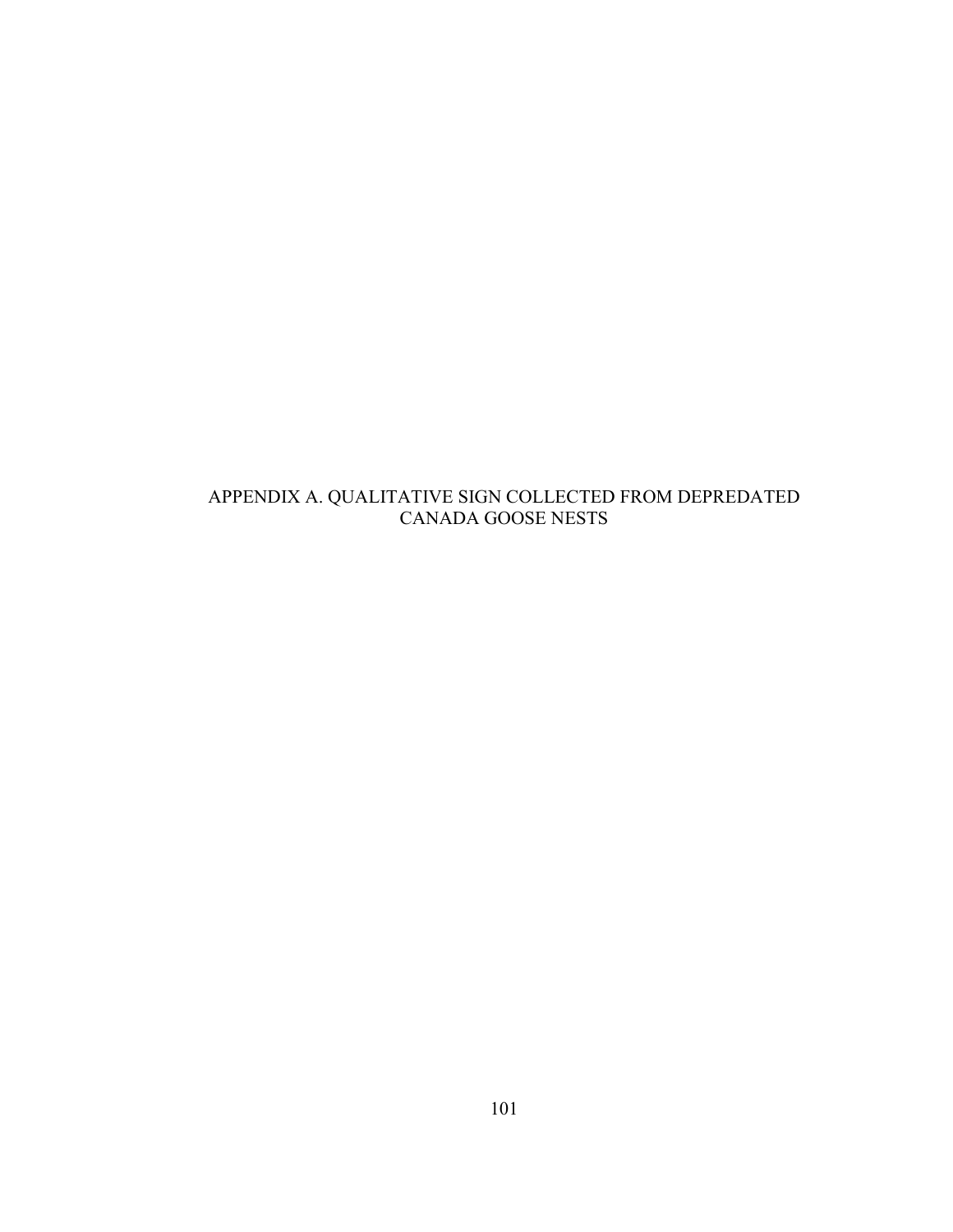|                           | Putatively       | Positively | Putatively | Positively |
|---------------------------|------------------|------------|------------|------------|
|                           | Identified       | Identified | Identified | Identified |
| Types of Qualitative Sign | Raccoon          | Raccoon    | Coyote     | Coyote     |
| Collected at Nests        | Predation        | Predation  | Predation  | Predation  |
| <b>TYPE OF PREDATION</b>  |                  |            |            |            |
| Full                      | 0.66             | 1.00       | 0.58       | 0.80       |
| Partial                   | 0.34             | 0.00       | 0.42       | 0.20       |
| <b>ADULT KILLED</b>       |                  |            |            |            |
| Yes                       | $\boldsymbol{0}$ | 0.00       | 0.05       | 0.09       |
| N <sub>0</sub>            | $\mathbf{1}$     | 1.00       | 0.95       | 0.91       |
| AMOUNT OF EGG SHELL       |                  |            |            |            |
| <b>FRAGMENTS</b>          |                  |            |            |            |
| None                      | 0.04             | 0.15       | 0.42       | 0.35       |
| $0 - 1$                   | 0.52             | 0.38       | 0.20       | 0.15       |
| More than 1 egg           | 0.42             | 0.38       | 0.37       | 0.48       |
| Missing Info              | 0.02             | 0.08       | 0.01       | 0.02       |
| NEST MATERIAL DISPLACED   |                  |            |            |            |
| $<1\%$                    | 0.42             | 0.46       | 0.50       | 0.46       |
| $1 - 10\%$                | 0.22             | 0.08       | 0.21       | 0.22       |
| 11-30%                    | 0.16             | 0.15       | 0.13       | 0.17       |
| $> 30\%$                  | 0.12             | 0.23       | 0.10       | 0.11       |
| Missing Info              | 0.06             | 0.08       | 0.06       | 0.04       |
| PLASTICINE EGG MISSING    |                  |            |            |            |
| Yes                       | 0.04             | 0.00       | 0.10       | 0.13       |
| N <sub>0</sub>            | 0.96             | 1.00       | 0.90       | 0.87       |
| PREDATOR SIGN/TRACKS      |                  |            |            |            |
|                           | $\boldsymbol{0}$ | 0.00       | 0.27       | 0.22       |
| Coyote<br>Raccoon         | 0.22             | 0.23       | 0.06       | 0.07       |
| Both                      | $\boldsymbol{0}$ | 0.08       | 0.16       | 0.17       |
| None                      | 0.74             | 0.62       | 0.47       |            |
|                           |                  |            |            | 0.52       |
| Coyote and Fox            | $\boldsymbol{0}$ | 0.00       | 0.00       | 0.02       |
| Small Canid               | $\boldsymbol{0}$ | 0.00       | 0.00       | 0.00       |
| Raccoon and Small Canid   | $\boldsymbol{0}$ | 0.00       | 0.01       | 0.00       |
| Missing Info              | 0.04             | 0.08       | 0.01       | 0.00       |

Appendix A. Qualitative sign collected from nests where the predator species was putatively identified through sign at nest or positively identified through video or dentition in plasticine eggs.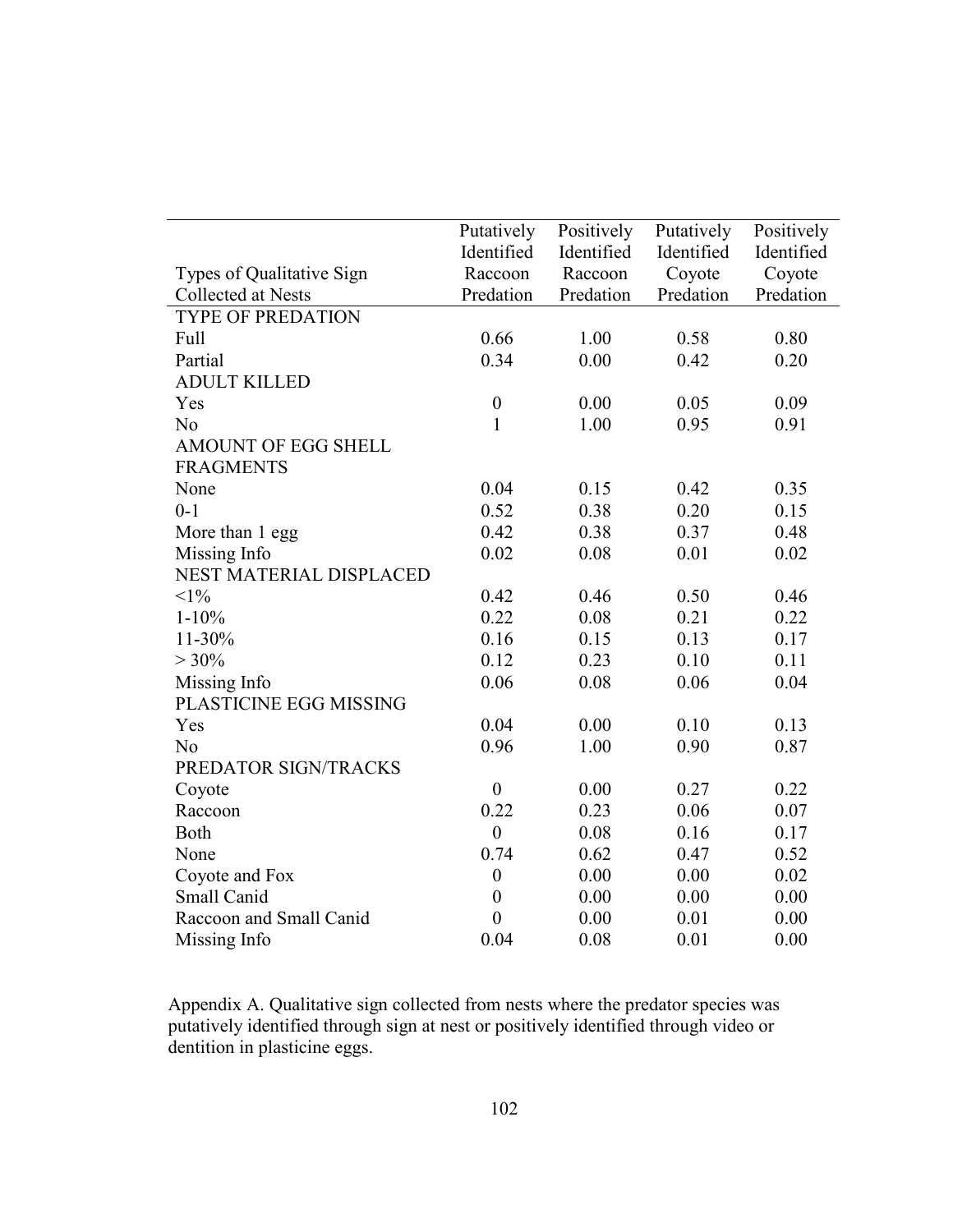| Appendix A. Cont'd                |      |      |      |      |
|-----------------------------------|------|------|------|------|
| <b>DISTANCE OF EGGS</b>           |      |      |      |      |
| Proportion of nests with eggs     |      |      |      |      |
| $>=5m$ away from nest             | 0.26 | 0.23 | 0.31 | 0.52 |
| Proportion of nests with eggs     |      |      |      |      |
| $>=$ 1m away from nest            | 0.6  | 0.69 | 046  | 0.41 |
| All eggs found and $\leq 5m$ away | 0.74 | 0.62 | 0.10 | 0.11 |
|                                   |      |      |      |      |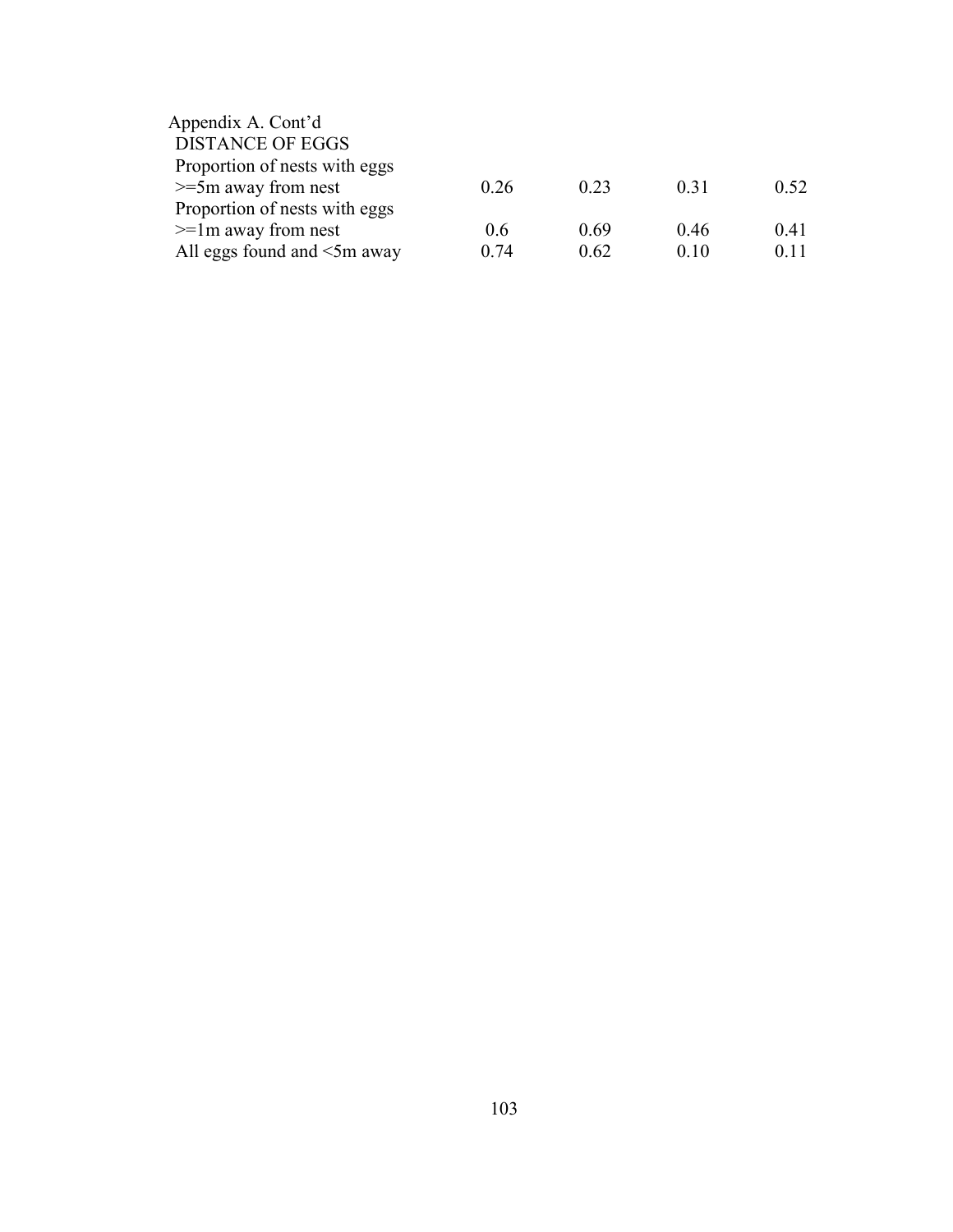## APPENDIX B. QUANTITATIVE SIGN COLLECTED FROM DEPREDATED CANADA GOOSE NESTS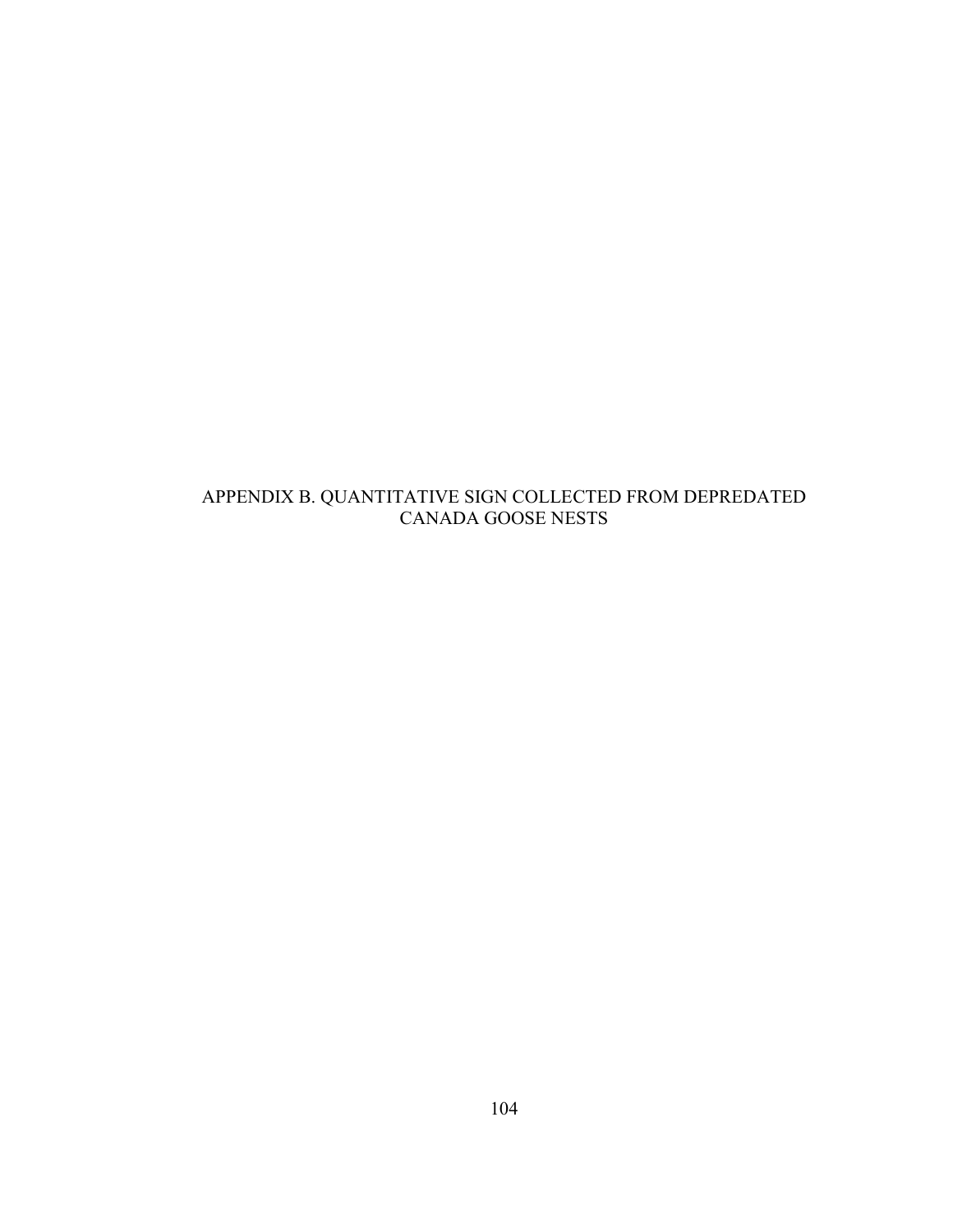|                                                    |      |           |      |       | 95% CI  |       |
|----------------------------------------------------|------|-----------|------|-------|---------|-------|
| Quantitative sign collected at depredated<br>nests | Mean | <b>SE</b> | Min  | Max   | Lower   | Upper |
| PUTATIVELY IDENTIFIED                              |      |           |      |       |         |       |
| RACCOON DEPREDATION                                |      |           |      |       |         |       |
| Number of cached egg                               | 0.04 | 0.04      | 0.00 | 2.00  | $-0.04$ | 0.12  |
| Number of eggs with small holes or                 |      |           |      |       |         |       |
| cracked                                            | 0.32 | 0.24      | 0.00 | 12.00 | $-0.17$ | 0.81  |
| Number of eggs with large holes                    | 0.86 | 0.14      | 0.00 | 4.00  | 0.58    | 1.14  |
| Number of egg shells trampled                      | 0.74 | 0.19      | 0.00 | 7.00  | 0.36    | 1.12  |
| Number with side opening                           | 0.62 | 0.14      | 0.00 | 4.00  | 0.35    | 0.89  |
| Number with top/bottom opening                     | 0.10 | 0.05      | 0.00 | 2.00  | 0.00    | 0.20  |
| Number of eggs with >25% of contents               | 0.00 | 0.00      | 0.00 | 0.00  | 0.00    | 0.00  |
| Number of eggs $>=5m$ away                         | 0.50 | 0.15      | 0.00 | 4.00  | 0.21    | 0.79  |
| Number of eggs <5 m away                           | 1.52 | 0.23      | 0.00 | 7.00  | 1.06    | 1.98  |
| Number of eggs $>=1m$ away                         | 1.26 | 0.23      | 0.00 | 7.00  | 0.80    | 1.72  |
| Number of eggs missing                             | 0.00 | 0.00      | 0.00 | 0.00  | 0.00    | 0.00  |
| Number of eggs depredated                          | 2.02 | 0.23      | 1.00 | 7.00  | 1.56    | 2.48  |
| POSITIVELY IDENTIFIED RACCOON                      |      |           |      |       |         |       |
| <b>DEPREDATION</b>                                 |      |           |      |       |         |       |
| Number of cached egg                               | 0.00 | 0.00      | 0.00 | 0.00  | 0.00    | 0.00  |
| Number of eggs with small holes or                 |      |           |      |       |         |       |
| cracked                                            | 0.00 | 0.00      | 0.00 | 0.00  | 0.00    | 0.00  |
| Number of eggs with large holes                    | 1.15 | 0.30      | 0.00 | 3.00  | 0.51    | 1.80  |
| Number of egg shells trampled                      | 0.85 | 0.53      | 0.00 | 7.00  | $-0.31$ | 2.00  |
| Number with side opening                           | 0.54 | 0.24      | 0.00 | 2.00  | 0.01    | 1.07  |
| Number with top/bottom opening                     | 0.31 | 0.13      | 0.00 | 1.00  | 0.02    | 0.60  |
| Number of eggs with >25% of contents               | 0.00 | 0.00      | 0.00 | 0.00  | 0.00    | 0.00  |
| Number of eggs >=5m away                           | 0.38 | 0.21      | 0.00 | 2.00  | $-0.08$ | 0.85  |
| Number of eggs <5 m away                           | 1.62 | 0.54      | 0.00 | 7.00  | 0.44    | 2.79  |
| Number of eggs >=1m away                           | 1.54 | 0.55      | 0.00 | 7.00  | 0.34    | 2.74  |
| Number of eggs missing                             | 0.23 | 0.12      | 0.00 | 1.00  | $-0.03$ | 0.50  |
| Number of eggs depredated                          | 2.23 | 0.53      | 1.00 | 7.00  | 1.07    | 3.39  |

Appendix B. Quantitative sign collected from nests where the predator species was putatively identified through sign at nest or positively identified using either infrared video equipment or dentition in plasticine eggs.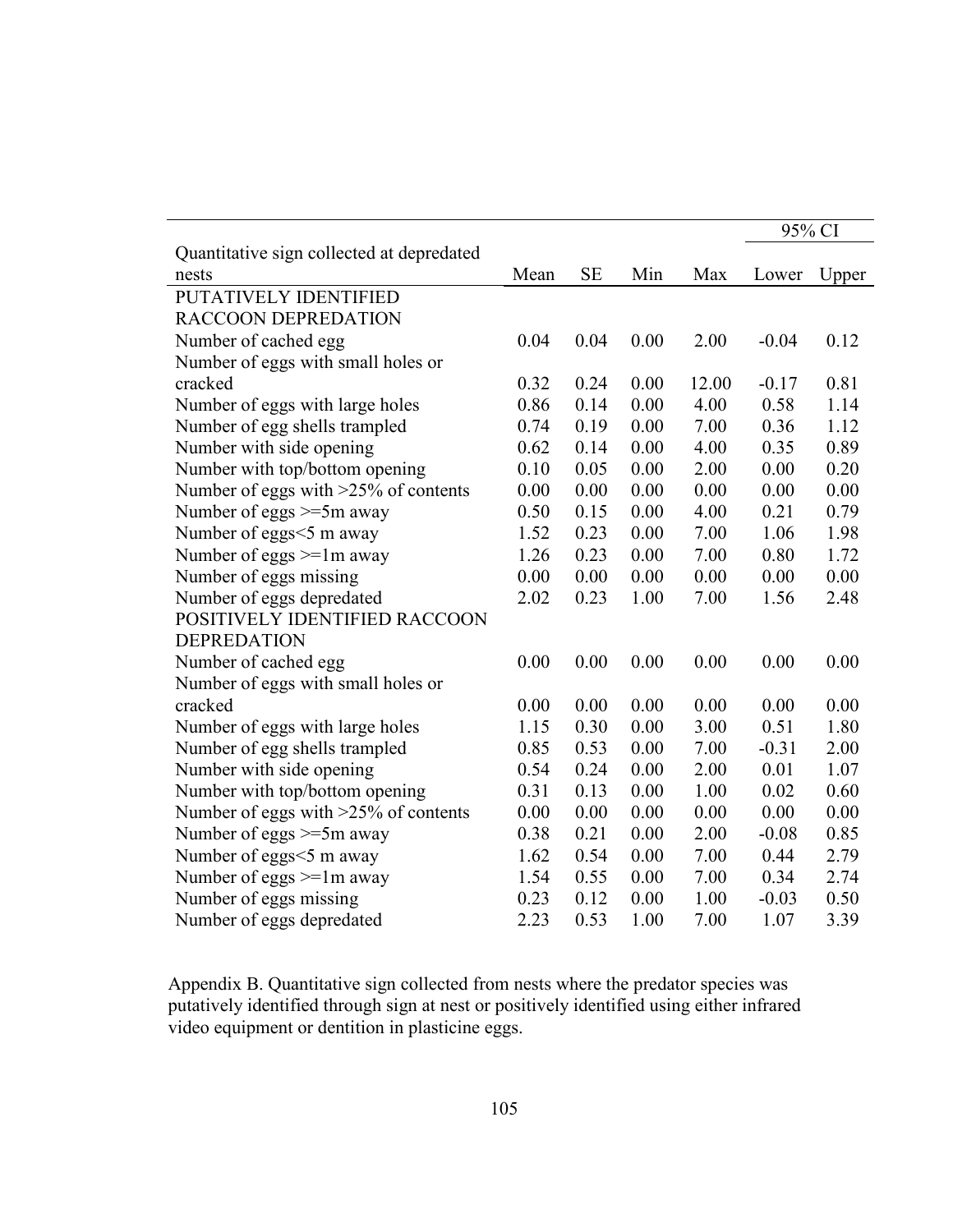Appendix B. Cont'd

|                                         |      |           |      |       | 95% CI  |       |
|-----------------------------------------|------|-----------|------|-------|---------|-------|
| Quantitative sign collected at nests    | Mean | <b>SE</b> | Min  | Max   | Lower   | Upper |
| PUTATIVELY IDENTIFIED COYOTE            |      |           |      |       |         |       |
| <b>DEPREDATION</b>                      |      |           |      |       |         |       |
| Number of cached egg                    | 0.16 | 0.04      | 0.00 | 4.00  | 0.08    | 0.24  |
| Number of eggs with small holes or      |      |           |      |       |         |       |
| cracked                                 | 0.14 | 0.06      | 0.00 | 12.00 | 0.02    | 0.25  |
| Number of eggs with large holes         | 0.66 | 0.08      | 0.00 | 7.00  | 0.51    | 0.82  |
| Number of egg shells trampled           | 0.29 | 0.05      | 0.00 | 5.00  | 0.19    | 0.38  |
| Number with side opening                | 0.47 | 0.06      | 0.00 | 5.00  | 0.34    | 0.60  |
| Number with top/bottom opening          | 0.14 | 0.04      | 0.00 | 5.00  | 0.07    | 0.21  |
| Number of eggs with $>25\%$ of contents | 0.33 | 0.06      | 0.00 | 6.00  | 0.22    | 0.44  |
| Number of eggs $>=5m$ away              | 0.51 | 0.07      | 0.00 | 6.00  | 0.38    | 0.64  |
| Number of eggs <5 m away                | 0.91 | 0.10      | 0.00 | 7.00  | 0.72    | 1.10  |
| Number of eggs $>=1m$ away              | 0.92 | 0.09      | 0.00 | 7.00  | 0.75    | 1.10  |
| Number of eggs missing                  | 1.47 | 0.10      | 0.00 | 9.00  | 1.29    | 1.66  |
| Number of eggs depredated               | 2.92 | 0.14      | 1.00 | 13.00 | 2.65    | 3.19  |
| POSITIVELY IDENTIFIED COYOTE            |      |           |      |       |         |       |
| <b>DEPREDATION</b>                      |      |           |      |       |         |       |
| Number of cached egg                    | 0.24 | 0.12      | 0.00 | 4.00  | 0.00    | 0.48  |
| Number of eggs with small holes or      |      |           |      |       |         |       |
| cracked                                 | 0.07 | 0.05      | 0.00 | 2.00  | $-0.03$ | 0.16  |
| Number of eggs with large holes         | 0.87 | 0.18      | 0.00 | 4.00  | 0.51    | 1.23  |
| Number of egg shells trampled           | 0.37 | 0.12      | 0.00 | 4.00  | 0.13    | 0.61  |
| Number with side openning               | 0.78 | 0.18      | 0.00 | 4.00  | 0.43    | 1.14  |
| Number with top/bottom openning         | 0.09 | 0.05      | 0.00 | 2.00  | $-0.02$ | 0.19  |
| Number of eggs with >25% of contents    | 0.30 | 0.11      | 0.00 | 3.00  | 0.08    | 0.53  |
| Number of eggs $>=5m$ away              | 0.85 | 0.20      | 0.00 | 5.00  | 0.45    | 1.24  |
| Number of eggs <5 m away                | 0.85 | 0.17      | 0.00 | 4.00  | 0.51    | 1.18  |
| Number of eggs $>=1$ m away             | 1.39 | 0.24      | 0.00 | 6.00  | 0.90    | 1.88  |
| Number of eggs missing                  | 1.50 | 0.25      | 0.00 | 9.00  | 1.00    | 2.00  |
| Number of eggs depredated               | 3.24 | 0.32      | 1.00 | 13.00 | 2.58    | 3.89  |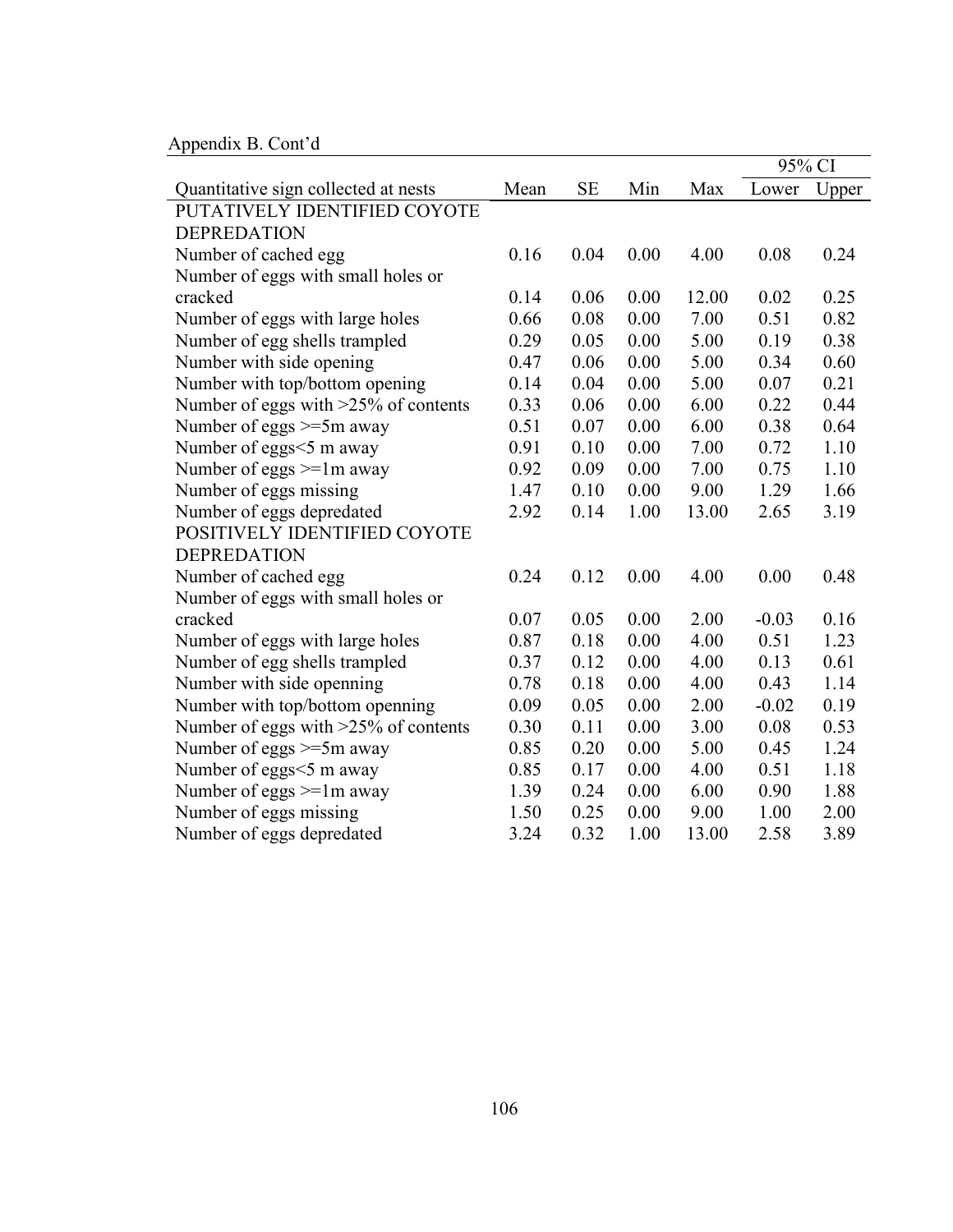## APPENDIX C. MAP RECLASSIFICATION FOR 164 HABITAT AND LANDUSE TYPES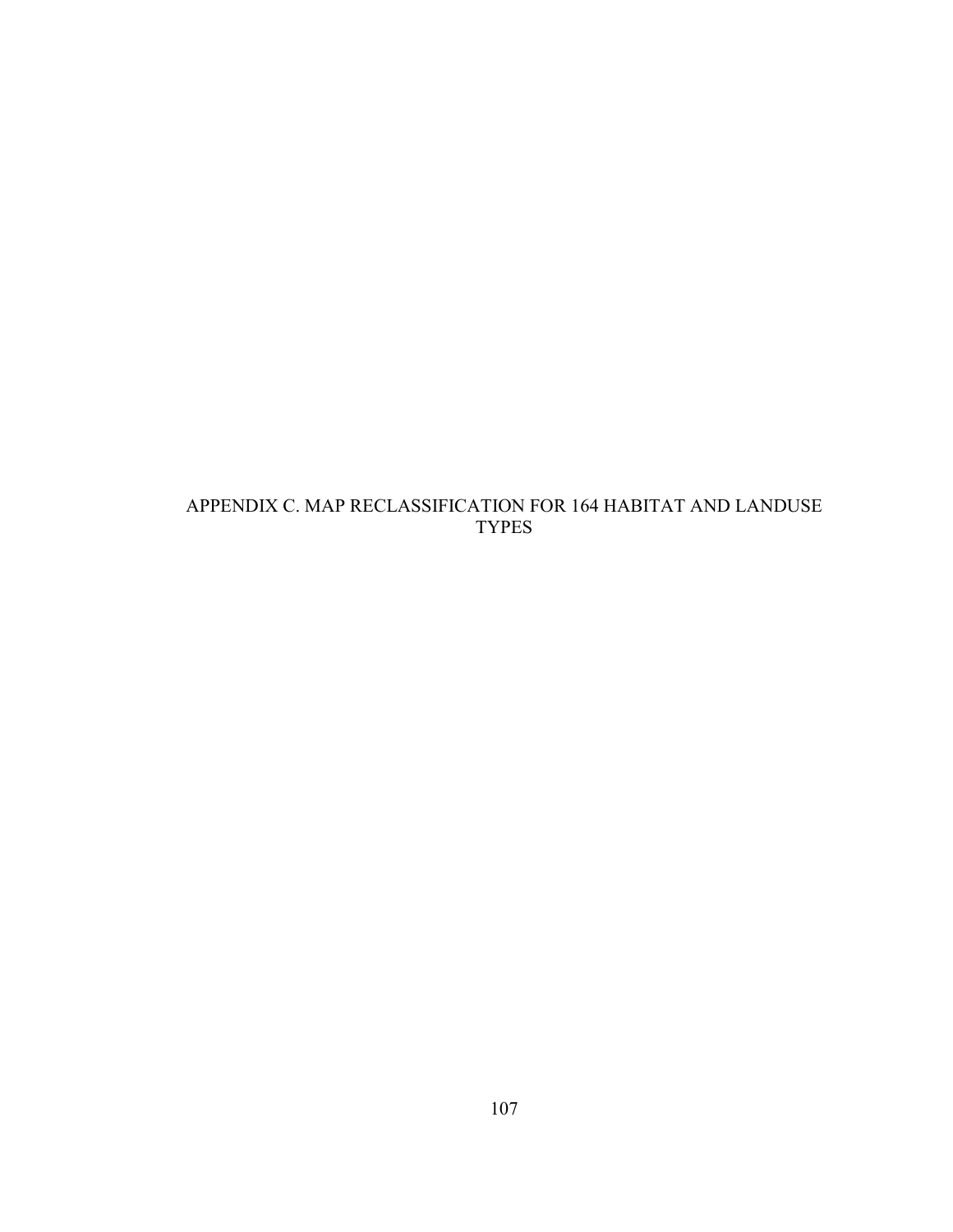| ID               |                                   | Habitat        |
|------------------|-----------------------------------|----------------|
| Number           | <b>Class Names</b>                | Classification |
| $\boldsymbol{0}$ | Undefined area around the map)    |                |
| $\mathbf{1}$     | Native woody/Residential          | Woodland       |
| $\overline{2}$   | Savanna/Residential               | Woodland       |
| $\overline{3}$   | Prairie/Residential               | Grassland      |
| $\overline{4}$   | Wetland/Residential               | <b>Buffer</b>  |
| 5                | Unassociated grassy/Residential   | Grassland      |
| 6                | Unassociated woody/Residential    | Woodland       |
| $\overline{7}$   | Water/Residential                 | <b>Buffer</b>  |
| 8                | Native woody/Commercial           | Woodland       |
| 9                | Savanna/Commercial                | Woodland       |
| 10               | Prairie/Commercial                | Grassland      |
| 11               | Wetland/Commerial                 | <b>Buffer</b>  |
| 12               | Unassociated grassy/Commercial    | Grassland      |
| 13               | Unassociated woody/Commercial     | Woodland       |
| 14               | Water/Commercial                  | <b>Buffer</b>  |
| 15               | Native woody/Office campus        | Woodland       |
| 16               | Savanna/Office campus             | Woodland       |
| 17               | Prairie/Office campus             | Grassland      |
| 18               | Wetland/Office campus             | <b>Buffer</b>  |
| 19               | Unassociated grassy/Office campus | Grassland      |
| 20               | Unassociated woody/Office campus  | Woodland       |
| 21               | Water/Office campus               | <b>Buffer</b>  |
| 22               | Native woody/Culture              | Woodland       |
| 23               | Savanna/Culture                   | Woodland       |
| 24               | Prairie/Culture                   | Grassland      |
| 25               | Wetland/Culture                   | <b>Buffer</b>  |
| 26               | Unassociated grassy/Culture       | Grassland      |
| 27               | Unassociated woody/Culture        | Woodland       |
| 28               | Water/Culture                     | <b>Buffer</b>  |
| 29               | Native woody/Institutional        | Woodland       |
| 30               | Savanna/Institutional             | Woodland       |

Appendix C. Reclassification of 164 habitat from Chicago Wilderness and NASA Landsat Thematic Mapper images with 28.5 m resolution to 6 habitat types used for resource selection analysis and to identify goose nesting habitat.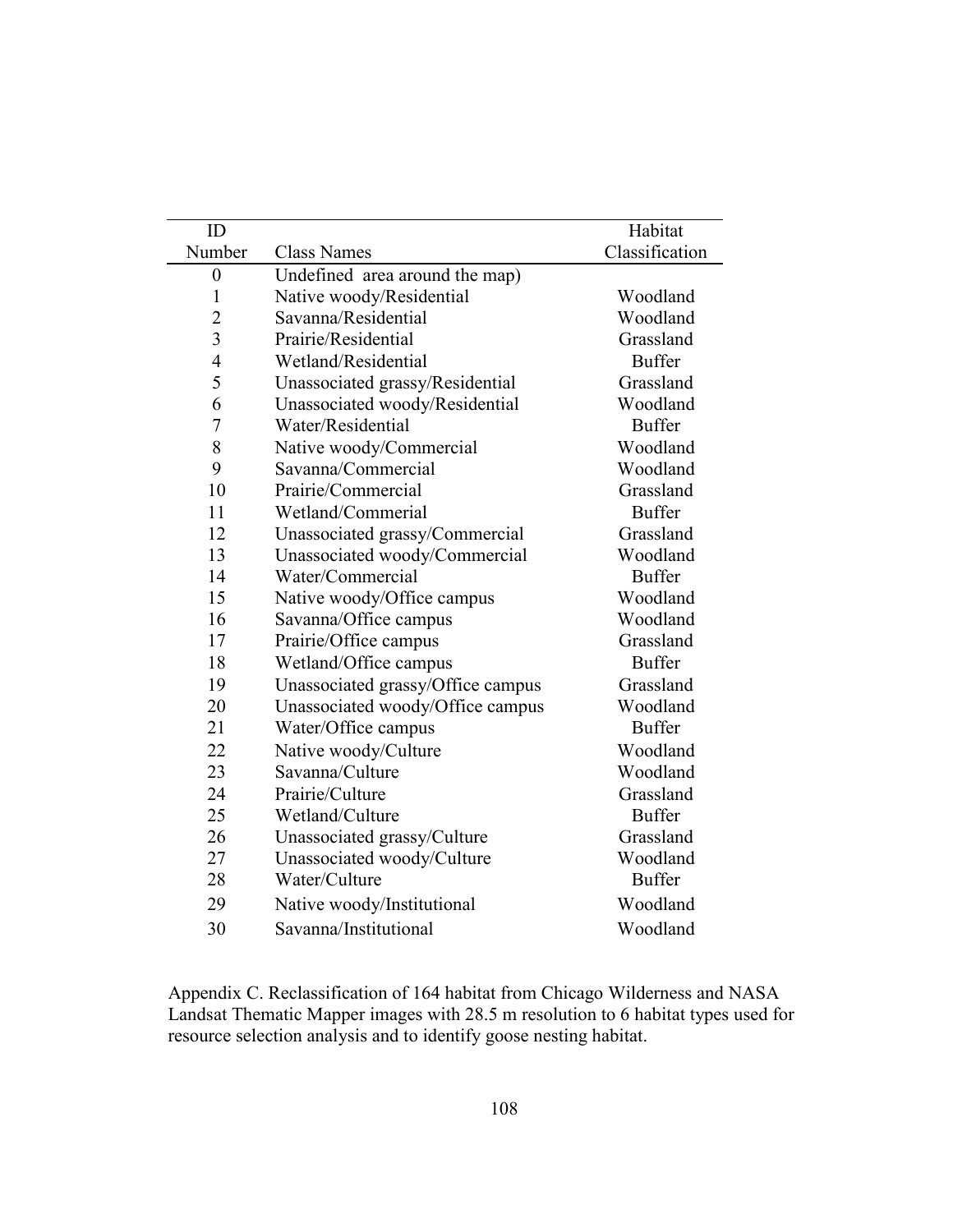| Tippendix C. Com d |                                             |                |
|--------------------|---------------------------------------------|----------------|
| ID                 |                                             | Habitat        |
| Number             | <b>Class Names</b><br>Prairie/Institutional | Classification |
| 31                 |                                             | Grassland      |
| 32                 | Wetland/Institutional                       | <b>Buffer</b>  |
| 33                 | Unassociated grassy/Institutional           | Grassland      |
| 34                 | Unassociated woody/Institutional            | Woodland       |
| 35                 | Water/Institutional                         | <b>Buffer</b>  |
| 36                 | Native woody/Inst. Open space               | Woodland       |
| 37                 | Savanna/Inst. Open space                    | Woodland       |
| 38                 | Prairie/Inst. Open space                    | Grassland      |
| 39                 | Wetland/Inst. Open space                    | <b>Buffer</b>  |
| 40                 | Unassociated grassy/Inst. Open space        | Grassland      |
| 41                 | Unassociated woody/Inst. Open space         | Woodland       |
| 42                 | Water/Inst. Open space                      | <b>Buffer</b>  |
| 43                 | Native woody/Governmental                   | Woodland       |
| 44                 | Savanna/Governmental                        | Woodland       |
| 45                 | Prairie/Governmental                        | Grassland      |
| 46                 | Wetland/Governmental                        | <b>Buffer</b>  |
| 47                 | Unassociated grassy/Governmental            | Grassland      |
| 48                 | Unassociated woody/Governmental             | Woodland       |
| 49                 | Water/Governmental                          | <b>Buffer</b>  |
| 50                 | Native woody/Prison                         | Woodland       |
| 51                 | Savanna/Prison                              | Woodland       |
| 52                 | Prairie/Prison                              | Grassland      |
| 53                 | Wetland/Prison                              | <b>Buffer</b>  |
| 54                 | Unassociated grassy/Prison                  | Grassland      |
| 55                 | Unassociated woody/Prison                   | Woodland       |
| 56                 | Water/Prison                                | <b>Buffer</b>  |
| 57                 | Native woody/Cemetery                       | Woodland       |
| 58                 | Savanna/Cemetery                            | Woodland       |
| 59                 | Prairie/Cemetery                            | Grassland      |
| 60                 | Wetland/Cemetery                            | <b>Buffer</b>  |
| 61                 | Unassociated grassy/Cemetery                | Grassland      |
| 62                 | Unassociated woody/Cemetery                 | Woodland       |
| 63                 | Water/Cemetery                              | <b>Buffer</b>  |
| 64                 | Native woody/Industrial                     | Woodland       |
| 65                 | Savanna/Industrial                          | Woodland       |
| 66                 | Prairie/Industrial                          | Grassland      |
|                    |                                             |                |

Appendix C. Cont'd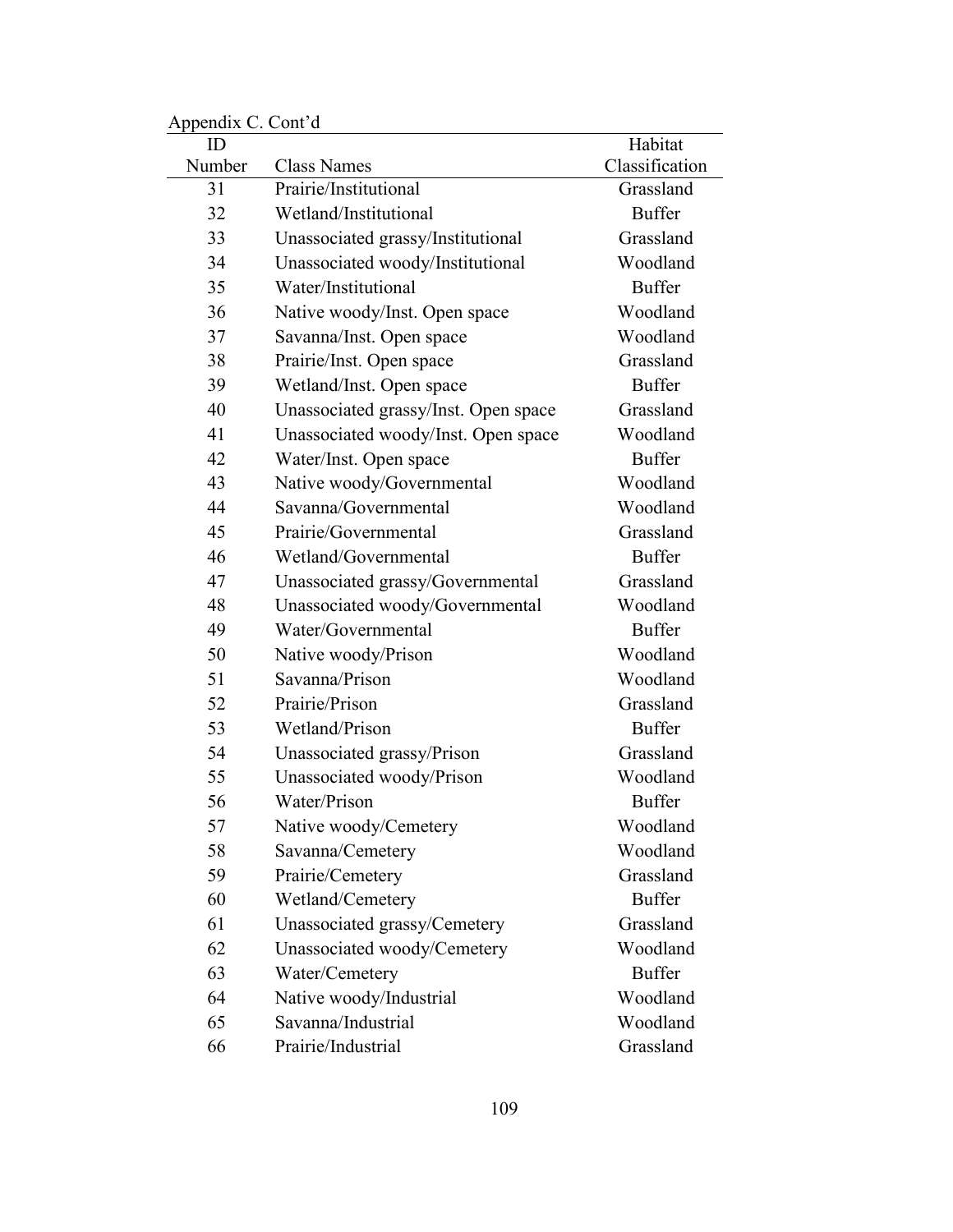| $\mu$ reponder $\sigma$ . Com $\mu$ |                                      |                           |
|-------------------------------------|--------------------------------------|---------------------------|
| ID<br>Number                        | <b>Class Names</b>                   | Habitat<br>Classification |
| 67                                  | Wetland/Industrial                   | <b>Buffer</b>             |
| 68                                  | Unassociated grassy/Industrial       | Grassland                 |
| 69                                  | Unassociated woody/Industrial        | Woodland                  |
| 70                                  | Water/Industrial                     | <b>Buffer</b>             |
| 71                                  | Native woody/Indust. park            | Woodland                  |
| 72                                  | Savanna/Indust. park                 | Woodland                  |
| 73                                  | Prairie/Indust. park                 | Grassland                 |
| 74                                  | Wetland/Indust. park                 | <b>Buffer</b>             |
| 75                                  | Unassociated grassy/Indust. park     | Grassland                 |
| 76                                  | Unassociated woody/Indust. park      | Woodland                  |
| 77                                  | Water/Indust. park                   | <b>Buffer</b>             |
| 78                                  | Native woody/Interstate toll         | Woodland                  |
| 79                                  | Savanna/Interstate toll              | Woodland                  |
| 80                                  | Prairie/Interstate toll              | Grassland                 |
| 81                                  | Wetland/Interstate toll              | <b>Buffer</b>             |
| 82                                  | Unassociated grassy/Interstate toll  | Grassland                 |
| 83                                  | Unassociated woody/Interstate toll   | Woodland                  |
| 84                                  | Water/Interstate toll                | <b>Buffer</b>             |
| 85                                  | Native woody/Trans-com-ut            | Woodland                  |
| 86                                  | Savanna/Trans-com-ut                 | Woodland                  |
| 87                                  | Prairie/Trans-com-ut                 | Grassland                 |
| 88                                  | Wetland/Trans-com-ut                 | <b>Buffer</b>             |
| 89                                  | Unassociated grassy/Trans-com-ut     | Grassland                 |
| 90                                  | Unassociated woody/Trans-com-ut      | Woodland                  |
| 91                                  | Water/Trans-com-ut                   | <b>Buffer</b>             |
| 92                                  | Native woody/Agriculture             | Woodland                  |
| 93                                  | Savanna/Agriculture                  | Woodland                  |
| 94                                  | Prairie/Agriculture                  | Grassland                 |
| 95                                  | Wetland/Agriculture                  | <b>Buffer</b>             |
| 96                                  | Unassociated grassy/Agriculture      | Grassland                 |
| 97                                  | Unassociated woody/Agriculture       | Woodland                  |
| 98                                  | Water/Agriculture                    | <b>Buffer</b>             |
| 99                                  | Native woody/Recreational park       | Woodland                  |
| 100                                 | Savanna/Recreational park            | Woodland                  |
| 101                                 | Prairie/Recreational park            | Grassland                 |
| 102                                 | Wetland/Recreational park            | <b>Buffer</b>             |
| 103                                 | Unassociated grassy/Recreational par | Grassland                 |

Appendix C. Cont'd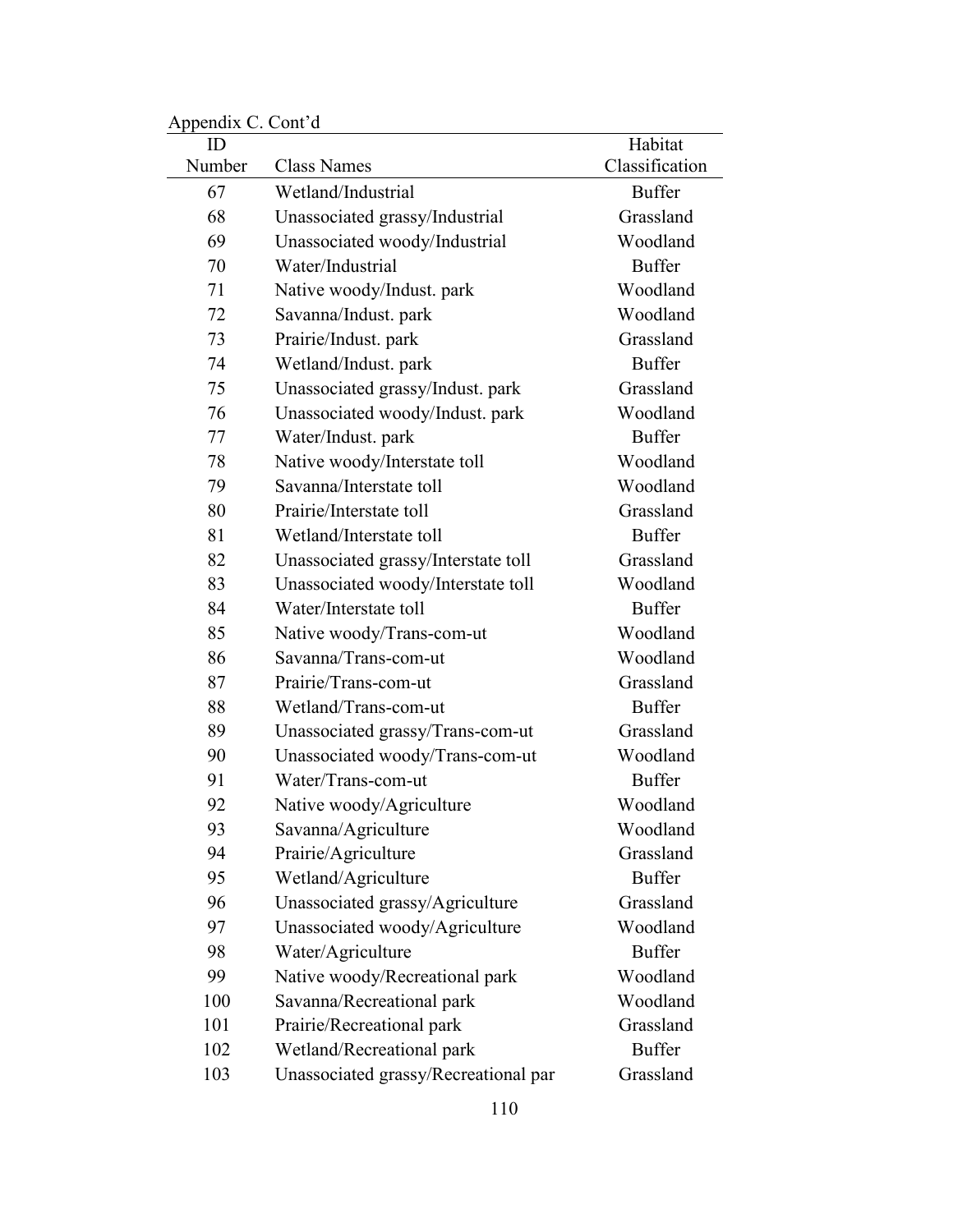| ID     |                                       | Habitat        |
|--------|---------------------------------------|----------------|
| Number | <b>Class Names</b>                    | Classification |
| 104    | Unassociated woody/Recreational park  | Woodland       |
| 105    | Water/Recreational park               | <b>Buffer</b>  |
| 106    | Native woody/Conservation park        | Woodland       |
| 107    | Savanna/Conservation park             | Woodland       |
| 108    | Prairie/Conservation park             | Grassland      |
| 109    | Wetland/Conservation park             | <b>Buffer</b>  |
| 110    | Unassociated grassy/Conservation park | Grassland      |
| 111    | Unassociated woody/Conservation park  | Woodland       |
| 112    | Water/Conservation park               | <b>Buffer</b>  |
| 113    | Native woody/Vac. forst-grass         | Woodland       |
| 114    | Savanna/Vac. forst-grass              | Woodland       |
| 115    | Prairie/Vac. forst-grass              | Grassland      |
| 116    | Wetland/Vac. forst-grass              | <b>Buffer</b>  |
| 117    | Unassociated grassy/Vac. forst-grass  | Grassland      |
| 118    | Unassociated woody/Vac. forst-grass   | Woodland       |
| 119    | Water/Vac. forst-grass                | <b>Buffer</b>  |
| 120    | Native woody/Wetland                  | Woodland       |
| 121    | Savanna/Wetland                       | Woodland       |
| 122    | Prairie/Wetland                       | Grassland      |
| 123    | Wetland/Wetland                       | <b>Buffer</b>  |
| 124    | Unassociated grassy/Wetland           | Grassland      |
| 125    | Unassociated woody/Wetland            | Woodland       |
| 126    | Water/Wetland                         | <b>Buffer</b>  |
| 127    | Native woody/Ag. wetland              | Woodland       |
| 128    | Savanna/Ag. wetland                   | Woodland       |
| 129    | Prairie/Ag. wetland                   | Grassland      |
| 130    | Wetland/Ag. wetland                   | <b>Buffer</b>  |
| 131    | Unassociated grassy/Ag. wetland       | Grassland      |
| 132    | Unassociated woody/Ag. wetland        | Woodland       |
| 133    | Water/Ag. wetland                     | <b>Buffer</b>  |
| 134    | Native woody/Under devel.             | Woodland       |
| 135    | Savanna/Under devel.                  | Woodland       |
| 136    | Prairie/Under devel.                  | Grassland      |
| 137    | Wetland/Under devel.                  | <b>Buffer</b>  |
| 138    | Unassociated grassy/Under devel.      | Grassland      |
| 139    | Unassociated woody/Under devel.       | Woodland       |
| 140    | Water/Under devel.                    | <b>Buffer</b>  |

Appendix C. Cont'd